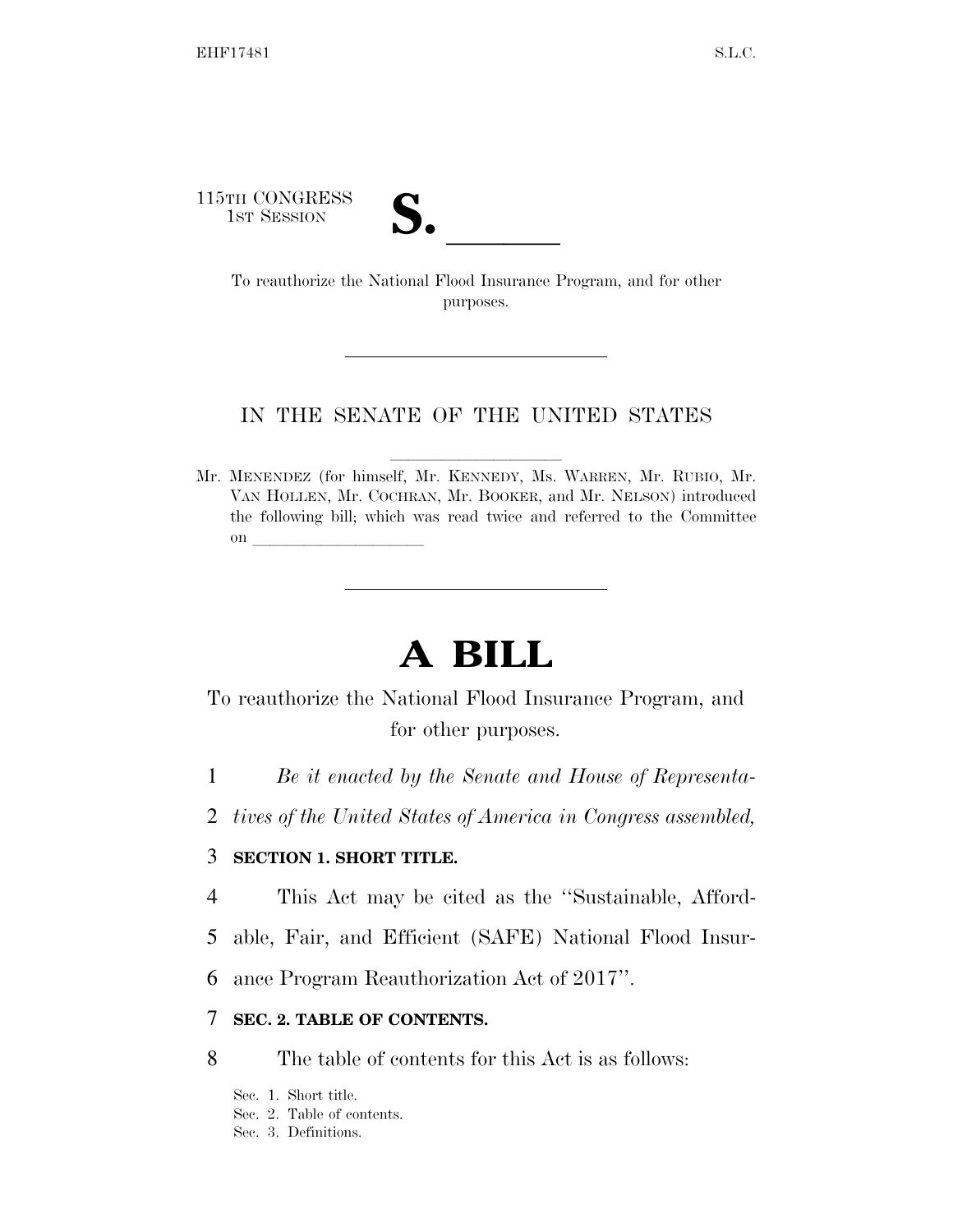#### TITLE I—REAUTHORIZATION AND AFFORDABILITY

- Sec. 101. Extension of National Flood Insurance Program.
- Sec. 102. Limitation on increases of premiums, surcharges, and mapping fees.
- Sec. 103. Means-tested mitigation and affordability assistance.
- Sec. 104. Coverage expansion.
- Sec. 105. Additional coverage for business interruption.

#### TITLE II—MITIGATION AND MAPPING

- Sec. 201. ICC expansion.
- Sec. 202. Flood mitigation assistance prioritization and authorization.
- Sec. 203. Predisaster hazard mitigation program authorization.
- Sec. 204. National Flood Mapping Program.
- Sec. 205. Reallocation of premium surcharges.
- Sec. 206. Multifamily mitigation.
- Sec. 207. Sense of Congress regarding flood mitigation activities.
- Sec. 208. New zone for levee-impacted areas.
- Sec. 209. Appeals regarding existing flood maps.

#### TITLE III—COST SAVINGS

- Sec. 301. Forbearance on NFIP interest payments.
- Sec. 302. Cap on Write Your Own company compensation.
- Sec. 303. Taxpayer protection.
- Sec. 304. Vendor costs; transparency.

#### TITLE IV—CLAIMS PROCESS REFORM

- Sec. 401. Earth movement clarification.
- Sec. 402. Treatment of basements.
- Sec. 403. Mold damage clarification.
- Sec. 404. Appeal of decisions relating to flood insurance coverage.
- Sec. 405. Accountability for underpayments by Write Your Own companies.
- Sec. 406. Policyholder right to know.
- Sec. 407. Increasing statute of limitations for lawsuits.
- Sec. 408. Attorney fee shifting.
- Sec. 409. DOJ defense against policyholder lawsuits.
- Sec. 410. Study on participation rates.
- Sec. 411. Federal Flood Insurance Advisory Committee.
- Sec. 412. Authority to terminate contractors and vendors.
- Sec. 413. Easing proof of loss requirements.
- Sec. 414. Elevation certificates.
- Sec. 415. Monthly installment payment for premiums.
- Sec. 416. Pilot program for pre-existing structural conditions.
- Sec. 417. Deadline for claim processing.
- Sec. 418. Engineer oversight and certification.
- Sec. 419. Engineer reports.
- Sec. 420. Improved training of agents and adjusters.
- Sec. 421. Agent Advisory Council.
- Sec. 422. Efficient use of mitigation dollars.
- Sec. 423. Improved disclosure requirements.
- Sec. 424. Amendments to Financial Assistance/Subsidy Arrangement.
- Sec. 425. Technical and conforming amendments.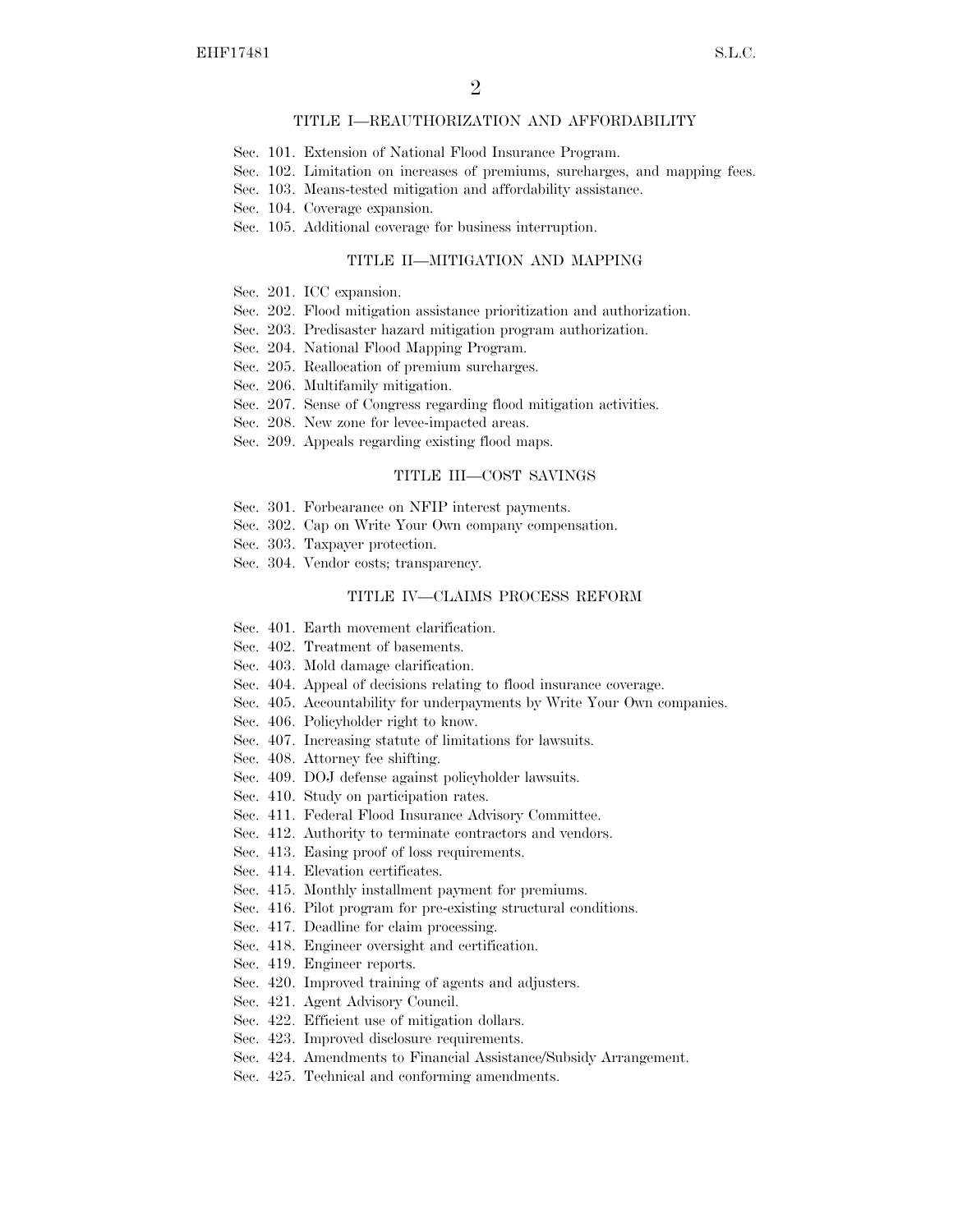## **SEC. 3. DEFINITIONS.**

In this Act—

| 3              | (1) the term "Administrator" means the Ad-          |
|----------------|-----------------------------------------------------|
| $\overline{4}$ | ministrator of the Federal Emergency Management     |
| 5              | Agency;                                             |
| 6              | (2) the term "National Flood Insurance Fund"        |
| 7              | means the fund established under section 1310 of    |
| 8              | the National Flood Insurance Act of 1968 (42)       |
| 9              | U.S.C. 4017);                                       |
| 10             | (3) the term "National Flood Insurance Pro-         |
| 11             | gram" means the program established under the Na-   |
| 12             | tional Flood Insurance Act of 1968 (42 U.S.C. 4001) |
| 13             | et seq.);                                           |
| 14             | (4) the term "National Flood Mitigation Fund"       |
| 15             | means the fund established under section 1367 of    |
| 16             | the National Flood Insurance Act of 1968 (42        |
| 17             | U.S.C. 4104d);                                      |
| 18             | (5) the term "Standard Flood Insurance Pol-         |
| 19             | icy" means the policy set forth in Appendix A to    |
| 20             | part 61 of title 44, Code of Federal Regulations;   |
| 21             | (6) the term "Write Your Own company"               |
| 22             | means a company that participates in the Write      |
| 23             | Your Own Program; and                               |
| 24             | (7) the term "Write Your Own Program"               |
| 25             | means the cooperative undertaking between the in-   |
| 26             | surance industry and the Federal Insurance and      |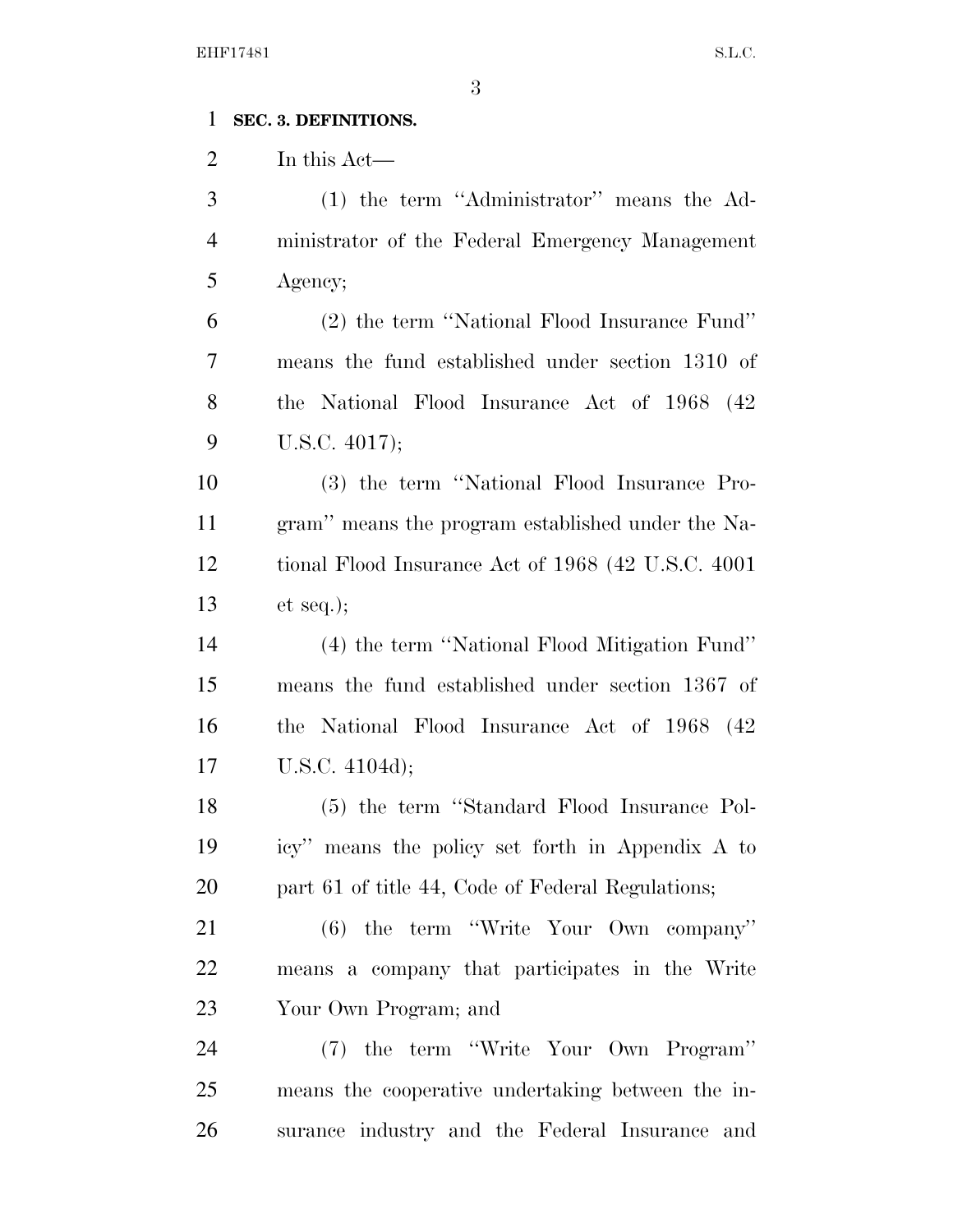Mitigation Administration that allows participating property and casualty insurance companies to write and service standard flood insurance policies. **TITLE I—REAUTHORIZATION AND AFFORDABILITY SEC. 101. EXTENSION OF NATIONAL FLOOD INSURANCE PROGRAM.**  (a) FINANCING.—Section 1309(a) of the National Flood Insurance Act of 1968 (42 U.S.C. 4016(a)) is amended, in the first sentence, by striking ''September 30, 2017'' and inserting ''September 30, 2023''. (b) PROGRAM EXPIRATION.—Section 1319 of the Na- tional Flood Insurance Act of 1968 (42 U.S.C. 4026) is amended by striking ''September 30, 2017'' and inserting ''September 30, 2023''. **SEC. 102. LIMITATION ON INCREASES OF PREMIUMS, SUR- CHARGES, AND MAPPING FEES.**  (a) DEFINITION.—In this section, the term ''covered cost'' means— (1) the amount of an annual premium with re- spect to any policy for flood insurance under the Na-22 tional Flood Insurance Program; (2) any surcharge imposed with respect to a policy described in paragraph (1), including a sur-charge imposed under—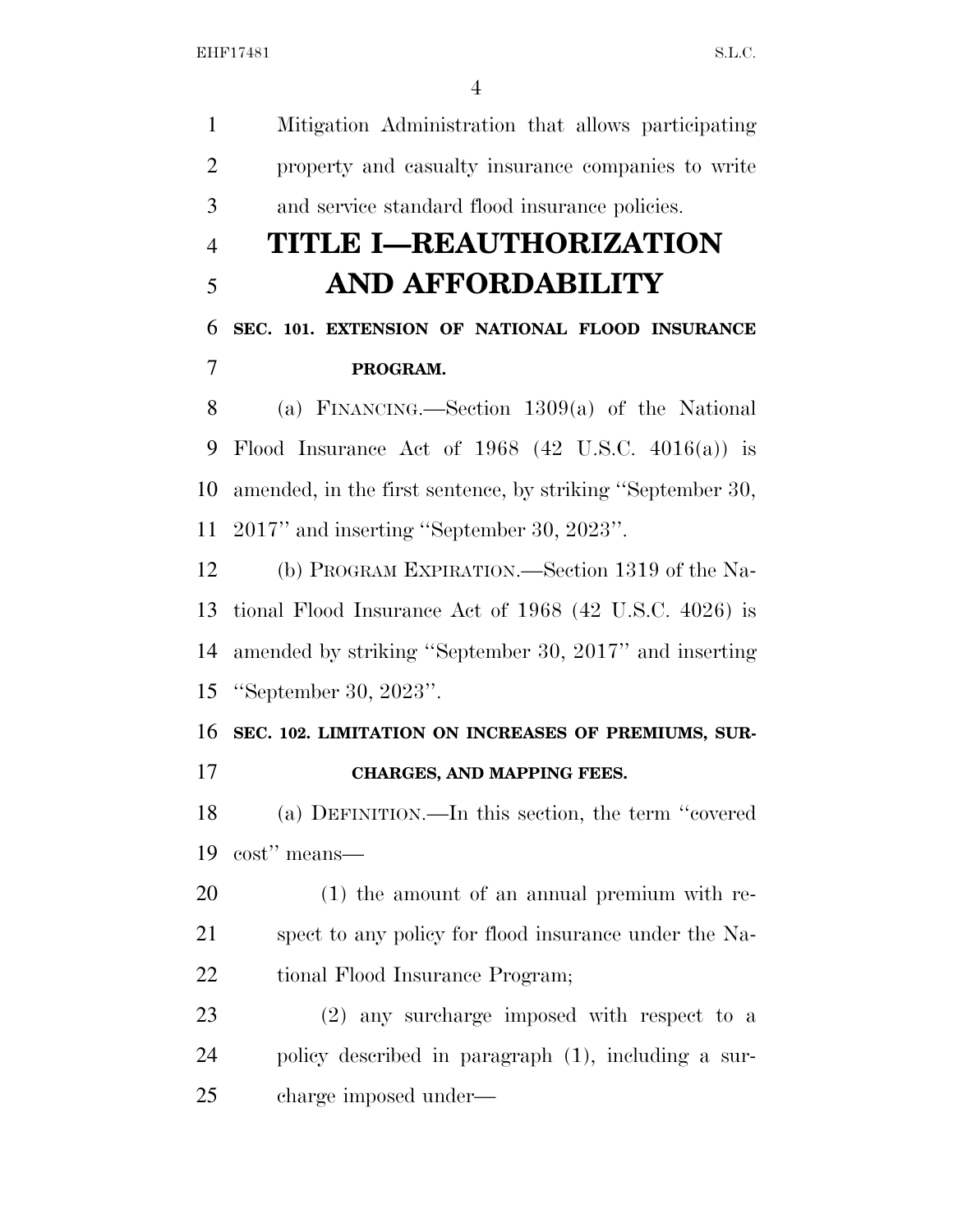| $\mathbf{1}$   | $(A)$ section 1304(b) of the National Flood                         |
|----------------|---------------------------------------------------------------------|
| $\mathfrak{2}$ | Insurance Act of $1968$ (42 U.S.C. 4011(b)), as                     |
| $\mathfrak{Z}$ | amended by section $201(b)$ ; or                                    |
| $\overline{4}$ | $(B)$ section $1308A(a)$ of the National                            |
| 5              | Flood Insurance Act of 1968 (42 U.S.C.                              |
| 6              | $4015a(a)$ ; and                                                    |
| $\overline{7}$ | $(3)$ a fee described in paragraph $(1)(B)(iii)$ or                 |
| 8              | $(2)$ of section 1307(a) of the National Flood Insur-               |
| 9              | ance Act of 1968 (42 U.S.C. 4014(a)).                               |
| 10             | (b) LIMITATION ON INCREASES.—During the 6-year                      |
| 11             | period beginning on the date of enactment of this Act, and          |
| 12             | notwithstanding section $1308(e)$ of the National Flood In-         |
| 13             | surance Act of $1968$ (42 U.S.C. 4015(e)), the Adminis-             |
| 14             | trator may not, in any year, increase the amount of any             |
| 15             | covered cost by an amount that is more than 10 percent,             |
| 16             | as compared with the amount of the covered cost during              |
| 17             | the previous year.                                                  |
| 18             | RULE OF CONSTRUCTION.—Nothing in sub-<br>$\left( \mathrm{e}\right)$ |
| 19             | section (b) may be construed as prohibiting the Adminis-            |
| 20             | trator from reducing, in any year, the amount of any cov-           |

 ered cost, as compared with the amount of the covered cost during the previous year.

 (d) AVERAGE HISTORICAL LOSS YEAR.—Section 1308 of the National Flood Insurance Act of 1968 (42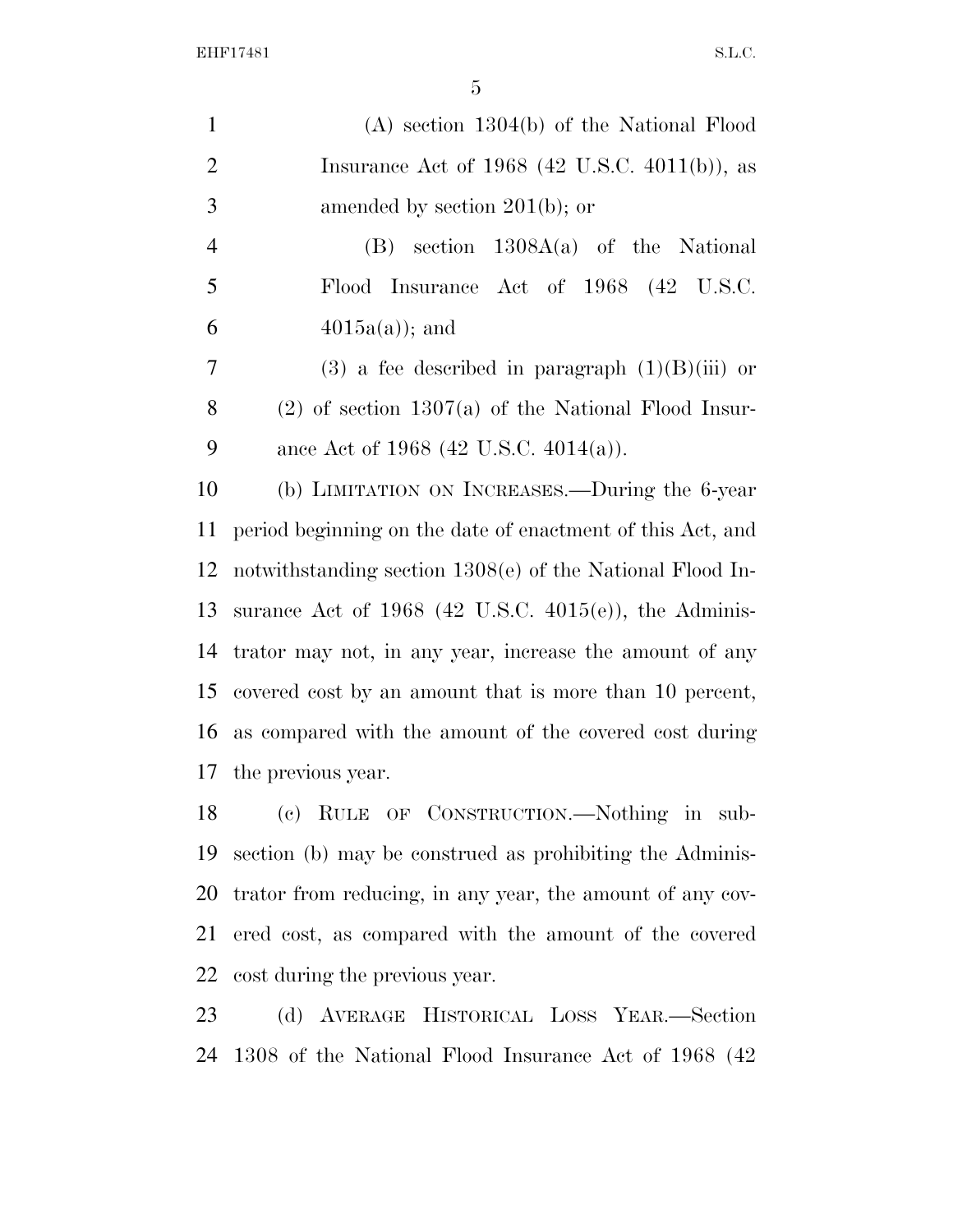U.S.C. 4015) is amended by striking subsection (h) and inserting the following:

 ''(h) RULE OF CONSTRUCTION.—For purposes of this section, the calculation of an 'average historical loss year' shall be computed in accordance with generally accepted actuarial principles.''.

## **SEC. 103. MEANS-TESTED MITIGATION AND AFFORD-ABILITY ASSISTANCE.**

 Chapter I of the National Flood Insurance Act of 1968 (42 U.S.C. 4011 et seq.) is amended by adding at the end the following:

#### **''SEC. 1326. AFFORDABILITY ASSISTANCE.**

13 "(a) AFFORDABILITY ASSISTANCE FUND.—

 ''(1) ESTABLISHMENT.—The Administrator shall establish in the Treasury of the United States an Affordability Assistance Fund (referred to in this section as the 'Fund'), which shall be—

18 ''(A) an account separate from any other accounts or funds available to the Adminis-trator; and

21 ''(B) available without fiscal year limita-22 tion.

23 "(2) USE OF FUNDS.—Amounts from the Fund shall be available to provide financial assistance under subsection (b).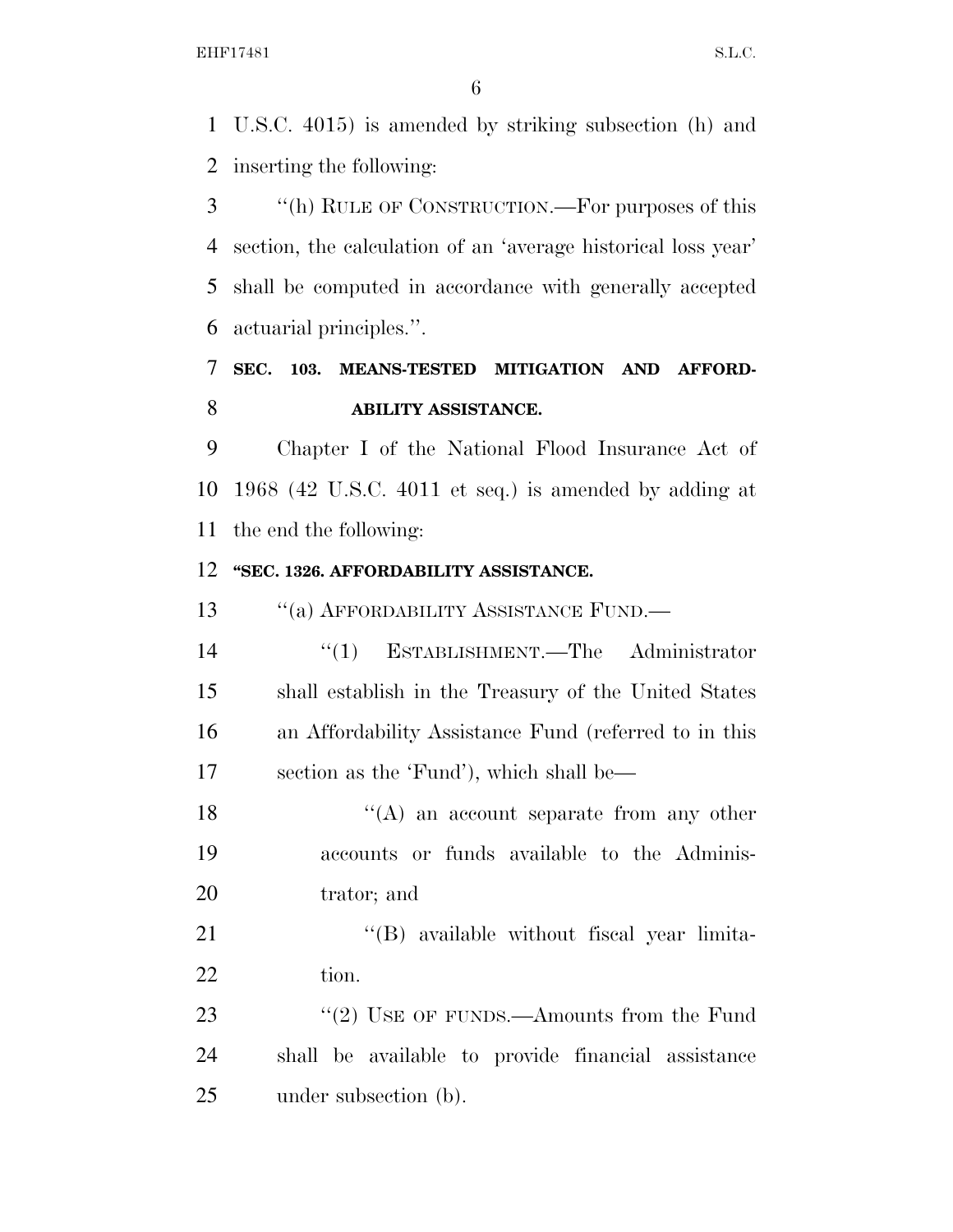| $\mathbf{1}$   | "(3) SOURCE OF FUNDS.—The Fund shall be            |
|----------------|----------------------------------------------------|
| $\overline{2}$ | credited with any surcharges imposed and collected |
| 3              | by the Administrator under section $1308A(a)$ .    |
| $\overline{4}$ | "(b) FINANCIAL ASSISTANCE.-                        |
| 5              | " $(1)$ DEFINITIONS.—In this subsection—           |
| 6              | "(A) the term 'adjusted gross income' has          |
| $\overline{7}$ | the meaning given the term in section 62 of the    |
| 8              | Internal Revenue Code of 1986;                     |
| 9              | "(B) the term 'covered project' means a            |
| 10             | mitigation project with respect to a household     |
| 11             | that reduces the total amount of actuarial risk    |
| 12             | during a 50-year period by an amount that is       |
| 13             | greater than the total cost of the project, sub-   |
| 14             | ject to paragraph $(4)$ ;                          |
| 15             | "(C) the term 'eligible household' means a         |
| 16             | household for which—                               |
| 17             | $``(i)$ housing expenses exceed 30 per-            |
| 18             | cent of the adjusted gross income of the           |
| 19             | household in a year; and                           |
| 20             | "(ii) the total assets owned by the                |
| 21             | household<br>not greater than<br>are               |
| 22             | $$1,000,000;$ and                                  |
| 23             | $\lq\lq$ the term 'housing expenses' means,        |
| 24             | with respect to a household, the total amount      |
| 25             | that the household spends in a year on—            |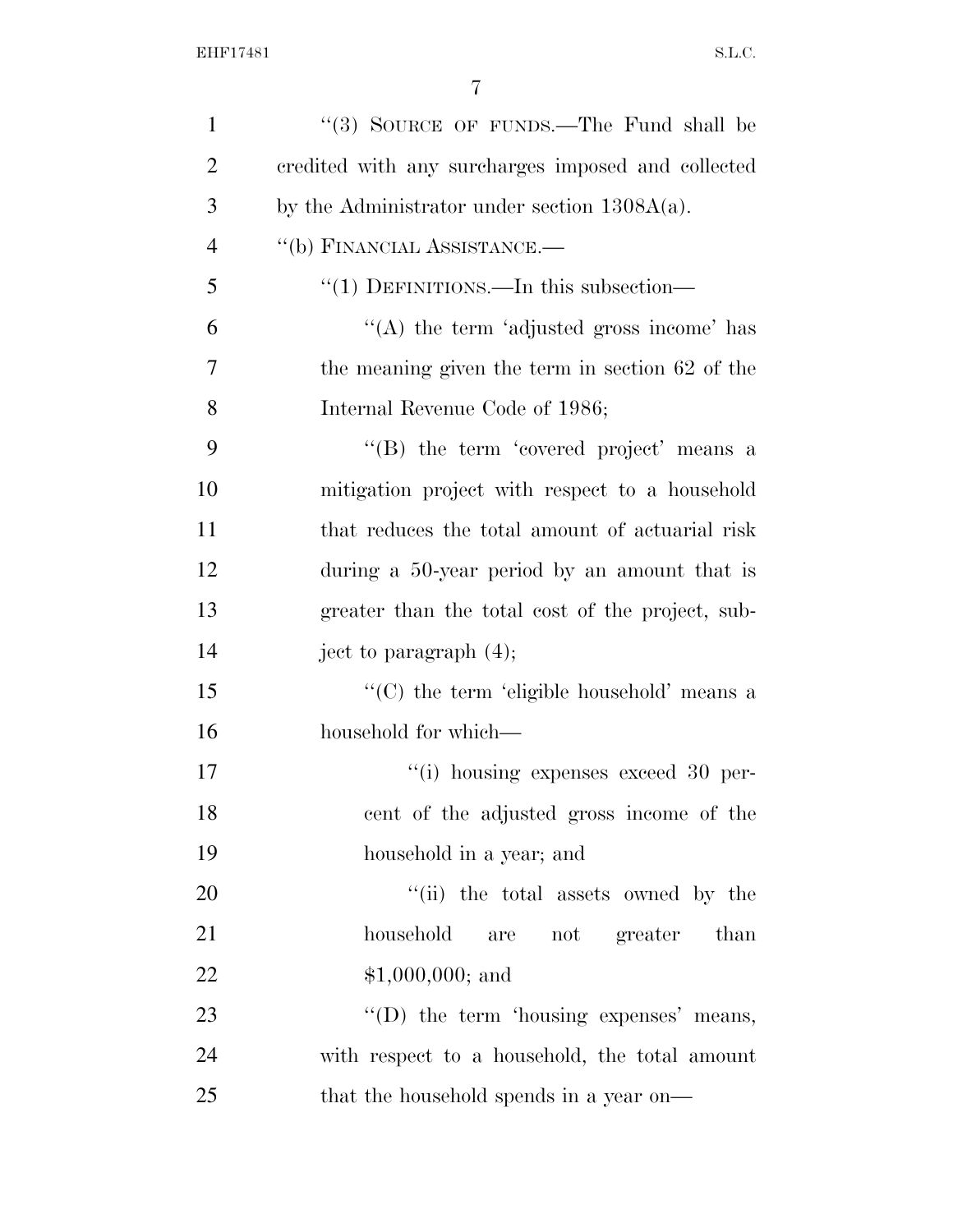| $\mathbf{1}$   | "(i) mortgage payments;                          |
|----------------|--------------------------------------------------|
| $\overline{2}$ | "(ii) property taxes;                            |
| 3              | "(iii) homeowners insurance;                     |
| $\overline{4}$ | "(iv) premiums for flood insurance               |
| 5              | under the national flood insurance pro-          |
| 6              | gram; and                                        |
| $\tau$         | "(v) principal and interest payments             |
| 8              | for a loan provided under this section.          |
| 9              | "(2) AUTHORITY.—                                 |
| 10             | "(A) LOANS FOR COVERED PROJECTS.-                |
| 11             | The Administrator shall provide a low- or zero-  |
| 12             | interest loan to an eligible household to fund a |
| 13             | covered project.                                 |
| 14             | "(B) OTHER FINANCIAL ASSISTANCE.-                |
| 15             | The Administrator shall provide a voucher,       |
| 16             | grant, or premium credit to an eligible house-   |
| 17             | hold for a year in an amount that is equal to    |
| 18             | the lesser of-                                   |
| 19             | "(i) the difference between—                     |
| 20             | $\lq\lq$ (I) the housing expenses of the         |
| 21             | household for the year; and                      |
| 22             | $\lq$ (II) 30 percent of the adjusted            |
| 23             | gross income of the household for the            |
| 24             | year; and                                        |
| 25             | $\lq\lq$ (ii) the sum of —                       |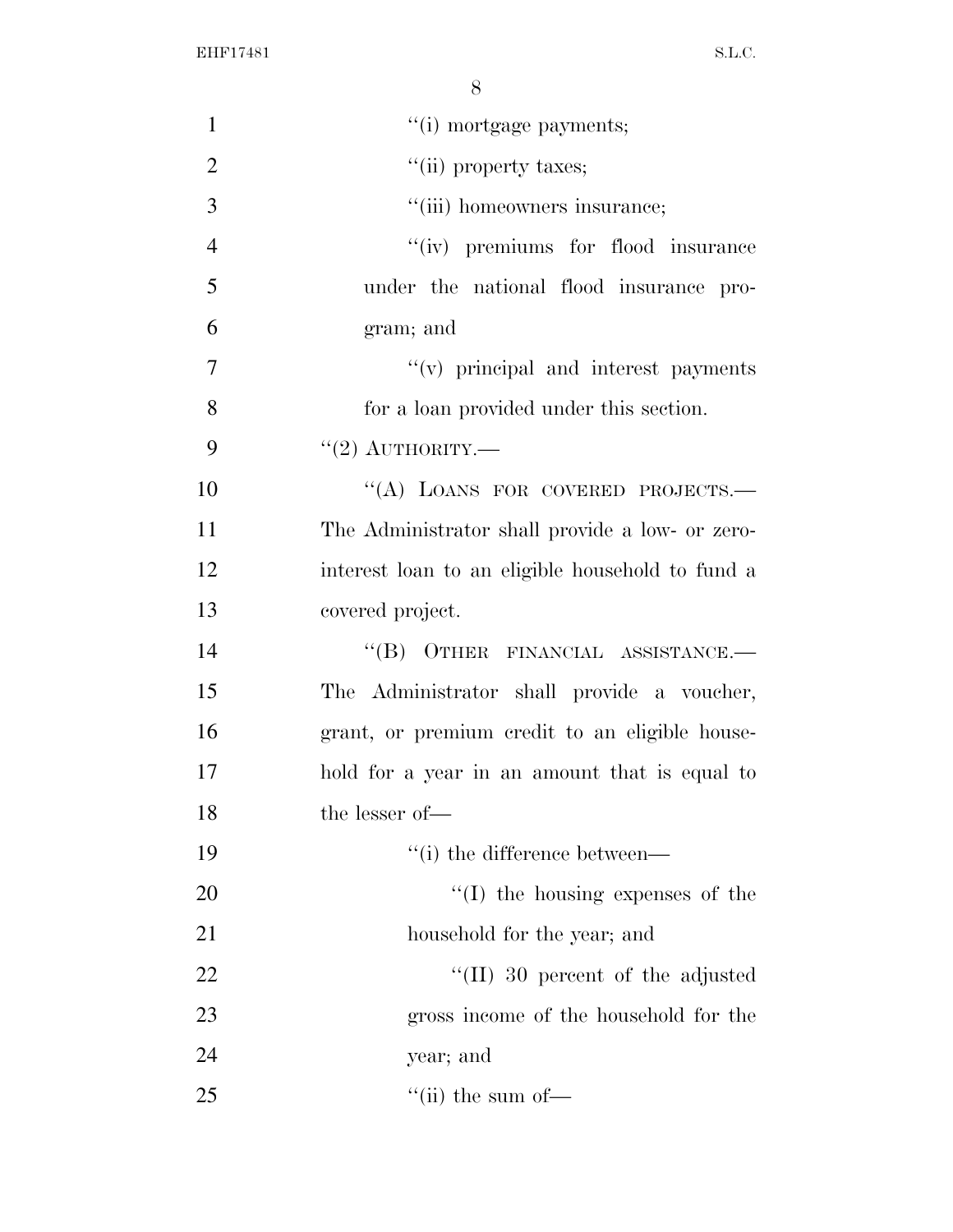| $\mathbf{1}$   | $\lq\lq$ (I) the cost of premiums for the              |
|----------------|--------------------------------------------------------|
| $\overline{2}$ | household for flood insurance under                    |
| 3              | the national flood insurance program                   |
| $\overline{4}$ | for the year; and                                      |
| 5              | "(II) principal and interest pay-                      |
| 6              | ments for the household for the year                   |
| $\overline{7}$ | for a loan provided under this section.                |
| 8              | RELATIONSHIPS WITH OTHER<br>(3)<br>AGEN-               |
| 9              | CIES.—The Administrator may enter into a memo-         |
| 10             | randum of understanding with the head of any other     |
| 11             | Federal agency to administer the provision of loans    |
| 12             | under paragraph $(2)(A)$ .                             |
| 13             | "(4) USE OF DISCOUNT RATE IN CALCULA-                  |
| 14             | TION.—The Administrator shall calculate<br>the         |
| 15             | amounts under paragraph $(1)(B)$ using a discount      |
| 16             | rate of 3 percent.".                                   |
| 17             | SEC. 104. COVERAGE EXPANSION.                          |
| 18             | (a) IN GENERAL.—Section $1306(b)$ of the National      |
| 19             | Flood Insurance Act of $1968$ (42 U.S.C. 4013(b)) is   |
| 20             | amended-                                               |
| 21             | (1) in paragraph (2), by striking " $$250,000"$        |
| 22             | and inserting " $$500,000$ "; and                      |
| 23             | $(2)$ in paragraph $(4)$ , by striking "applicable) of |
| 24             | \$500,000" and inserting "applicable) of               |
| 25             | $$1,500,000$ ".                                        |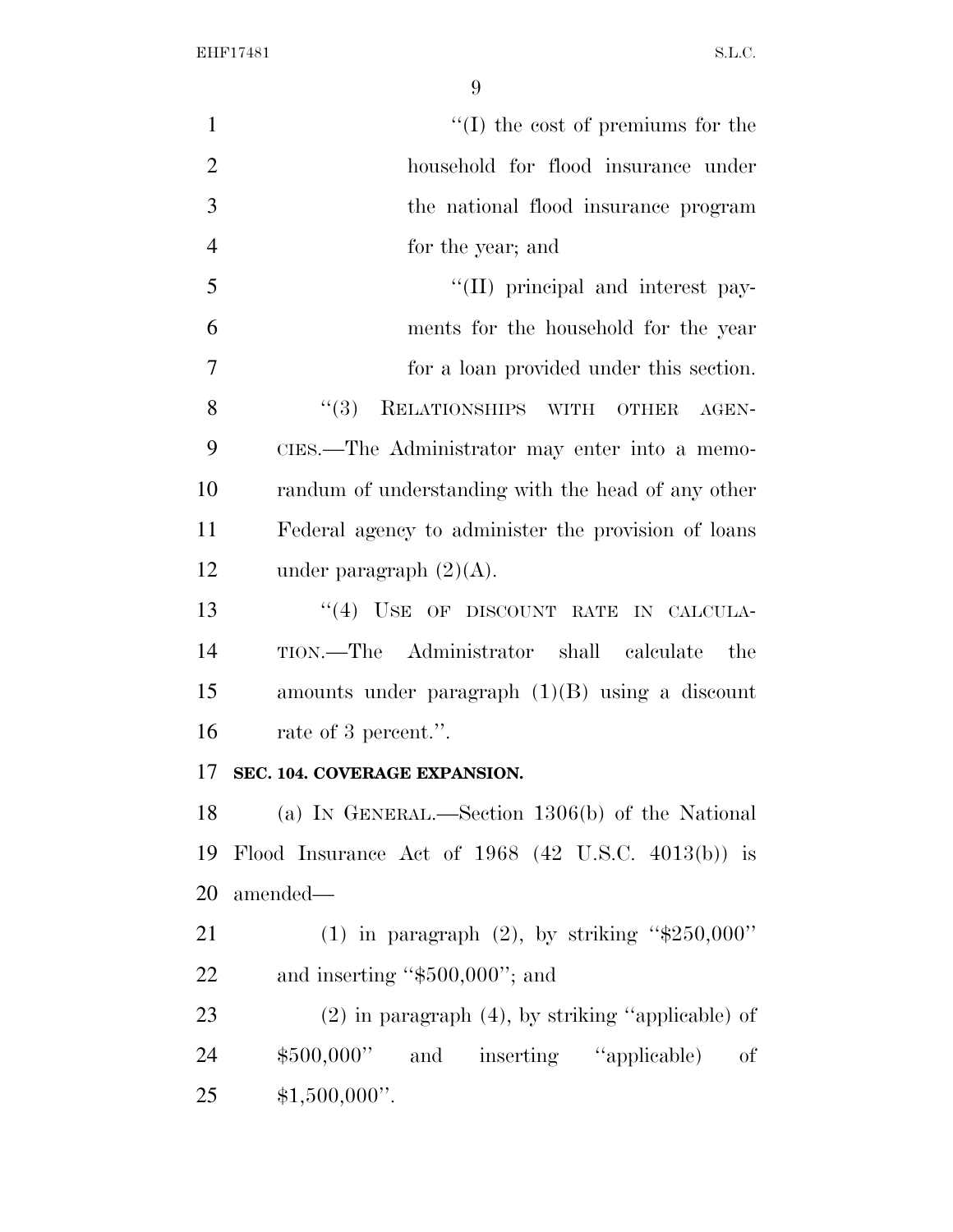(b) RULE OF CONSTRUCTION.—Notwithstanding sec- tion 102 of the Flood Disaster Protection Act of 1973 (42 U.S.C. 4012a), nothing in the amendments made by sub- section (a) may be construed as requiring a person to ob- tain flood insurance in an amount that is greater than the amount of flood insurance held by that person on the day before the date of enactment of this Act.

## **SEC. 105. ADDITIONAL COVERAGE FOR BUSINESS INTER-RUPTION.**

 (a) IN GENERAL.—The Administrator shall conduct a study on the feasibility and soundness of offering cov- erage for interruption business losses caused by a flood under the National Flood Insurance Program (referred to in this section as ''business interruption coverage'').

 (b) CONTENTS.—In conducting the study under sub-section (a), the Administrator shall, at a minimum—

 (1) evaluate insurance industry best practices for offering business interruption coverage, including the types of coverage provided and the utilization rate;

 (2) estimate the potential risk premium rates for business interruption coverage based on the flood risk reflected in the flood insurance rate map or other risk metrics in effect at the time of purchase;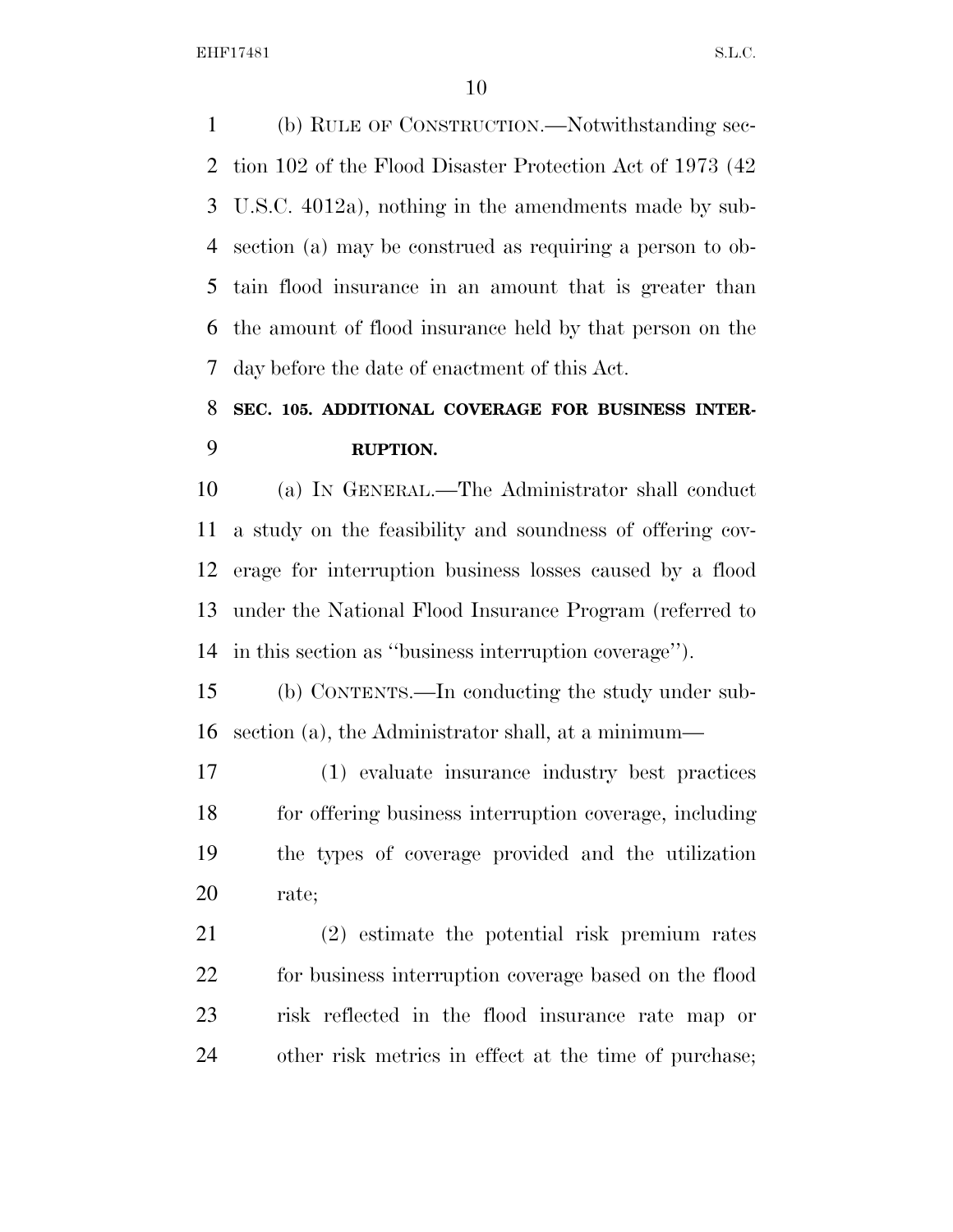| $\mathbf{1}$   | (3) analyze the operational and administrative                 |
|----------------|----------------------------------------------------------------|
| $\overline{2}$ | expenses associated with providing business inter-             |
| 3              | ruption coverage and adjusting claims;                         |
| $\overline{4}$ | (4) identify potential obstacles that may prevent              |
| 5              | the Administrator from offering business interrup-             |
| 6              | tion coverage;                                                 |
| $\overline{7}$ | (5) evaluate the benefits of providing business                |
| 8              | interruption coverage;                                         |
| 9              | $(6)$ analyze any potential impacts on the finan-              |
| 10             | cial position of the National Flood Insurance Pro-             |
| 11             | gram; and                                                      |
| 12             | (7) develop a feasibility implementation plan                  |
| 13             | and projected timelines for offering business inter-           |
| 14             | ruption coverage.                                              |
| 15             | (c) AVAILABILITY OF EXPERTS.—In conducting the                 |
| 16             | study under subsection (a), the Administrator may accept       |
| 17             | and utilize the personnel and services of any other Federal    |
|                | 18 agency, and appoint and fix the compensation of tem-        |
| 19             | porary personnel without regard to the provisions of title     |
| 20             | 5, United States Code, governing appointments in the           |
| 21             | competitive service, or employ experts and consultants in      |
| 22             | accordance with the provisions of section 3109 of such         |
| 23             | title, without regard to the provisions of chapter 51 and      |
| 24             | subchapter III of chapter 53 of such title relating to classi- |
| 25             | fication and General Schedule pay rates.                       |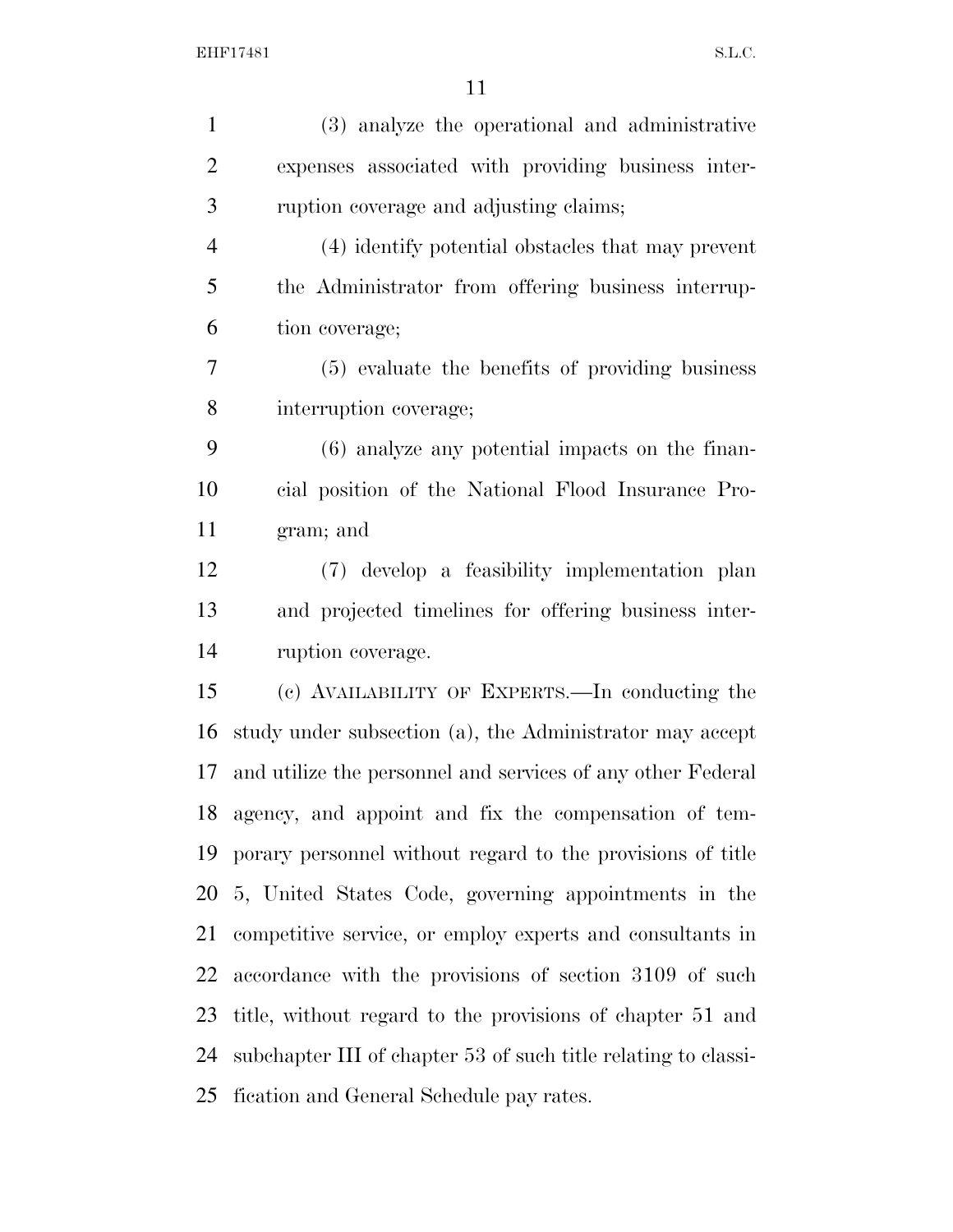(d) DEADLINE.—The Administrator shall complete the study required under subsection (a) not later than September 30 of the second full fiscal year after the date of enactment of this Act.

# **TITLE II—MITIGATION AND MAPPING**

### **SEC. 201. ICC EXPANSION.**

 (a) INCREASE OF LIMITATION ON LIABILITY.—Not later than 180 days after the date of enactment of this Act, the Administrator shall amend the Standard Flood Insurance Policy to increase the limitation on liability re- lating to ''Coverage D—Increased Cost of Compliance'' from \$30,000 to \$100,000.

 (b) EXPANSION OF ELIGIBILITY; CLARIFICATION WITH RESPECT TO COVERAGE LIMITS; NON-FEDERAL MATCH.—

 (1) IN GENERAL.—Section 1304(b) of the Na- tional Flood Insurance Act of 1968 (42 U.S.C. 19  $4011(b)$  is amended—

 (A) in paragraph (4), by redesignating subparagraphs (A) through (D) as clauses (i) through (iv), respectively, and adjusting the 23 margins accordingly;

 (B) by redesignating paragraphs (1) 25 through (4) as subparagraphs (A) through  $(D)$ ,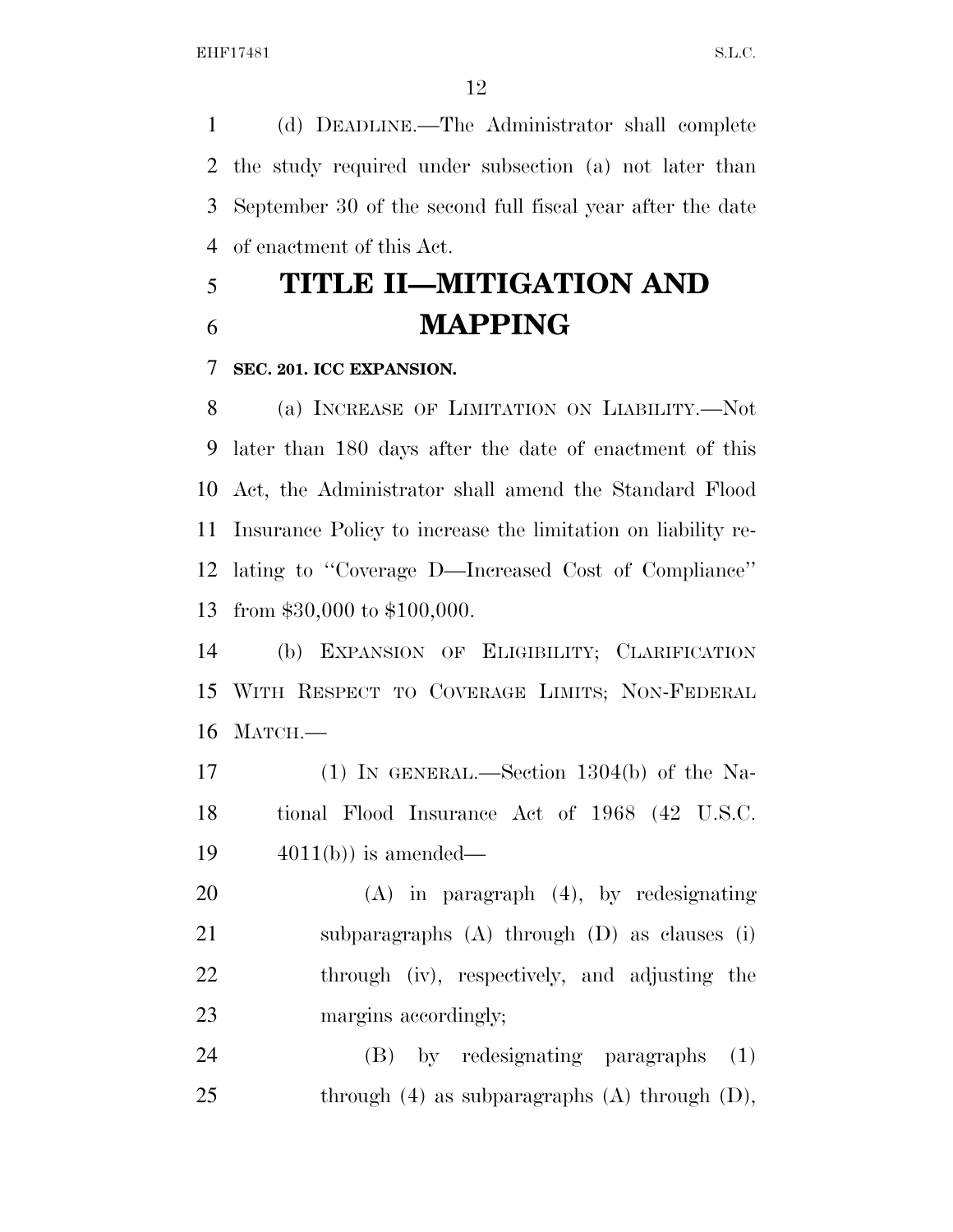| $\mathbf{1}$   | respectively, and adjusting the margins accord-  |
|----------------|--------------------------------------------------|
| $\overline{2}$ | ingly;                                           |
| 3              | (C) in the matter preceding subparagraph         |
| $\overline{4}$ | $(A)$ , as so redesignated, by striking "The na- |
| 5              | tional" and inserting the following:             |
| 6              | "(1) IN GENERAL.—The national";                  |
| 7              | (D) in paragraph $(1)$ , as so designated—       |
| 8              | (i) in subparagraph $(A)$ , as so redesig-       |
| 9              | nated, by inserting ", without regard to         |
| 10             | whether the property is in an area having        |
| 11             | special flood hazards" after "loss struc-        |
| 12             | tures";                                          |
| 13             | (ii) in subparagraph $(C)$ , as so redes-        |
| 14             | ignated, by striking the period at the end       |
| 15             | and inserting "; and";                           |
| 16             | (iii) in subparagraph $(D)$ , as so redes-       |
| 17             | ignated—                                         |
| 18             | (I) in the matter preceding clause               |
| 19             | (ii), as so redesignated, by inserting           |
| <b>20</b>      | "subject to paragraph $(2)$ ," before            |
| 21             | "properties for which";                          |
| 22             | $(II)$ in clause $(iii)$ , as so redesig-        |
| 23             | nated, by striking "and" at the end;             |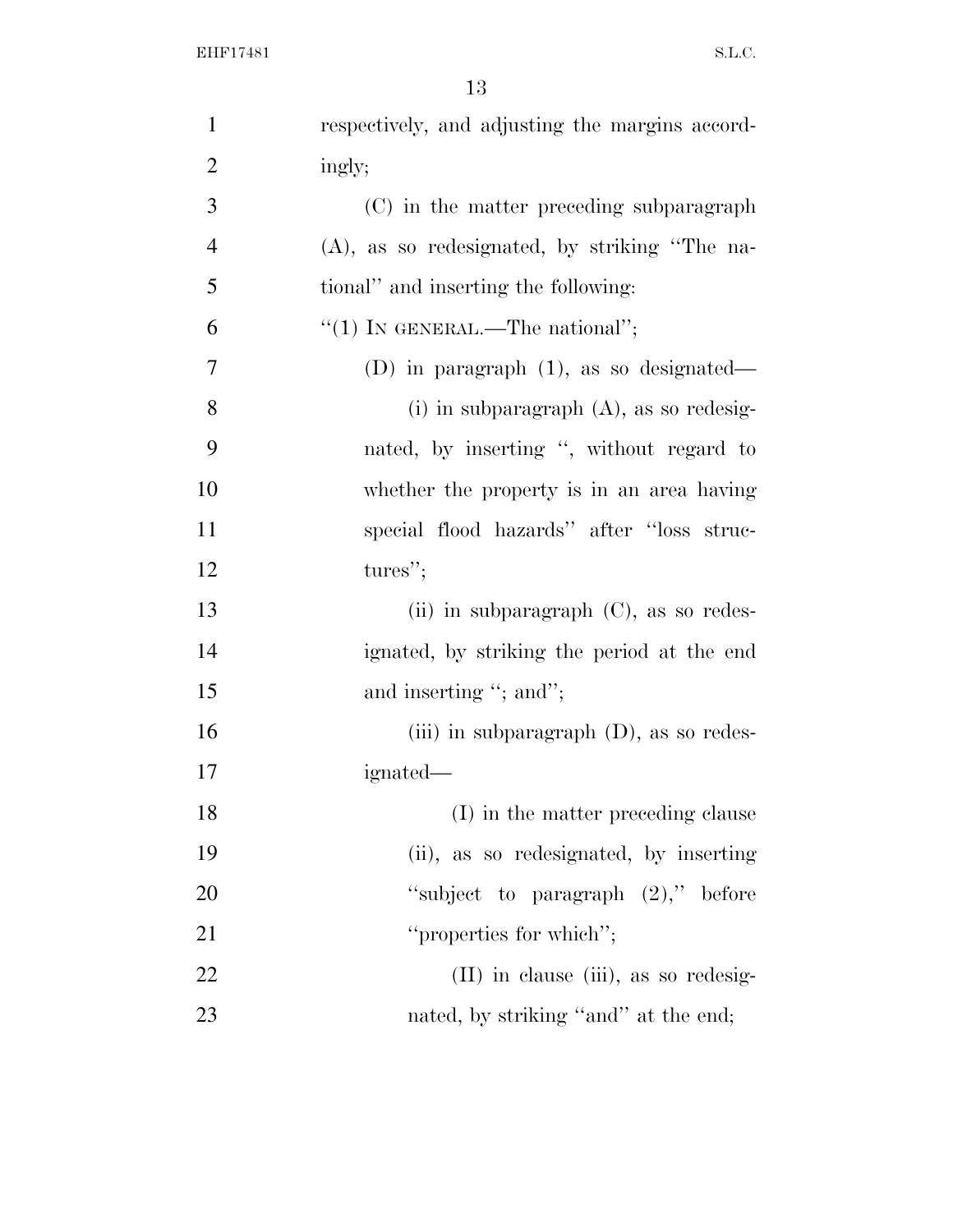| $\mathbf{1}$   | (III) in clause (iv), as so redesig-                      |
|----------------|-----------------------------------------------------------|
| $\overline{2}$ | nated, by striking the period at the                      |
| 3              | end and inserting "; and"; and                            |
| $\overline{4}$ | (IV) by adding at the end the fol-                        |
| 5              | lowing:                                                   |
| 6              | $f'(v)$ a property outside an area having                 |
| 7              | special flood hazards if the community,                   |
| 8              | under section 1361, has established land                  |
| 9              | use and control measures for the area in                  |
| 10             | which the property is located.";                          |
| 11             | (E) in the flush text following paragraph                 |
| 12             | $(1)(D)(v)$ , as added by subparagraph $(D)$ of           |
| 13             | this paragraph, by striking "The Adminis-                 |
| 14             | trator" and inserting the following:                      |
| 15             | "(3) SURCHARGES.—The Administrator"; and                  |
| 16             | $(F)$ by inserting after paragraph $(1)$ , as so          |
| 17             | designated by subparagraph (A) of this para-              |
| 18             | graph, the following:                                     |
| 19             | (2)<br><b>USE</b><br>OF FUNDS<br>FOR<br><b>MITIGATION</b> |
| 20             | PROJECTS.—The Administrator shall allow a policy-         |
| 21             | holder to use insurance purchased under this sub-         |
| 22             | section for any eligible project costs under a pro-       |
| 23             | gram described in clause (i), (ii), or (iii) of para-     |
| 24             | graph $(1)(D)$ of an acquisition, demolition, elevation,  |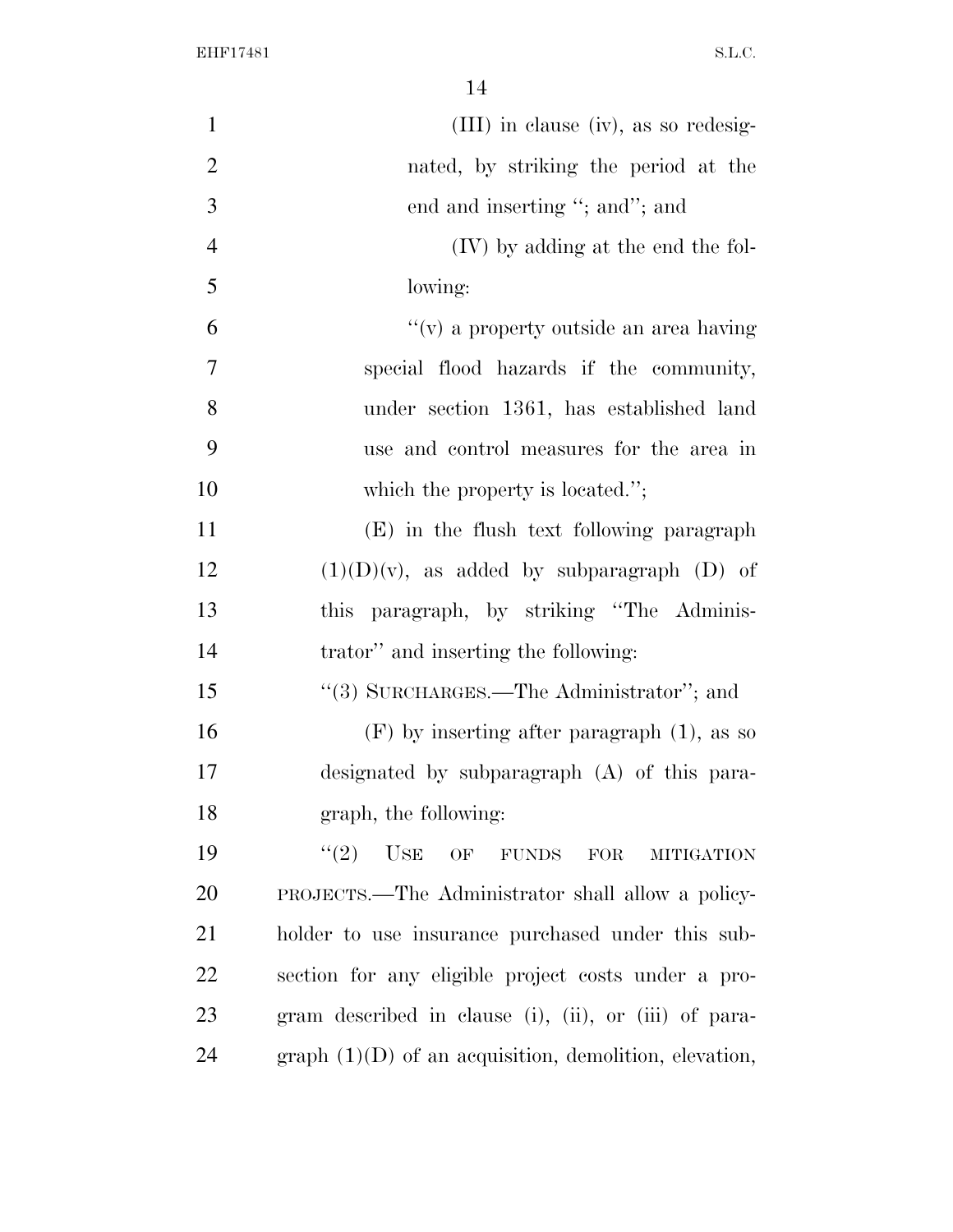| $\mathbf{1}$   | relocation, or small structural project funded under                                                                                                                                                                          |
|----------------|-------------------------------------------------------------------------------------------------------------------------------------------------------------------------------------------------------------------------------|
| $\overline{2}$ | that program, including—                                                                                                                                                                                                      |
| 3              | $\lq\lq$ as best os remediation;                                                                                                                                                                                              |
| $\overline{4}$ | $\lq\lq (B)$ the demolition of a driveway or side-                                                                                                                                                                            |
| 5              | walk when a structure is acquired; and                                                                                                                                                                                        |
| 6              | $\lq\lq$ (C) the addition of a lift, ramp, or other                                                                                                                                                                           |
| 7              | device that is necessary for a homeowner or oc-                                                                                                                                                                               |
| 8              | equal capacity to equal to equal to equal to equal to equal to equal to equal to equal to equal to equal to equal to equal to equal to equal to equal to equal to equal to equal to equal to equal to equal to equal to equal |
| 9              | safely access a home that has been elevated.".                                                                                                                                                                                |
| 10             | (2) MANDATORY NATURE OF ICC STATUTE.-                                                                                                                                                                                         |
| 11             | (A) FINDING.—Congress finds that, al-                                                                                                                                                                                         |
| 12             | though section 1304(b) of the National Flood                                                                                                                                                                                  |
| 13             | Insurance Act of $1968$ (42 U.S.C. 4011(b)), as                                                                                                                                                                               |
| 14             | in effect on the day before the date of enact-                                                                                                                                                                                |
| 15             | ment of this Act, requires the Administrator to                                                                                                                                                                               |
| 16             | offer increased cost of compliance (commonly                                                                                                                                                                                  |
| 17             | known as "ICC") coverage to each type of                                                                                                                                                                                      |
| 18             | property described in paragraphs (1) through                                                                                                                                                                                  |
| 19             | $(4)$ of that section, the Administrator has im-                                                                                                                                                                              |
| 20             | plemented that section by effectively only offer-                                                                                                                                                                             |
| 21             | ing ICC coverage to properties described in                                                                                                                                                                                   |
| 22             | paragraph $(2)$ of that section.                                                                                                                                                                                              |
| 23             | (B) RULE OF CONSTRUCTION.—Nothing in                                                                                                                                                                                          |
| 24             | section 1304(b) of the National Flood Insur-                                                                                                                                                                                  |
| 25             | ance Act of 1968 (42 U.S.C. 4011(b)), as                                                                                                                                                                                      |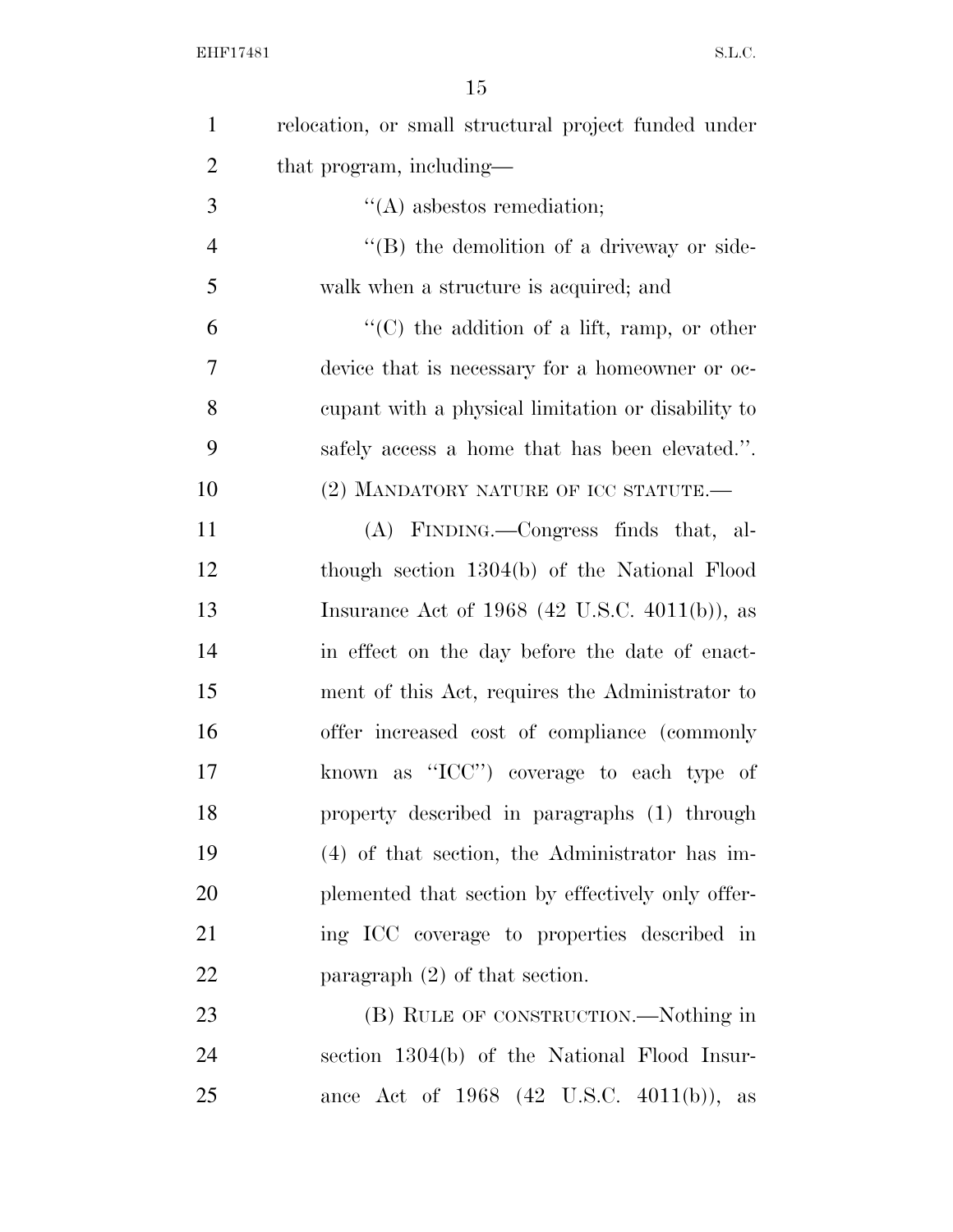| $\mathbf{1}$   | amended by paragraph (1), shall be construed                           |
|----------------|------------------------------------------------------------------------|
| $\overline{2}$ | to permit the Administrator to choose which                            |
| 3              | types of properties described in paragraphs (1)                        |
| $\overline{4}$ | through $(5)$ of such section 1304(b) should be                        |
| 5              | eligible for ICC insurance rather than offering                        |
| 6              | ICC insurance to all such types of properties as                       |
| $\tau$         | required under such section $1304(b)$ .                                |
| 8              | SEC.<br><b>FLOOD</b><br>202.<br><b>MITIGATION</b><br><b>ASSISTANCE</b> |
| 9              | PRIORITIZATION AND AUTHORIZATION.                                      |
| 10             | (a) FLOOD MITIGATION ASSISTANCE GRANT PRO-                             |
| 11             | GRAM PRIORITY.—Section 1366(a) of the National Flood                   |
| 12             | Insurance Act $(42 \text{ U.S.C. } 4104c(a))$ is amended—              |
| 13             | $(1)$ by redesignating paragraphs $(1)$ , $(2)$ , and                  |
| 14             | $(3)$ as subparagraphs $(A)$ , $(B)$ , and $(C)$ , respectively,       |
| 15             | and adjusting the margins accordingly;                                 |
| 16             | $(2)$ in the second sentence of the matter pre-                        |
| 17             | ceding subparagraph (A), as so redesignated, by                        |
| 18             | striking "assistance shall be" and inserting the fol-                  |
| 19             | lowing: "assistance shall—                                             |
| 20             | "(1) be";                                                              |
| 21             | $(3)$ in paragraph $(1)(C)$ , as so redesignated, by                   |
| 22             | striking the period at the end and inserting "; and";                  |
| 23             | and                                                                    |
| 24             | (4) by adding at the end the following:                                |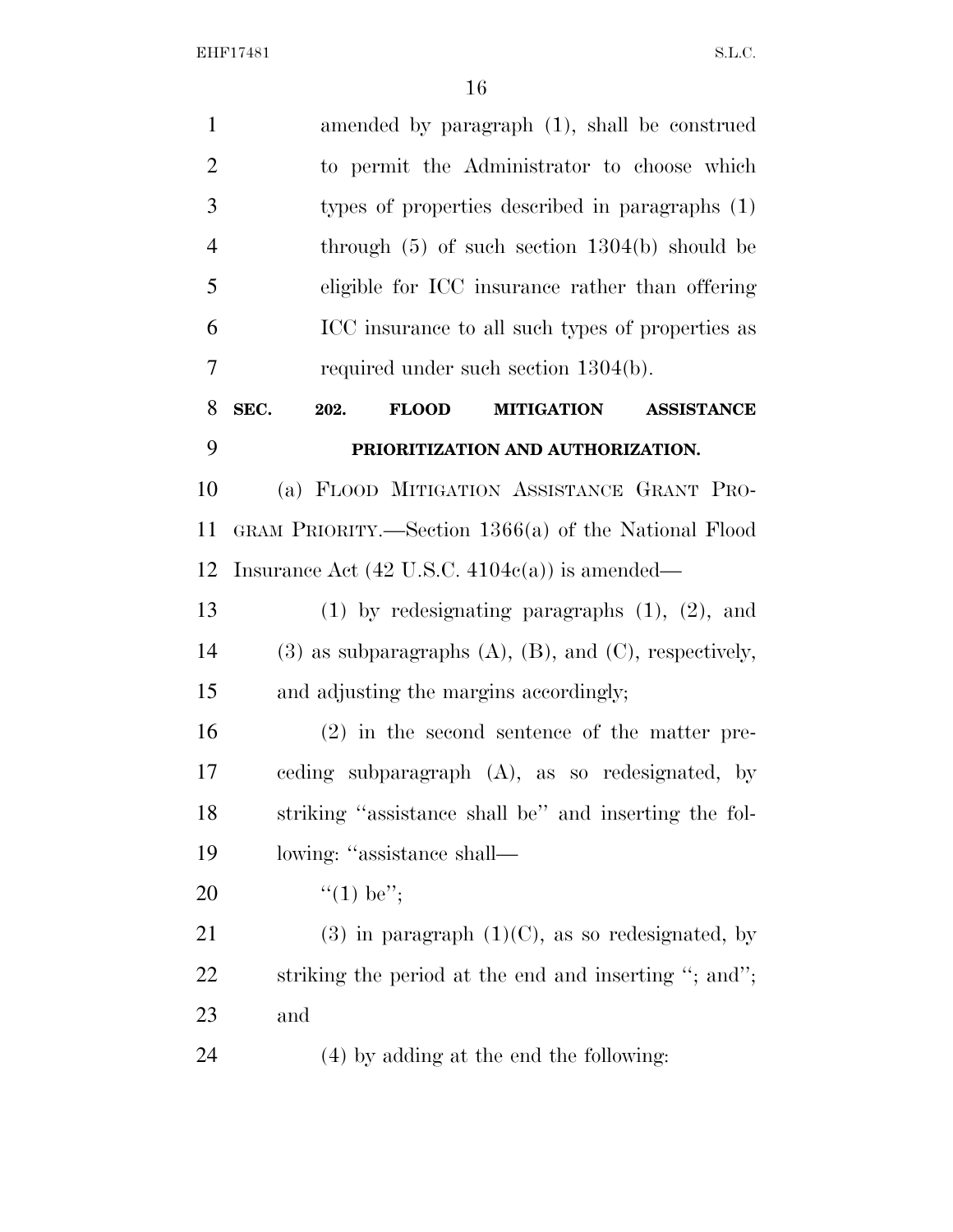| $\mathbf{1}$   | $\lq(2)$ in addition to the requirement under para- |
|----------------|-----------------------------------------------------|
| $\overline{2}$ | graph $(1)(C)$ , give priority to properties—       |
| 3              | $\lq\lq$ that are repetitive loss structures;       |
| $\overline{4}$ | $\lq\lq$ with respect to which flood insurance      |
| 5              | premiums are unaffordable, as determined by         |
| 6              | the Administrator; and                              |
| $\overline{7}$ | $\cdot$ (C) for which losses exceed the replace-    |
| 8              | ment value of the properties.".                     |
| 9              | (b) ADDITIONAL MITIGATION ASSISTANCE.-              |
| 10             | (1) AUTHORIZATION OF APPROPRIATIONS.—               |
| 11             | (A) APPROPRIATIONS FROM<br><b>GENERAL</b>           |
| 12             | FUND OF TREASURY.—For each of the first 6           |
| 13             | full fiscal years after the date of enactment of    |
| 14             | this Act, there is authorized to be appropriated    |
| 15             | $$1,000,000,000$ to the National Flood Mitiga-      |
| 16             | tion Fund to provide mitigation assistance          |
| 17             | under this subsection.                              |
| 18             | (B) RULE OF CONSTRUCTION.—The au-                   |
| 19             | thorization of appropriations under subpara-        |
| 20             | graph (A) shall not be construed to authorize       |
| 21             | the transfer or crediting to the National Flood     |
| 22             | Mitigation Fund of any amounts from the Na-         |
| 23             | tional Flood Insurance Fund.                        |
| 24             | (2)<br>COMMUNITY-WIDE<br><b>MITIGATION</b>          |
| 25             | PROJECTS.—Notwithstanding any other provision of    |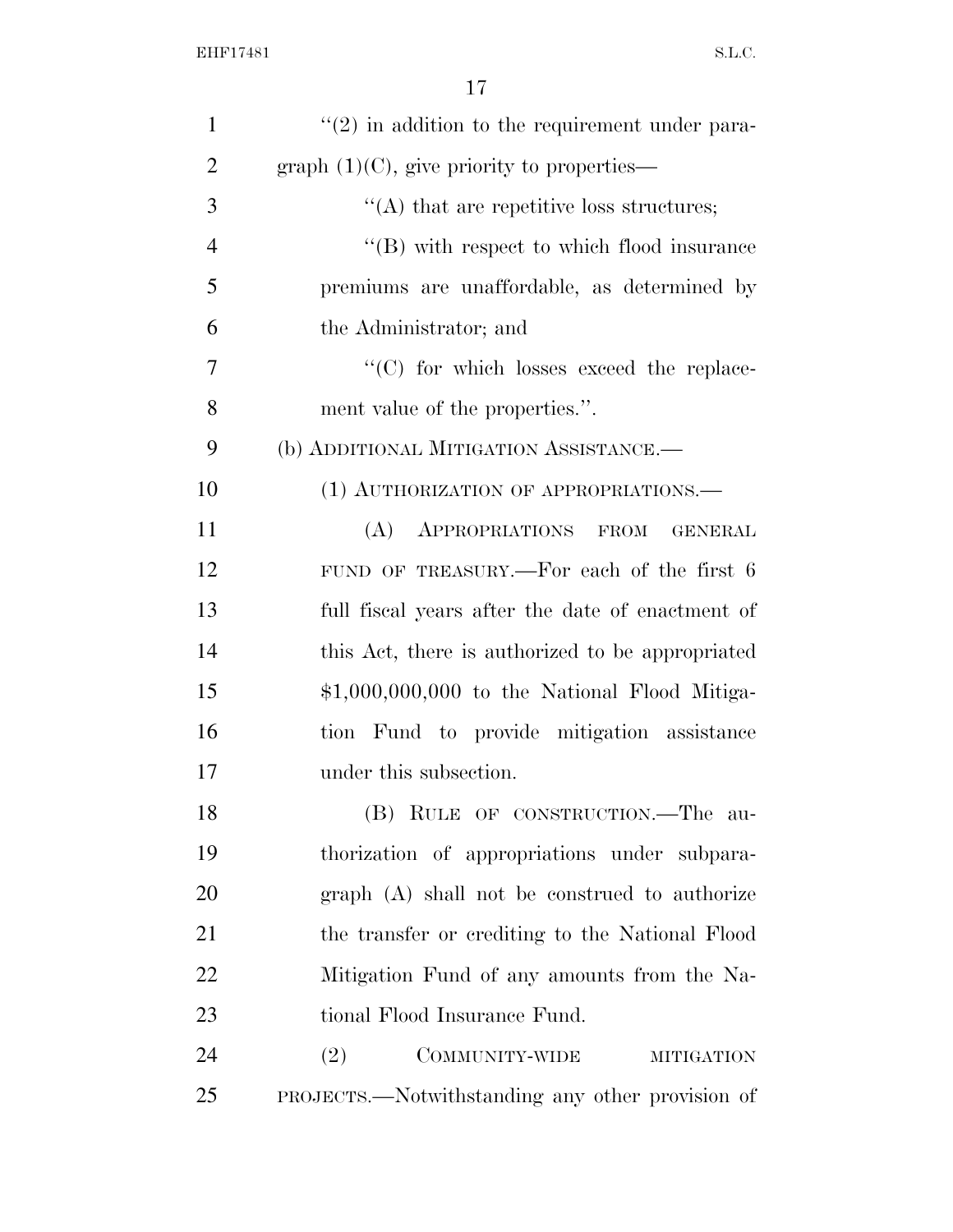| $\mathbf{1}$   | law, including section 1366 of the National Flood        |
|----------------|----------------------------------------------------------|
| $\overline{2}$ | Insurance Act of 1968 (42 U.S.C. 4104c) and sec-         |
| 3              | tion 203 of the Robert T. Stafford Disaster Relief       |
| $\overline{4}$ | and Emergency Assistance Act (42 U.S.C. 5133), in        |
| 5              | providing mitigation assistance under this sub-          |
| 6              | section, in order to lessen disaster losses and en-      |
| 7              | hance the financial stability and effectiveness of the   |
| 8              | National Flood Insurance Program, the Adminis-           |
| 9              | trator shall give priority to utilizing flood mitigation |
| 10             | activities that—                                         |
| 11             | (A) provide benefits to an entire floodplain             |
| 12             | or community, or to a portion of such a com-             |
| 13             | munity;                                                  |
| 14             | (B) consider all available and practicable               |
| 15             | approaches; and                                          |
| 16             | (C) the Administrator determines—                        |
| 17             | (i) are technically feasible;                            |
| 18             | (ii) have the highest net benefits; and                  |
| 19             | (iii) are consistent with mitigation                     |
| 20             | plans approved by the Administrator.                     |
| 21             | SEC. 203. PREDISASTER HAZARD MITIGATION PROGRAM          |
| 22             | <b>AUTHORIZATION.</b>                                    |
| 23             | For each of the first 6 full fiscal years following the  |
| 24             | date of enactment of this Act, there is authorized to be |
| 25             | appropriated $$500,000,000$ to carry out the predisaster |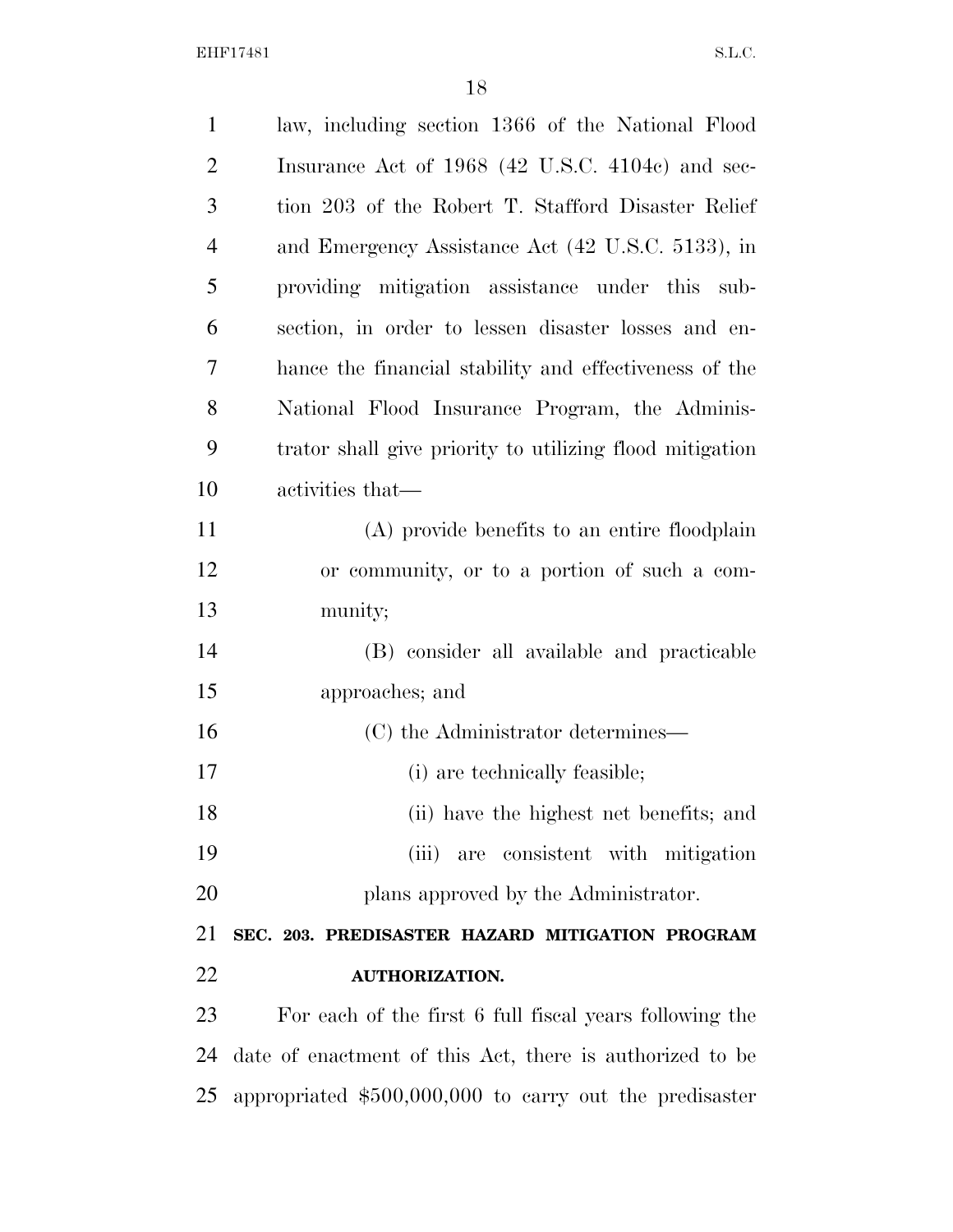| $\mathbf 1$ | hazard mitigation program under section 203 of the Rob-  |
|-------------|----------------------------------------------------------|
| 2           | ert T. Stafford Disaster Assistance and Emergency Relief |
| 3           | Act (42 U.S.C. 5133).                                    |
| 4           | SEC. 204. NATIONAL FLOOD MAPPING PROGRAM.                |
| 5           | Section 100216 of the Biggert-Waters Flood Insur-        |
| 6           | ance Reform Act of 2012 (42 U.S.C. 4101b) is amended—    |
| 7           | $(1)$ in subsection $(b)(1)$ —                           |
| 8           | $(A)$ in subparagraph $(A)$ , by striking "to-           |
| 9           | " and all that follows through the end of clause         |
| 10          | (vi) and inserting "to all areas of the United           |
| 11          | States;";                                                |
| 12          | $(B)$ in subparagraph $(B)$ , by striking                |
| 13          | "and" at the end;                                        |
| 14          | $(C)$ in subparagraph $(C)$ , by striking "ac-           |
| 15          | curate topography" and all that follows through          |
| 16          | the period at the end and inserting "current"            |
| 17          | and best remote sensing technology; and"; and            |
| 18          | (D) by adding at the end the following:                  |
| 19          | $\lq\lq$ ) when appropriate, partner with other          |
| 20          | Federal agencies and private entities in order to        |
| 21          | meet the objectives of the program.";                    |
| 22          | $(2)$ by redesignating subsection $(f)$ as<br>sub-       |
| 23          | section $(g)$ ;                                          |
| 24          | $(3)$ by inserting after subsection (e) the fol-         |
| 25          | lowing:                                                  |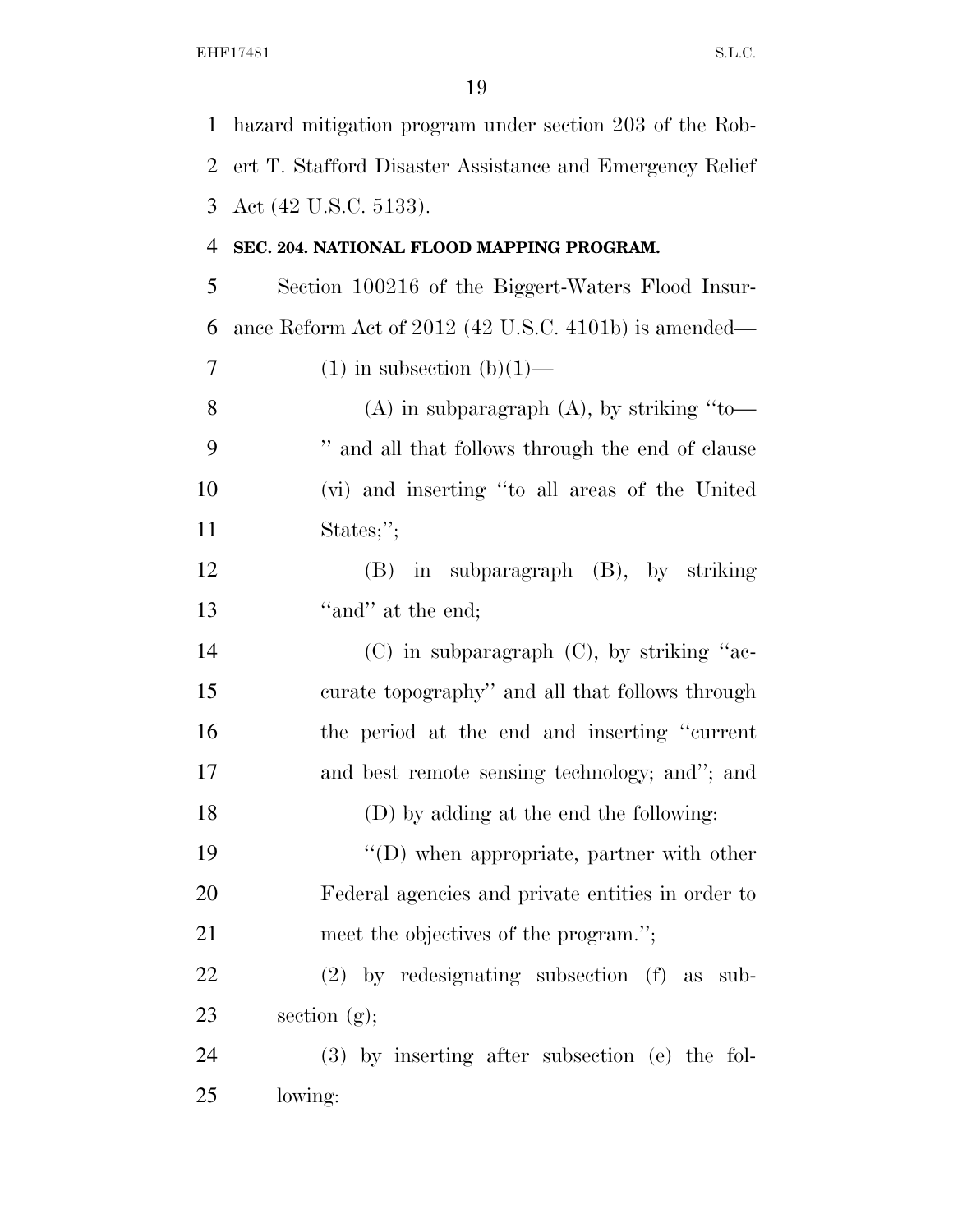''(f) INCORPORATING BUILDING-SPECIFIC FLOOD RISK INFORMATION.—

''(1) ESTABLISHMENT.—

4 ''(A) IN GENERAL.—Not later than 5 years after the date of enactment of the Sustainable, Affordable, Fair, and Efficient (SAFE) Na- tional Flood Insurance Program Reauthoriza- tion Act of 2017, the Administrator, in coordi- nation with, and as recommended by, the Tech- nical Mapping Advisory Council, shall establish a dynamic, database-derived digital display en- vironment for flood hazard risk production and dissemination.

14 "(B) CONSULTATION WITH STATES AND COMMUNITIES.—In designing and constructing the environment under subparagraph (A), the Administrator shall—

18 ''(i) leverage and partner with States and communities that have successfully im-20 plemented the same approach; and

21 ''(ii) consider adopting the techniques and technologies used by States and com- munities described in clause (i) and apply-24 ing them nationwide.

 $(2)$  DIGITAL DISPLAY.—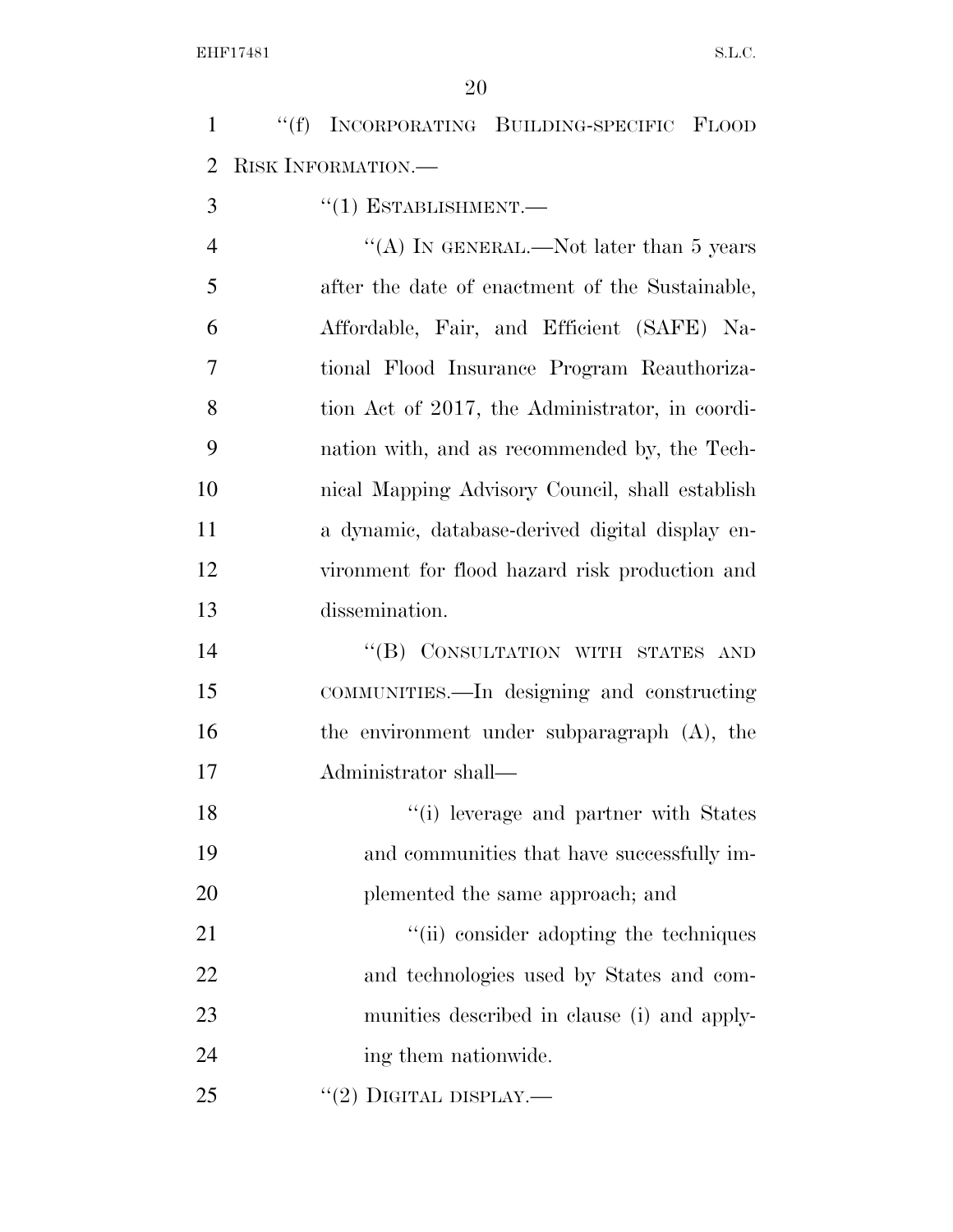| $\mathbf{1}$   | "(A) IN GENERAL.—In carrying out para-             |
|----------------|----------------------------------------------------|
| $\overline{2}$ | $graph(1)$ , the Administrator shall create a dig- |
| 3              | ital display prompted through dynamic querying     |
| $\overline{4}$ | of a spatial, relational building database that    |
| 5              | may not be publically disseminated and that in-    |
| 6              | cludes—                                            |
| 7              | "(i) special flood hazard areas and                |
| 8              | base flood elevations for purposes of lender       |
| 9              | compliance with the requirements under             |
| 10             | section 102 of the Flood Disaster Protec-          |
| 11             | tion Act of 1973 (42 U.S.C. 4012a); and            |
| 12             | "(ii) structure-specific flood risk infor-         |
| 13             | mation, including, for each property ad-           |
| 14             | dress—                                             |
| 15             | $\lq\lq$ (I) the spatial footprint and ele-        |
| 16             | vation of the structure relative to spe-           |
| 17             | cial flood hazard areas and base flood             |
| 18             | elevations;                                        |
| 19             | $\lq\lq$ (II) the most current elevation           |
| 20             | certificate applicable to the property;            |
| 21             | "(III) any letter of map changes;                  |
| 22             | $\lq\lq$ (IV) the full risk premium rate           |
| 23             | estimated for the structure under sec-             |
| 24             | tion $1307(a)(1)$ of the National Flood            |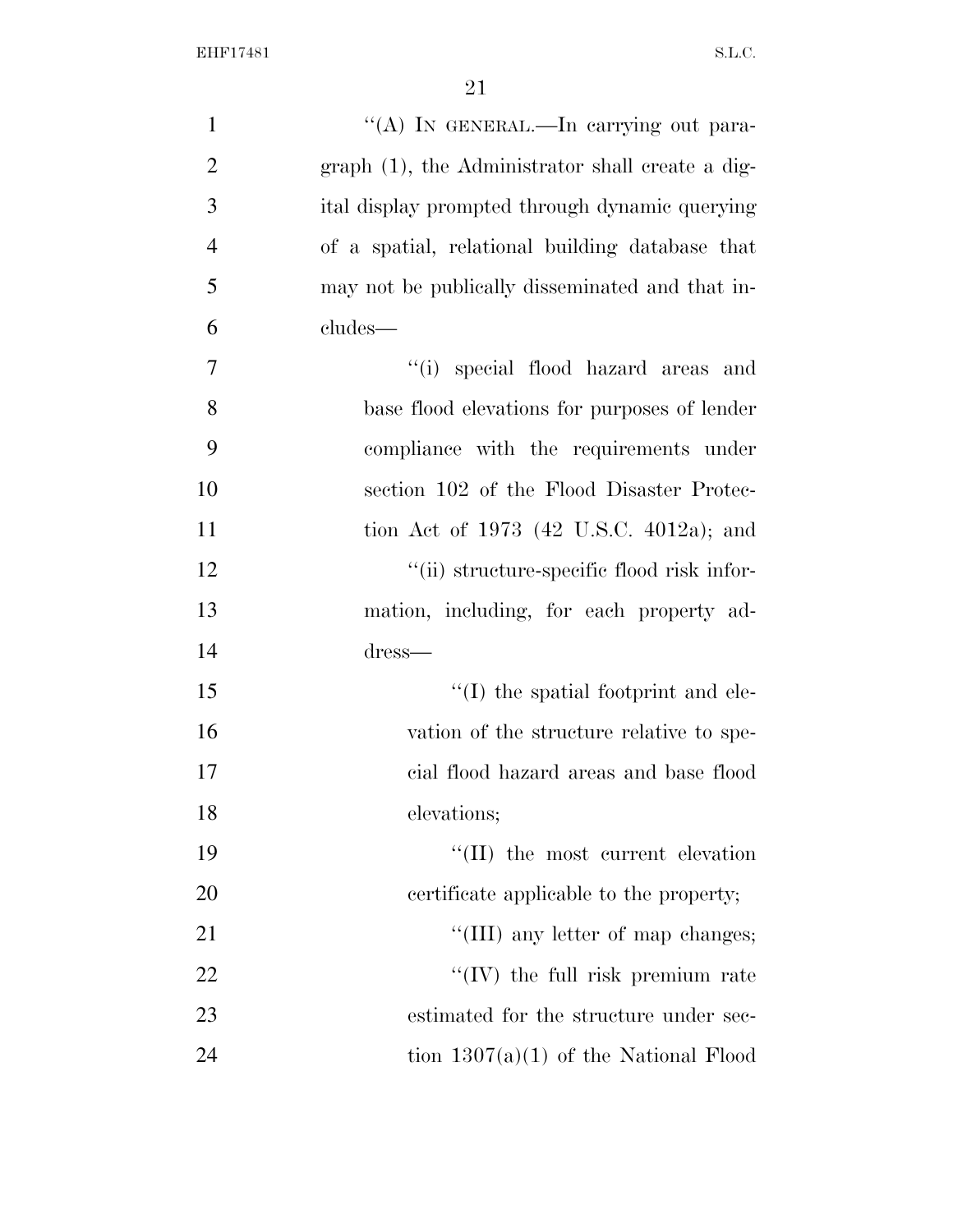| $\mathbf{1}$   | Insurance Act of 1968 (42 U.S.C.           |
|----------------|--------------------------------------------|
| $\overline{2}$ | $4014(a)(1)$ based on elevation data;      |
| 3              | $\lq\lq(V)$ the disclosure described in    |
| $\overline{4}$ | section 1308(l) of the National Flood      |
| 5              | Insurance Act of 1968 (42 U.S.C.           |
| 6              | $4015(l)$ , which shall include—           |
| 7              | $\cdot$ (aa) the extent to which, if       |
| 8              | any, the chargeable premium rate           |
| 9              | applicable to the property is less         |
| 10             | than the full risk premium rate            |
| 11             | under section $1307(a)(1)$ of that         |
| 12             | Act $(42 \text{ U.S.C. } 4014(a)(1));$ and |
| 13             | "(bb) an explanation of the                |
| 14             | difference described in item (aa)          |
| 15             | and the methodology used to rate           |
| 16             | the property;                              |
| 17             | "(VI) the estimated cost to re-            |
| 18             | pair the structure in the case of dam-     |
| 19             | age from floods with recurrence inter-     |
| 20             | vals ranging from the 10 percent an-       |
| 21             | nual chance event to the 0.2 percent       |
| 22             | annual chance event;                       |
| 23             | "(VII) the cost-effectiveness of           |
| 24             | mitigating the structure using com-        |
| 25             | mon methods and how the chargeable         |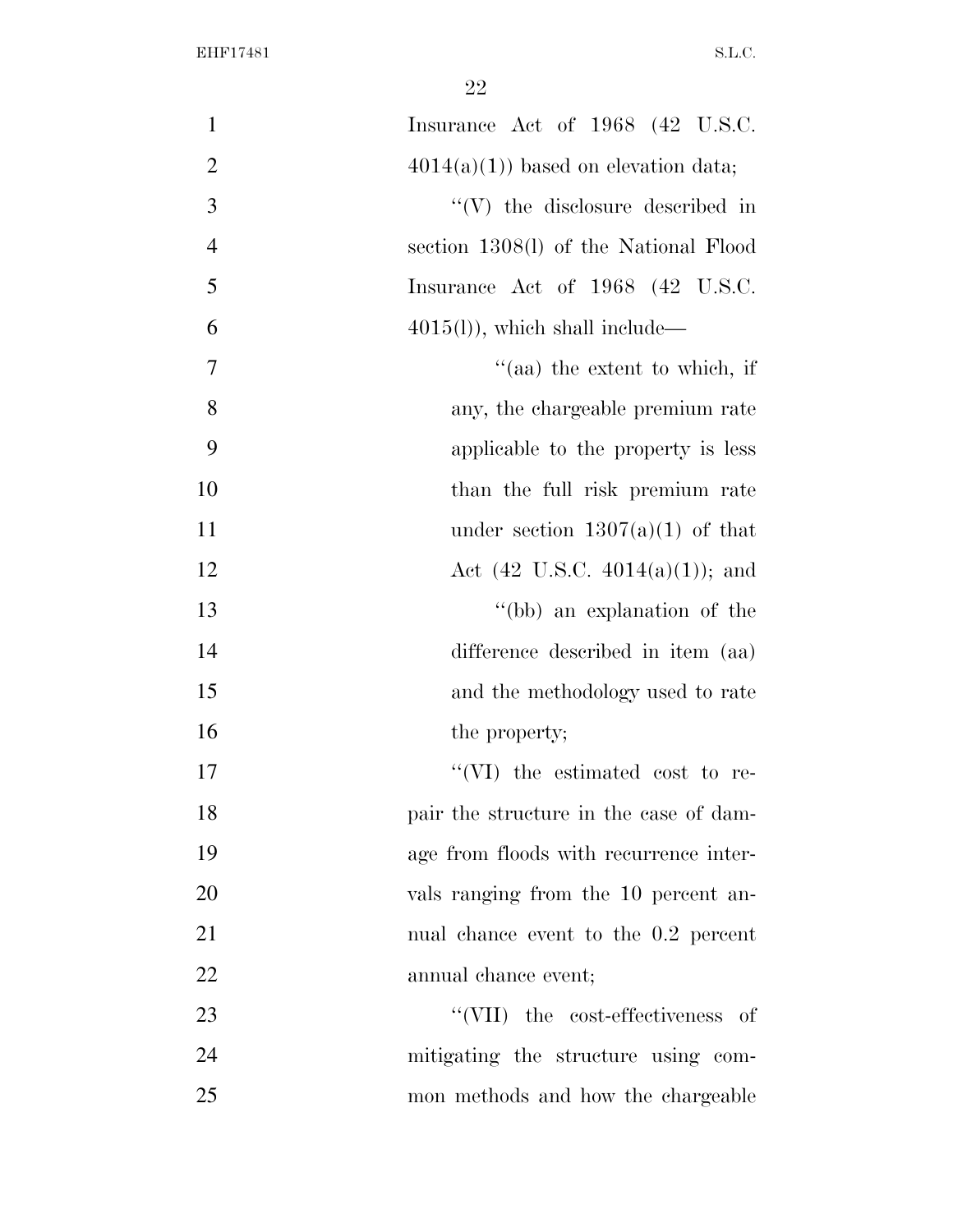| $\mathbf{1}$   | premium rate would change based on              |
|----------------|-------------------------------------------------|
| $\overline{2}$ | each mitigation method; and                     |
| 3              | "(VIII) the claims history of the               |
| $\overline{4}$ | structure, including the amount and             |
| 5              | date of each loss.                              |
| 6              | "(B) PRIVACY REQUIREMENTS.-With re-             |
| $\overline{7}$ | spect to the database described in subparagraph |
| 8              | $(A)$ , including any data used to create that  |
| 9              | database, the Administrator may not dissemi-    |
| 10             | nate the database to—                           |
| 11             | $``(i)$ the public; or                          |
| 12             | "(ii) a private company for use by the          |
| 13             | private company.                                |
| 14             | $(3)$ DATABASE.—                                |
| 15             | "(A) IN GENERAL.—The Administrator              |
| 16             | shall—                                          |
| 17             | "(i) develop a spatial, relational data-        |
| 18             | base of buildings in the national flood in-     |
| 19             | surance program; and                            |
| 20             | "(ii) obtain the data necessary to sup-         |
| 21             | port the digital display created under para-    |
| 22             | graph(2).                                       |
| 23             | "(B) DATA.—The data obtained under              |
| 24             | subparagraph (A) shall include, at a min-       |
| 25             | $imum-$                                         |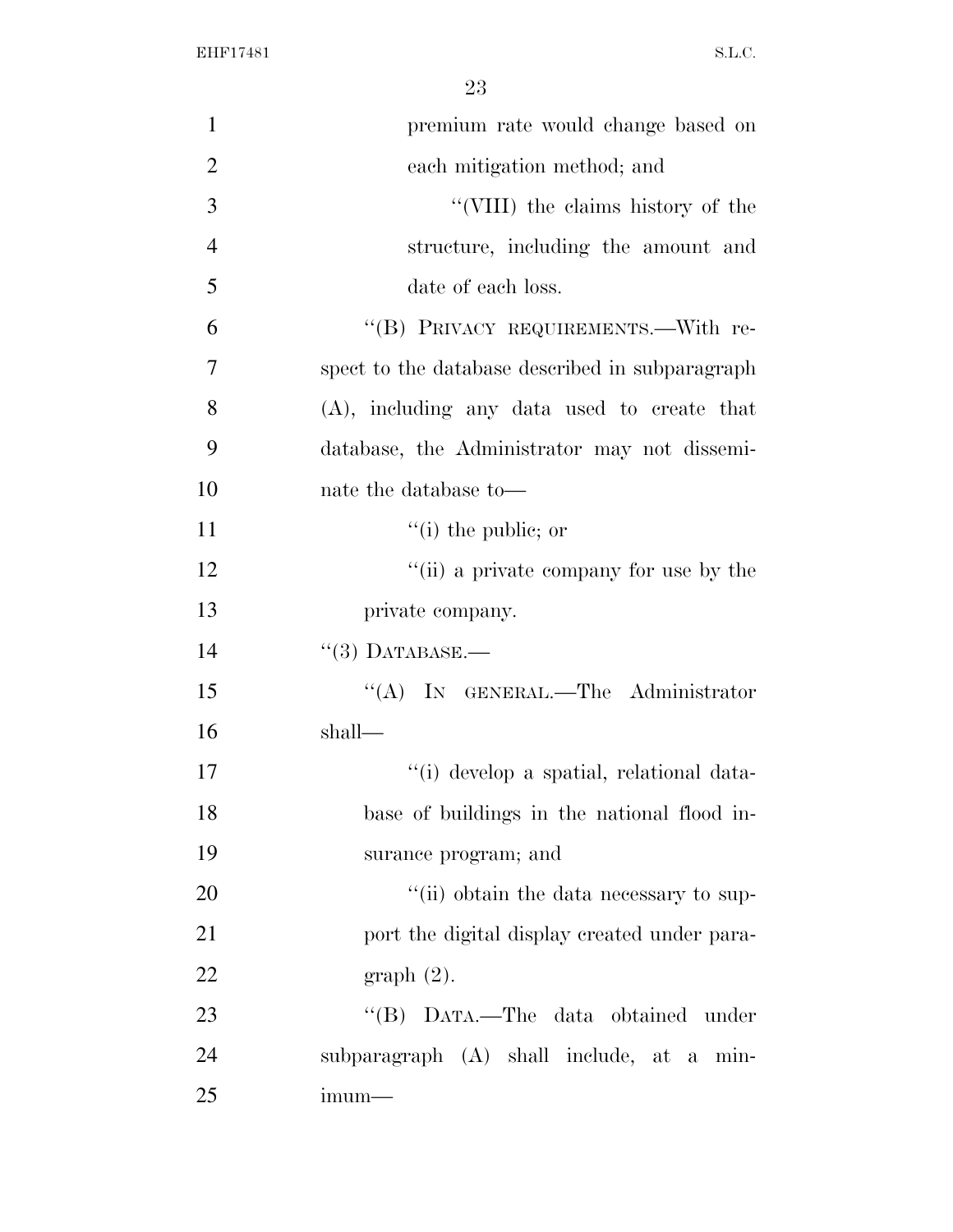| $\mathbf{1}$   | "(i) footprints and elevations (includ-                |
|----------------|--------------------------------------------------------|
| $\overline{2}$ | ing lowest adjacent grade and first floor)             |
| 3              | from Light Detection and Ranging (com-                 |
| $\overline{4}$ | monly known as 'LiDAR') data collections               |
| 5              | or other data collection methods that meet             |
| 6              | or exceed the standards for buildings, as              |
| 7              | determined by the Administrator;                       |
| 8              | "(ii) elevation certificates;                          |
| 9              | "(iii) parcel, address, and imagery                    |
| 10             | data necessary for the identification, as-             |
| 11             | sessment, and reduction of flood hazards               |
| 12             | for individual properties;                             |
| 13             | "(iv) flood insurance rate maps, stud-                 |
| 14             | ies, and supporting data;                              |
| 15             | $``(v)$ letters of map change; and                     |
| 16             | "(vi) any other data that the Adminis-                 |
| 17             | trator determines necessary to collect to              |
| 18             | meet the objectives of this section.                   |
| 19             | $\lq\lq (4)$ DATA PROCUREMENT.—The Administrator       |
| 20             | shall obtain any data necessary to establish the envi- |
| 21             | ronment under paragraph $(1)$ , including by—          |
| 22             | "(A) directing communities participating               |
| 23             | in the national flood insurance program, by reg-       |
| 24             | ulation, to collect and supply information, in-        |
| 25             | cluding elevation data, for each structure that        |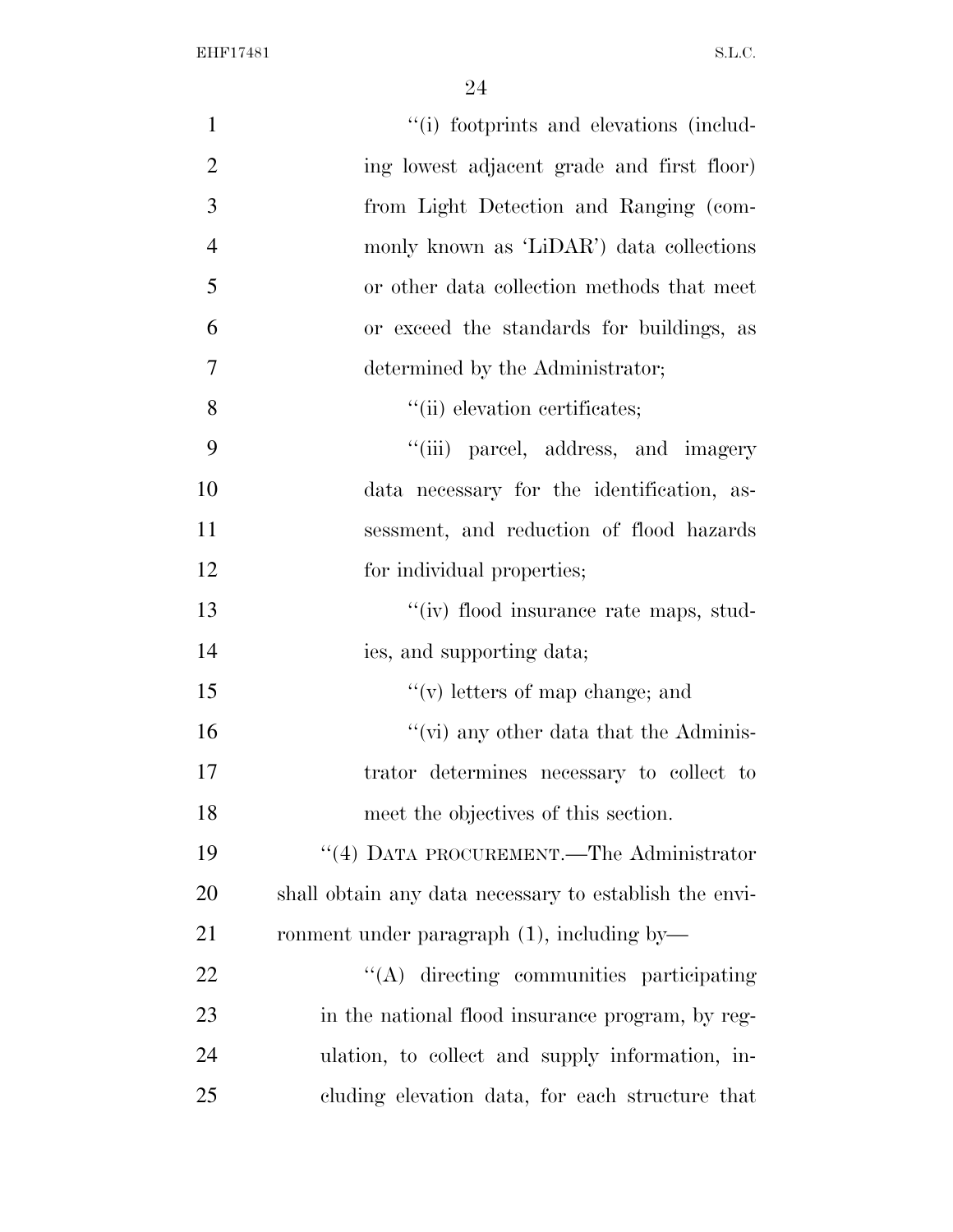| $\mathbf{1}$   | obtains a construction or other development         |
|----------------|-----------------------------------------------------|
| $\overline{2}$ | permit within—                                      |
| 3              | "(i) a special flood hazard area; or                |
| $\overline{4}$ | "(ii) an advisory special flood hazard              |
| 5              | area adopted by the community;                      |
| 6              | "(B) issuing guidelines and standards, as           |
| $\overline{7}$ | determined by the Administrator;                    |
| 8              | "(C) partnering with other Federal, State,          |
| 9              | local, and private stakeholders to the greatest     |
| 10             | extent possible to obtain and share existing        |
| 11             | data that meets or exceeds the standards deter-     |
| 12             | mined by the Administrator under subpara-           |
| 13             | $graph(B);$ and                                     |
| 14             | $\lq\lq$ contracting with private companies to      |
| 15             | obtain new LiDAR data collections or elevation      |
| 16             | certificates.                                       |
| 17             | "(5) NFIP PREMIUM CREDIT.—The Adminis-              |
| 18             | trator shall provide a 1-time premium credit of not |
| 19             | more than \$500 to a policyholder for the purchase  |
| 20             | of an elevation certificate.                        |
| 21             | "(6) MASS LETTERS OF MAP CHANGE.-In co-             |
| 22             | ordination with States and communities that have    |
| 23             | successfully implemented a dynamic, database-de-    |
| 24             | rived digital display environment for flood hazard  |
| 25             | risk production and dissemination, the Adminis-     |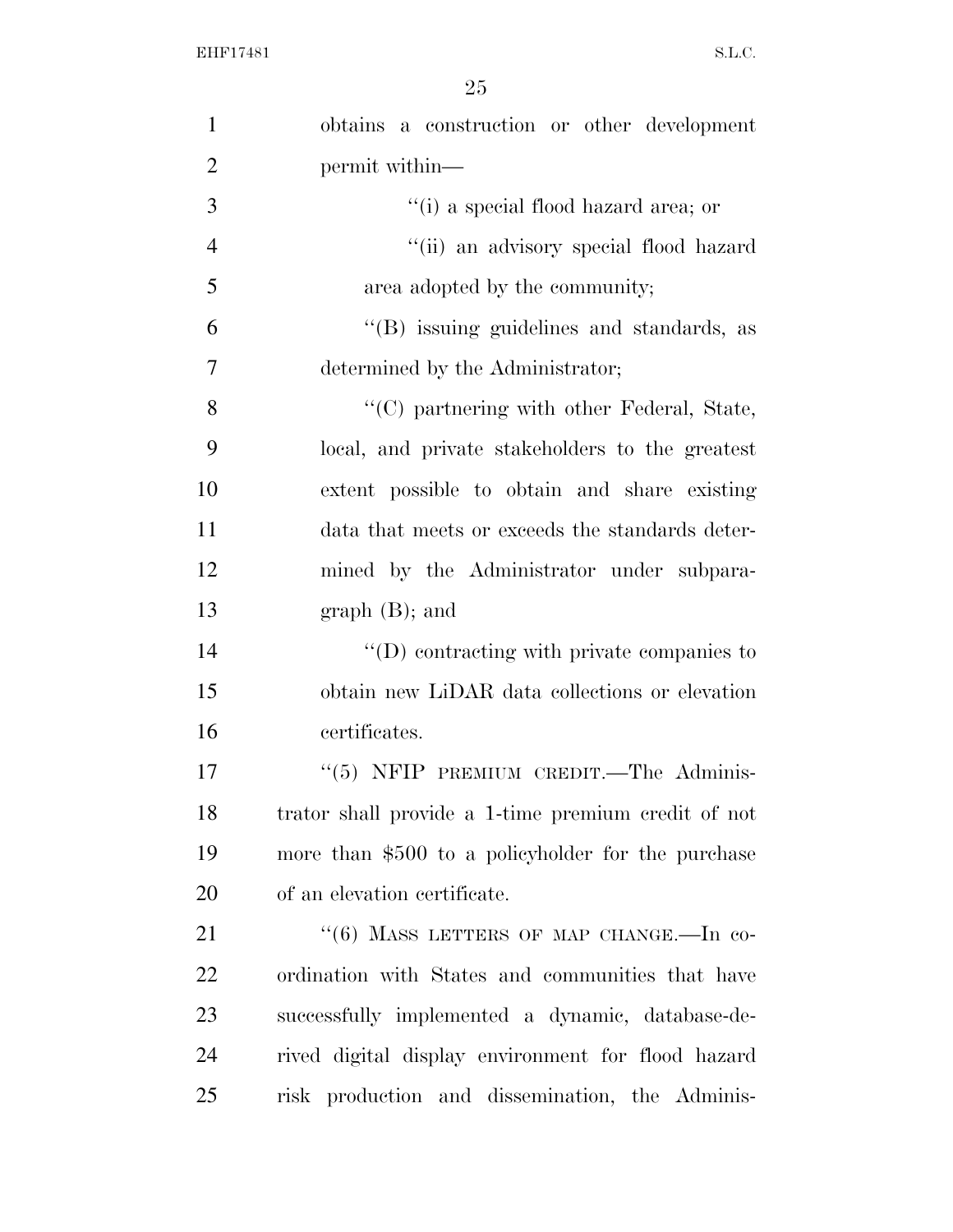trator shall issue guidelines for the adoption and in-

 tegration into the National Flood Mapping Program of LiDAR-based letter of map amendment ap- proaches. ''(7) ANNUAL REPORT.—The Administrator shall submit to the Committee on Banking, Housing, and Urban Affairs of the Senate and the Committee on Financial Services of the House of Representa- tives an annual progress report on the implementa- tion of this subsection, which shall include rec- ommendations to reduce the cost and improve the implementation of this subsection.''; and (4) in subsection (g), as so redesignated— (A) by striking ''this section \$400,000,000'' and inserting the following: ''this section—  $\frac{1}{(1)}$  \$400,000,000"; and (B) by striking the period at the end and 19 inserting the following: "; and 20 ''(2) \$800,000,000 for each of fiscal years 2018 through 2023.''. **SEC. 205. REALLOCATION OF PREMIUM SURCHARGES.**  Chapter I of the National Flood Insurance Act of 1968 (42 U.S.C. 4011 et seq.) is amended— (1) in section 1308A (42 U.S.C. 4015a)—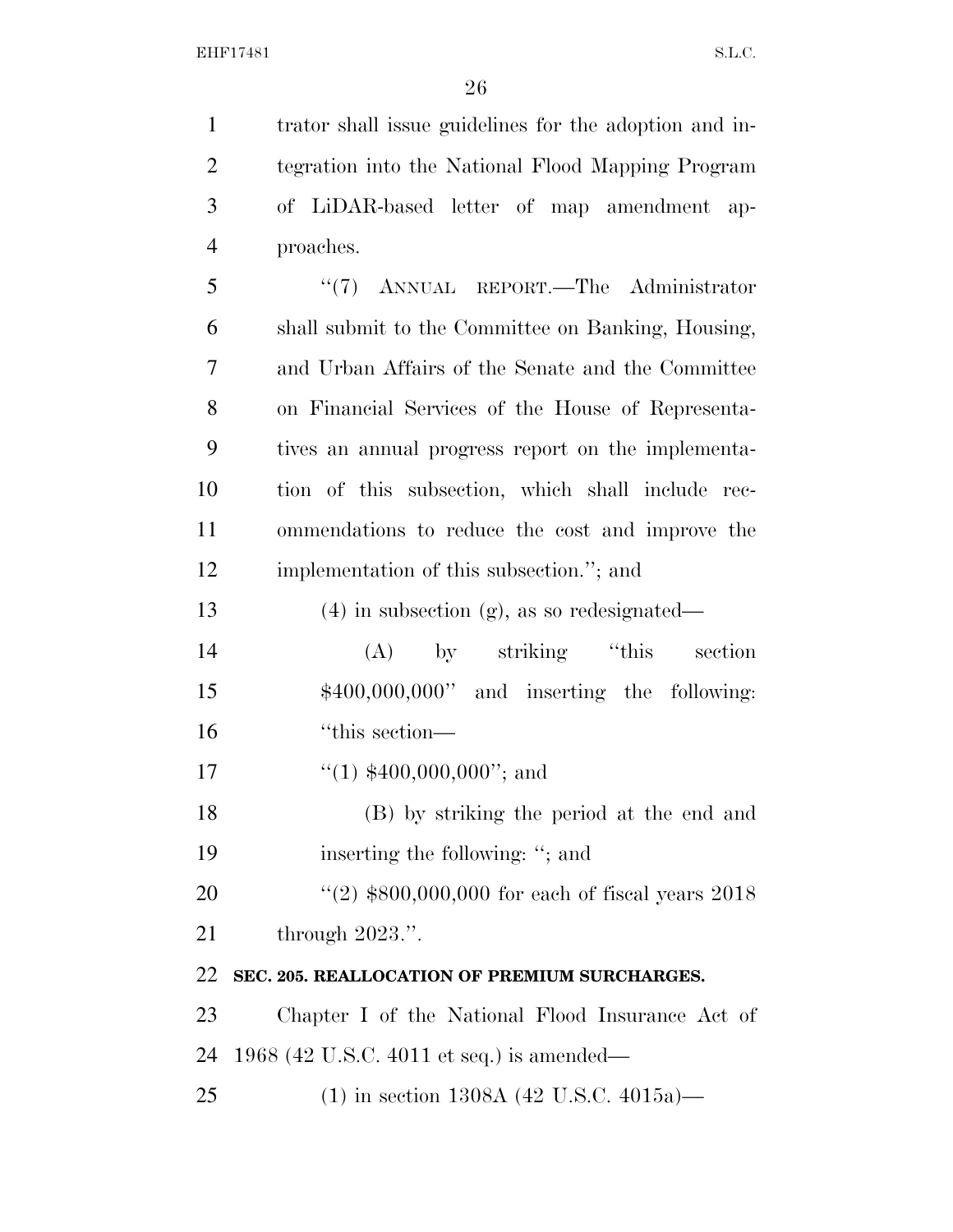| $\mathbf{1}$   | $(A)$ by redesignating subsection $(c)$ as sub-              |
|----------------|--------------------------------------------------------------|
| $\overline{2}$ | section $(d)$ ;                                              |
| 3              | (B) by inserting after subsection (b) the                    |
| $\overline{4}$ | following:                                                   |
| 5              | "(c) USE OF SURCHARGES.—The Administrator shall              |
| 6              | deposit any surcharge imposed and collected under sub-       |
| 7              | section (a) in the Affordability Assistance Fund estab-      |
| 8              | lished under subsection (a) of section 1326 in order to      |
| 9              | provide financial assistance under subsection (b) of that    |
| 10             | section."; and                                               |
| 11             | (C) in subsection (d), as so redesignated,                   |
| 12             | by striking "Subsections (a) and (b)" and in-                |
| 13             | serting "Subsections (a) through $(e)$ "; and                |
| 14             | (2) in section $1310A(c)$ (42 U.S.C. 4017A(c)),              |
| 15             | by striking paragraph (4).                                   |
| 16             | SEC. 206. MULTIFAMILY MITIGATION.                            |
| 17             | (a) IN GENERAL.—Section $1361(d)(1)$ of the Na-              |
| 18             | tional Flood Insurance Act of 1968 (42 U.S.C.                |
| 19             | $4102(d)(1)$ is amended, in the matter preceding subpara-    |
| <b>20</b>      | $graph(A)$ , by inserting "(including multifamily buildings) |
| 21             | in urban areas)" after "residential buildings".              |
| 22             | (b) PREMIUM CREDIT.—Section $1308(k)$ of the Na-             |
| 23             | tional Flood Insurance Act of 1968 (42 U.S.C. $4015(k)$ )    |
| 24             | is amended by striking "the Administrator shall" and all     |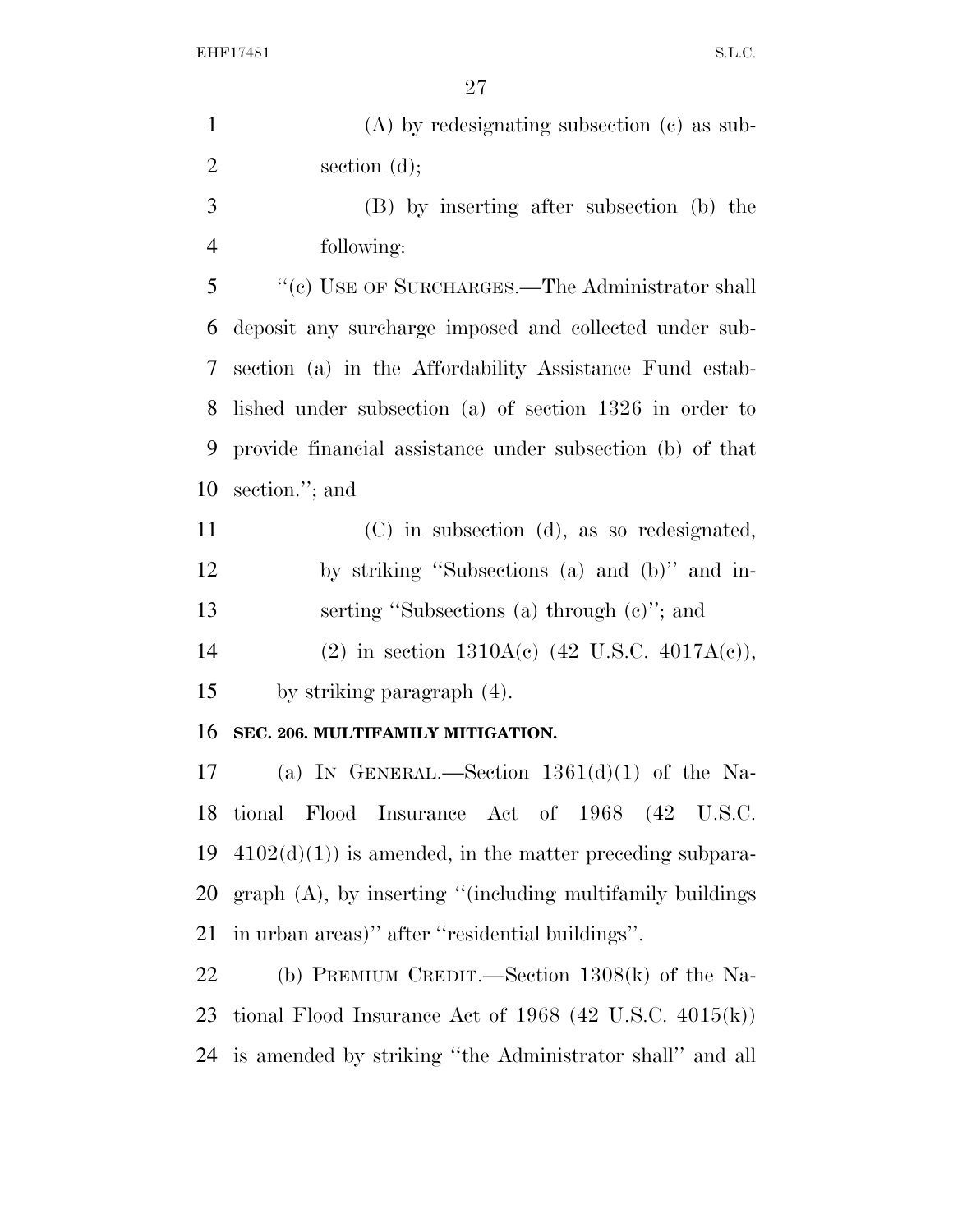that follows through the period at the end and inserting

the following: ''the Administrator shall—

 ''(1) take into account the implementation of any mitigation method identified by the Adminis- trator in the guidance issued under section 1361(d)  $(42 \text{ U.S.C. } 4102\text{ (d)});$  and  $7 \t$  ''(2) offer a premium credit to a property owner for the implementation of any alternative mitigation method with respect to a multifamily building in an urban area, as described in paragraph (1) of such section 1361(d).''. (c) LAND USE CONTROLS.— 13 (1) IN GENERAL.—Section  $1315(a)$  of the Na- tional Flood Insurance Act of 1968 (42 U.S.C.  $15 \qquad \qquad 4022(a)$  is amended by adding at the end the fol- lowing: 17 <sup>"</sup>(3) LAND USE CONTROLS FOR CERTAIN MUL-18 TIFAMILY BUILDINGS IN URBAN AREAS.— ''(A) DEFINITION.—In this paragraph, the term 'covered area' means an area that—  $"(i)$  is an urban area; and 22 ''(ii) has been identified as having special flood hazards. 24 "(B) ADOPTION OF LAND USE CON-TROLS.—Notwithstanding any other provision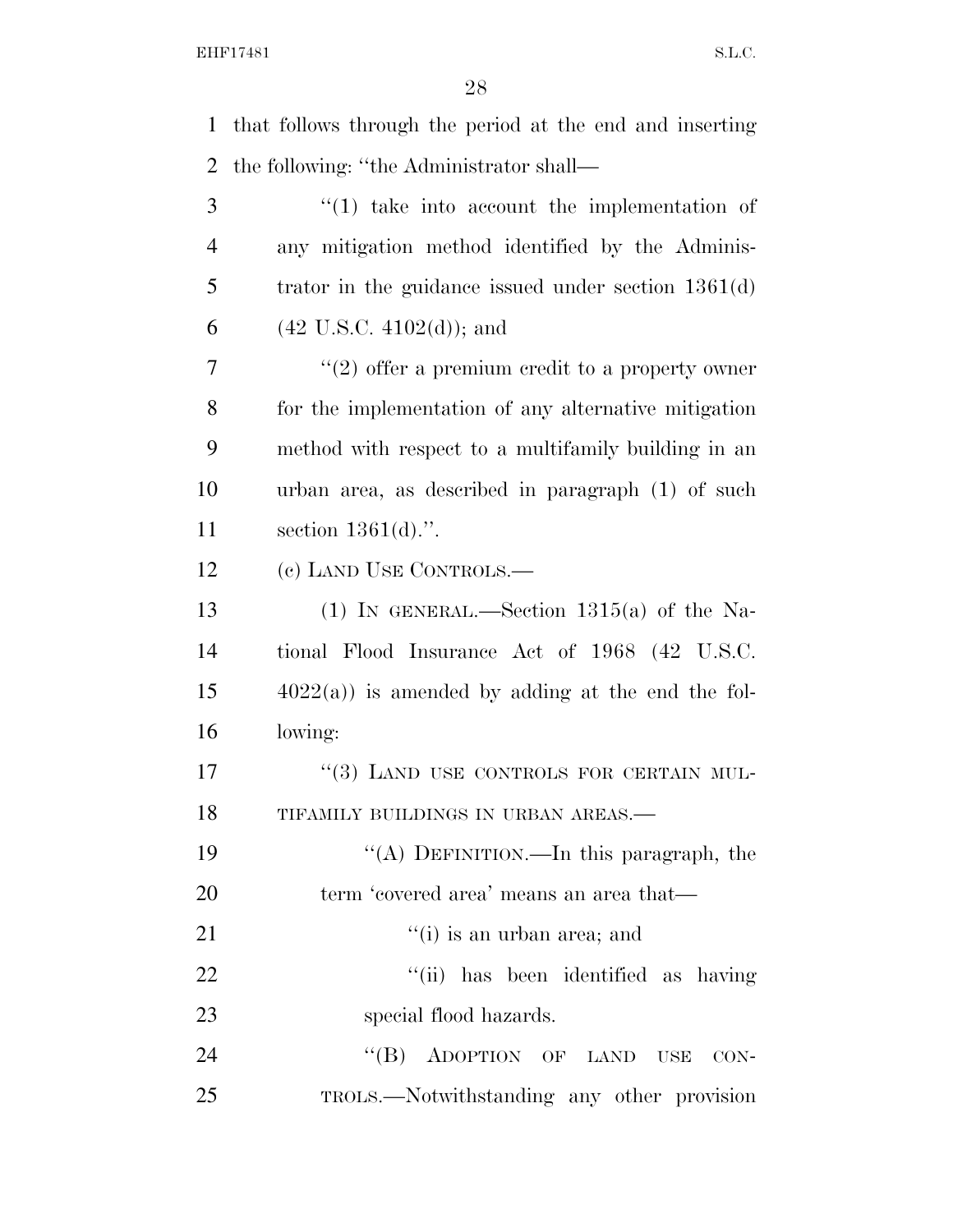| $\mathbf{1}$   | of law, the Administrator, under paragraph (1),   |
|----------------|---------------------------------------------------|
| $\overline{2}$ | may require an appropriate public body, with      |
| 3              | respect to a covered area that is seeking to ob-  |
| $\overline{4}$ | tain flood insurance under this title, to adopt   |
| 5              | land use and control measures for the repair,     |
| 6              | restoration, or substantial improvement of any    |
| $\overline{7}$ | mid- or high-rise building that is located in the |
| 8              | covered area.                                     |
| 9              | "(C) COMMUNITY STRATEGY.-With re-                 |
| 10             | spect to a covered area described in subpara-     |
| 11             | graph (B), the Administrator shall encourage      |
| 12             | the covered area to develop, and assist the cov-  |
| 13             | ered area in developing, a comprehensive strat-   |
| 14             | egy that—                                         |
| 15             | "(i) reduces flood damage to mid- and             |
| 16             | high-rise multifamily buildings in the cov-       |
| 17             | ered area that—                                   |
| 18             | $\lq\lq$ (I) will be repaired, restored, or       |
| 19             | substantially improved; and                       |
| 20             | $\lq\lq$ (II) cannot be elevated;                 |
| 21             | "(ii) identifies technical mitigation ac-         |
| 22             | tivities that may be applied to the build-        |
| 23             | ings described in clause (i), including con-      |
| 24             | siderations for mechanical, electrical, and       |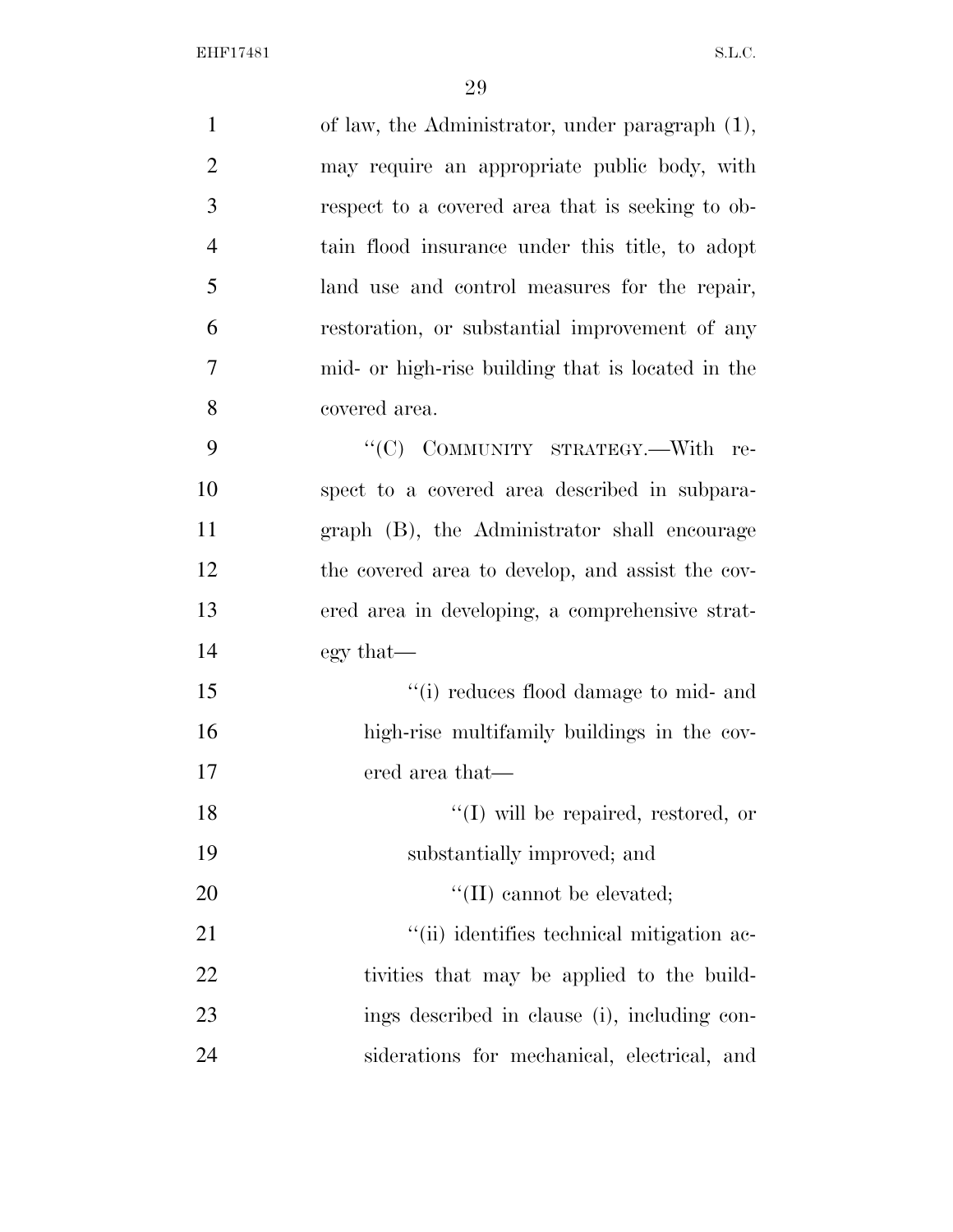| $\mathbf{1}$   | utility components, that will protect life            |
|----------------|-------------------------------------------------------|
| $\overline{2}$ | and property;                                         |
| 3              | "(iii) documents that the covered area                |
| $\overline{4}$ | has established procedures for—                       |
| 5              | $\lq\lq$ (I) the implementation of per-               |
| 6              | formance standards;                                   |
| $\tau$         | "(II) requiring evacuation plans;                     |
| 8              | and                                                   |
| 9              | "(III) developing a maintenance                       |
| 10             | strategy for any mitigation activity                  |
| 11             | that is applied under clause (ii); and                |
| 12             | "(iv) establishes guidelines for per-                 |
| 13             | formance standards that will—                         |
| 14             | $\lq\lq$ (I) allow for a combination of               |
| 15             | partial mitigation activities, other                  |
| 16             | than elevation, for areas (other than                 |
| 17             | residential areas) in the covered area;               |
| 18             | and                                                   |
| 19             | $\lq\lq$ (II) be applied to mid- and                  |
| 20             | high-rise multifamily buildings in the                |
| 21             | areas described in subclause $(I).$ ".                |
| 22             | $(2)$ LAND<br>MANAGEMENT INVESTIGATIONS.              |
| 23             | Section 1361(b) of the National Flood Insurance       |
| 24             | Act of $1968$ (42 U.S.C. 4102(b)) is amended by in-   |
| 25             | serting ", including whether a State or local govern- |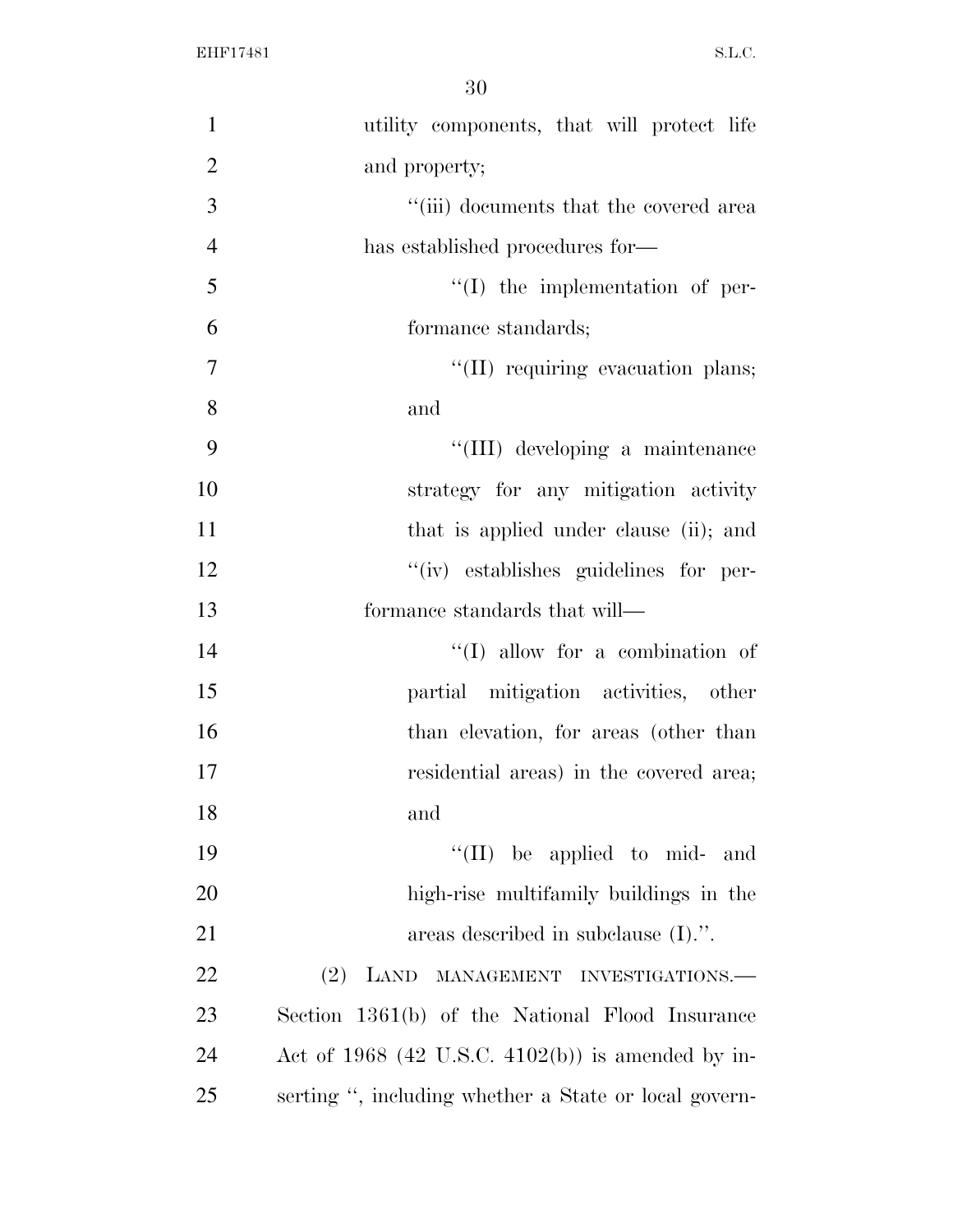ment, as applicable, has enacted the requirements described in section 1327(b)'' after ''other building restrictions''.

 (d) CALCULATION OF RISK PREMIUM RATES.—Sec- tion 1308 of the National Flood Insurance Act of 1968 (42 U.S.C. 4015) is amended by adding at the end the following:

8 "(n) CONSIDERATION OF ALTERNATIVE MITIGATION METHODS.—With respect to a chargeable rate prescribed 10 for a building described in section  $1315(a)(3)(B)$ , the Ad- ministrator shall ensure that the rate properly reflects the reduction in flood risk after adopting the land use and control measures described in that section, if applicable.''.

**SEC. 207. SENSE OF CONGRESS REGARDING FLOOD MITIGA-**

#### **TION ACTIVITIES.**

 It is the sense of Congress that the Administrator should consider flood mitigation activities that—

 (1) provide benefits to an entire floodplain or community, or to a portion of such a community;

 (2) consider all available and practicable ap-proaches; and

- 22 (3) the Administrator determines—
- 23 (A) are technically feasible;

(B) have the highest net benefits; and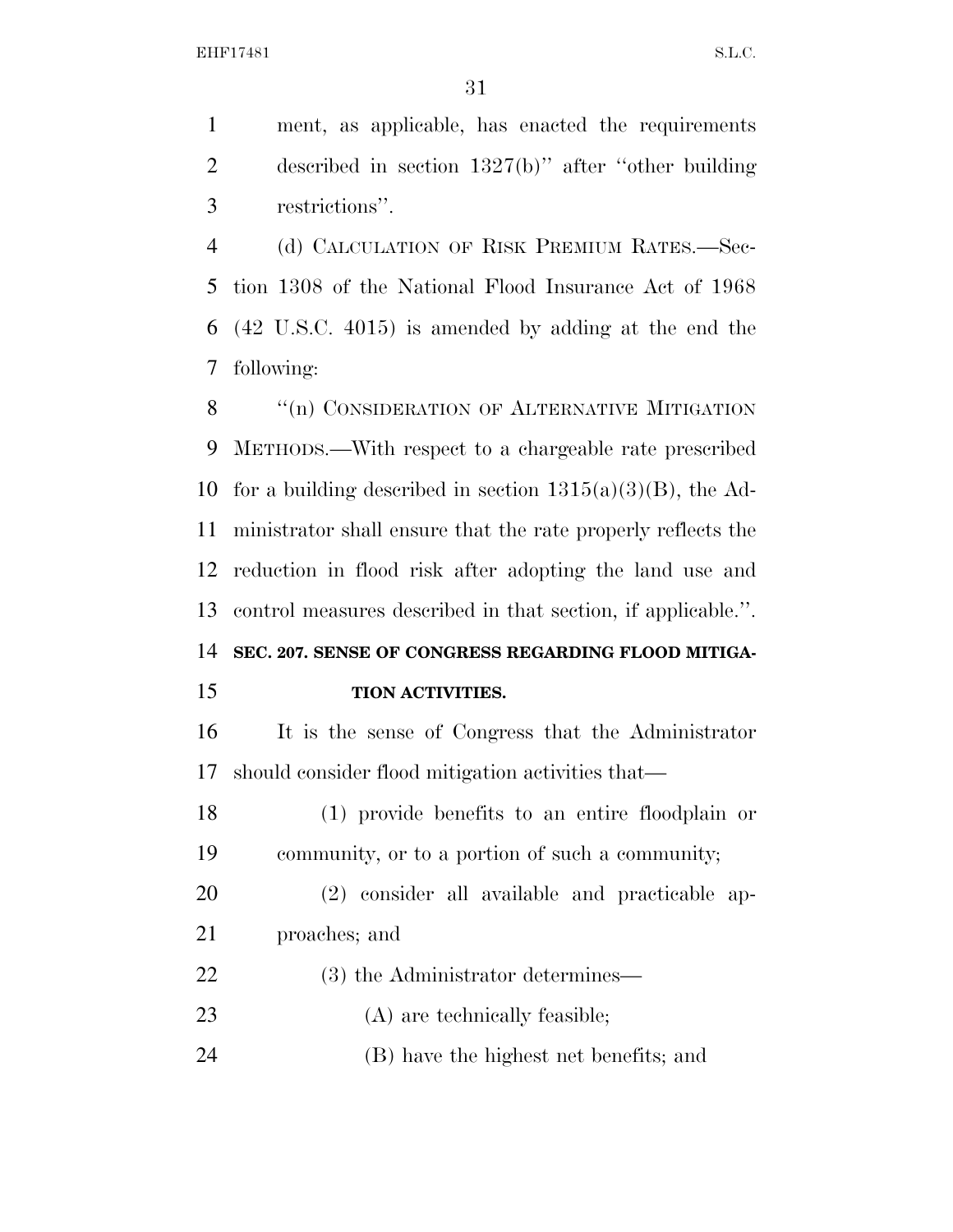(C) are consistent with mitigation plans approved by the Administrator.

#### **SEC. 208. NEW ZONE FOR LEVEE-IMPACTED AREAS.**

 Section 1360 of the National Flood Insurance Act of 1968 (42 U.S.C. 4101) is amended by adding at the end the following:

''(k) LEVEE-IMPACTED AREAS.—

8 "(1) In GENERAL.—Subject to full implementa- tion of subparagraphs (A)(iii) and (B) of section 100216(b)(1) of the Biggert-Waters Flood Insur- ance Reform Act of 2012 (42 U.S.C. 4101b(b)(1)) and notwithstanding any other provision of law, if a community applies to the Administrator for the re- mapping of a levee-impacted area in which the perti- nent levee system fails to meet the minimum design, operation, and maintenance standards of the Na- tional Flood Insurance Program required for levee accreditation on a flood insurance rate map in ac- cordance with the Levee Analysis Mapping Proce- dure initiated by the Administrator to replace the 'without levees' approach to a Flood Insurance Study, the Administrator shall—

23 ''(A) establish flood risk zones for those levee-impacted areas on such maps, to be known as 'AL-E zones', that have an estab-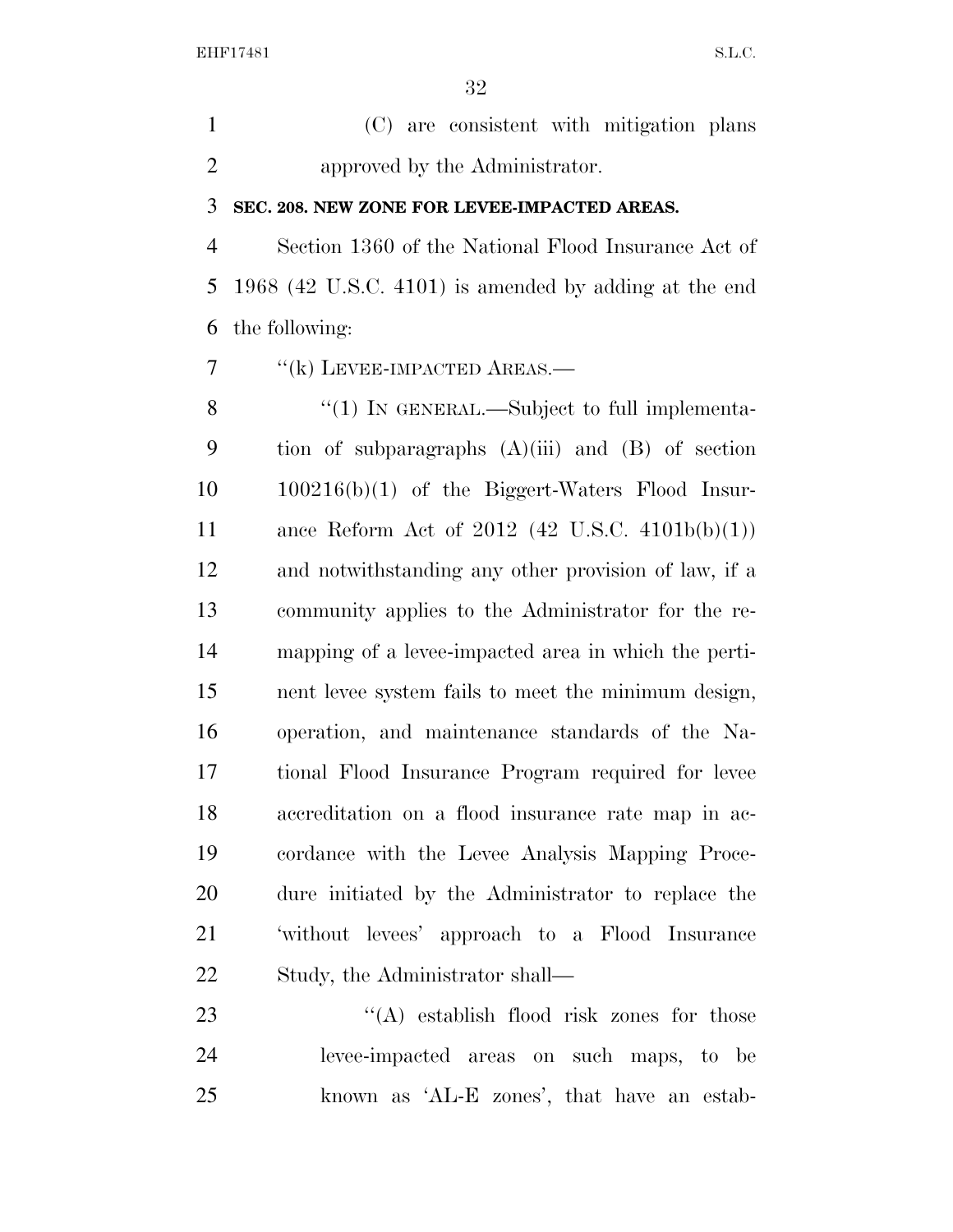| $\mathbf{1}$   | lished elevation for community floodplain man-            |
|----------------|-----------------------------------------------------------|
| $\overline{2}$ | agement; and                                              |
| 3              | "(B) make flood insurance available to                    |
| $\overline{4}$ | properties located within those levee-impacted            |
| 5              | areas.                                                    |
| 6              | "(2) TRANSITION.—During the period begin-                 |
| 7              | ning on the date of enactment of this subsection and      |
| 8              | ending on the date on which the Administrator de-         |
| 9              | velops rates for the various AL-E zones, a structure      |
| 10             | located in a portion of a community that is located       |
| 11             | within a levee-impacted area described in paragraph       |
| 12             | (1) shall be eligible for rates associated with areas     |
|                |                                                           |
| 13             | of moderate flood hazards.".                              |
| 14             | SEC. 209. APPEALS REGARDING EXISTING FLOOD MAPS.          |
| 15             | (a) IN GENERAL.—                                          |
| 16             | $(1)$ RIGHT TO APPEAL.—Section 1360 of the                |
| 17             | National Flood Insurance Act of 1968 (42 U.S.C.           |
| 18             | 4101), as amended by section 208, is amended by           |
| 19             | adding at the end the following:                          |
| 20             | "(I) APPEALS OF EXISTING MAPS.—                           |
| 21             | "(1) RIGHT TO APPEAL.—Subject to paragraph                |
| <u>22</u>      | $(6)$ , a State or local government, or the owner or les- |
| 23             | see of real property, that makes a formal request to      |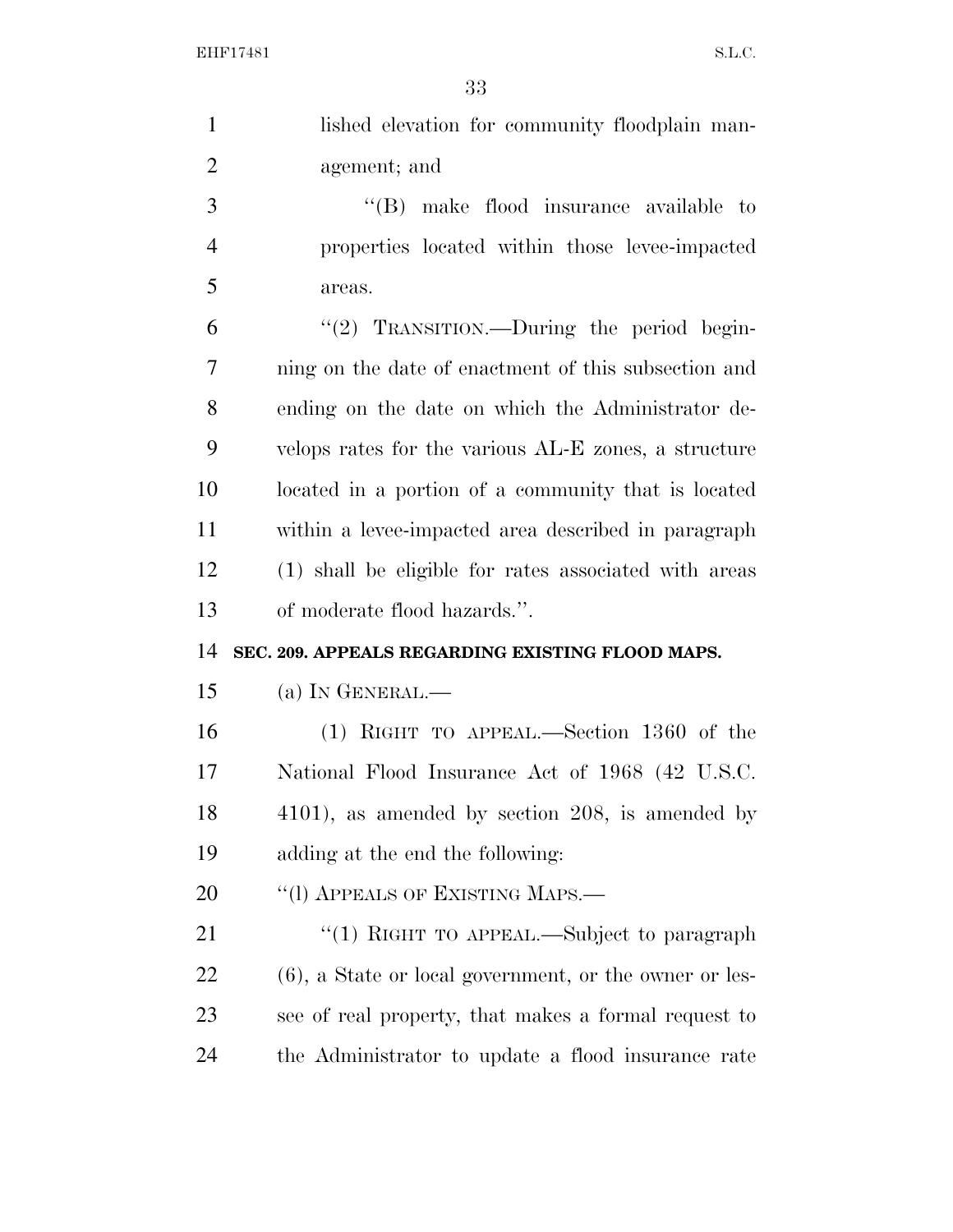| $\mathbf{1}$   | map that the Administrator denies may at any time     |
|----------------|-------------------------------------------------------|
| $\overline{2}$ | appeal the denial in accordance with this subsection. |
| 3              | "(2) BASIS FOR APPEAL.—The basis for an ap-           |
| $\overline{4}$ | peal under this subsection shall be the possession of |
| 5              | knowledge or information that—                        |
| 6              | $\lq\lq$ the base flood elevation level or des-       |
| 7              | ignation of any aspect of a flood insurance rate      |
| 8              | map is scientifically or technically inaccurate; or   |
| 9              | $\lq\lq$ factors exist that mitigate the risk of      |
| 10             | flooding, including ditches, banks, walls, vegeta-    |
| 11             | tion, levees, lakes, dams, reservoirs, basin, re-     |
| 12             | tention ponds, and other natural or manmade           |
| 13             | topographical features.                               |
| 14             | $``(3)$ APPEALS PROCESS.—                             |
| 15             | "(A) ADMINISTRATIVE ADJUDICATION.-                    |
| 16             | The Administrator shall determine an appeal           |
| 17             | under this subsection by making a final adju-         |
| 18             | dication on the record, after providing an op-        |
| 19             | portunity for an administrative hearing.              |
| 20             | "(B) RIGHTS UPON ADVERSE DECISION.-                   |
| 21             | "(i) OPTIONAL ARBITRATION.—If an                      |
| 22             | appeal determined under subparagraph (A)              |
| 23             | does not result in a decision in favor of the         |
| 24             | State, local government, owner, or lessee,            |
| 25             | that party may request that an appeal of              |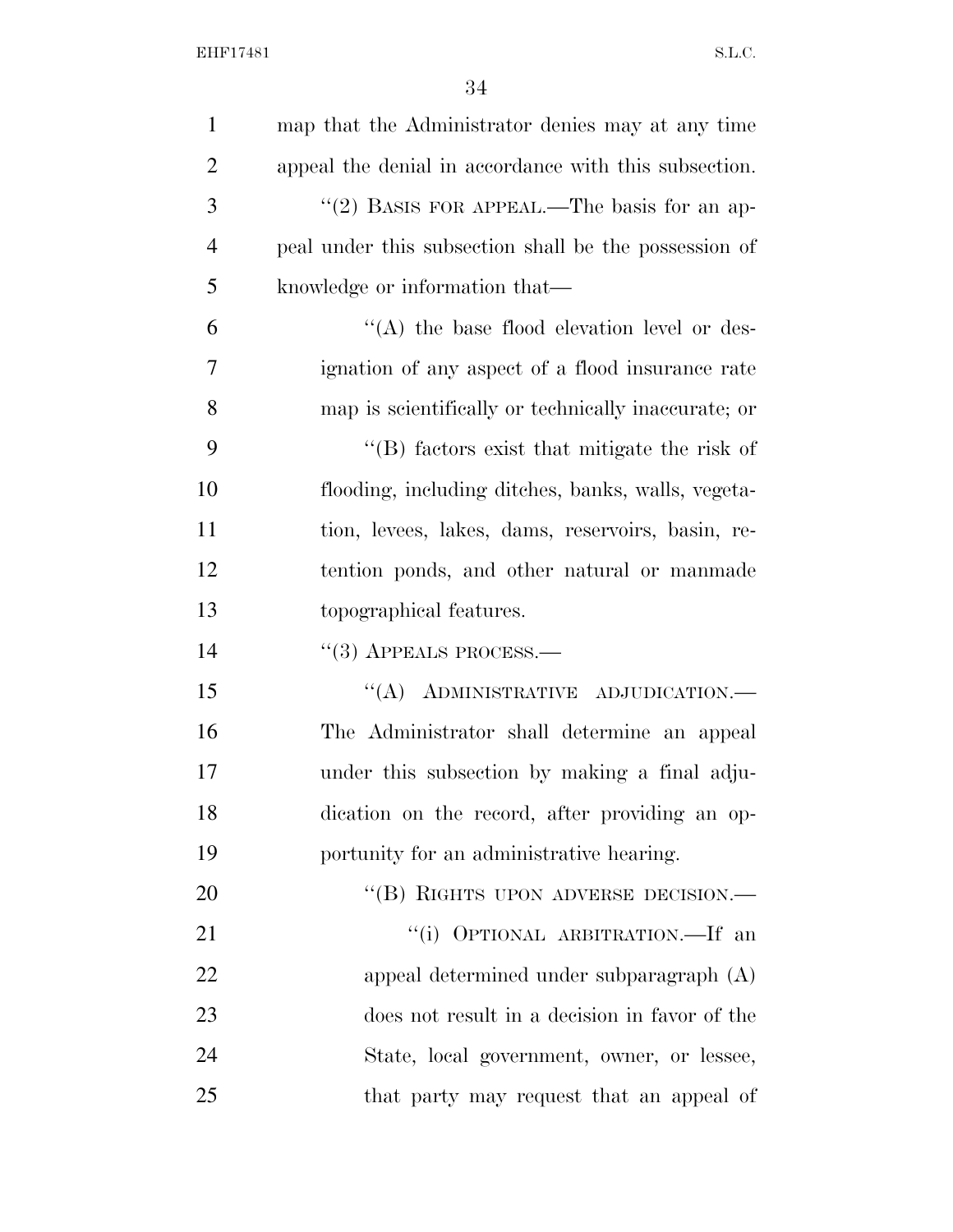| $\mathbf{1}$   | the adverse decision be heard through            |
|----------------|--------------------------------------------------|
| $\overline{2}$ | independent, non-binding arbitration.            |
| 3              | "(ii) PROCESS.—The Administrator                 |
| $\overline{4}$ | shall establish a process for arbitration        |
| 5              | under clause (i) under which the arbitrator      |
| 6              | provides a non-binding recommendation to         |
| $\overline{7}$ | the Administrator.                               |
| 8              | $``(4)$ RELIEF.—                                 |
| 9              | "(A) WHOLLY SUCCESSFUL APPEALS.—If               |
| 10             | the Administrator determines, in an appeal       |
| 11             | under this subsection, that the property of a    |
| 12             | policyholder that had been included in a special |
| 13             | flood hazard area under the flood insurance      |
| 14             | rate map is actually not in a special flood haz- |
| 15             | ard area—                                        |
| 16             | "(i) the policyholder may cancel the             |
| 17             | policy at any time during the year in which      |
| 18             | the Administrator makes the determina-           |
| 19             | tion; and                                        |
| $20\,$         | "(ii) the Administrator shall provide            |
| 21             | the policyholder a refund equal to the           |
| 22             | amount of-                                       |
| 23             | $\lq\lq$ (I) any premiums that the pol-          |
| 24             | icyholder paid during the year de-               |
| 25             | scribed in clause (i); and                       |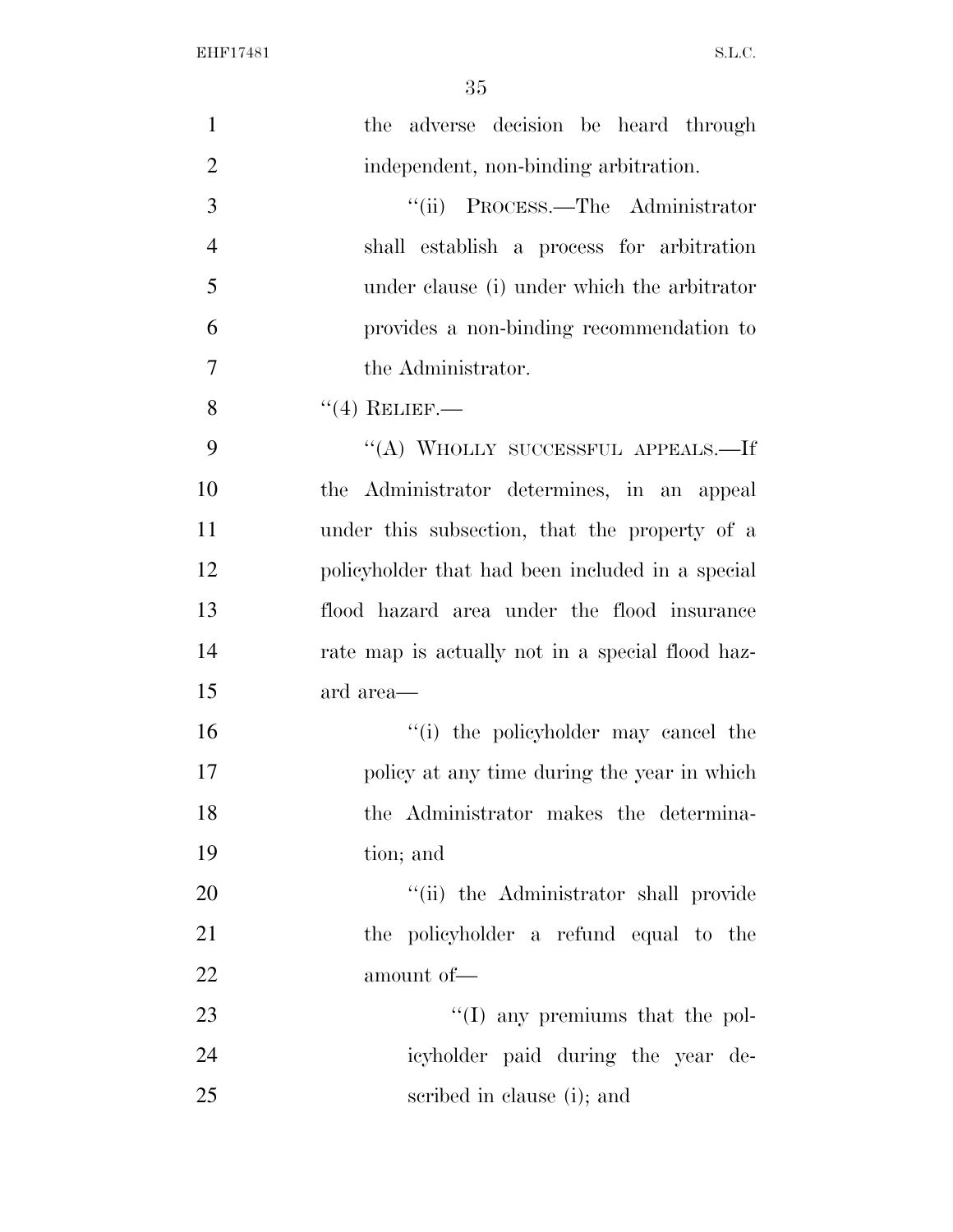| $\mathbf{1}$   | $\lq\lq$ (II) any premiums that the pol-      |
|----------------|-----------------------------------------------|
| $\overline{2}$ | icyholder paid for flood insurance cov-       |
| 3              | erage that the policyholder was re-           |
| $\overline{4}$ | quired to purchase or maintain during         |
| 5              | the 2-year period preceding the year          |
| 6              | described in clause (i).                      |
| 7              | "(B) PARTIALLY SUCCESSFUL APPEALS.-           |
| 8              | If the Administrator determines in an appeal  |
| 9              | under this subsection that mitigating factors |
| 10             | have reduced, but not eliminated, the risk of |
| 11             | flooding to a property, the Administrator     |
| 12             | shall-                                        |
| 13             | "(i) reduce the amount of flood insur-        |
| 14             | ance coverage required to be maintained       |
| 15             | for the property by the ratio of the suc-     |
| 16             | cessful portion of the appeal as compared     |
| 17             | to the entire appeal; and                     |
| 18             | "(ii) provide the policyholder a refund       |
| 19             | equal to the difference between—              |
| 20             | $\lq\lq$ (I) the amount of any premiums       |
| 21             | that the policyholder paid during the         |
| 22             | period—                                       |
| 23             | "(aa) beginning on the later                  |
| 24             | $of$ —                                        |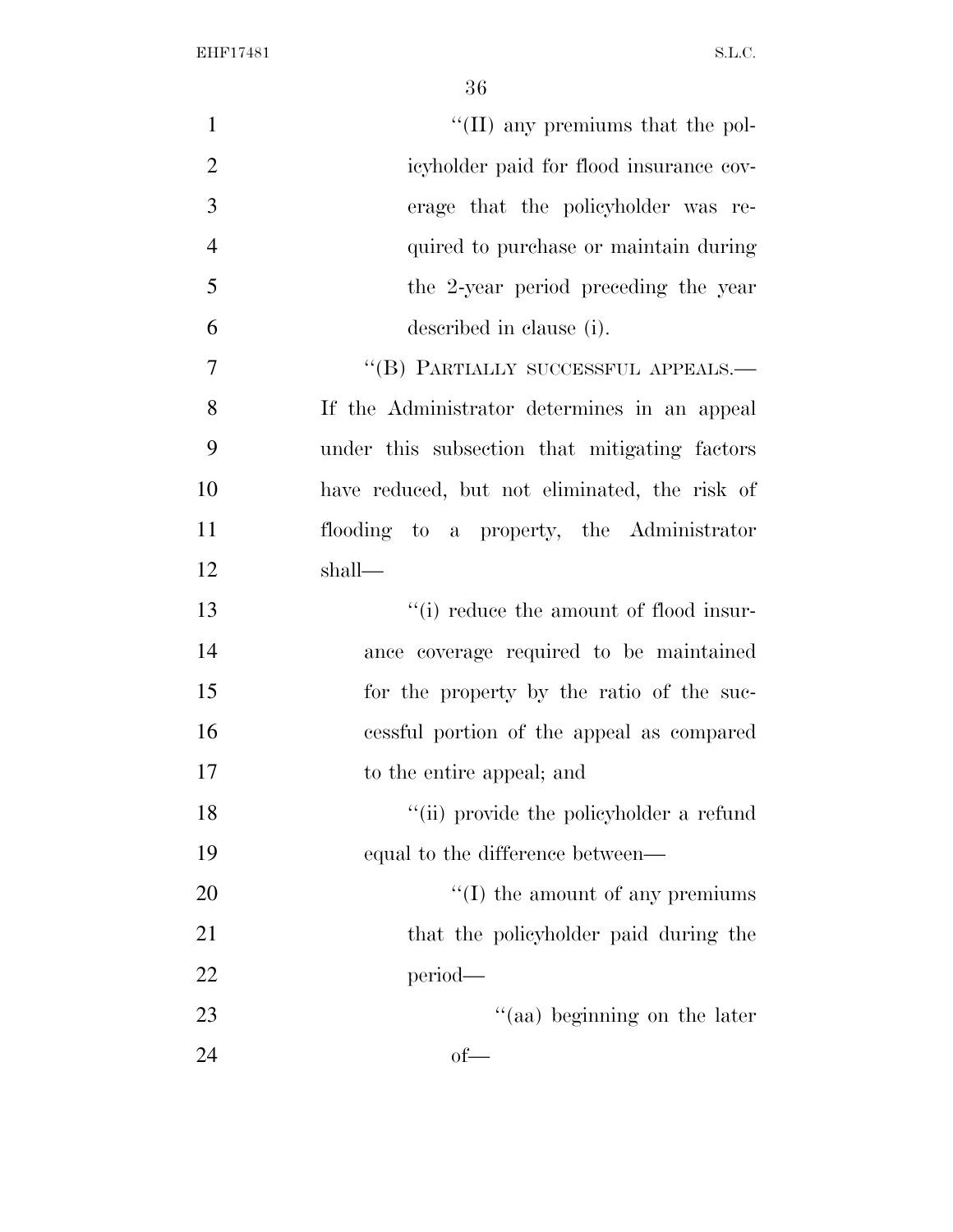$"({\rm AA})$  the date on which the mitigating factor was created; or ''(BB) January 1 of the second year preceding the date on which the deter- mination is made; and ''(bb) ending on the date on which the reduction in the amount of flood insurance re-11 quired, as described in clause (i), 12 takes effect; and  $\text{``(II)}$  the amount of premiums 14 that the policyholder would have been required to pay if the reduced amount of flood insurance coverage required, as described in clause (i), had been in effect during the period described in subclause (I) of this clause. 20 "'(C) ADDITIONAL RELIEF.—The Adminis-21 trator may provide additional refunds in excess of the amounts required under subparagraphs (A) and (B) if the Administrator determines that such additional refunds are warranted. 25 "(5) RECOVERY OF COSTS.—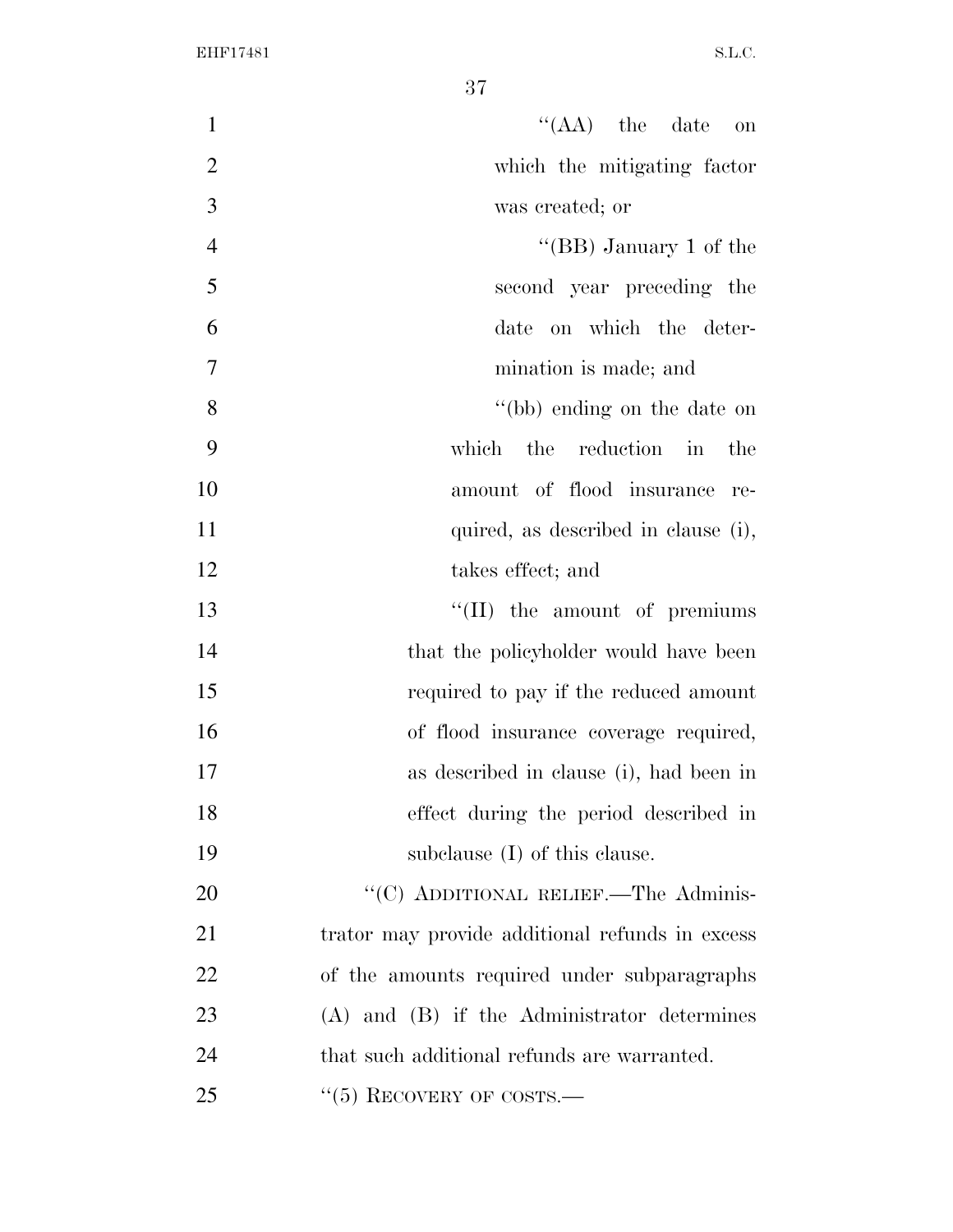| $\mathbf{1}$   | "(A) APPEAL EXPENSES.—If a State or               |
|----------------|---------------------------------------------------|
| $\overline{2}$ | local government, or the owner or lessee of real  |
| 3              | property, incurs any expense in connection with   |
| $\overline{4}$ | an appeal under this subsection that is based     |
| 5              | on a scientific or technical error made by the    |
| 6              | Administrator and that is successful in whole or  |
| 7              | part regarding the designation of the base flood  |
| 8              | elevation or any aspect of a flood insurance rate |
| 9              | map, including elevation or designation of a      |
| 10             | special flood hazard area, the Administrator      |
| 11             | shall reimburse the State, local government,      |
| 12             | owner, or lessee in accordance with subpara-      |
| 13             | $graph(B)$ .                                      |
| 14             | "(B) REIMBURSABLE EXPENSES.—The                   |
| 15             | Administrator-                                    |
| 16             | "(i) may reimburse a party under                  |
| 17             | subparagraph (A) for reasonable expenses          |
| 18             | described in that subparagraph—                   |
| 19             | "(I) including for a service pro-                 |
| 20             | vided by a surveyor, engineer, or sci-            |
| 21             | entific expert; and                               |
| 22             | "(II) to the extent measured by                   |
| 23             | the ratio of the successful portion of            |
| 24             | the appeal as compared to the entire              |
| 25             | appeal; and                                       |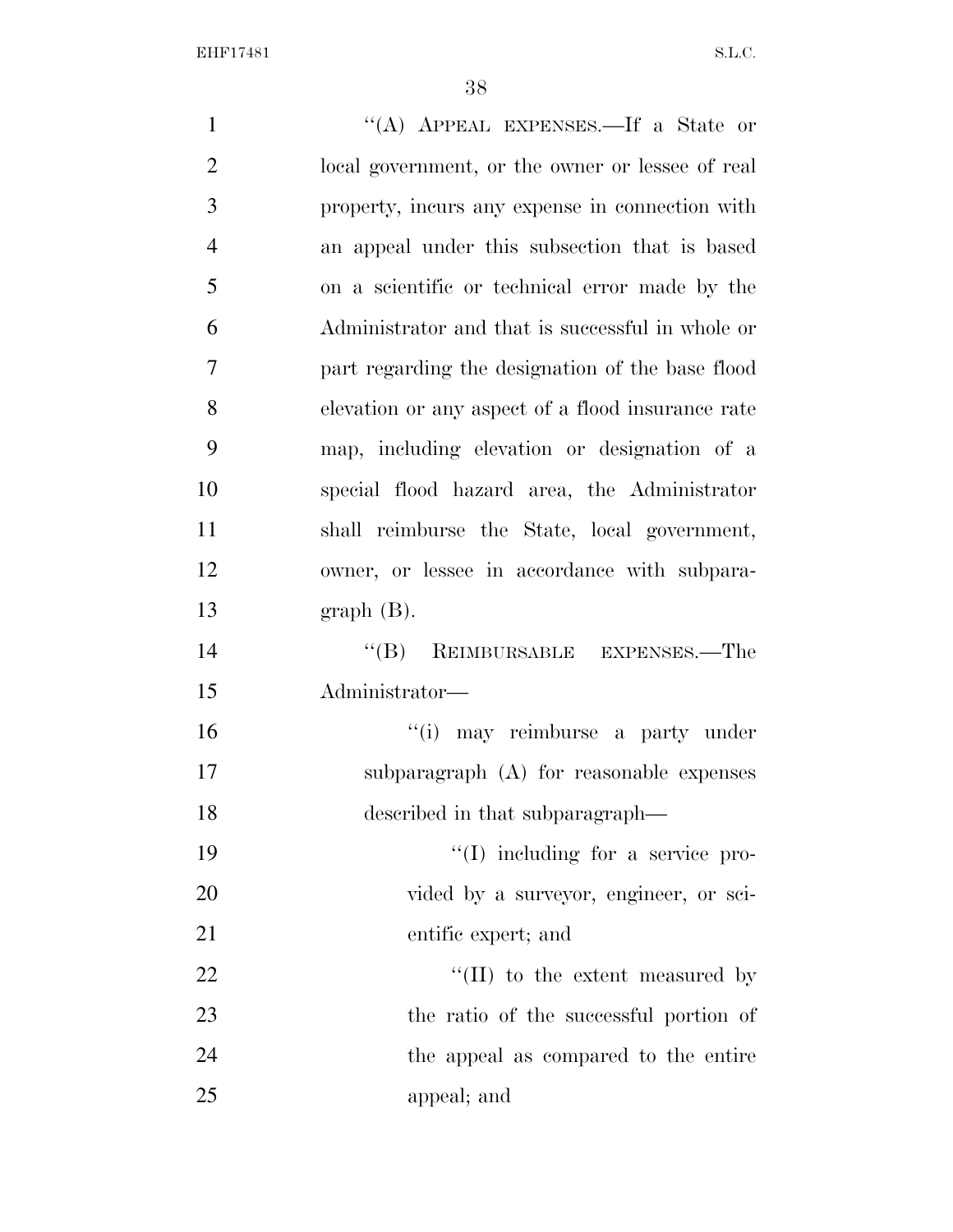| $\mathbf{1}$   | "(ii) may not reimburse a party under               |
|----------------|-----------------------------------------------------|
| $\overline{2}$ | subparagraph $(A)$ for-                             |
| 3              | $\lq\lq$ the cost of legal services; or             |
| $\overline{4}$ | "(II) the payment of any fee or                     |
| 5              | expense, the payment of which was                   |
| 6              | agreed to be contingent upon the re-                |
| $\overline{7}$ | sult of the appeal.                                 |
| 8              | (6)<br>GUIDANCE.—The Administrator<br>shall         |
| 9              | issue guidance to implement this subsection, which  |
| 10             | shall not be subject to the notice and comment re-  |
| 11             | quirements under section 553 of title 5, United     |
| 12             | States Code.".                                      |
| 13             | TECHNICAL AND CONFORMING AMEND-<br>(2)              |
| 14             | MENTS.—Section $1310(a)$ of the National Flood In-  |
| 15             | surance Act of $1968$ (42 U.S.C. 4017(a)) is amend- |
| 16             | $ed$ —                                              |
| 17             | $(A)$ in paragraph $(7)$ , by striking "and" at     |
| 18             | the end;                                            |
| 19             | $(B)$ in paragraph $(8)$ , by striking the pe-      |
| 20             | riod at the end and inserting "; and"; and          |
| 21             | (C) by adding at the end the following:             |
| 22             | "(9) for providing reimbursements of expenses       |
| 23             | of flood insurance rate map appeals under section   |
| 24             | $1360(k)(5)$ .".                                    |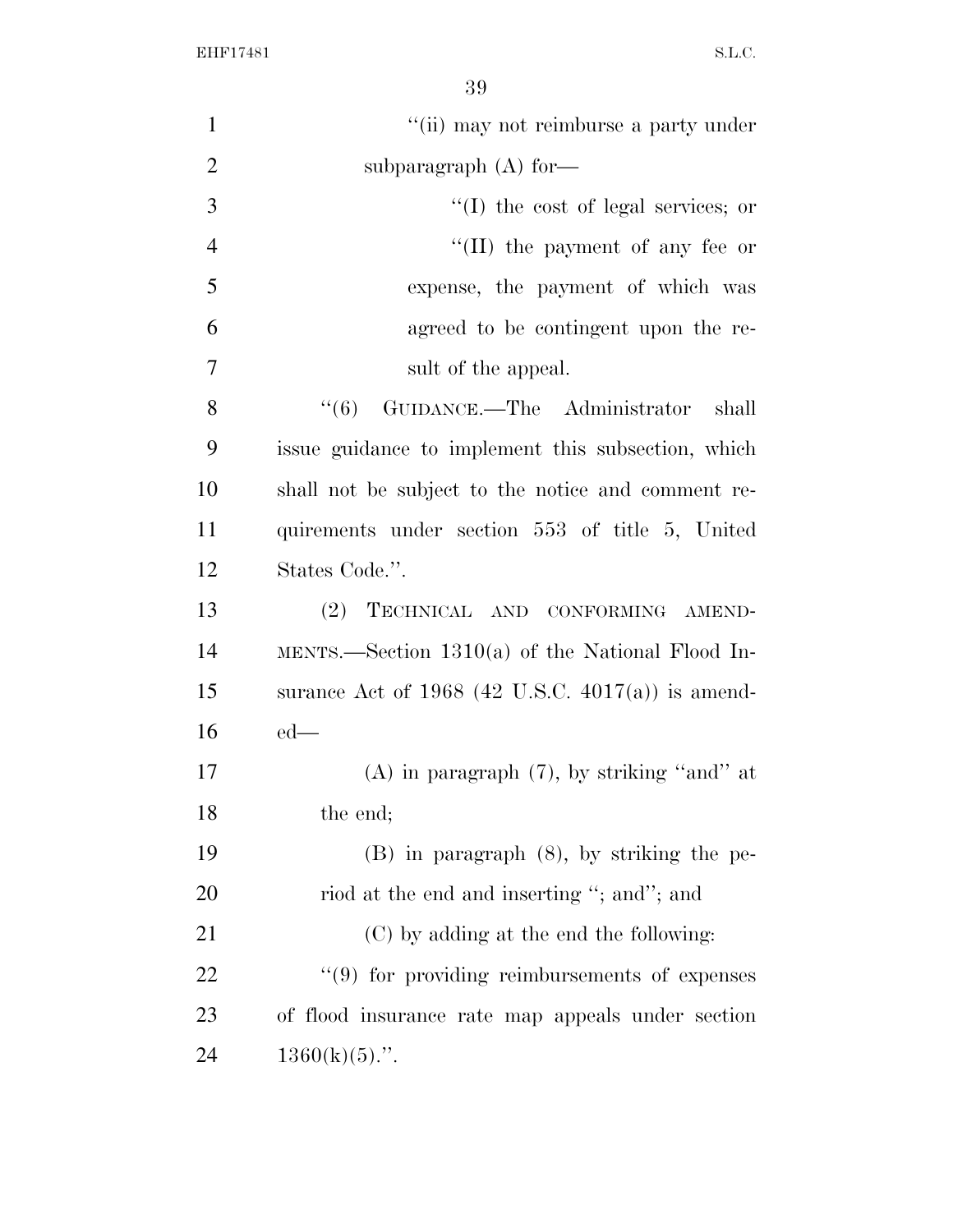(b) DEADLINE.—Not later than 180 days after the date of enactment of this Act, the Administrator shall issue the guidance required under subsection (l)(6) of sec- tion 1360 of the National Flood Insurance Act of 1968 (42 U.S.C. 4101), as added by subsection (a) of this sec-tion.

## **TITLE III—COST SAVINGS**

#### **SEC. 301. FORBEARANCE ON NFIP INTEREST PAYMENTS.**

 (a) IN GENERAL.—During the 6-year period begin- ning on the date of enactment of this Act, the Secretary of the Treasury may not charge the Administrator interest on amounts borrowed by the Administrator under section 1309(a) of the National Flood Insurance Act of 1968 (42 U.S.C. 4016(a)) that were outstanding as of that date of enactment.

 (b) NO RETROACTIVE ACCRUAL.—After the 6-year period described in subsection (a), the Secretary of the Treasury shall not require the Administrator to repay any interest that, but for that subsection, would have accrued on the borrowed amounts described in that subsection dur-ing that 6-year-period.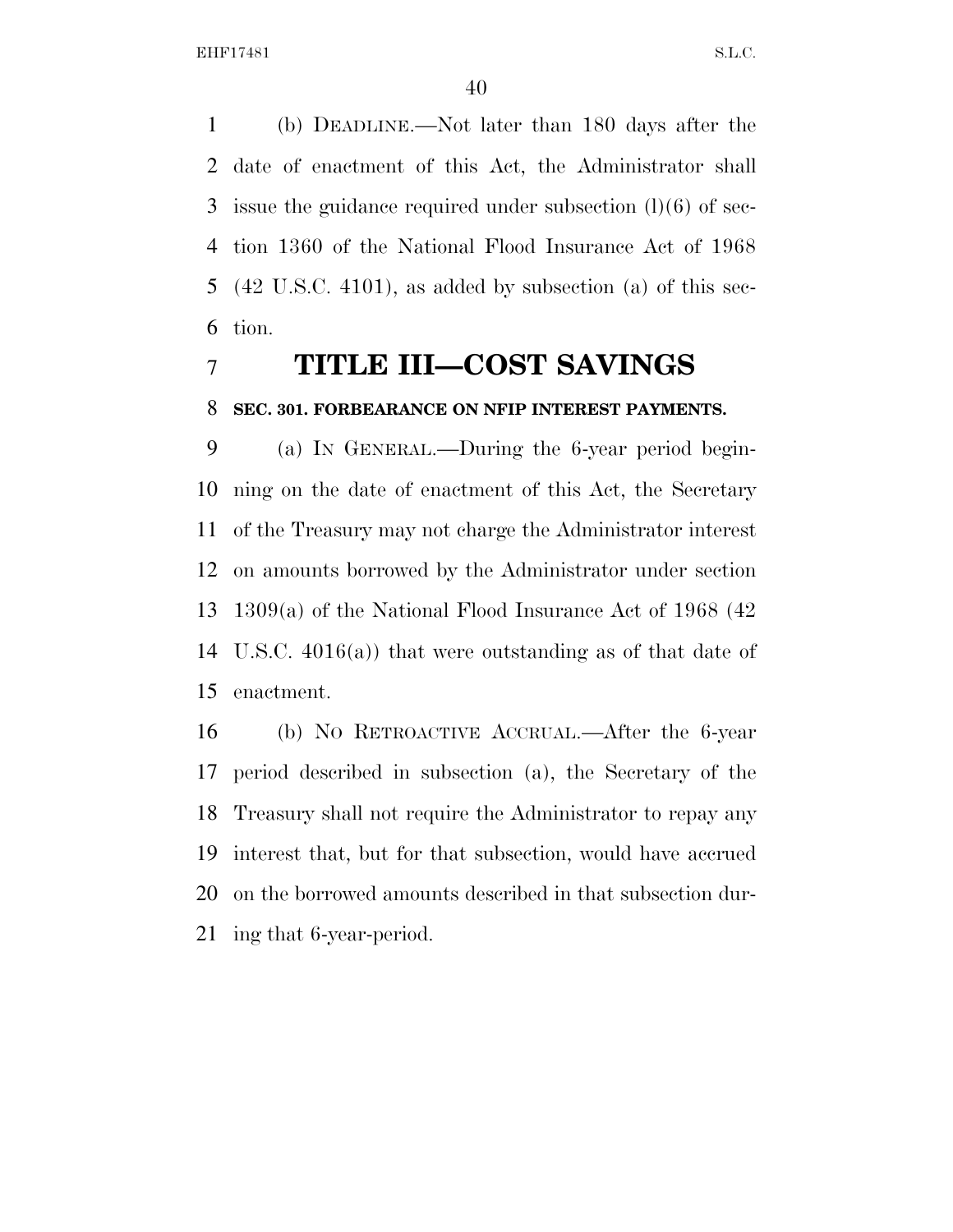**SEC. 302. CAP ON WRITE YOUR OWN COMPANY COMPENSA- TION.**  (a) IN GENERAL.—Section 1311 of the National Flood Insurance Act of 1968 (42 U.S.C. 4018) is amend- ed— (1) by redesignating subsection (b) as sub- section (c); and (2) by inserting after subsection (a) the fol- lowing: ''(b) LIMITATION ON COMPENSATION; MINIMUM AGENT COMMISSIONS.—In negotiating with appropriate representatives of the insurance industry under subsection (a), the Administrator shall ensure that—  $\frac{1}{2}$  (1) any reimbursement paid to a property and casualty insurance company for selling, writing, and servicing flood insurance policies is not more than 22.46 percent of the aggregate amount of premiums charged by the insurance company; and  $(2)$  an insurance company pays a portion of the reimbursement described in paragraph (1) to agents of the company as a commission, in an amount that is not less than 15 percent of the ag- gregate amount of the premiums sold by the agent.''. (b) TECHNICAL AND CONFORMING AMENDMENTS.—

Section 1311 of the National Flood Insurance Act of 1968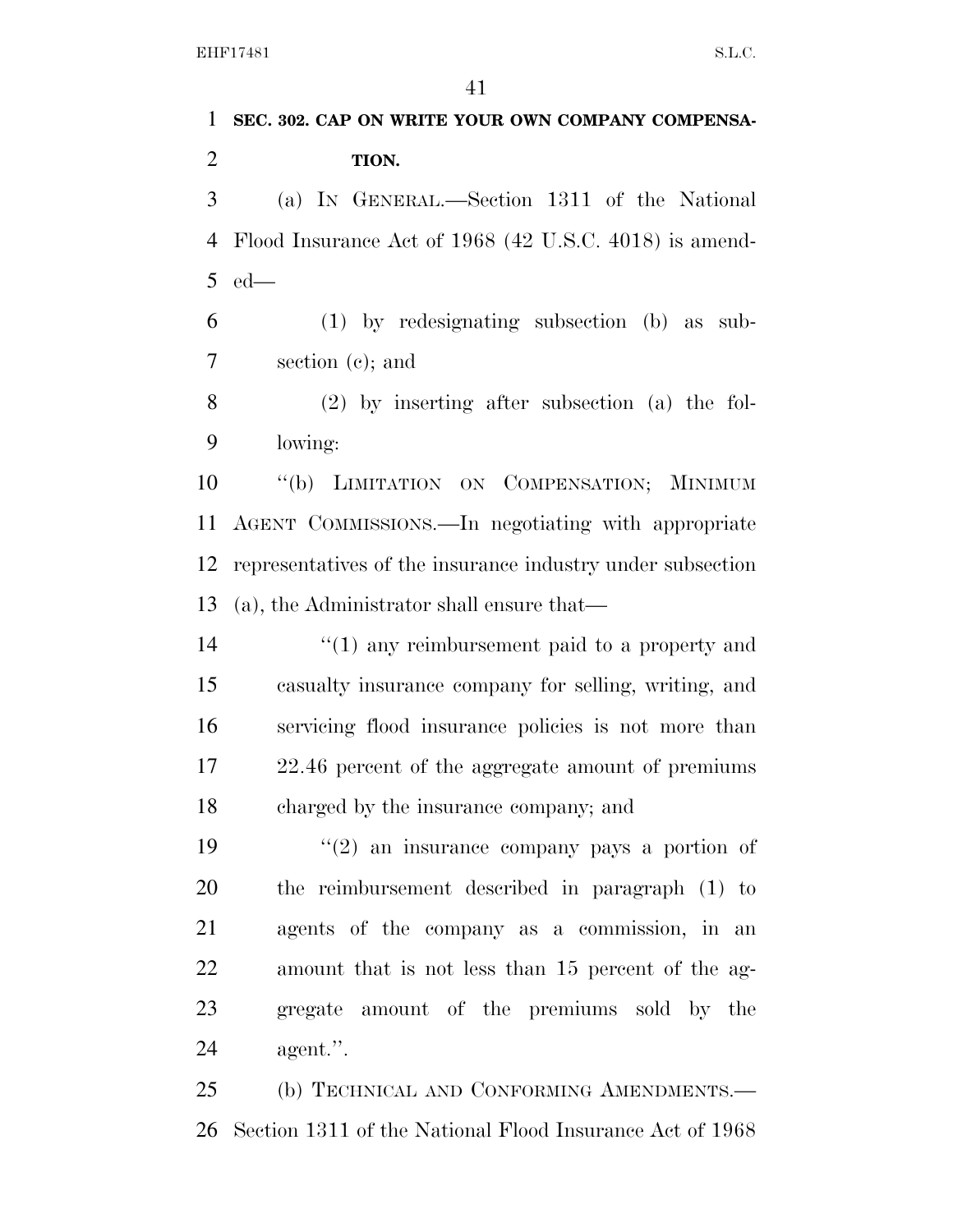(42 U.S.C. 4018), as amended by subsection (a), is amended— (1) in subsection (a), by striking ''The Adminis- trator'' and inserting ''IN GENERAL.—The Adminis- trator''; and (2) in subsection (c), by striking ''For purposes of subsection (a)'' and inserting ''DEFINITIONS.— For purposes of this section''. **SEC. 303. TAXPAYER PROTECTION.**  Section 1360(g) of the National Flood Insurance Act of 1968 (42 U.S.C. 4101(g)) is amended— (1) in the first sentence, by inserting '', subject to the following sentence,'' after ''at a reasonable cost''; and (2) by inserting after the first sentence the fol- lowing: ''The Administrator shall develop a fee schedule based on recovering the actual costs of pro- viding flood insurance rate maps to such other per- sons, and shall charge a fee based on the schedule to any private entity for the use of such a map.''. **SEC. 304. VENDOR COSTS; TRANSPARENCY.**  (a) IN GENERAL.—Section 100224(d) of the Biggert-Waters Flood Insurance Reform Act of 2012 (42 U.S.C.

4081 note) is amended—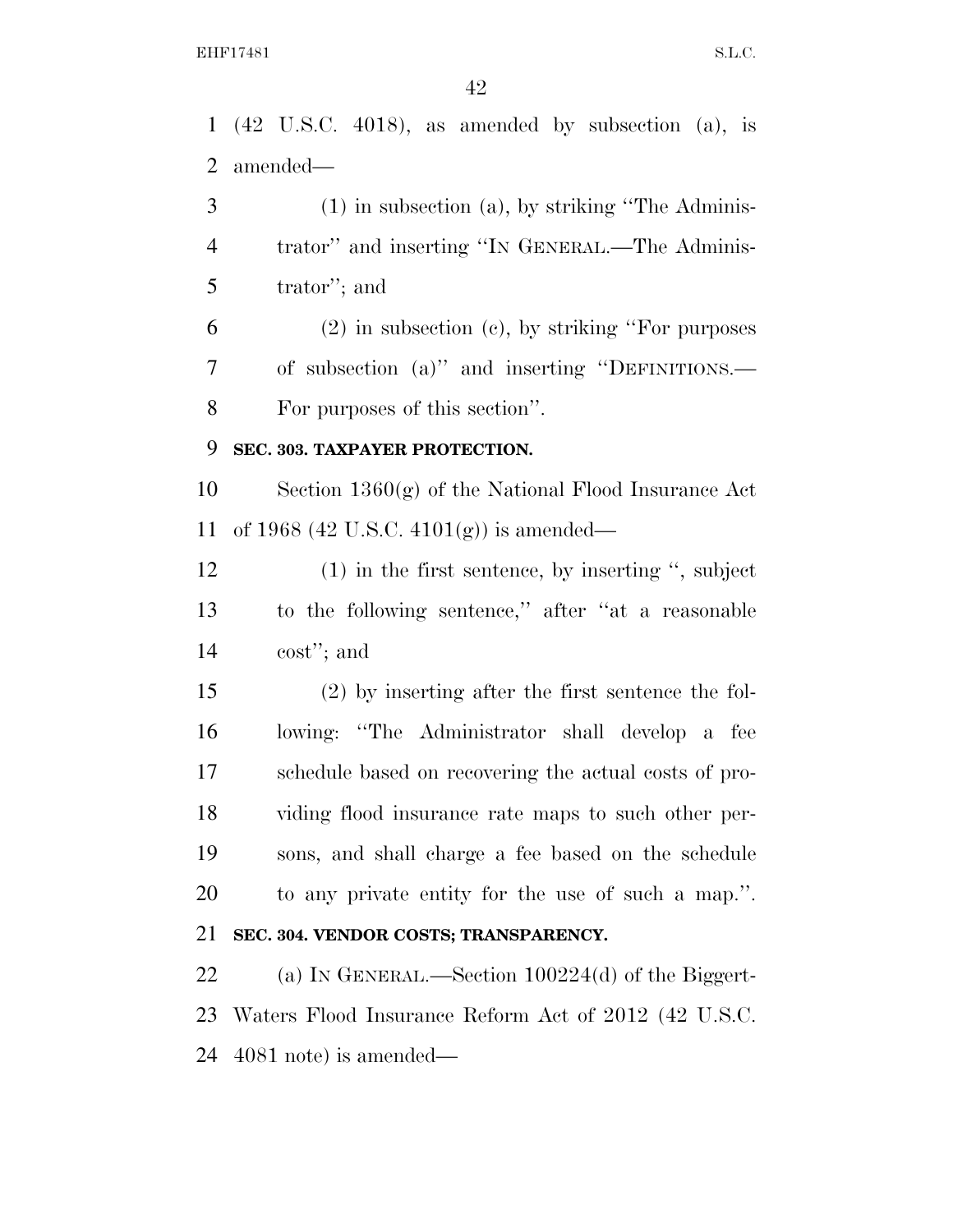| $\mathbf{1}$   | $(1)$ by striking "Not later than 12 months after |
|----------------|---------------------------------------------------|
| $\overline{2}$ | the date of enactment of this Act, the Adminis-   |
| 3              | trator" and inserting the following:              |
| $\overline{4}$ | "(A) IN GENERAL.—The Administrator";              |
| 5              | and                                               |
| 6              | $(2)$ by adding at the end the following:         |
| 7              | "(B) VENDOR COSTS; TRANSPARENCY.—In               |
| 8              | issuing the rule under subparagraph (A), the      |
| 9              | Administrator shall—                              |
| 10             | "(i) develop a schedule to determine              |
| 11             | the actual costs of Write Your Own ven-           |
| 12             | dors, including claims adjusters and engi-        |
| 13             | neering companies;                                |
| 14             | "(ii) provide that if a Write Your Own            |
| 15             | company requests reimbursement for the            |
| 16             | costs of a service or product provided to         |
| 17             | the company by a vendor, the Adminis-             |
| 18             | trator only reimburses the company for the        |
| 19             | actual costs of the service or products; and      |
| 20             | "(iii) require that all reimbursements            |
| 21             | to Write Your Own companies be made               |
| 22             | public, including a description of the prod-      |
| 23             | uct or service provided to which the reim-        |
| 24             | bursement pertains.".                             |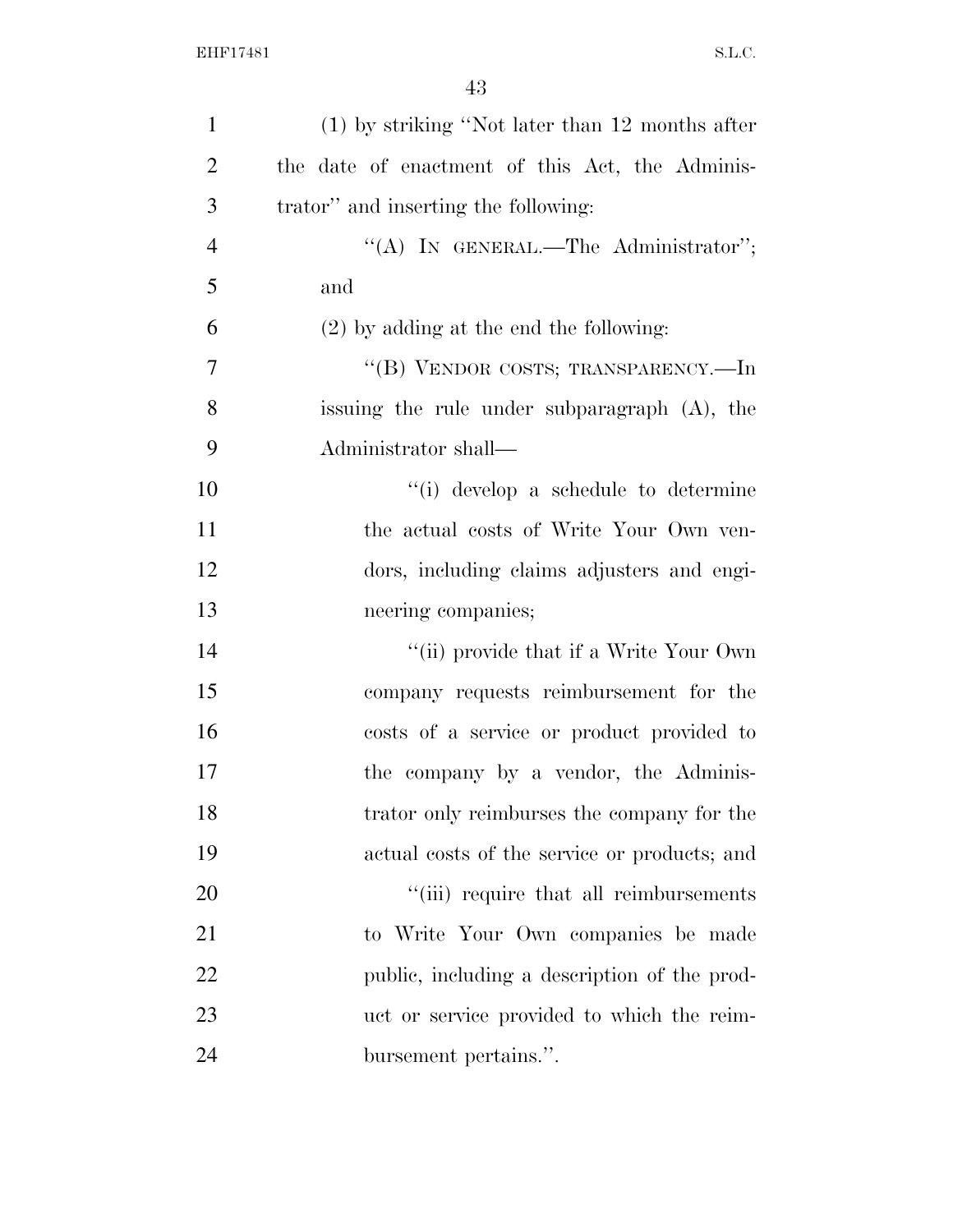(b) DEADLINE FOR REVISED RULE.—Not later than 90 days after the date of enactment of this Act, the Ad- ministrator shall issue a revised rule under section 100224(d) of the Biggert-Waters Flood Insurance Reform Act of 2012 (42 U.S.C. 4081 note), as amended by sub-section (a).

# **TITLE IV—CLAIMS PROCESS REFORM**

#### **SEC. 401. EARTH MOVEMENT CLARIFICATION.**

 Section 1306 of the National Flood Insurance Act of 1968 (42 U.S.C. 4013) is amended by adding at the end the following:

 ''(e) EARTH MOVEMENT.—A flood insurance claim filed under this title for damage to or loss of property may not be denied based on the earth movement exclusion in the standard flood insurance policy under the national flood insurance program if the claim is filed as the result of a flood, including a claim for damage to or loss or prop- erty caused by earth movement that was caused by a flood.''.

#### **SEC. 402. TREATMENT OF BASEMENTS.**

22 (a) BASEMENT CLARIFICATION.—

 (1) DEFINITION.—In this subsection, the term ''pre-FIRM condominium building'' means a condo-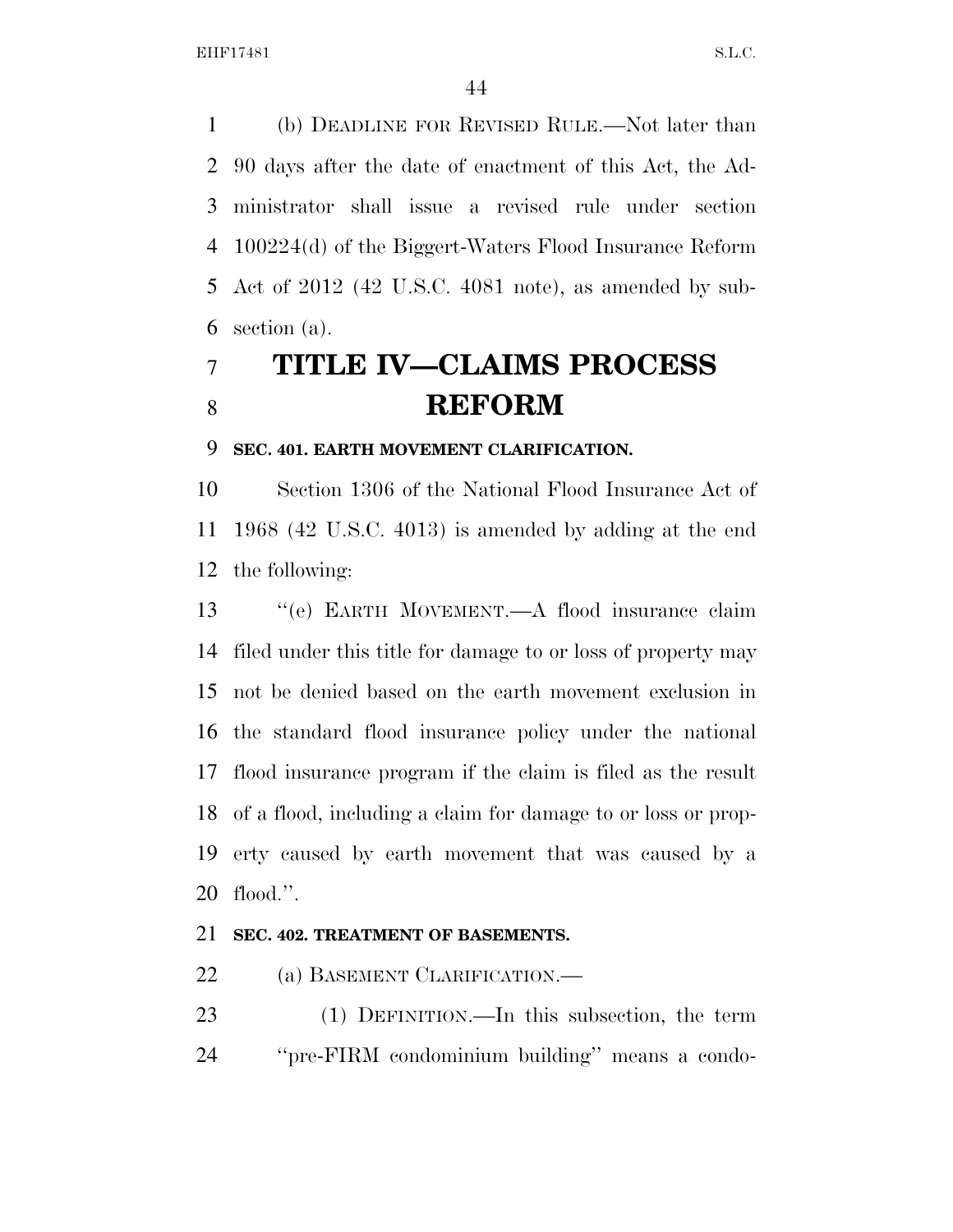| $\mathbf{1}$   | minium building that was not constructed or sub-   |
|----------------|----------------------------------------------------|
| $\overline{2}$ | stantially improved after the later of—            |
| 3              | $(A)$ December 31, 1974; or                        |
| $\overline{4}$ | (B) the effective date of the initial flood in-    |
| 5              | surance rate map published by the Adminis-         |
| 6              | trator under section 1360 of the National Flood    |
| 7              | Insurance Act of 1968 (42 U.S.C. 4101) for the     |
| 8              | area in which the building is located.             |
| 9              | (2) AMENDMENT TO REGULATIONS.—The Ad-              |
| 10             | ministrator shall amend section 59.1 of title 44,  |
| 11             | Code of Federal Regulations, to exclude from the   |
| 12             | definition of the term "basement" any pre-FIRM     |
| 13             | condominium building, the lowest floor of which is |
| 14             | not more than 4 feet below the lowest adjacent     |
| 15             | grade.                                             |
| 16             | (b) STUDY ON CONSEQUENCES OF STREET-RAIS-          |
| 17             | ING.                                               |
| 18             | (1) DEFINITION.—In this subsection, the term       |
| 19             | "affected property" means a property containing an |
| 20             | area—                                              |
| 21             | (A) the floor of which was located at or           |
| 22             | above grade before the community raised the        |
| 23             | street adjacent to the property; and               |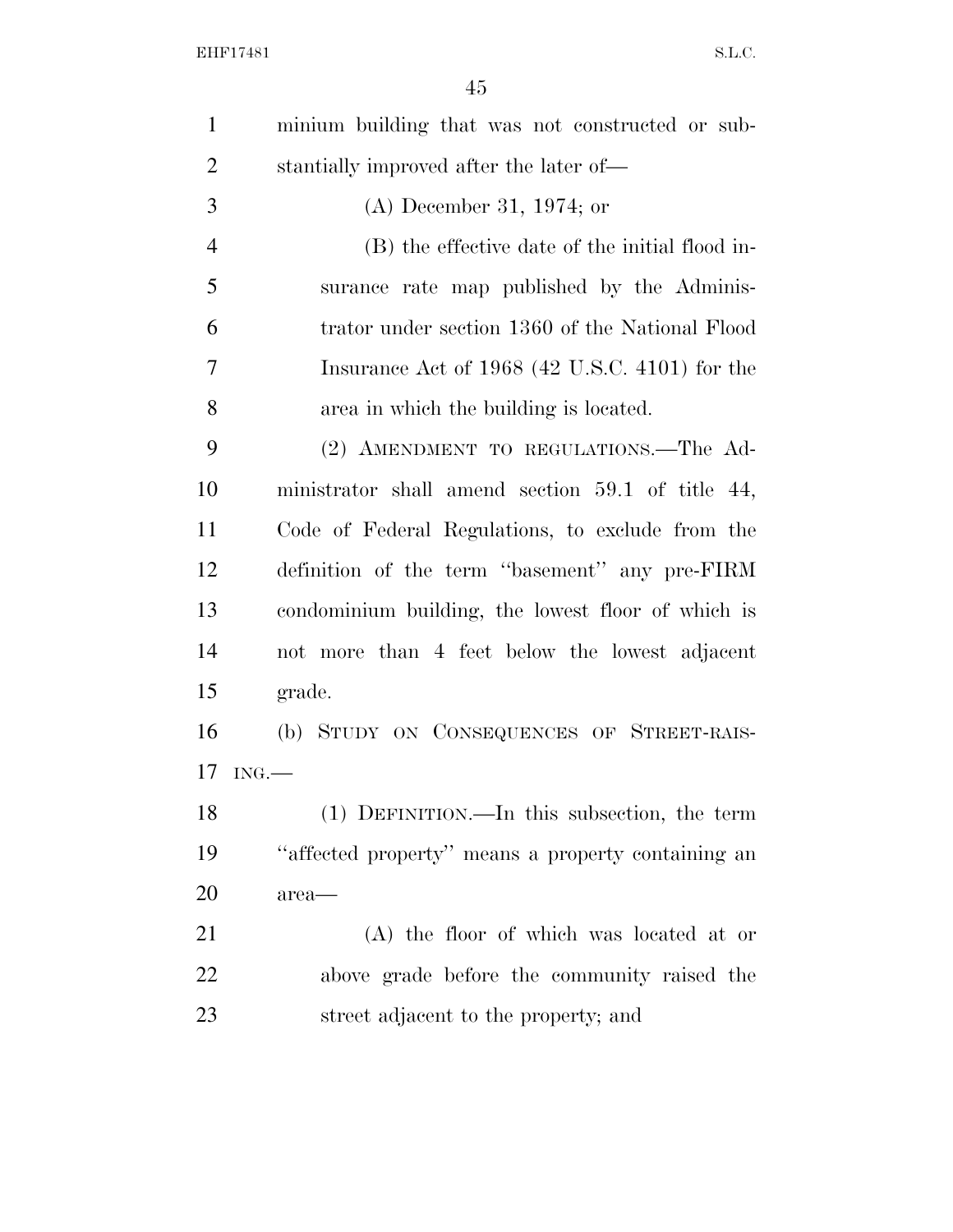(B) after the street-raising described in subparagraph (A), that was designated as a basement because of the street-raising. (2) STUDY; REPORT.—Not later than 1 year after the date of enactment of this Act, the Adminis- trator shall study and submit to Congress a report on the consequences of street-raising on flood insur- ance coverage for an affected property under the National Flood Insurance Program, including the cost implications for the property owner. **SEC. 403. MOLD DAMAGE CLARIFICATION.**  The Administrator shall amend the Standard Flood

Insurance Policy to provide that—

 (1) as a general rule, loss caused by water, moisture, mildew, or mold caused by a flood is cov- ered by flood insurance under the National Flood Insurance Program;

 (2) the exemption from coverage for water, moisture, mildew, or mold damage caused by a pol- icyholder who is truly derelict in inspecting or main- taining a property after a flood recedes is a limited exemption;

 (3) in the case of water, moisture, mildew, or mold damage described in paragraph (2), only the amount of water, moisture, mildew, or mold that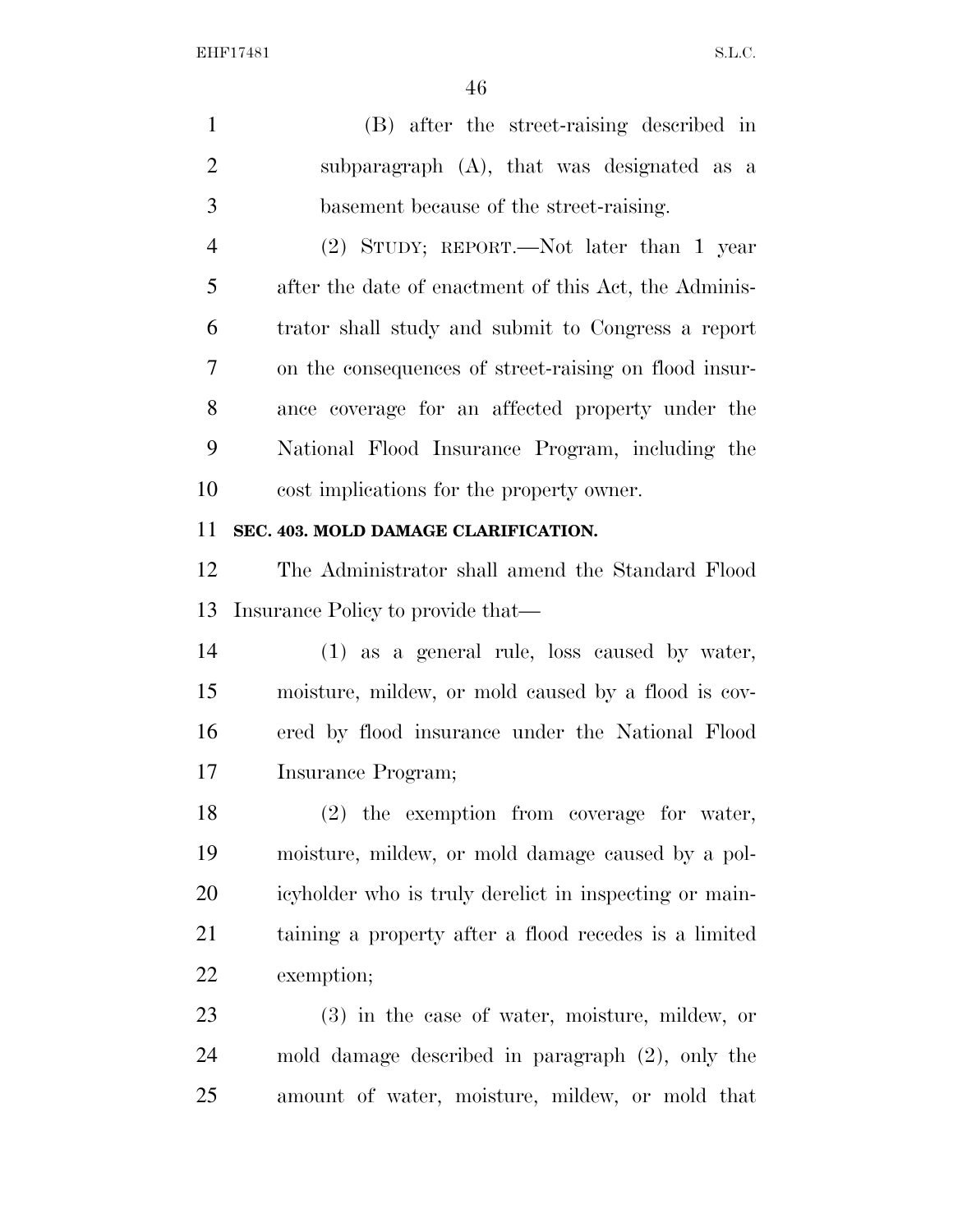| $\mathbf{1}$   | built up because of the dereliction of duty, and only    |
|----------------|----------------------------------------------------------|
| $\overline{2}$ | during the time when the water, moisture, mildew,        |
| 3              | or mold build-up reasonably could have been miti-        |
| $\overline{4}$ | gated, shall not be covered;                             |
| 5              | (4) the determination that a policyholder was            |
| 6              | truly derelict as described in paragraph $(2)$ is a high |
| 7              | bar to meet; and                                         |
| 8              | (5) the evaluation of whether a policyholder was         |
| 9              | truly derelict as described in paragraph (2) shall be    |
| 10             | made in light of the behavior that could reasonably      |
| 11             | be expected from a survivor in the aftermath of a        |
| 12             | particular flood event, which may include a natural      |
| 13             | disaster, given the challenges facing a policyholder in  |
| 14             | that situation, including—                               |
| 15             | (A) difficulty in inspecting or maintaining              |
| 16             | the property;                                            |
| 17             | (B) the need to address other, more imme-                |
| 18             | diate priorities, including the health and well-         |
| 19             | being of the policyholder and his or her family,         |
| 20             | preservation of basic items, displacement,               |
| 21             | shock, and other issues that make inspection             |
| 22             | and mitigation a near-term challenge; and                |
| 23             | (C) difficulty in finding qualified experts              |
| 24             | during the surge of demand following a flood.            |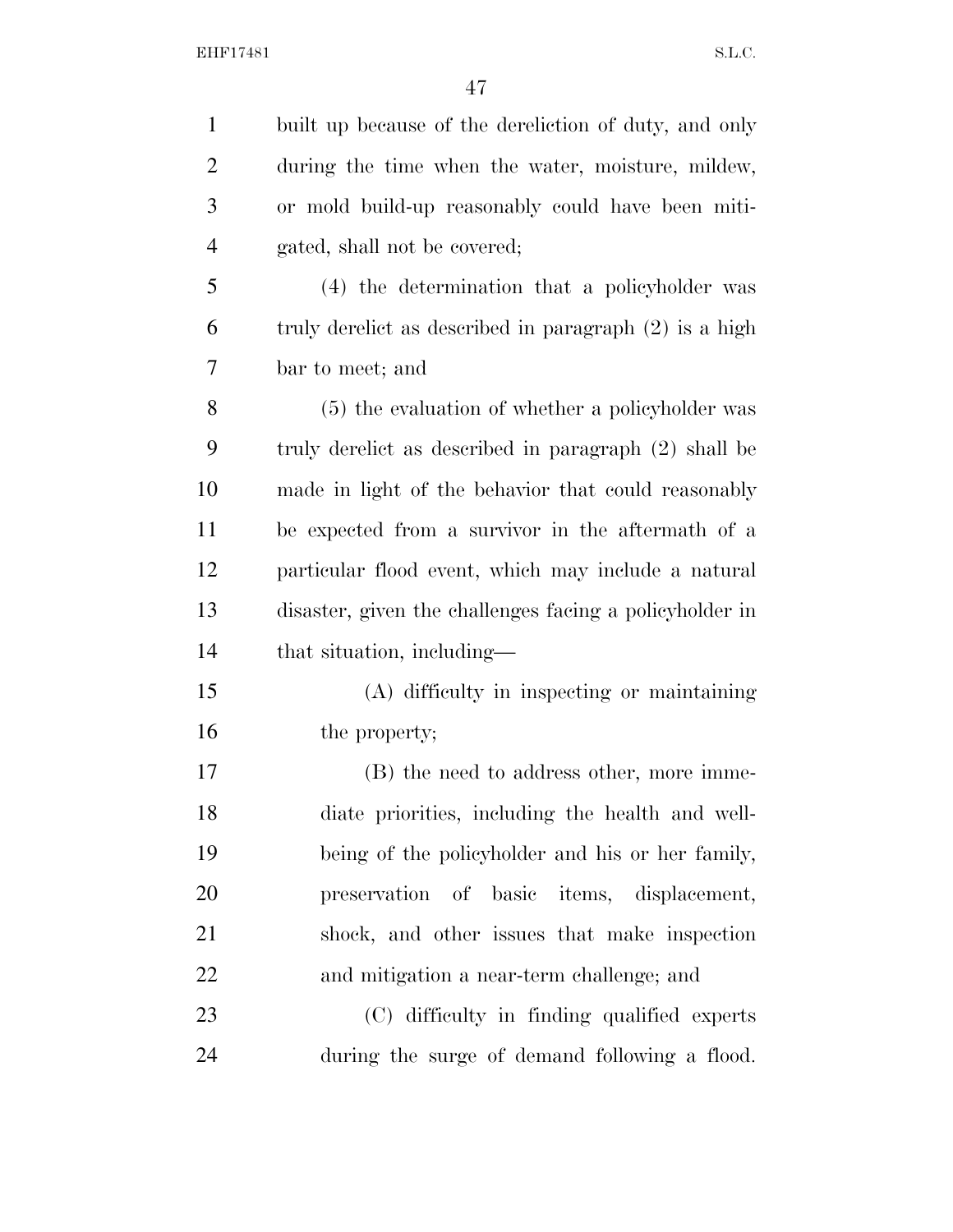| $\mathbf{1}$   | SEC. 404. APPEAL OF DECISIONS RELATING TO FLOOD IN-      |
|----------------|----------------------------------------------------------|
| $\overline{2}$ | SURANCE COVERAGE.                                        |
| 3              | (a) EXTENSION OF DEADLINE TO FILE APPEAL; EN-            |
| 4              | FORCING DEADLINE FOR FEMA TO RESOLVE APPEAL;             |
| 5              | OPTIONAL ARBITRATION FOR APPEALS.—Section 1312 of        |
| 6              | the National Flood Insurance Act of 1968 (42 U.S.C.      |
| 7              | 4019) is amended by adding at the end the following:     |
| 8              | "(d) APPEAL OF DECISIONS RELATING TO FLOOD               |
| 9              | <b>INSURANCE COVERAGE.—</b>                              |
| 10             | "(1) IN GENERAL.—The Administrator shall,                |
| 11             | by regulation, establish an appeals process through      |
| 12             | which holders of a flood insurance policy may appeal     |
| 13             | the decisions, with respect to claims, proofs of loss,   |
| 14             | and loss estimates relating to such flood insurance      |
| 15             | policy, of any—                                          |
| 16             | $\lq\lq$ insurance agent or adjuster, or insur-          |
| 17             | ance company; or                                         |
| 18             | "(B) employee or contractor of the Federal               |
| 19             | Emergency Management Agency.                             |
| 20             | "(2) DEADLINE TO FILE APPEAL.—The Admin-                 |
| 21             | istrator shall establish a deadline for filing an appeal |
| 22             | under this subsection that is not less than 1 year       |
| 23             | after the date on which the decision being appealed      |
| 24             | was made.                                                |
| 25             | "(3) NOTIFICATION UPON INITIAL DENIAL OF                 |
| 26             | CLAIM.—The Administrator shall<br>that<br>ensure<br>a    |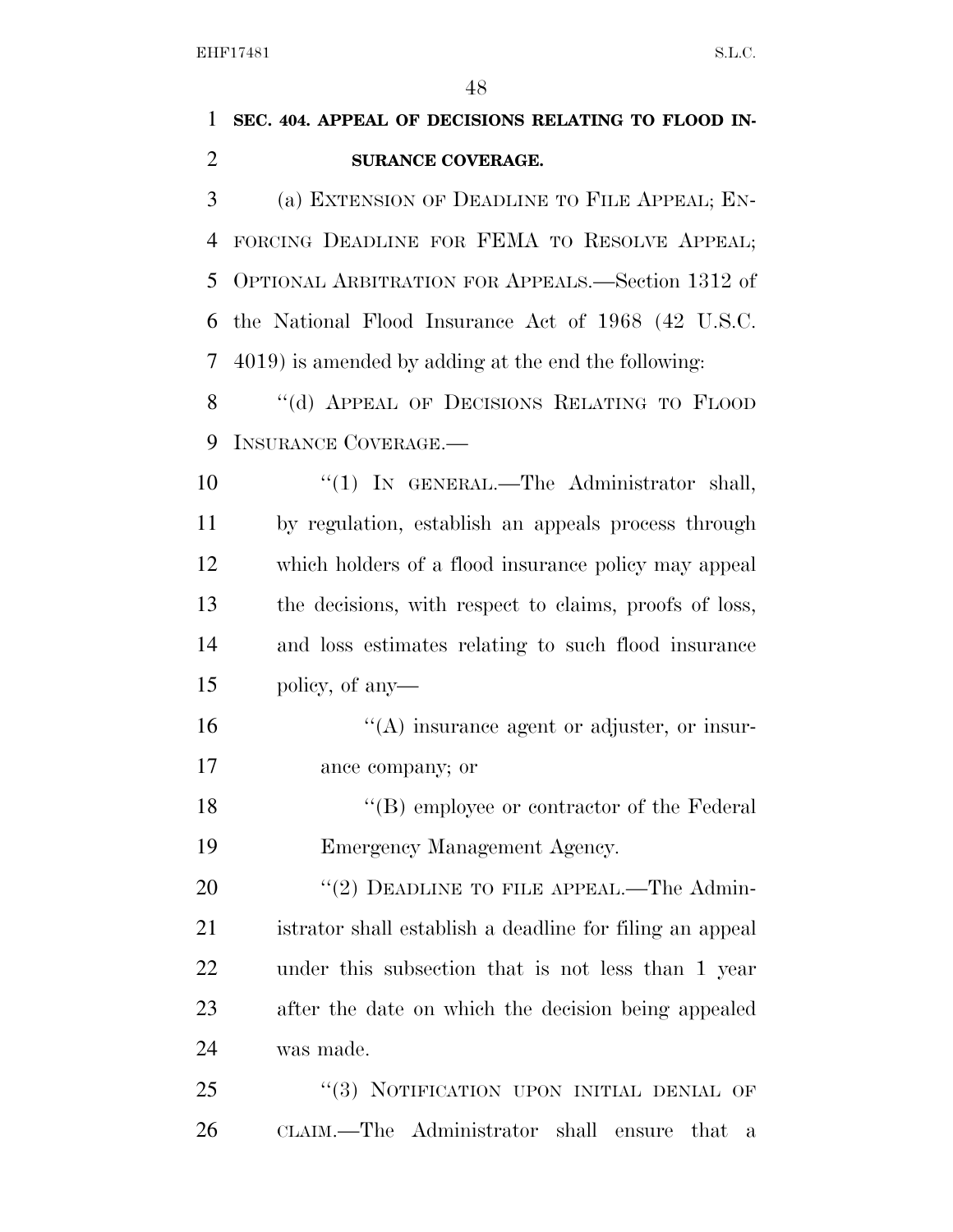| $\mathbf{1}$   | claimant is provided with the rules, forms, and dead-  |
|----------------|--------------------------------------------------------|
| $\overline{2}$ | lines for an appeal under this subsection at the time  |
| 3              | a claim is first denied in full or in part, including— |
| $\overline{4}$ | $\lq\lq$ the effective date of the denial;             |
| 5              | $\lq\lq (B)$ a justification for the denial, includ-   |
| 6              | ing supporting documentation;                          |
| 7              | "(C) the date on which the period of limi-             |
| 8              | tation for instituting an action against the Ad-       |
| 9              | ministrator on the claim under section 1333 or         |
| 10             | 1341, as applicable, will end; and                     |
| 11             | $\lq\lq$ a point of contact through which the          |
| 12             | claimant can directly discuss an appeal with a         |
| 13             | representative of the Federal Emergency Man-           |
| 14             | agement Agency.                                        |
| 15             | "(4) DEADLINE TO RESOLVE APPEAL.—                      |
| 16             | "(A) IN GENERAL.—Not later than $90$                   |
| 17             | days after the date as of which a policyholder         |
| 18             | has submitted all necessary information relating       |
| 19             | to an appeal under this subsection, the Admin-         |
| 20             | istrator shall provide an appeal decision in writ-     |
| 21             | ing to the policyholder and insurer, including         |
| 22             | specific information for the resolution of the ap-     |
| 23             | peal.                                                  |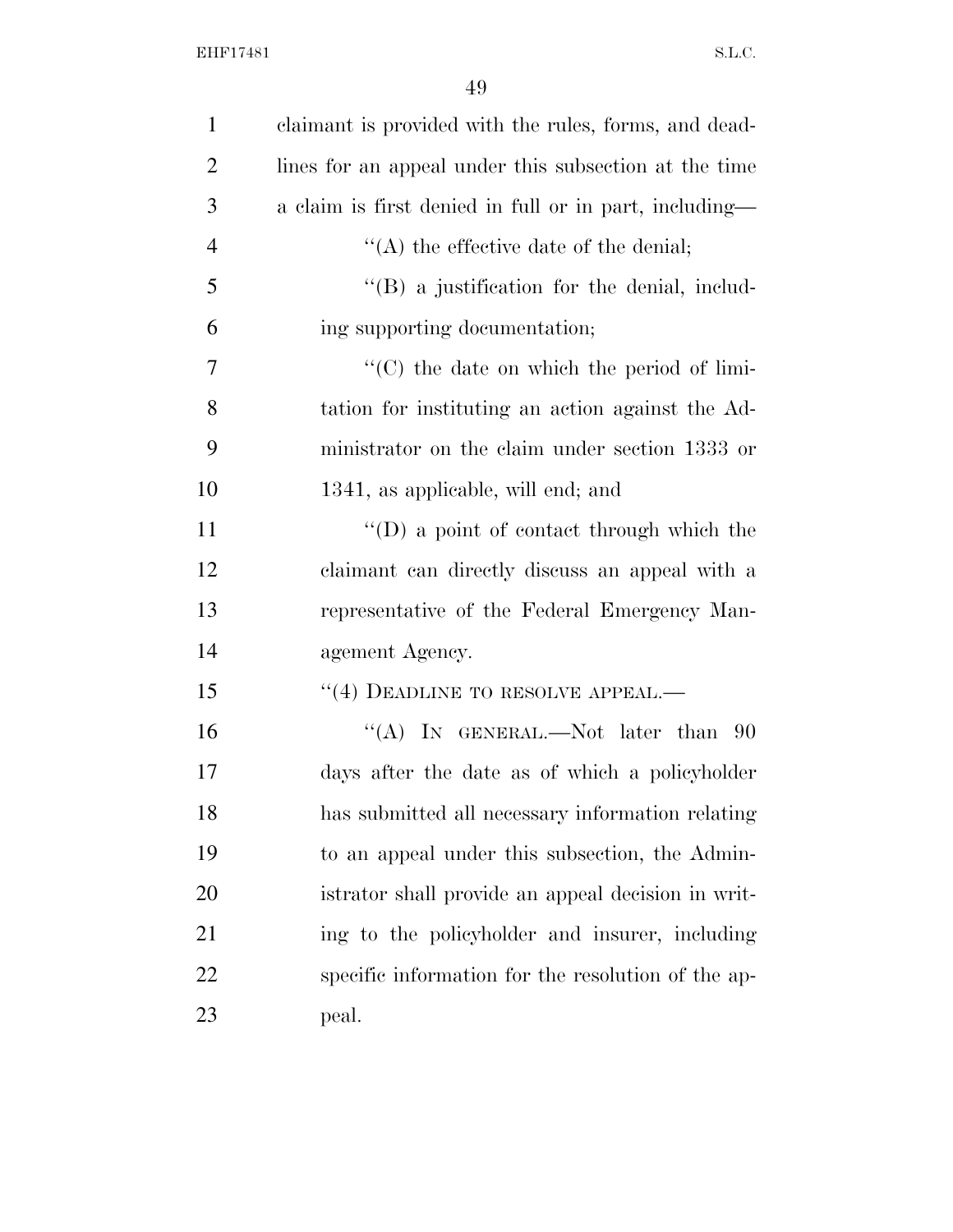| "(B) ENFORCEMENT.—If the Adminis-                         |
|-----------------------------------------------------------|
| trator does not comply with the deadline under            |
| subparagraph $(A)$ —                                      |
| "(i) the appeal shall be deemed grant-                    |
| ed; and                                                   |
| "(ii) the Administrator shall award                       |
| the policyholder the full amount of the                   |
| claim.                                                    |
| "(C) NOTIFICATION UPON DENIAL OF AP-                      |
| PEAL.—If the Administrator denies an appeal               |
| filed by a policyholder under this subsection,            |
| the Administrator shall include with the notice           |
| of denial—                                                |
| "(i) an explanation of the legal op-                      |
| tions of the policyholder for further chal-               |
| lenging the denial; and                                   |
| "(ii) the date on which the period of                     |
| limitation for instituting an action against              |
| the Administrator on the claim under sec-                 |
| tion 1333 or 1341, as applicable, will end.               |
| "(e) OPTIONAL ARBITRATION.—Not later than 180             |
| days after the date of enactment of this subsection, the  |
| Administrator shall by regulation establish a process     |
| through which a flood insurance policyholder, instead of  |
| submitting an appeal under subsection (d) to the Adminis- |
|                                                           |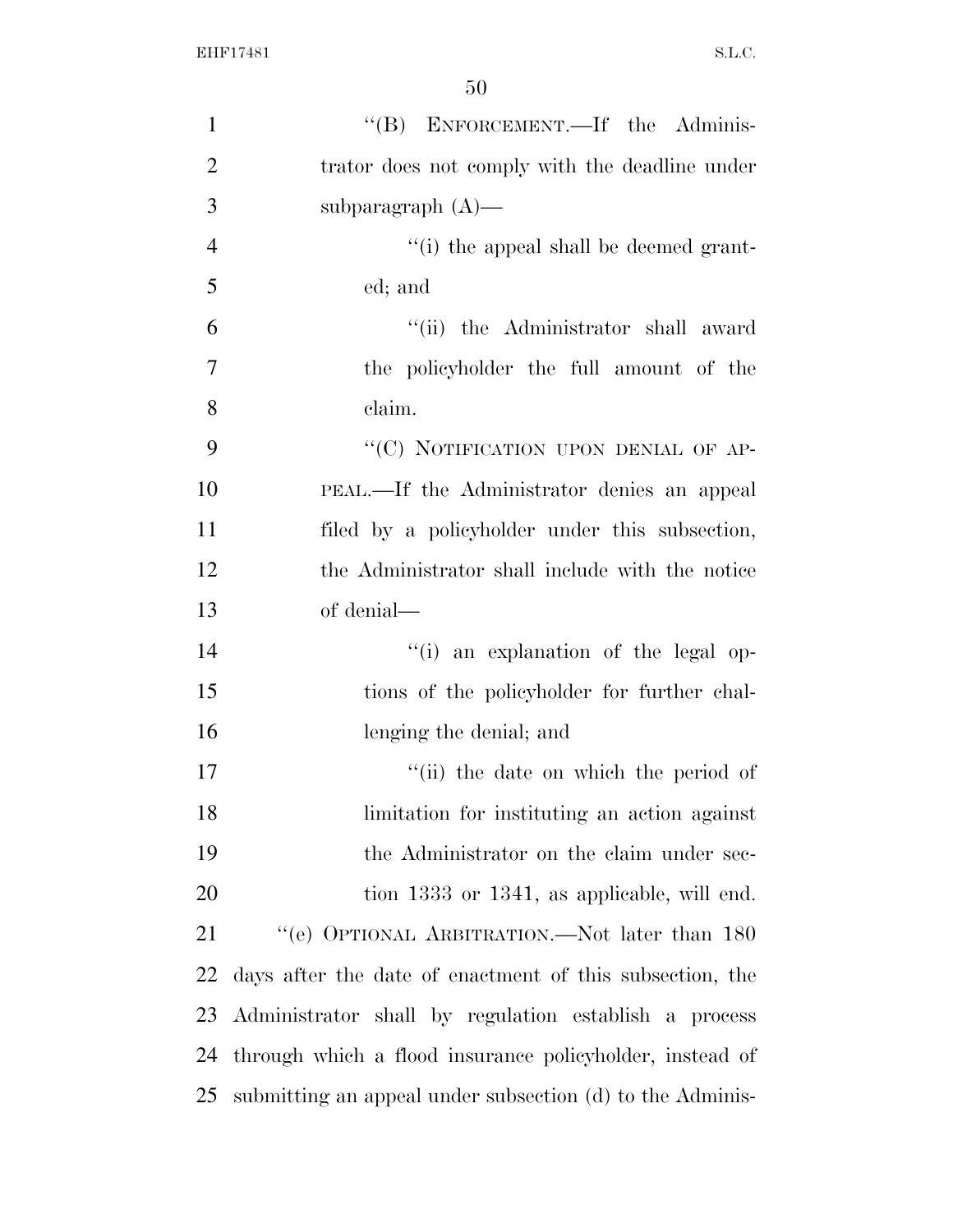trator, may request that the appeal be heard through inde-pendent, binding arbitration.''.

 (b) RELATION TO REGULATIONS AND OTHER LAW.— Nothing in the amendment made by subsection (a) shall be construed to require the Administrator to repeal the regulations promulgated under section 205 of the Bun- ning-Bereuter-Blumenauer Flood Insurance Reform Act of 2004 (42 U.S.C. 4011 note), or to promulgate new reg- ulations, except as necessary to implement that amend-ment.

### **SEC. 405. ACCOUNTABILITY FOR UNDERPAYMENTS BY WRITE YOUR OWN COMPANIES.**

 Section 1348 of the National Flood Insurance Act of 1968 (42 U.S.C. 4084) is amended by adding at the end the following:

16 "(c) ACCOUNTABILITY FOR UNDERPAYMENTS.—The Administrator shall require that, if the Administrator de- termines through an audit that the pool or an insurance company or other private organization described in sub-section (a) has underpaid a claim of a policyholder—

21  $\frac{1}{2}$  (1) the pool, insurance company, or other pri- vate organization, as applicable, shall pay the amount of the difference to the Administrator; and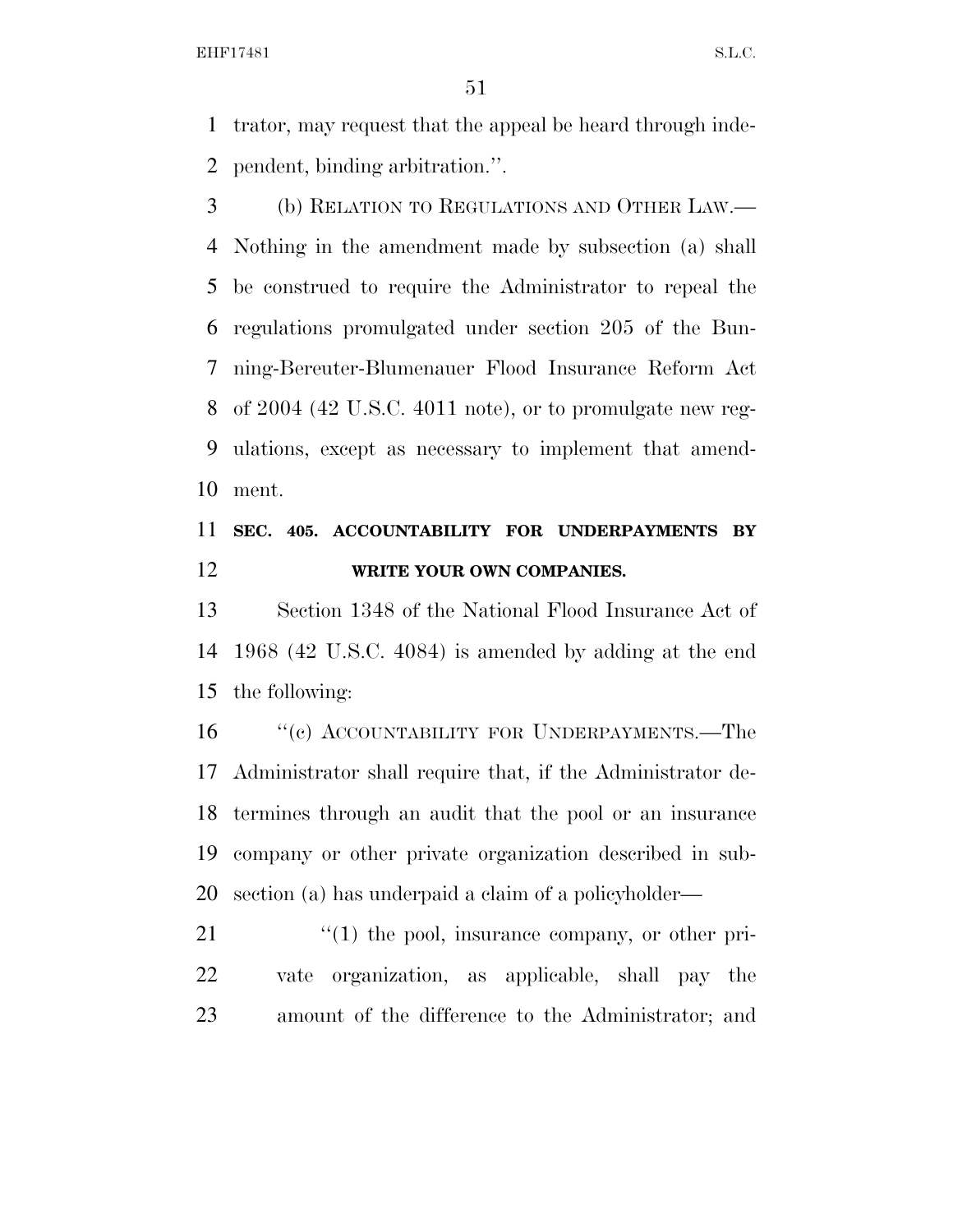1 ''(2) the Administrator shall deposit the amount paid under paragraph (1) in the National Flood In-surance Fund.''.

#### **SEC. 406. POLICYHOLDER RIGHT TO KNOW.**

 Section 1312 of the National Flood Insurance Act of 1968 (42 U.S.C. 4019), as amended by section 404, is amended by adding at the end the following:

8 "(f) AVAILABILITY OF CLAIM-RELATED DOCU-MENTS.—

 ''(1) DEFINITION.—In this subsection, the term 'claim-related document' means any document that is prepared for the purposes of assessing a claim for losses covered by flood insurance made available under this title.

15 "(2) AVAILABILITY OF DOCUMENTS.—Any enti- ty servicing a claim under the national flood insur-ance program—

18 ''(A) shall retain each claim-related docu-ment prepared by or for the entity;

20 "'(B) not later than 7 days after receiving 21 a request from a claimant or an authorized rep- resentative of a claimant for a copy of a claim- related document described in subparagraph (A) that pertains to the claimant, shall provide the copy to the claimant or representative; and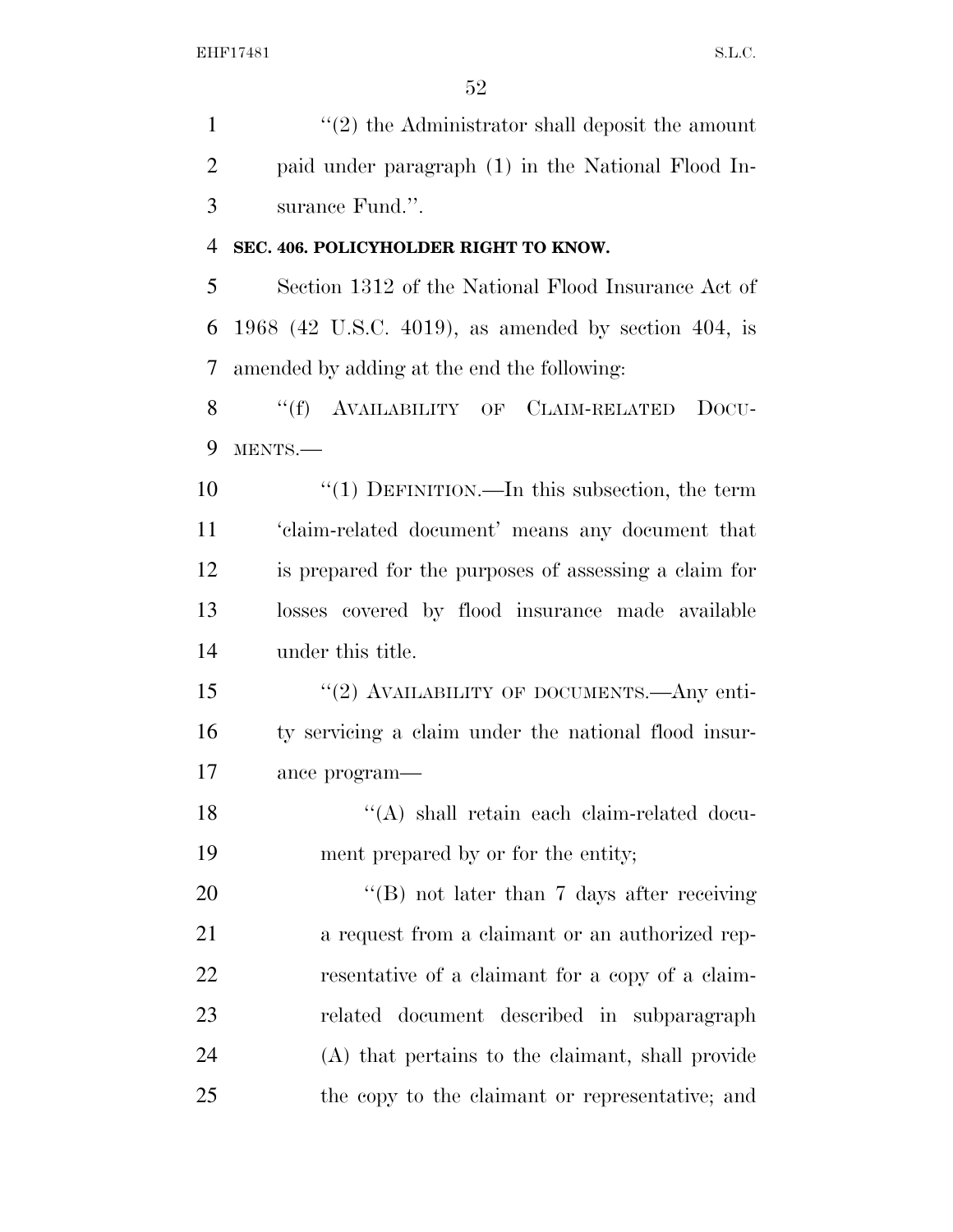$\cdot$  (C) not later than 30 days after receiving notice of a claim, shall notify the claimant that the claimant or an authorized representative of the claimant may obtain, upon request, a copy of any claim-related document described in sub- paragraph (A) that pertains to the claimant.''. **SEC. 407. INCREASING STATUTE OF LIMITATIONS FOR LAW- SUITS.**  (a) GOVERNMENT PROGRAM WITH INDUSTRY AS- SISTANCE.—Section 1341 of the National Flood Insurance Act of 1968 (42 U.S.C. 4072) is amended to read as fol- lows: **''SEC. 1341. ADJUSTMENT AND PAYMENT OF CLAIMS AND JUDICIAL REVIEW.**  15 "(a) ADJUSTMENT AND PAYMENT OF CLAIMS.—If the program is carried out as provided in section 1340, the Administrator may adjust and make payment of any claims for proved and approved losses covered by flood in- surance. 20 "(b) JUDICIAL REVIEW.— 21 "(1) RIGHT OF ACTION.—Upon the disallow- ance or partial disallowance by the Administrator of a claim described in subsection (a), or upon the re- fusal of the claimant to accept the amount allowed upon a claim described in that subsection, the claim-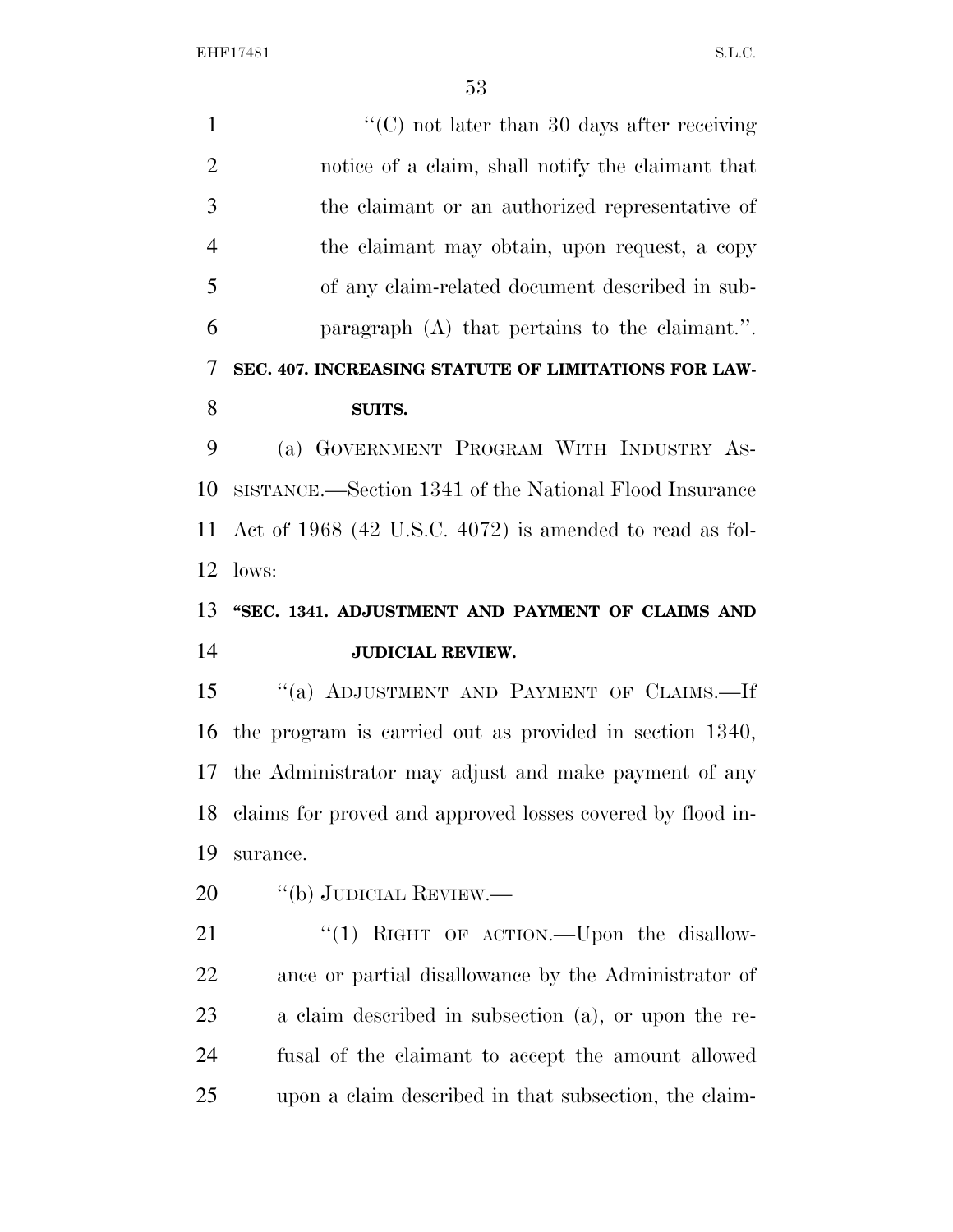| $\mathbf{1}$   | ant may institute an action against the Adminis-      |
|----------------|-------------------------------------------------------|
| $\overline{2}$ | trator on the claim in the United States district     |
| 3              | court for the district in which the insured property  |
| $\overline{4}$ | or the major part thereof shall have been situated    |
| 5              | not later than 2 years after the later of—            |
| 6              | $\lq\lq$ the date on which the claimant re-           |
| 7              | ceives notice of disallowance or partial disallow-    |
| 8              | ance of the claim; or                                 |
| 9              | $\lq\lq$ (B) in the case of a denial of a claim for   |
| 10             | losses that is appealed to the Administrator, the     |
| 11             | date on which the claimant receives notice of a       |
| 12             | final determination upon appeal denying the           |
| 13             | claim in whole or in part.                            |
| 14             | "(2) JURISDICTION.—A court described in               |
| 15             | paragraph (1) shall have original exclusive jurisdic- |
| 16             | tion to hear and determine an action under that       |
| 17             | paragraph without regard to the amount in con-        |
| 18             | $\,$ troversy.".                                      |
| 19             | (b) INDUSTRY PROGRAM WITH FEDERAL FINANCIAL           |
| 20             | ASSISTANCE.—Section 1333 of the National Flood Insur- |
| 21             | ance Act of 1968 (42 U.S.C. 4053) is amended to read  |
| 22             | as follows:                                           |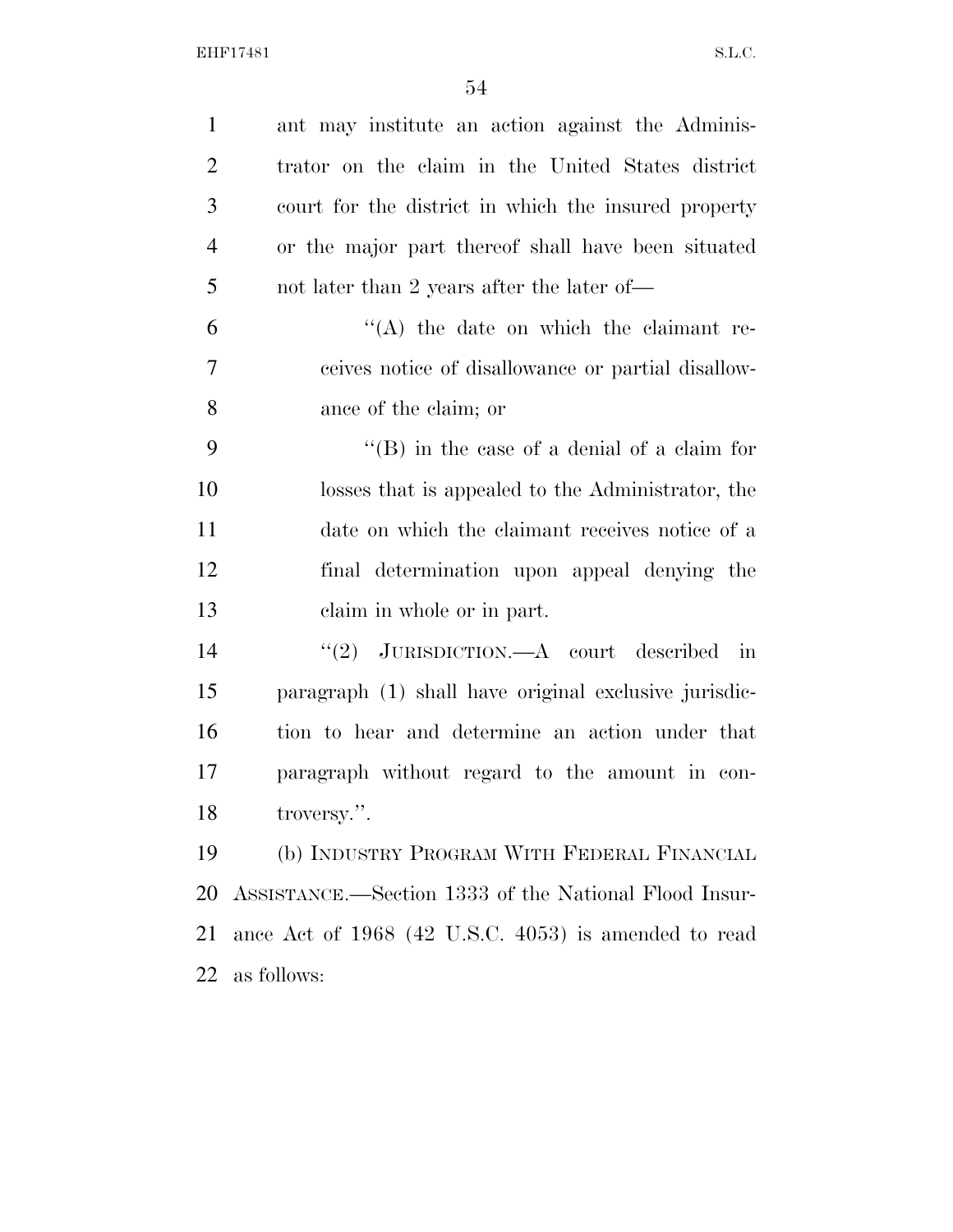### **''SEC. 1333. ADJUSTMENT AND PAYMENT OF CLAIMS AND JUDICIAL REVIEW.**

 ''(a) ADJUSTMENT AND PAYMENT OF CLAIMS.—The insurance companies and other insurers that form, asso- ciate, or otherwise join together in the pool under this part may adjust and pay all claims for proved and approved losses covered by flood insurance in accordance with the provisions of this title.

''(b) JUDICIAL REVIEW.—

10 "(1) RIGHT OF ACTION.—Upon the disallow- ance or partial disallowance by any company or other insurer described in subsection (a) of a claim described in that subsection, or upon the refusal of the claimant to accept the amount allowed upon a claim described in that subsection, the claimant may institute an action on the claim against the company or other insurer in the United States district court for the district in which the insured property or the major part thereof shall have been situated not later 20 than 2 years after the later of—

21 ''(A) the date on which the claimant re- ceives notice of disallowance or partial disallow-ance of the claim; or

24 ''(B) in the case of a denial of a claim for losses that is appealed to the Administrator, the date on which the claimant receives notice of a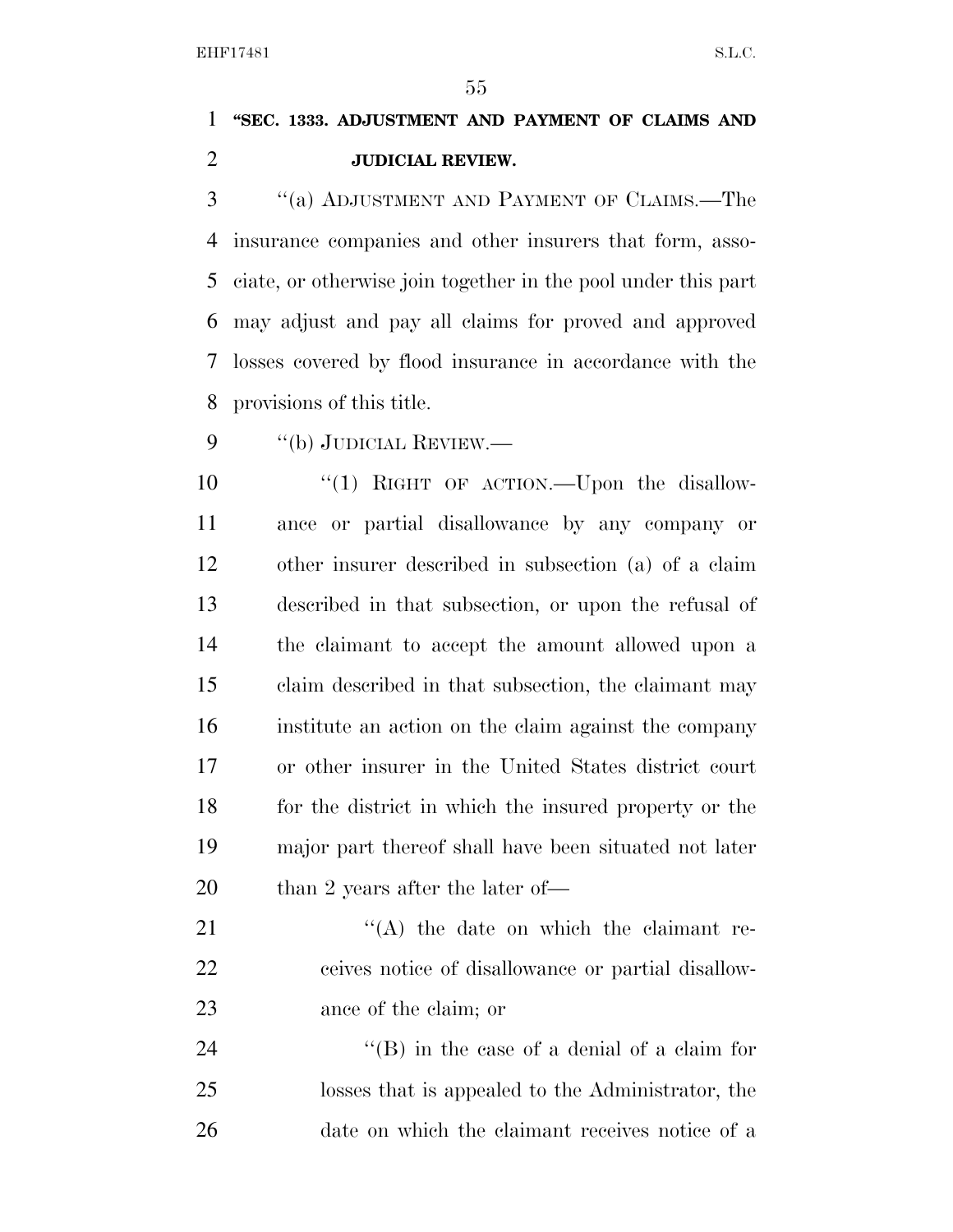| final determination upon appeal denying the |
|---------------------------------------------|
| claim in whole or in part.                  |

 ''(2) JURISDICTION.—A court described in paragraph (1) shall have original exclusive jurisdic- tion to hear and determine an action under that paragraph without regard to the amount in con-troversy.''.

#### **SEC. 408. ATTORNEY FEE SHIFTING.**

 (a) ADMINISTRATIVE APPEALS.—Subsection (d) of section 1312 of the National Flood Insurance Act of 1968 (42 U.S.C. 4019), as amended by section 404, is amended by adding at the end the following:

13 ''(5) AWARDS FOR COSTS IN ADMINISTRATIVE PROCEEDINGS.—

15 "(A) In GENERAL.—If the claimant pre- vails in any appeal to the Administrator of the disallowance or partial disallowance of a claim for losses covered by flood insurance made available under this title, the Administrator shall award costs of the appeal, including attor- ney fees, any proceeding expenses, and engi- neering and other expert expenses, to the claim-ant.

24 "(B) DEFINITION.—For purposes of this paragraph, the term 'prevail' means to be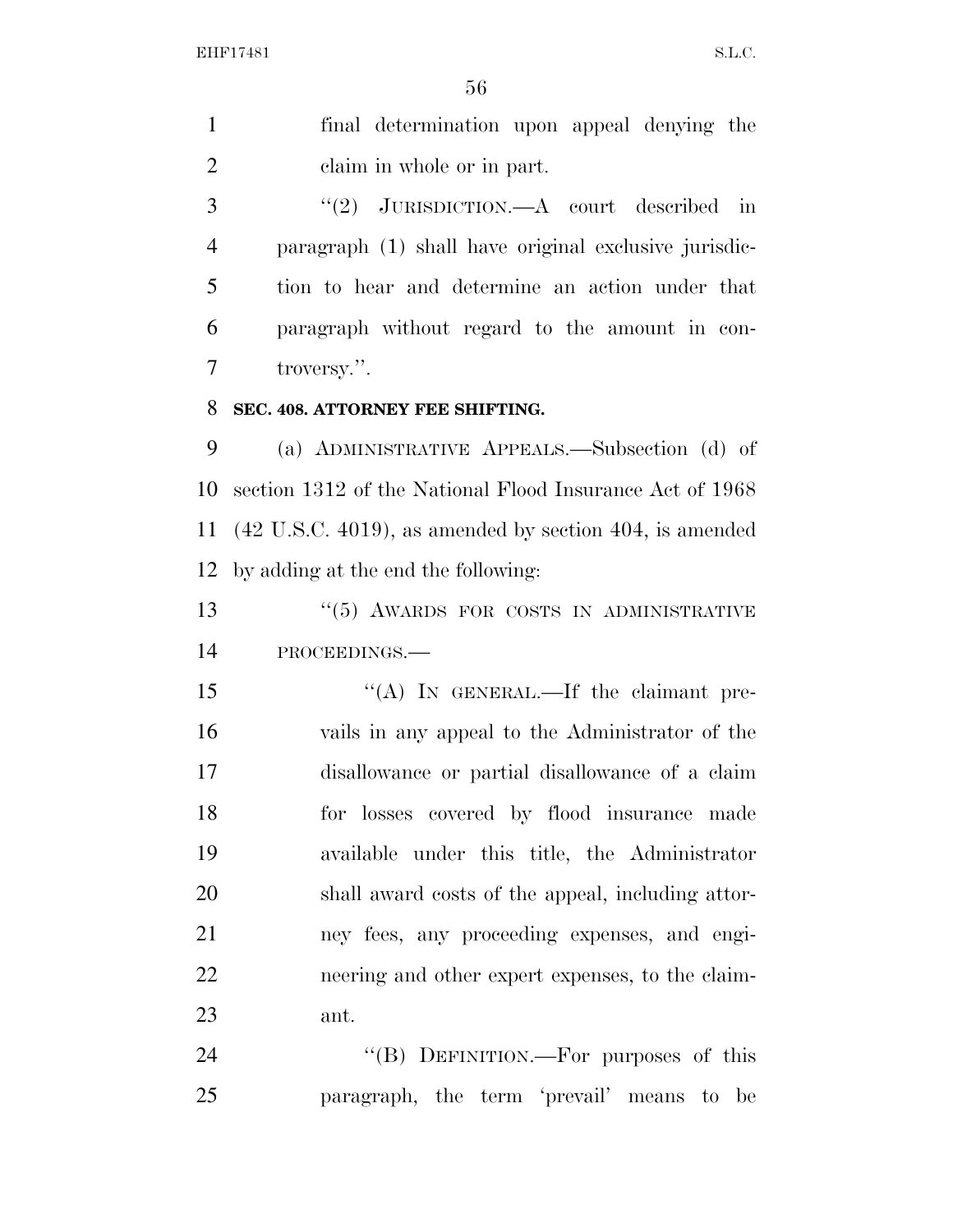| $\mathbf{1}$   | awarded a greater amount by the Administrator           |
|----------------|---------------------------------------------------------|
| $\overline{2}$ | than the amount of the last, best offer from the        |
| 3              | Administrator with respect to the claim of the          |
| $\overline{4}$ | claimant.".                                             |
| 5              | (b) JUDICIAL REVIEW.—                                   |
| 6              | (1) GOVERNMENT PROGRAM WITH INDUSTRY                    |
| 7              | ASSISTANCE.—Subsection (b) of section 1341 of the       |
| 8              | National Flood Insurance Act of 1968 (42 U.S.C.         |
| 9              | $4072$ , as added by section $407$ , is amended by add- |
| 10             | ing at the end the following:                           |
| 11             | "(3) ATTORNEY FEES AND OTHER LITIGATION                 |
| 12             | COSTS.                                                  |
| 13             | "(A) IN GENERAL.—If the claimant pre-                   |
| 14             | vails in an action under this subsection, the           |
| 15             | court shall award reasonable costs of litigation,       |
| 16             | including attorney fees, litigation expenses, and       |
| 17             | engineering and other expert expenses, to the           |
| 18             | claimant.                                               |
| 19             | "(B) SUBROGATION.—Any award under                       |
| 20             | subparagraph (A) shall be paid by the Adminis-          |
| 21             | trator and, upon such payment, the Adminis-             |
| 22             | trator shall be subrogated to the rights of the         |
| 23             | claimant to recover such costs for which the            |
| 24             | Administrator has compensated the claimant              |
| 25             | from any insurance company or other insurer or          |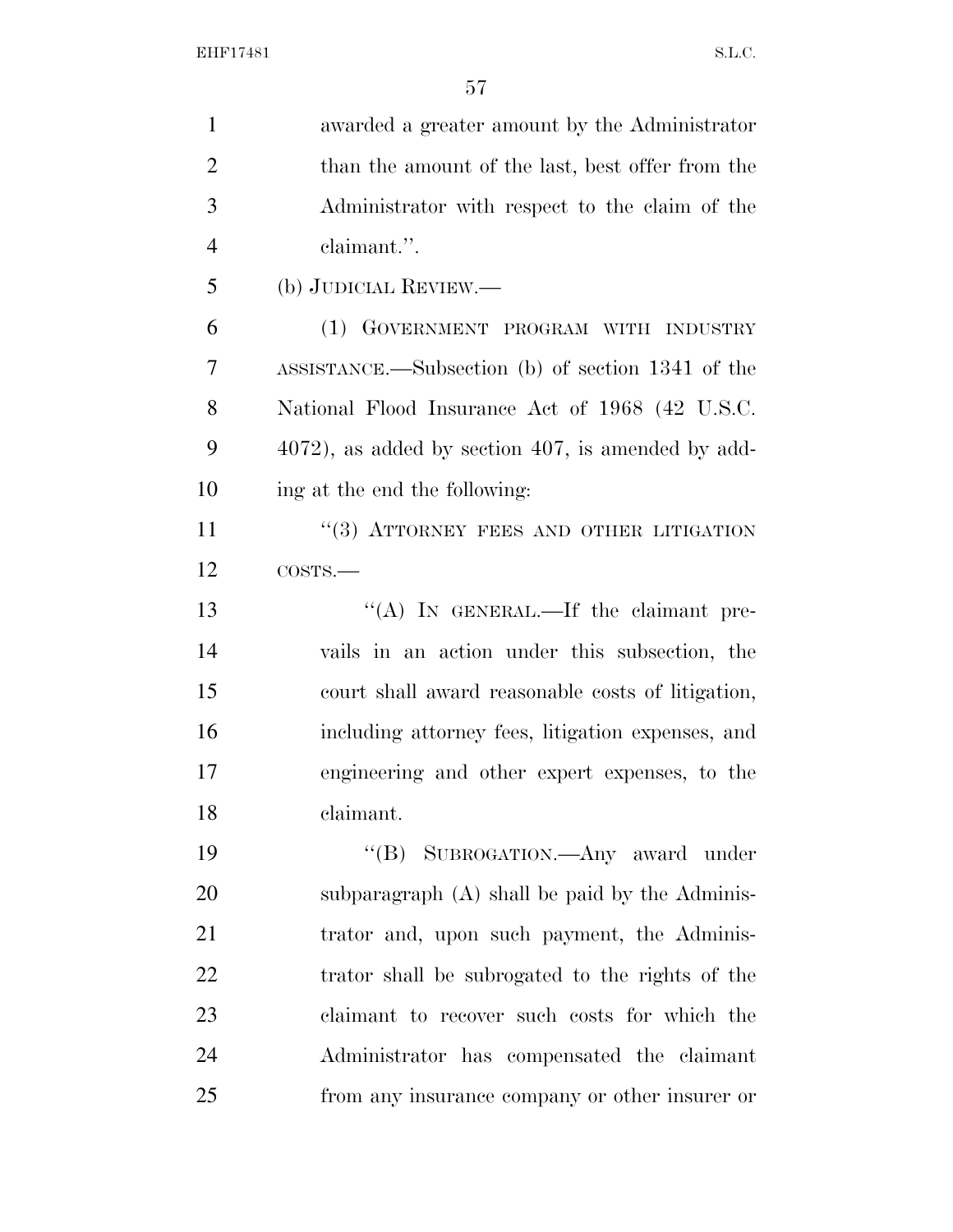| $\mathbf{1}$   | insurance adjustment organization that may be         |
|----------------|-------------------------------------------------------|
| $\overline{2}$ | responsible for the disallowance or partial dis-      |
| 3              | allowance of the claim.                               |
| $\overline{4}$ | "(C) DEFINITION.—For purposes of this                 |
| 5              | paragraph, the term 'prevail' means to be             |
| 6              | awarded a greater amount by the court than            |
| 7              | the amount of the last, best offer from the Ad-       |
| 8              | ministrator with respect to the claim of the          |
| 9              | claimant.".                                           |
| 10             | (2) INDUSTRY PROGRAM WITH FEDERAL FINAN-              |
| 11             | CIAL ASSISTANCE.—Subsection (b) of section 1333       |
| 12             | of the National Flood Insurance Act of 1968 (42)      |
| 13             | U.S.C. $4053$ ), as amended by section 407, is amend- |
| 14             | ed by adding at the end the following:                |
| 15             | "(3) ATTORNEY FEES AND OTHER LITIGATION               |
| 16             | $\cos$ TS. $-$                                        |
| 17             | "(A) IN GENERAL.—If the claimant pre-                 |
| 18             | vails in an action under this subsection, the         |
| 19             | court shall award reasonable costs of litigation,     |
| 20             | including attorney fees, litigation expenses, and     |
| 21             | engineering and other expert expenses, to the         |
| 22             | claimant.                                             |
| 23             | "(B) SUBROGATION.—Any award under                     |
| 24             | subparagraph (A) shall be paid by the Adminis-        |
| 25             | trator and, upon such payment, the Adminis-           |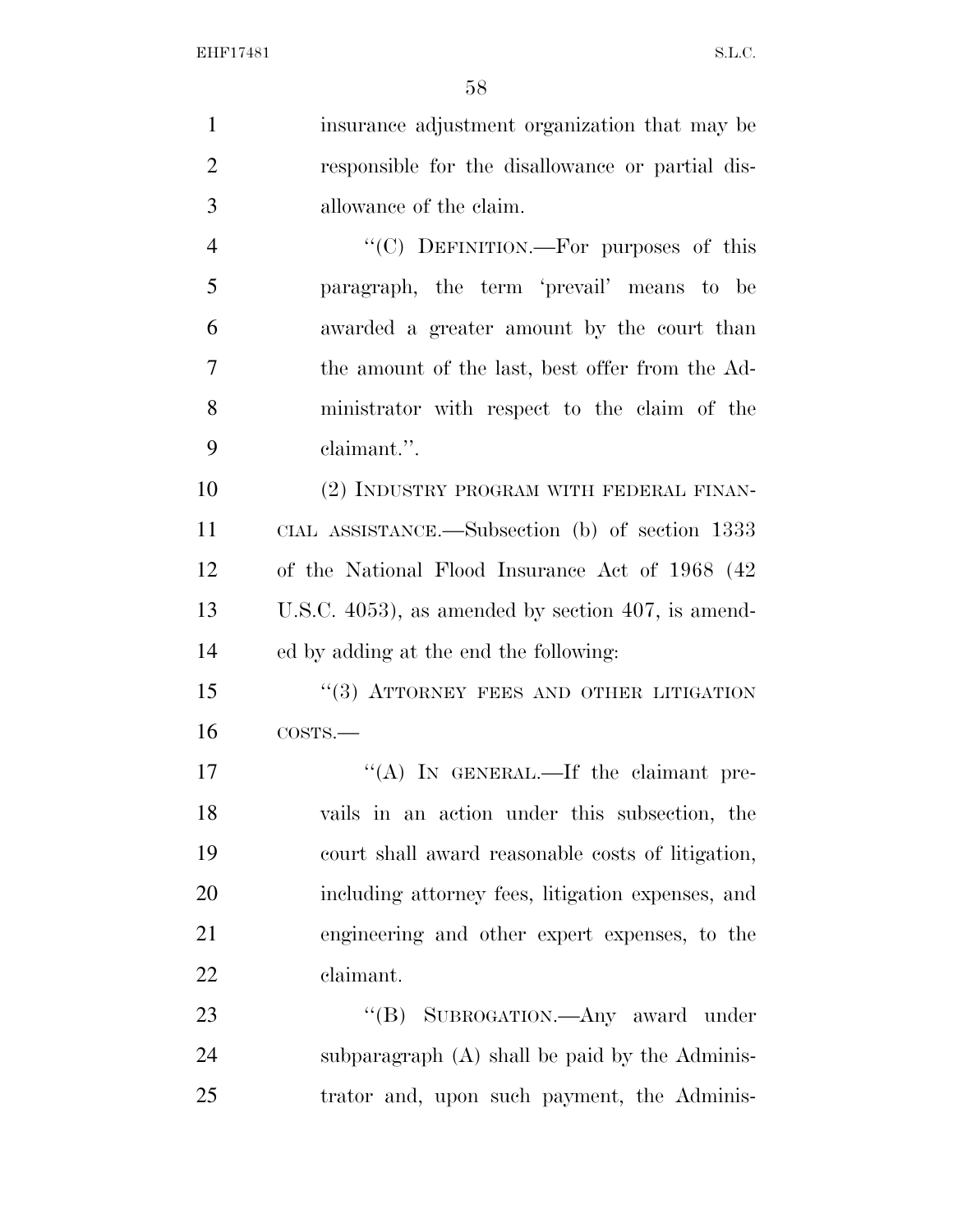| $\mathbf{1}$   | trator shall be subrogated to the rights of the       |
|----------------|-------------------------------------------------------|
| $\overline{2}$ | claimant to recover such costs for which the          |
| 3              | Administrator has compensated the claimant            |
| $\overline{4}$ | from any company or other insurer responsible         |
| 5              | for the disallowance or partial disallowance of       |
| 6              | the claim.                                            |
| $\overline{7}$ | "(C) DEFINITION.—For purposes of this                 |
| 8              | paragraph, the term 'prevail' means to be             |
| 9              | awarded a greater amount by the court than            |
| 10             | the amount of the last, best offer from the in-       |
| 11             | surer or Administrator with respect to the claim      |
| 12             | of the claimant.".                                    |
|                |                                                       |
| 13             | SEC. 409. DOJ DEFENSE AGAINST POLICYHOLDER LAW-       |
| 14             | SUITS.                                                |
| 15             | Subsection (b) of section 1341 of the National Flood  |
| 16             | Insurance Act of 1968 (42 U.S.C. 4072), as amended by |
| 17             | section 408, is amended by adding at the end the fol- |
| 18             | lowing:                                               |
| 19             | "(4) REPRESENTATION BY DEPARTMENT<br>OF               |
| 20             | JUSTICE.—If a claimant institutes an action under     |
| 21             | this subsection—                                      |
| 22             | $\lq\lq$ the Administrator shall refer the mat-       |
| 23             | ter to the Attorney General; and                      |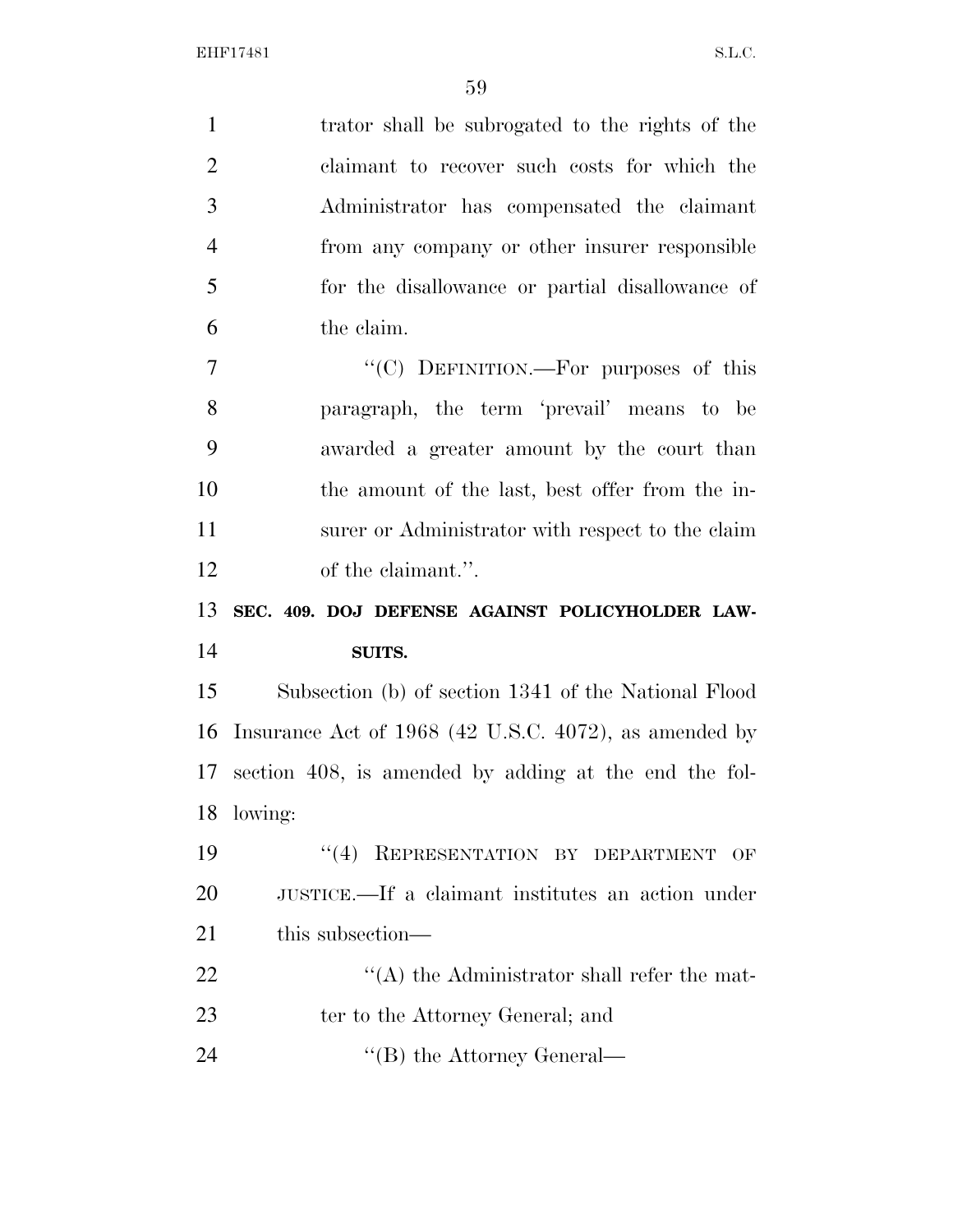| $\mathbf{1}$   | "(i) shall represent the Administrator               |
|----------------|------------------------------------------------------|
| $\overline{2}$ | or the Write Your Own company, as appli-             |
| 3              | cable, in the action; and                            |
| $\overline{4}$ | "(ii) may not seek to have the court                 |
| 5              | dismiss an action with potential meri-               |
| 6              | torious claims based on good faith errors            |
| $\tau$         | or omissions by the claimant in the claim-           |
| 8              | ant's proof of loss.".                               |
| 9              | SEC. 410. STUDY ON PARTICIPATION RATES.              |
| 10             | (a) DEFINITIONS.—In this section—                    |
| 11             | $(1)$ the term "500-year floodplain" has the         |
| 12             | meaning given the term in section $100202(a)$ of the |
| 13             | Biggert-Waters Flood Insurance Reform Act of         |
| 14             | 2012 (40 U.S.C. 4004(a));                            |
| 15             | (2) the terms "Federal agency lender", "im-          |
| 16             | proved real estate", and "regulated lending institu- |
| 17             | tion" have the meanings given those terms in section |
| 18             | $3(a)$ of the Flood Disaster Protection Act of 1973  |
| 19             | $(42 \text{ U.S.C. } 4003(a))$ ; and                 |
| 20             | (3) the term "property with a federally backed       |
| 21             | mortgage" means improved real estate or a mobile     |
| 22             | home securing a loan that was—                       |
| 23             | (A) made by a regulated lending institu-             |
| 24             | tion or Federal agency lender; or                    |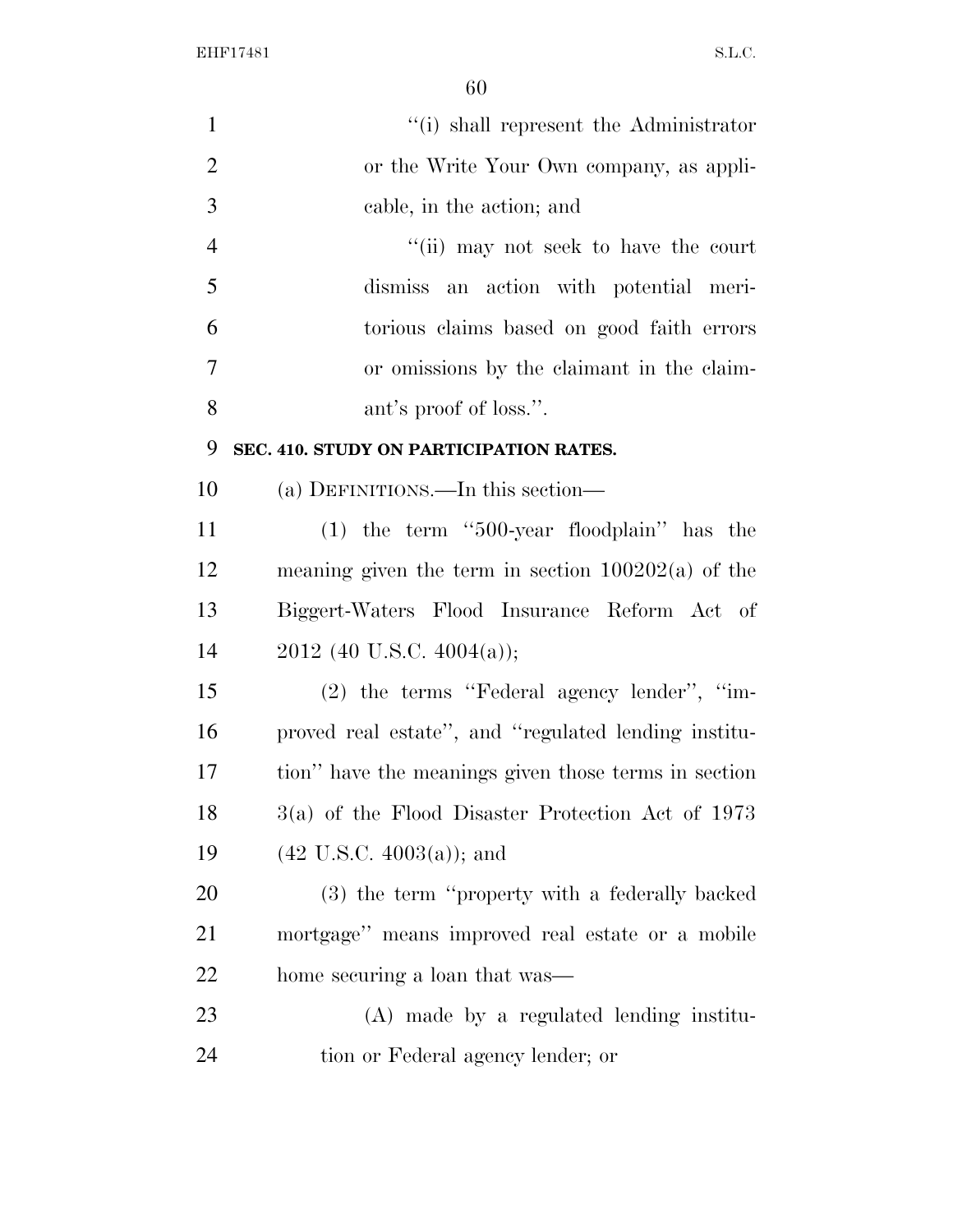| $\mathbf{1}$   | (B) purchased by the Federal National                    |
|----------------|----------------------------------------------------------|
| $\overline{2}$ | Mortgage Association or the Federal Home                 |
| 3              | Loan Mortgage Corporation.                               |
| $\overline{4}$ | (b) STUDY.—Not later than 1 year after the date of       |
| 5              | enactment of this Act, the Administrator shall study and |
| 6              | submit to Congress a report that describes—              |
| 7              | (1) the percentage of properties with federally          |
| 8              | backed mortgages located in an area having special       |
| 9              | flood hazards that are covered by flood insurance        |
| 10             | that satisfies the requirement under section $102(b)$    |
| 11             | of the Flood Disaster Protection Act of 1973 (42)        |
| 12             | U.S.C. $4012a(b)$ ; and                                  |
| 13             | (2) the percentage of properties with federally          |
| 14             | backed mortgages located in the 500-year floodplain      |
| 15             | that are covered by flood insurance that would sat-      |
| 16             | isfy the requirement described in paragraph (1) if       |
| 17             | that requirement applied to such properties.             |
| 18             | SEC. 411. FEDERAL FLOOD INSURANCE ADVISORY COM-          |
| 19             | MITTEE.                                                  |
| 20             | Part C of chapter II of the National Flood Insurance     |
| 21             | Act of 1968 (42 U.S.C. 4081 et seq.) is amended by add-  |
| 22             | ing at the end the following:                            |
|                |                                                          |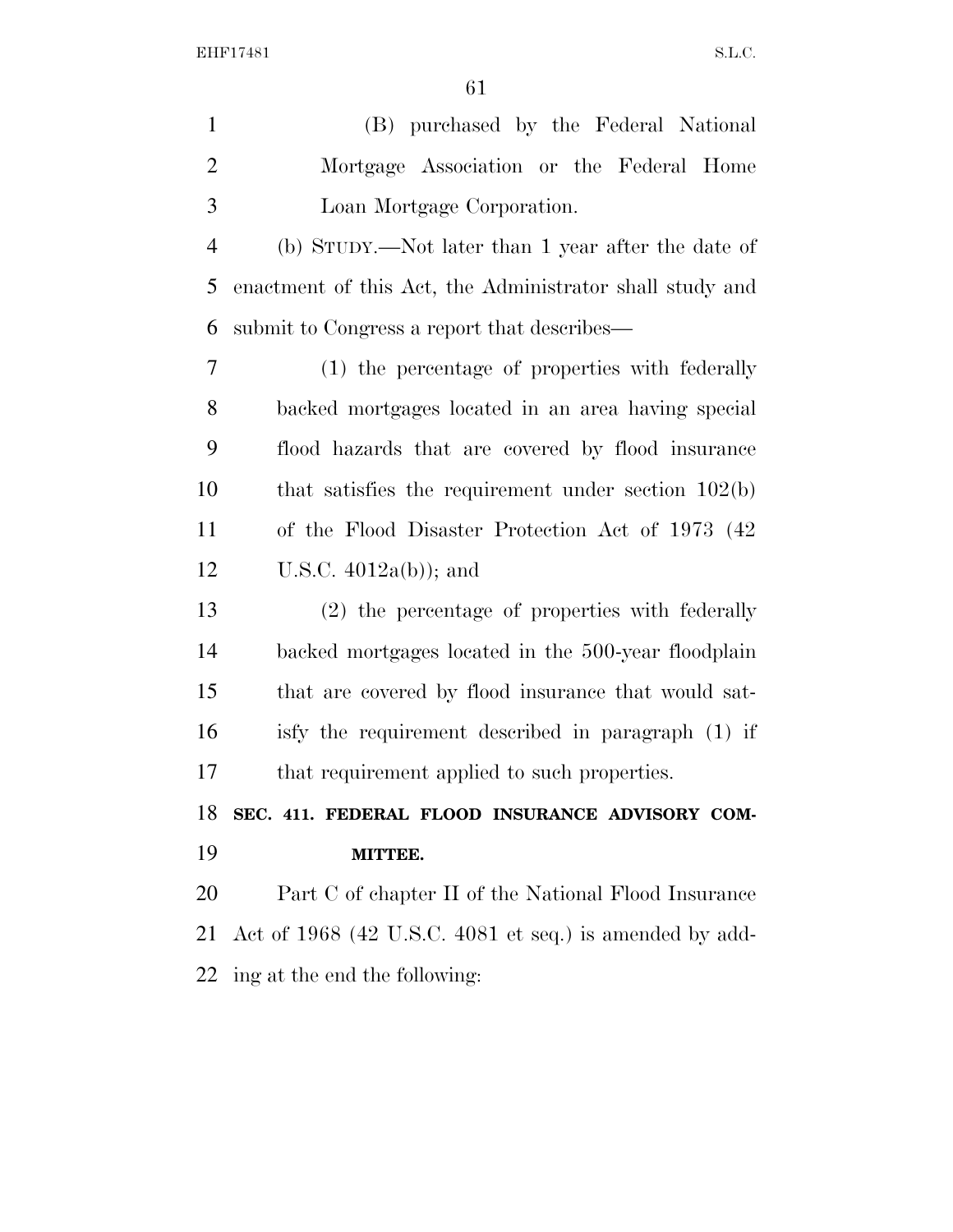| $\mathbf{1}$   | "SEC. 1349. FEDERAL FLOOD INSURANCE ADVISORY COM-       |
|----------------|---------------------------------------------------------|
| $\overline{2}$ | MITTEE.                                                 |
| 3              | "(a) ESTABLISHMENT.—There is established an advi-       |
| $\overline{4}$ | sory committee to be known as the Federal Flood Insur-  |
| 5              | ance Advisory Committee (in this section referred to as |
| 6              | the 'Committee').                                       |
| 7              | $``$ (b) MEMBERSHIP.—                                   |
| 8              | "(1) MEMBERS.—The Committee shall consist               |
| 9              | $of$ —                                                  |
| 10             | $\lq\lq$ the Administrator, or the designee             |
| 11             | thereof;                                                |
| 12             | " $(B)$ the Secretary of the Treasury, or the           |
| 13             | designee thereof; and                                   |
| 14             | $\cdot$ (C) additional members appointed by the         |
| 15             | Administrator or the designee thereof, who shall        |
| 16             | $be$ —                                                  |
| 17             | "(i) 2 representatives of the property                  |
| 18             | and casualty insurance sector;                          |
| 19             | "(ii) 1 individual who served in the                    |
| 20             | past, or is currently serving, as an insur-             |
| 21             | ance regulator of a State, the District of              |
| <u>22</u>      | Columbia, the Commonwealth of Puerto                    |
| 23             | Rico, Guam, the Commonwealth of the                     |
| 24             | Northern Mariana Islands, the Virgin Is-                |
| 25             | lands, American Samoa, or any federally-                |
| 26             | recognized Indian tribe;                                |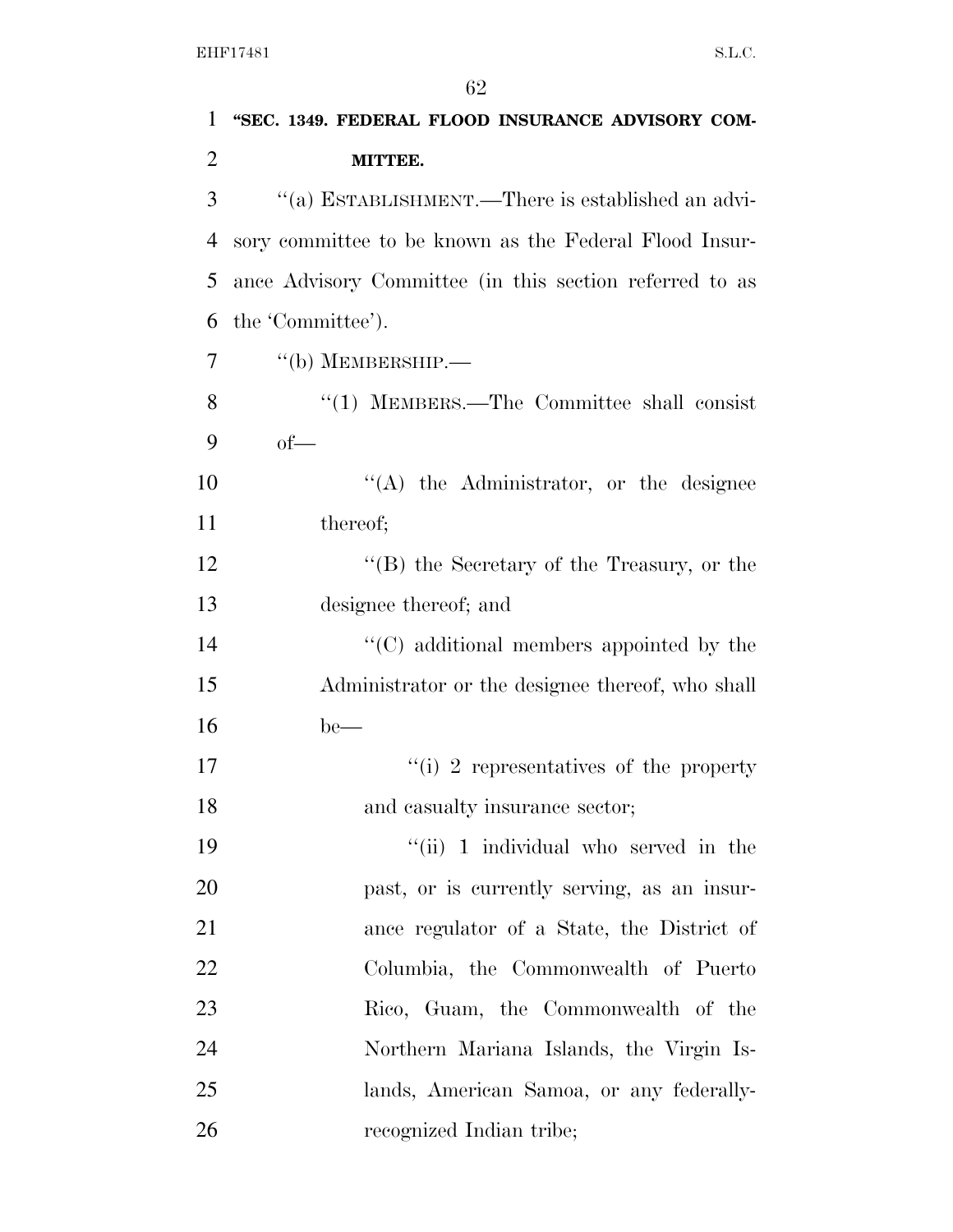| $\mathbf{1}$   | "(iii) 1 representative of the financial      |
|----------------|-----------------------------------------------|
| $\overline{2}$ | sector or insurance sector who is involved    |
| 3              | in risk transfers, including reinsurance, re- |
| $\overline{4}$ | silience bonds, and other insurance-linked    |
| 5              | securities;                                   |
| 6              | $``(iv)$ 1 actuary with demonstrated          |
| $\overline{7}$ | high-level knowledge of catastrophic risk     |
| 8              | insurance;                                    |
| 9              | $\lq\lq$ (v) 2 insurance professionals with   |
| 10             | demonstrated experience with the sale of      |
| 11             | flood insurance under the national flood in-  |
| 12             | surance program;                              |
| 13             | "(vi) 2 representatives of catastrophic       |
| 14             | risk insurance programs;                      |
| 15             | "(vii) 1 insurance claims specialist;         |
| 16             | "(viii) 1 representative of a recognized      |
| 17             | consumer advocacy organization;               |
| 18             | "(ix) 1 individual having dem-                |
| 19             | onstrated expertise in the challenges in in-  |
| 20             | suring low-income communities;                |
| 21             | "(x) 1 representative from an aca-            |
| 22             | demic institution who has demonstrated        |
| 23             | expertise in insurance; and                   |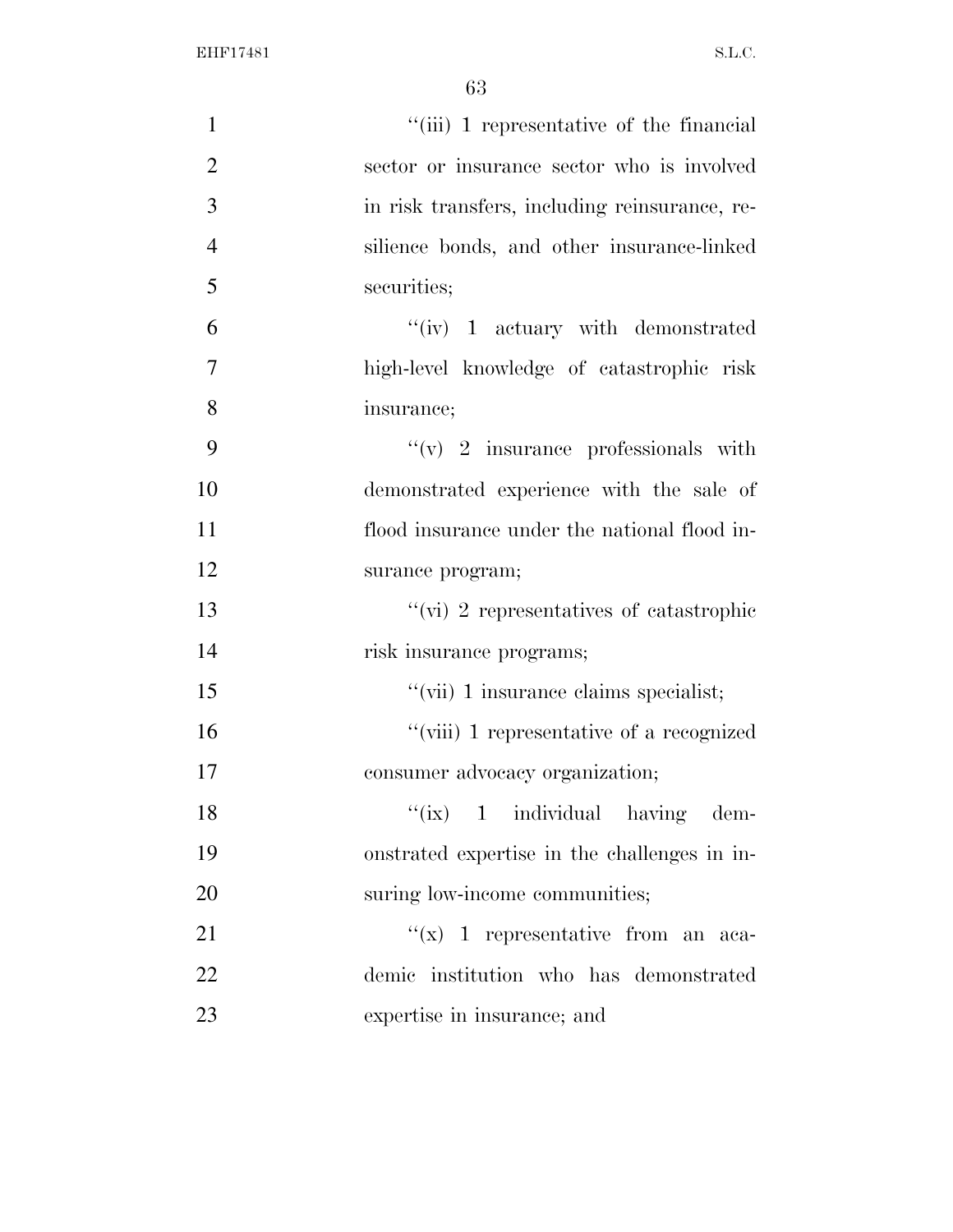|               | $\lq\lq$ (xi) any other recognized experts in |
|---------------|-----------------------------------------------|
|               | the field of insurance that the Adminis-      |
| $\mathcal{R}$ | trator considers necessary.                   |

4 "(2) QUALIFICATIONS.—In appointing members 5 under paragraph  $(1)(C)$ , the Administrator shall, to the maximum extent practicable, ensure the mem- bership of the Committee has a balance of members reflecting geographic diversity, including representa- tion from areas inland or with coastline identified by the Administrator as at high risk for flooding or as areas having special flood hazards.

 ''(c) DUTIES.—The Committee shall review, and make recommendations to the Administrator, upon re- quest, on matters related to the insurance aspects of the national flood insurance program, including ratemaking, technology to administer insurance, risk assessment, actu- arial practices, claims practices, sales and insurance deliv- ery, compensation and allowances, generally and based on the complexities of the program, and best insurance prac-tices.

21 "(d) CHAIRPERSON.—The members of the Com- mittee shall elect 1 member to serve as the chairperson of the Committee (in this subsection referred to as the 'Chairperson').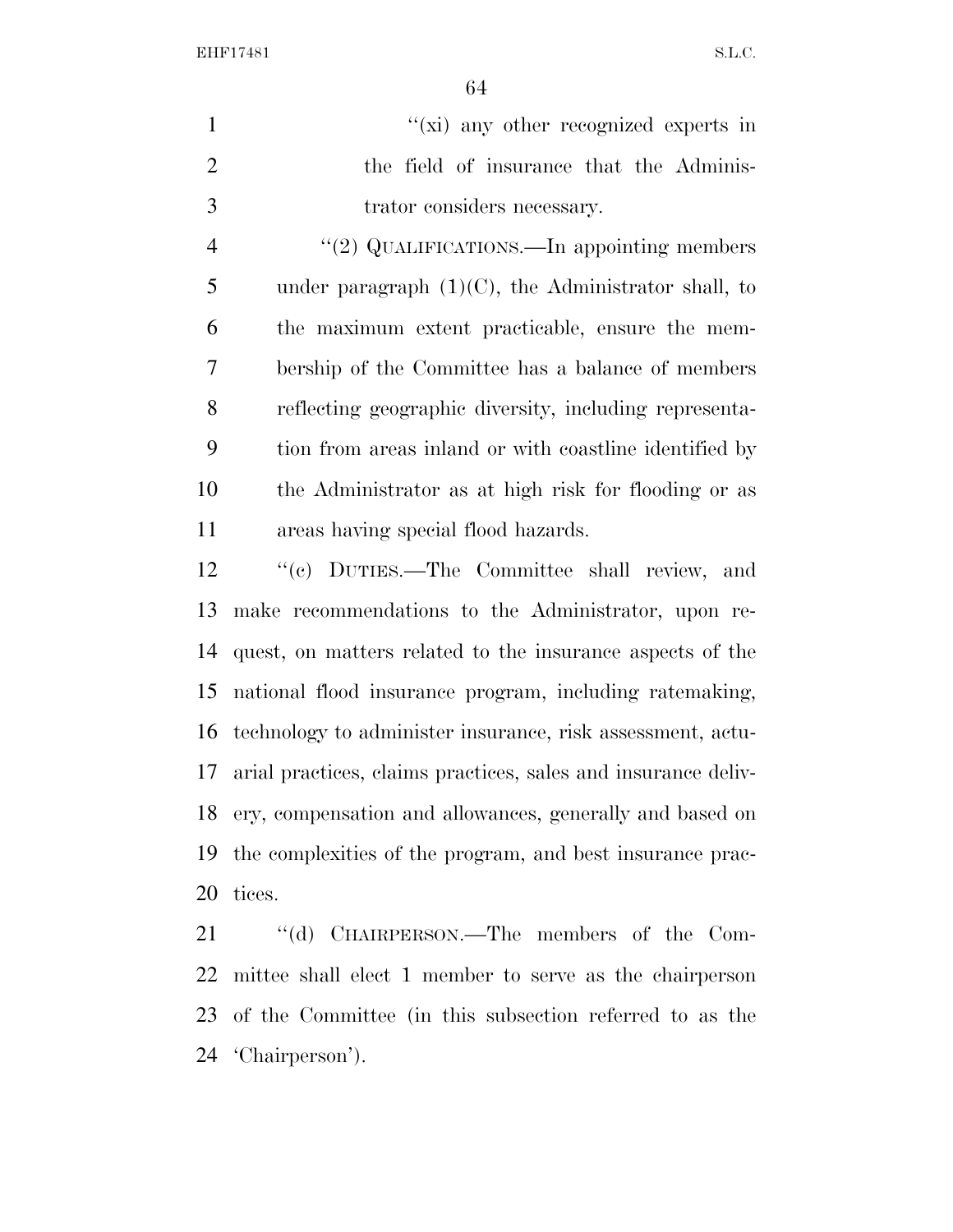| $\mathbf{1}$   | "(e) COMPENSATION.—Members of the Committee                 |
|----------------|-------------------------------------------------------------|
| 2              | shall receive no additional compensation by reason of their |
| 3              | service on the Committee.                                   |
| $\overline{4}$ | "(f) MEETINGS AND ACTIONS.—                                 |
| 5              | "(1) IN GENERAL.—The Committee—                             |
| 6              | $\lq\lq$ shall meet not less frequently than                |
| 7              | twice each year at the request of the Chair-                |
| 8              | person or a majority of the members of the                  |
| 9              | Committee; and                                              |
| 10             | "(B) may take action by a vote of the ma-                   |
| 11             | jority of the members in accordance with the                |
| 12             | charter of the Committee.                                   |
| 13             | $\lq(2)$ INITIAL MEETING.—The Administrator, or             |
| 14             | a designee thereof, shall request and coordinate the        |
| 15             | initial meeting of the Committee.                           |
| 16             | "(g) STAFF OF FEMA.—Upon the request of the                 |
| 17             | Chairperson, the Administrator may detail, on a nonreim-    |
| 18             | bursable basis, personnel of the Federal Emergency Man-     |
| 19             | agement Agency to assist the Committee in carrying out      |
| 20             | the duties of the Committee.                                |
| 21             | "(h) POWERS.—In carrying out this section, the              |
| 22             | Committee may hold hearings, receive evidence and assist-   |
| 23             | ance, provide information, and conduct research, as the     |
| 24             | Committee considers appropriate.                            |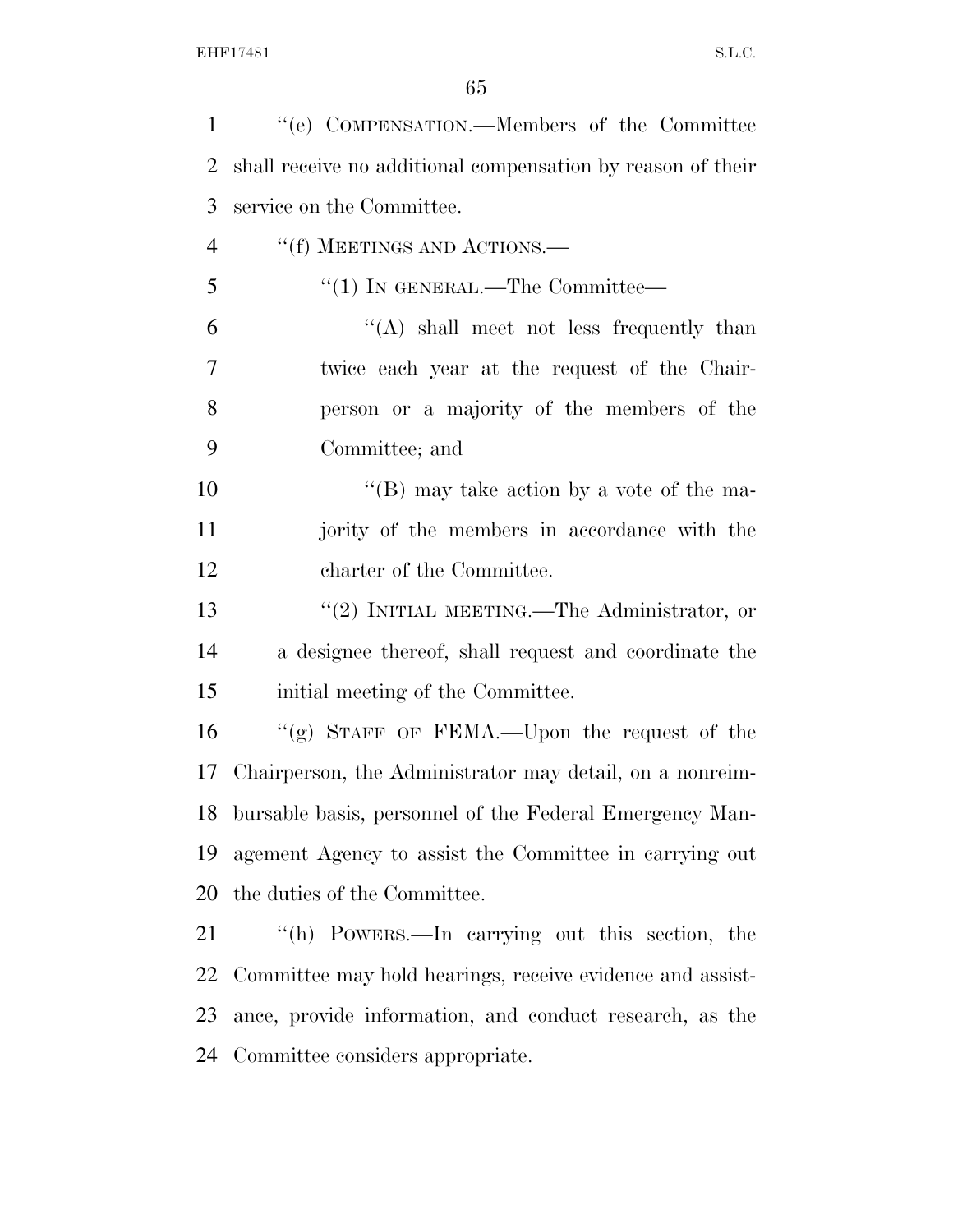''(i) REPORTS TO CONGRESS.—The Administrator, on an annual basis, shall report to the Committee on Fi- nancial Services of the House of Representatives, the Committee on Banking, Housing, and Urban Affairs of the Senate, and the Office of Management and Budget on—

7  $\frac{1}{1}$  the recommendations made by the Com-mittee;

 $(2)$  actions taken by the Federal Emergency Management Agency to address the recommenda- tions described in paragraph (1) to improve the in- surance aspects of the National Flood Insurance Program; and

 $(3)$  any recommendations described in para- graph (1) that have been deferred or not acted upon, together with an explanatory statement with respect to those recommendations.

18 "(j) APPLICABILITY OF THE FEDERAL ADVISORY COMMITTEE ACT.—Section 14 of the Federal Advisory Committee Act (5 U.S.C. App.) shall not apply to the Committee.''.

### **SEC. 412. AUTHORITY TO TERMINATE CONTRACTORS AND VENDORS.**

 (a) IN GENERAL.—Part C of chapter II of the Na-tional Flood Insurance Act of 1968 (42 U.S.C. 4081 et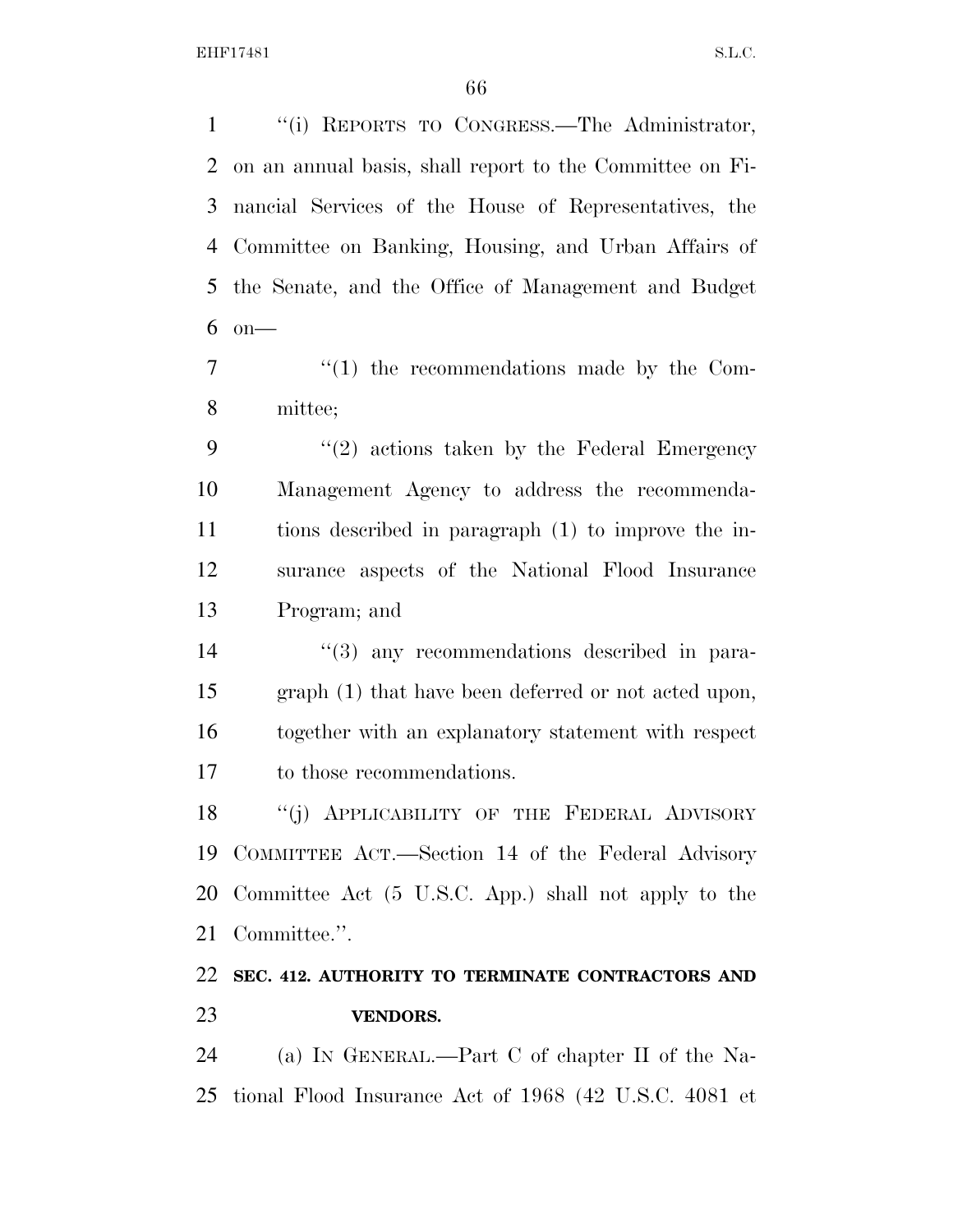seq.), as amended by section 411, is amended by adding at the end the following:

#### **''SEC. 1350. TERMINATION OF CONTRACTS.**

 ''(a) DEFINITION.—In this section, the term 'covered entity' means any attorney, law firm, consultant, or third- party company that provides services to a Write Your Own company.

8 "(b) TERMINATION.—

9 "(1) In GENERAL.—Notwithstanding any other provision of law, the Administrator may terminate a contract or other agreement between a covered enti- ty and a Write Your Own company if the Adminis-trator—

14 ''(A) determines that the covered entity has engaged in conduct that is detrimental to 16 the national flood insurance program; and

17 ''(B) not later than 14 days before termi- nating the contract or other agreement, pro- vided notice to the covered entity of the termi-nation.

21 ''(2) APPEAL.—The Administrator shall estab-22 lish a process for a covered entity to appeal the ter- mination of a contract or other agreement under paragraph (1).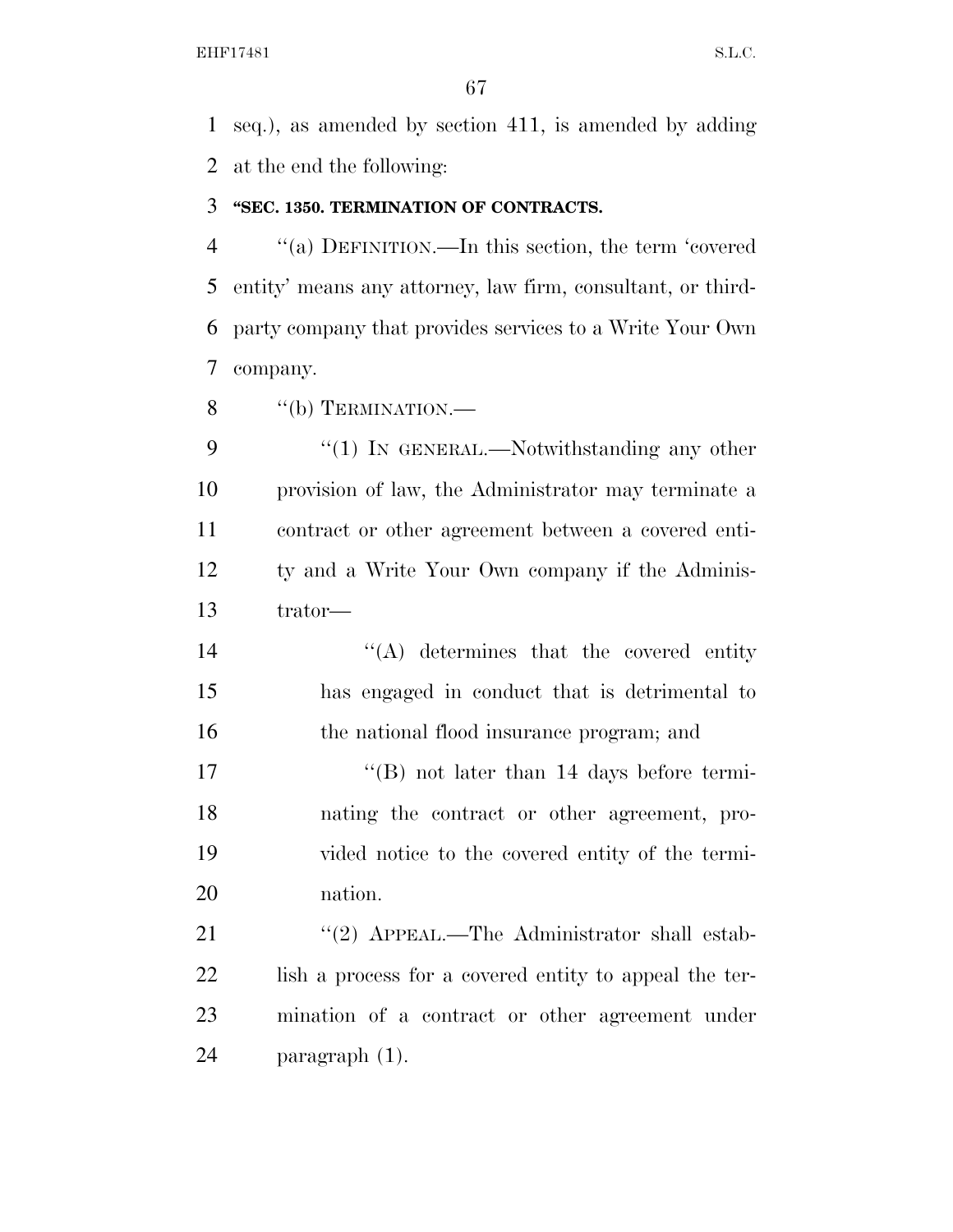1 "(3) EARLY TERMINATION PAYOUTS.—The Ad- ministrator or a Write Your Own company is not re- quired to make any early termination payout to a covered entity with respect to a contract or agree- ment with the Write Your Own company that the Administrator terminates under paragraph (1).''.

 (b) EFFECTIVE DATE; APPLICABILITY.—The amend- ment made by subsection (a) shall apply to any contract or other agreement between a covered entity, as defined in section 1350(a) of the National Flood Insurance Act of 1968, as added by subsection (a), and a Write Your Own company that is entered into on or after the date of enactment of this Act.

#### **SEC. 413. EASING PROOF OF LOSS REQUIREMENTS.**

 (a) IN GENERAL.—Section 1312 of the National Flood Insurance Act of 1968 (42 U.S.C. 4019), as amend- ed by section 406, is amended by adding at the end the following:

19  $\frac{1}{2}$   $\frac{1}{2}$  Proof of Loss.

20 "(1) REQUIRED NOTICE.—Not later than 1 year after the date on which damage to or loss of a property that is covered by flood insurance made available under this title occurs, the policyholder with respect to the covered property may submit a proof of loss notice that contains only such informa-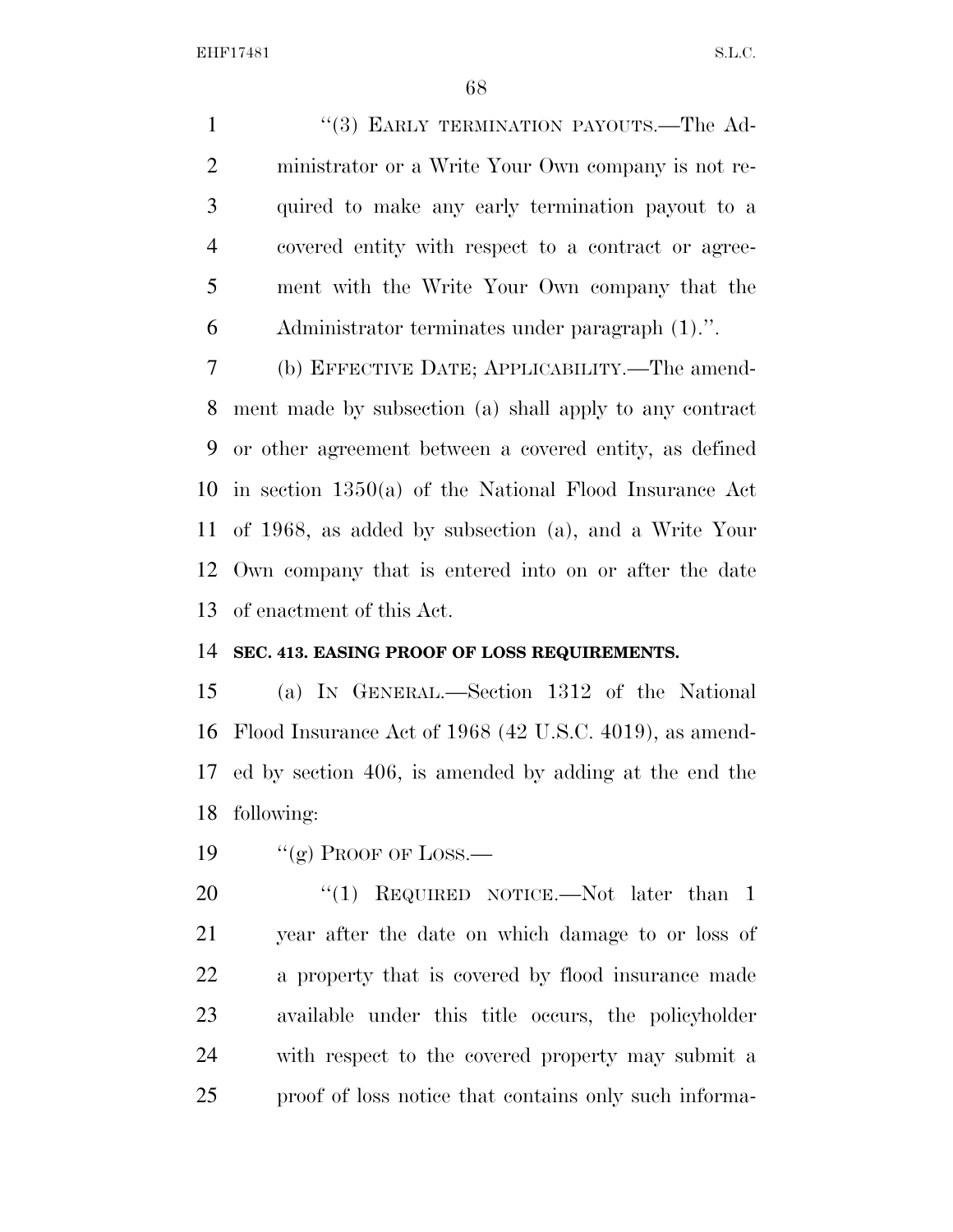|   | tion as is necessary to document the damage or loss, |
|---|------------------------------------------------------|
| 2 | including—                                           |

3 ''(A) the amount claimed for the damage to or loss of the property; and

 ''(B) the signature of the policyholder at- testing to the accuracy of the amount claimed and the information supplied to document the damage or loss.

9 "(2) SUPPLEMENTAL PROOF.—Not later than 1 year after the date on which a policyholder submits a proof of loss notice under paragraph (1) with re- spect to a property that is covered by flood insur- ance made available under this title, the policyholder may submit supplemental information to support an increase in the amount claimed in the proof of loss notice if the policyholder discovers further damage to the property or otherwise determines that the amount claimed was insufficient.

19 ''(3) ERRORS OR OMISSIONS.—An error or hon- est omission in a proof of loss notice or in supple- mental information submitted by a policyholder under paragraph (1) or (2), respectively, with re- spect to a property that is covered by flood insur- ance made available under this title may not be used to deny the right of the policyholder—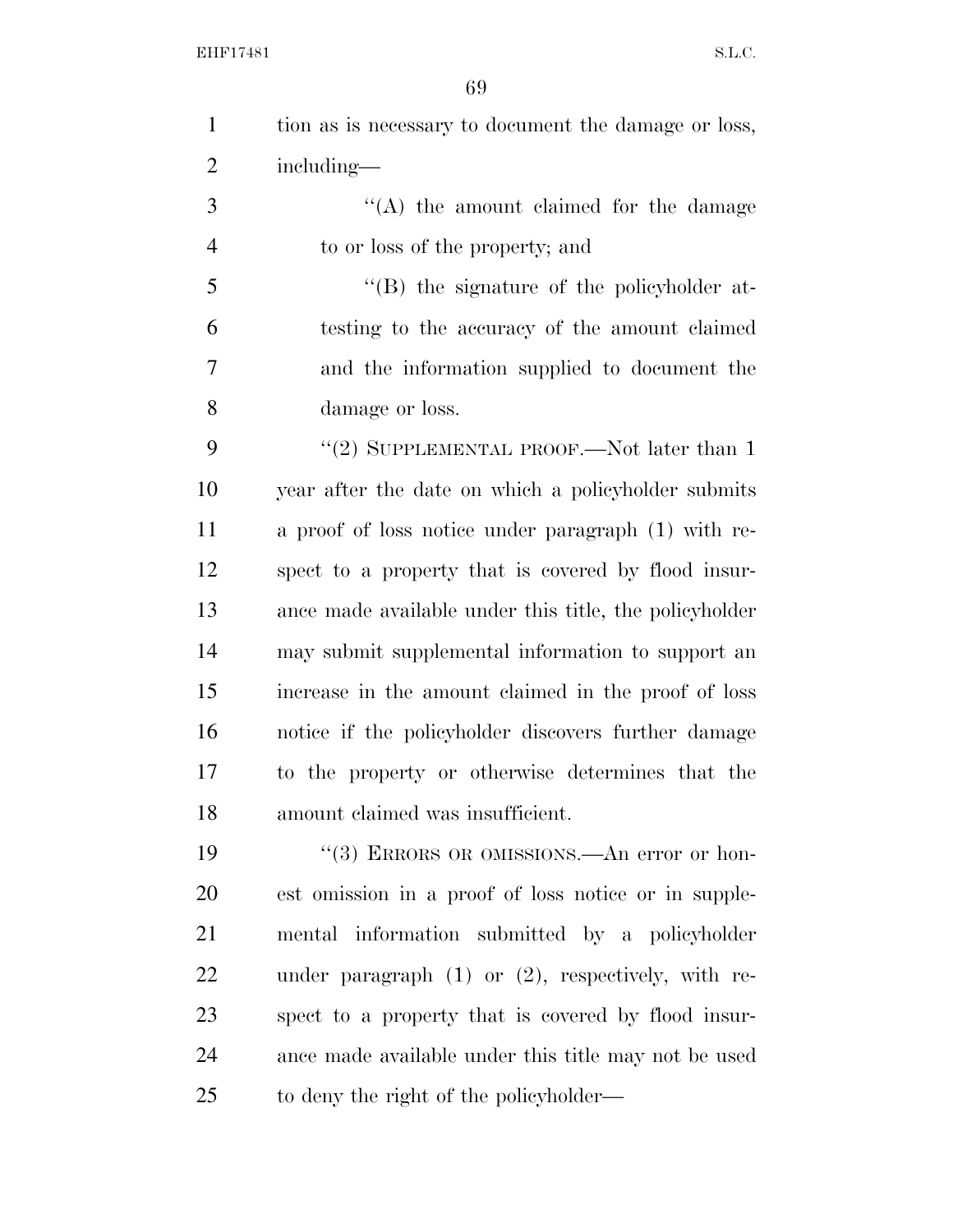1  $"({\rm A})$  to receive a payment for the damage 2 to or loss of the property; or

 ''(B) to appeal or otherwise challenge the amount received for the damage to or loss of the property.''.

 (b) APPLICABILITY.—The amendment made by sub- section (a) shall apply to any claim for damage to or loss of property that is covered by flood insurance under the National Flood Insurance Program that is pending on, or made after, the date of enactment of this Act.

#### **SEC. 414. ELEVATION CERTIFICATES.**

 Chapter I of the National Flood Insurance Act of 1968 (42 U.S.C. 4011 et seq.), as amended by section 103, is amended by adding at the end the following:

### **''SEC. 1327. ELEVATION CERTIFICATES.**

 ''(a) NO EXPIRATION DATE.—Surveyed elevation data and other information relating to a building that is recorded on a National Flood Insurance Program Ele- vation Certificate by an individual licensed to record that information shall continue to be in effect, and the Ele- vation Certificate shall not expire, until the date on which there is an alteration in the building or to the topography surrounding the perimeter of the building.

 ''(b) ELEVATION DATUM.—With respect to a Na-tional Flood Insurance Program Elevation Certificate for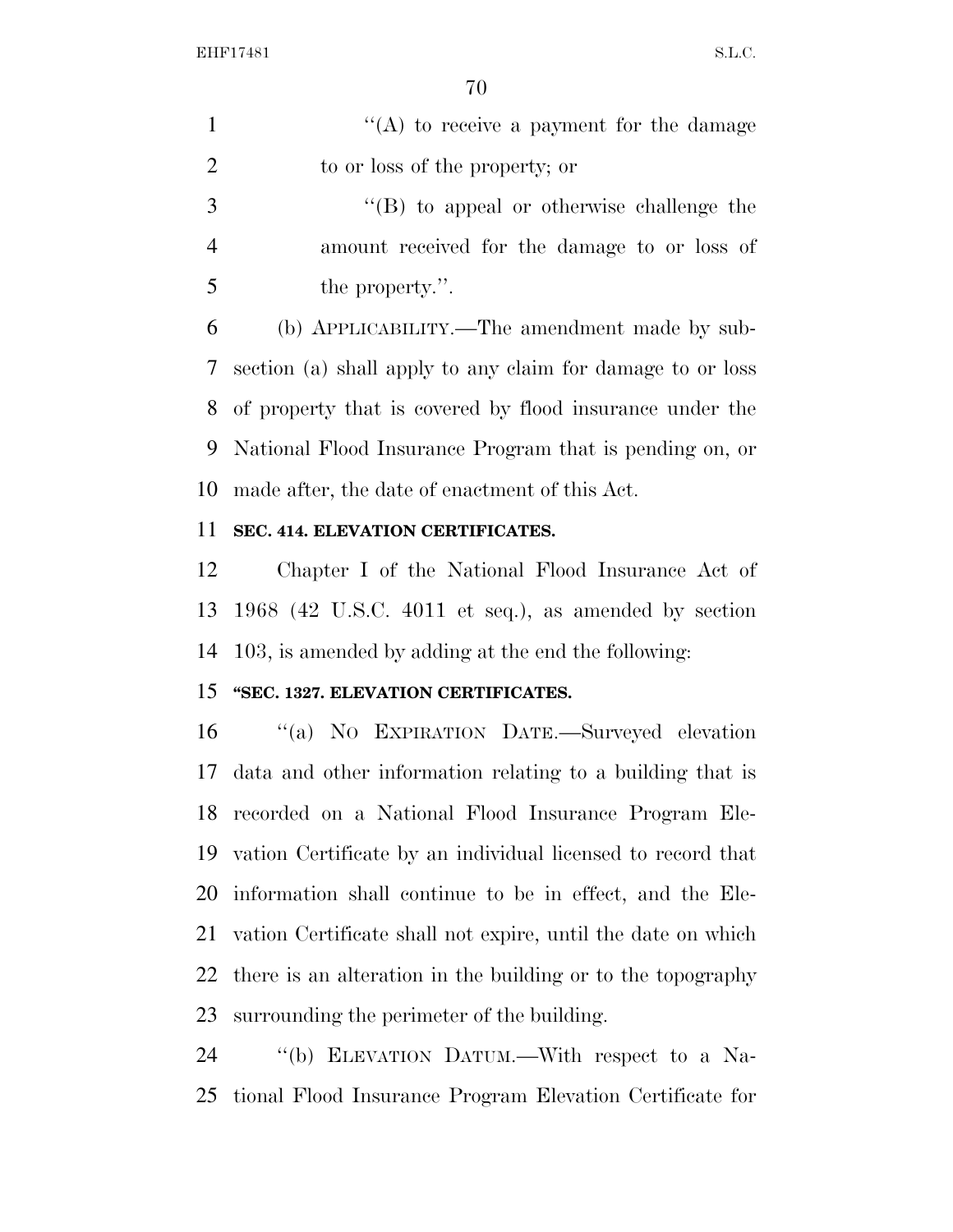a building, if the elevation datum used to determine the base flood elevation at the building is different than the elevation datum used to calculate the building elevation, a datum conversion shall be performed to ensure that the same elevation datum is used to calculate the base flood elevation and the building elevation.''.

### **SEC. 415. MONTHLY INSTALLMENT PAYMENT FOR PRE-MIUMS.**

 Not later than 180 days after the date of enactment of this Act, the Administrator shall—

 (1) implement the requirement for monthly in- stallment payments of premiums provided under sec- tion 1308(g) of the National Flood Insurance Act of 14 1968 (42 U.S.C.  $4015(g)$ ); or

 (2) submit to Congress an explanation of the reasons why the Administrator cannot implement the requirement described in paragraph (1) during 18 that 180-day period.

 **SEC. 416. PILOT PROGRAM FOR PRE-EXISTING STRUC-TURAL CONDITIONS.** 

(a) DEFINITIONS.—In this section—

22 (1) the term "covered property" means a prop- erty that is or may be covered by flood insurance under the National Flood Insurance Program; and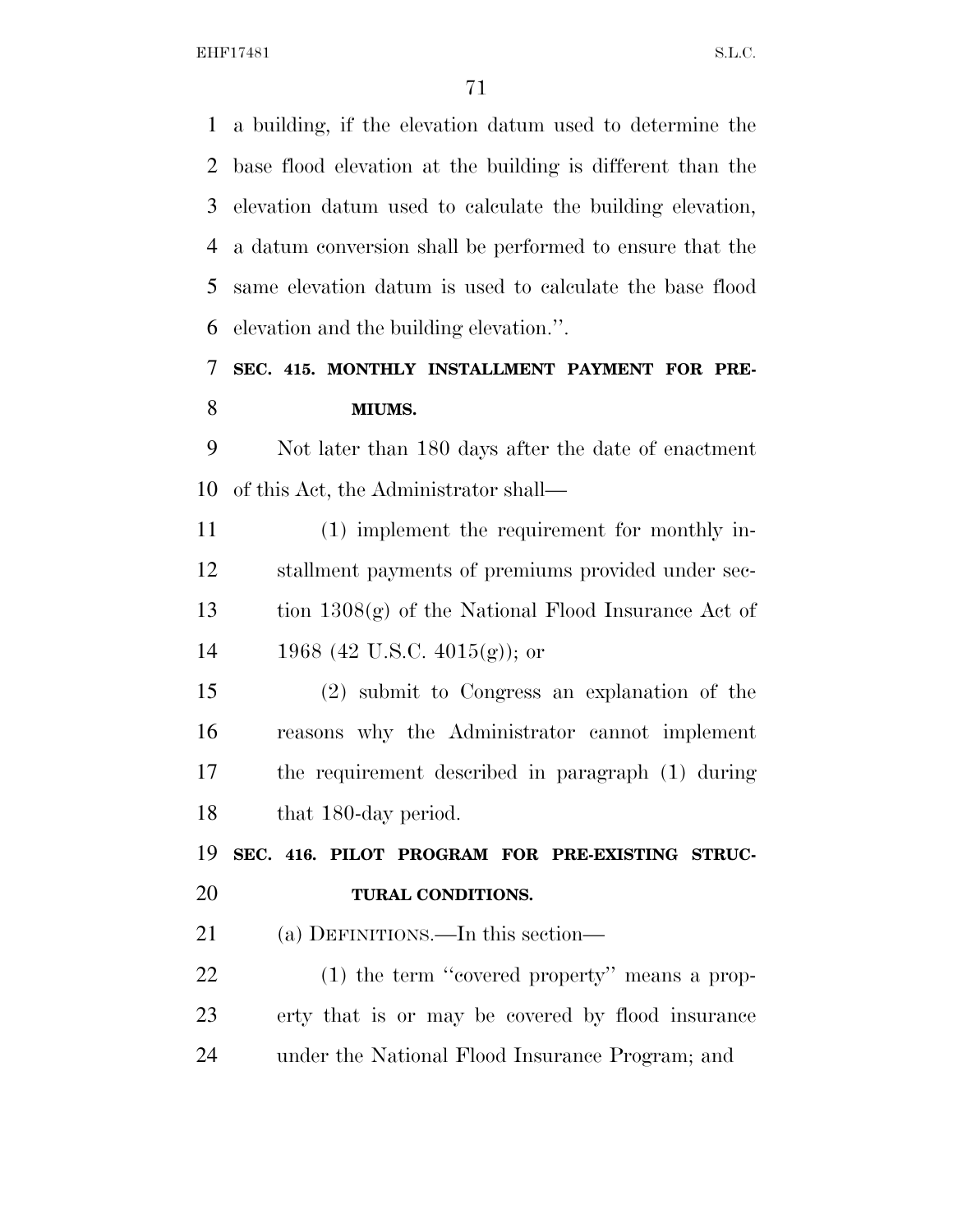(2) the term ''covered policyholder'' means a policyholder or potential policyholder of flood insur- ance under the National Flood Insurance Program for a covered property.

 (b) PILOT PROGRAM.—Not later than 180 days after the date of enactment of this Act, the Administrator shall establish a pilot program under which Write Your Own companies and National Flood Insurance Program direct servicers shall, at the request of a covered policyholder and before providing or renewing insurance coverage with re- spect to a covered property under the National Flood In- surance Program, investigate the pre-existing structural condition of the covered property for any issues that could result in the denial of a claim under the National Flood Insurance Program for damage to or loss of the covered property.

#### **SEC. 417. DEADLINE FOR CLAIM PROCESSING.**

 (a) IN GENERAL.—Section 1312 of the National Flood Insurance Act of 1968 (42 U.S.C. 4019), as amend- ed by section 413, is amended by adding at the end the following:

22 "(h) DEADLINE FOR APPROVAL OF CLAIMS.—

23 "(1) IN GENERAL.—The Administrator shall provide that, in the case of a claim for damage to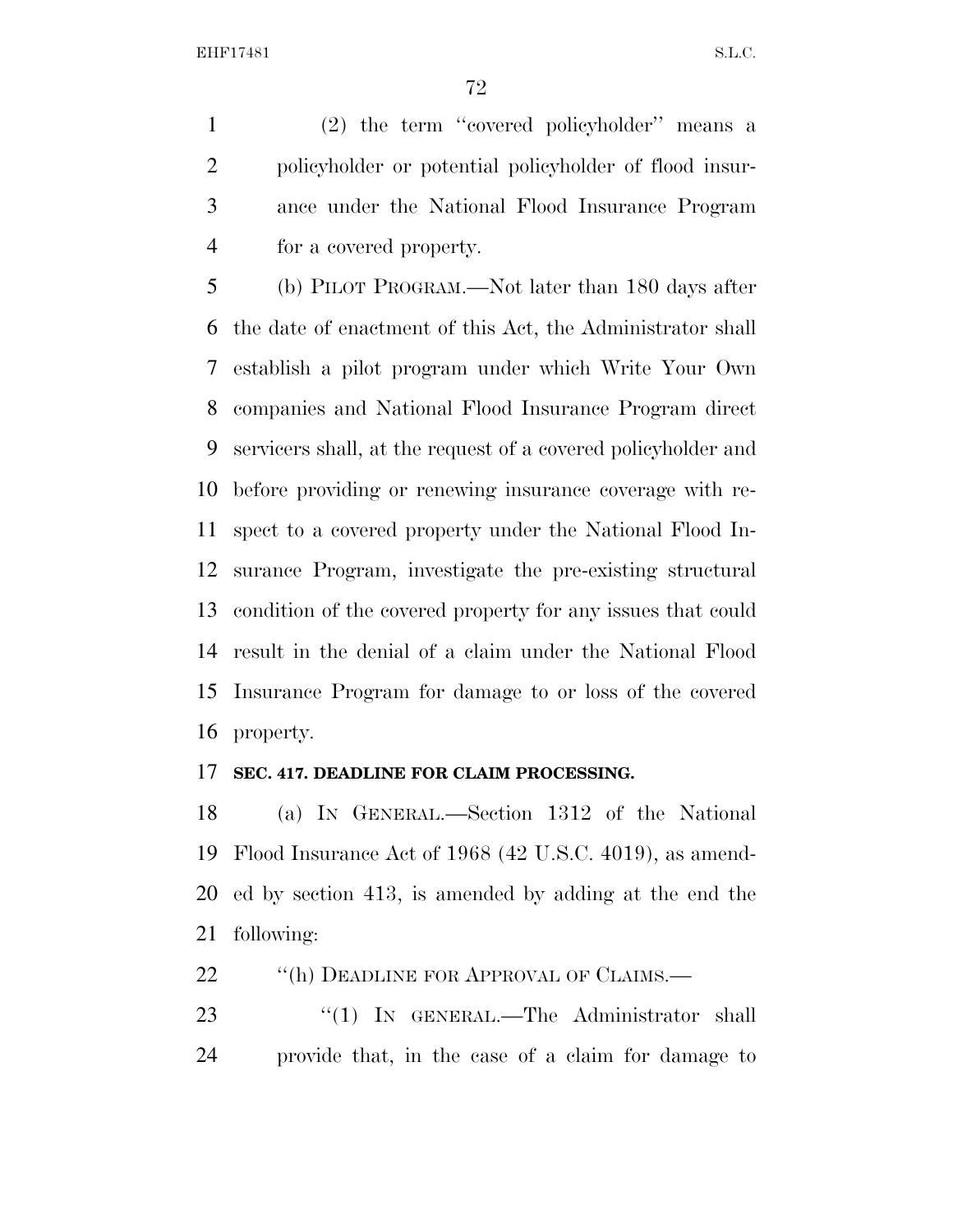| $\mathbf{1}$   | or loss of property that is covered by flood insurance |
|----------------|--------------------------------------------------------|
| $\overline{2}$ | made available under this title—                       |
| 3              | "(A) except as provided in paragraph $(2)$ ,           |
| $\overline{4}$ | not later than 30 days after the date on which         |
| 5              | the claim is made—                                     |
| 6              | "(i) a final determination regarding                   |
| 7              | approval of the claim for payment or dis-              |
| 8              | approval of the claim shall be made; and               |
| 9              | "(ii) notification of the determination                |
| 10             | shall be provided to the insured making                |
| 11             | the claim; and                                         |
| 12             | "(B) payment of an approved claim shall                |
| 13             | be made as soon as possible after that approval.       |
| 14             | "(2) EXTENSION OF DEADLINE.—The Adminis-               |
| 15             | trator shall—                                          |
| 16             | $\lq\lq$ provide that the period described in          |
| 17             | paragraph $(1)(A)$ may be extended by a single         |
| 18             | additional period of 15 days under extraor-            |
| 19             | dinary circumstances; and                              |
| 20             | "(B) by regulation, establish criteria for-            |
| 21             | "(i) demonstrating the extraordinary                   |
| 22             | circumstances described in subparagraph                |
| 23             | $(A)$ ; and                                            |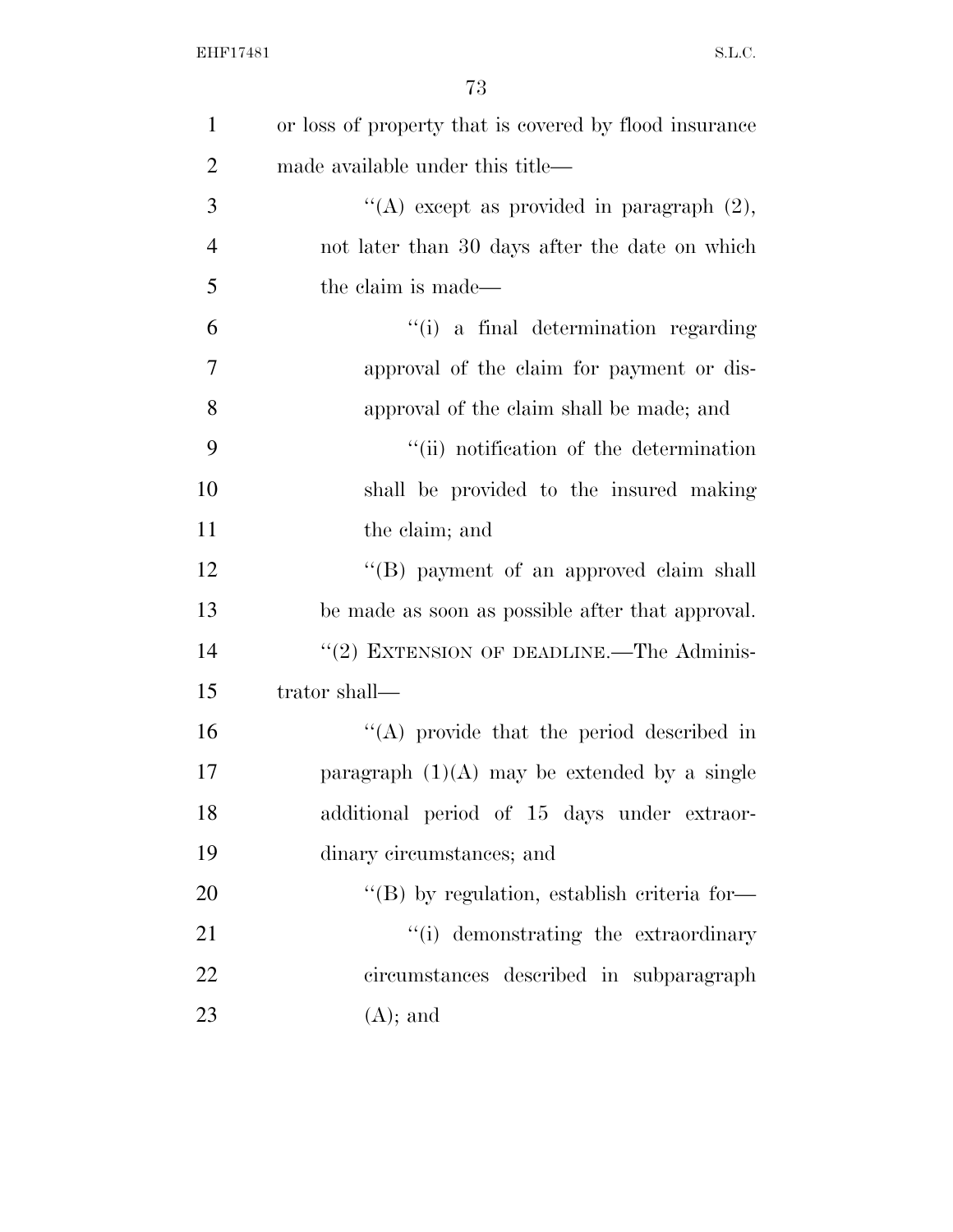1 ''(ii) determining to which claims the extraordinary circumstances described in subparagraph (A) apply.''.

 (b) APPLICABILITY.—The amendment made by sub- section (a) shall apply to any claim for damage to or loss of property that is covered by flood insurance made avail- able under the National Flood Insurance Program that is pending on, or made after, the date of enactment of this Act.

## **SEC. 418. ENGINEER OVERSIGHT AND CERTIFICATION.**

 Part C of chapter II of the National Flood Insurance Act of 1968 (42 U.S.C. 4081 et seq.), as amended by sec- tion 412, is amended by adding at the end the following: 14 "SEC. 1351. OVERSIGHT AND CERTIFICATION OF ENGI-**NEERS.** 

 ''(a) DEFINITION.—In this section, the term 'covered engineering services' means engineering services provided in connection with insurance coverage provided under this title.

 ''(b) QUALIFICATIONS.—The Administrator shall re- quire that any individual who provides covered engineering services, including services in connection with assessing any claim for losses covered by a policy for that coverage, shall—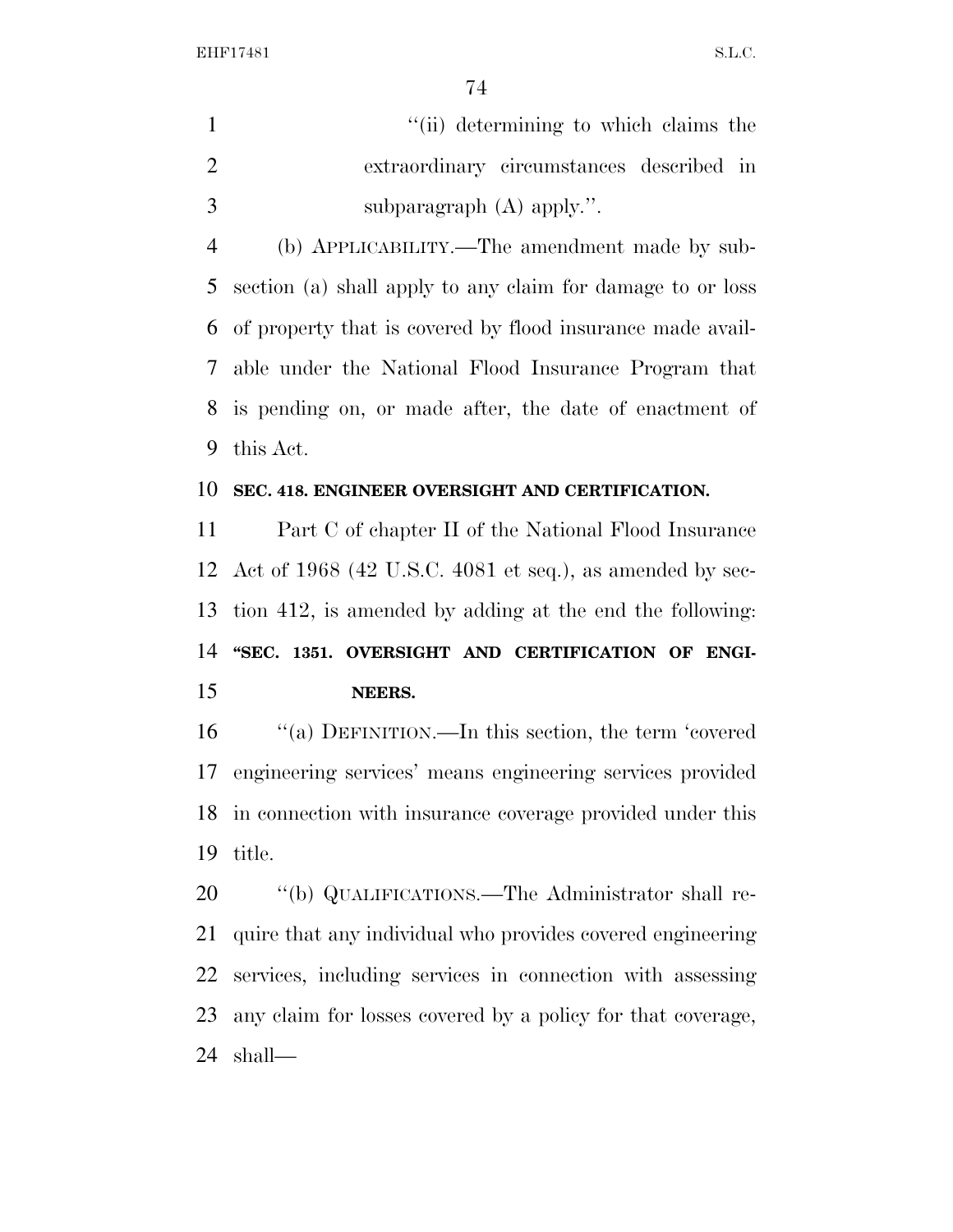| $\mathbf{1}$   | $\lq(1)$ have registered with and certified to the    |
|----------------|-------------------------------------------------------|
| $\overline{2}$ | Administrator that the engineer is professionally li- |
| 3              | censed to practice as an engineer in the State in     |
| $\overline{4}$ | which the engineer is providing the covered engineer- |
| 5              | ing services;                                         |
| 6              | $''(2)$ have expertise in a particular discipline of  |
| 7              | engineer or act within the area of the competency of  |
| 8              | the engineer, as the Administrator shall require; and |
| 9              | $\lq(3)$ be certified by the Administrator pursuant   |
| 10             | to subsection $(e)$ .                                 |
| 11             | "(c) CERTIFICATION BY FEMA.—                          |
| 12             | "(1) REQUIREMENT.—The Administrator shall             |
| 13             | carry out a program to certify engineers as qualified |
| 14             | to provide covered engineering services.              |
| 15             | "(2) CONTENTS.—The program carried<br>- out           |
| 16             | under paragraph $(1)$ shall—                          |
| 17             | $\lq\lq$ include an initial training seminar;         |
| 18             | "(B) provide such standards and testing               |
| 19             | requirements as the Administrator shall estab-        |
| 20             | lish; and                                             |
| 21             | $\lq\lq$ (C) require an annual renewal of certifi-    |
| 22             | cation through continuing education.                  |
| 23             | $\lq\lq$ FEES.—                                       |
| 24             | "(1) STANDARDIZED SCHEDULE.—The Admin-                |
| 25             | istrator shall establish a standardized fee schedule  |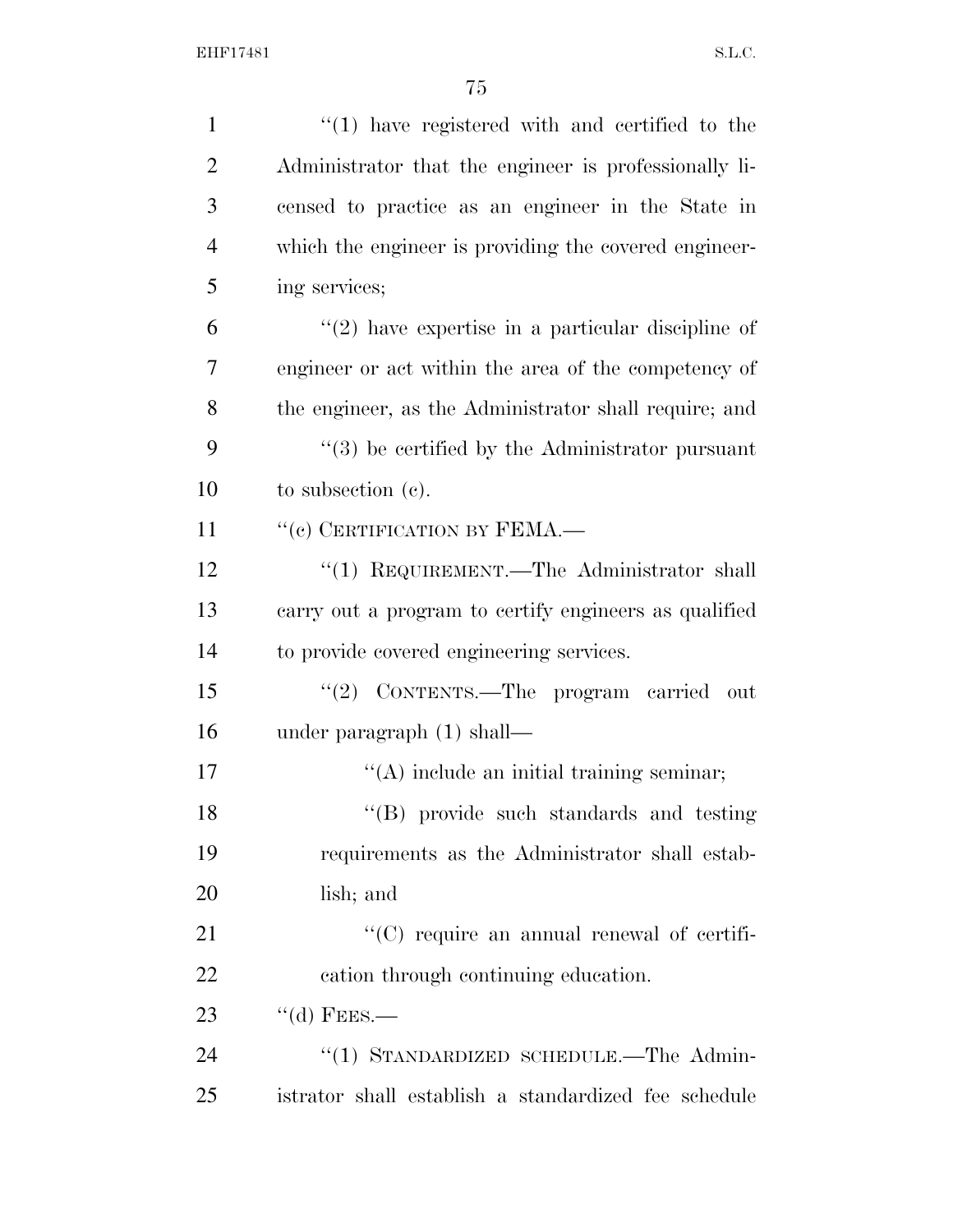for all covered engineering services, which shall be similar to the fee schedule of the Administrator used for companies adjusting claims under insurance cov-erage provided under this title.

 ''(2) REIMBURSEMENT.—Any reimbursement or other allowance, payment, or compensation provided by the Administrator to a Write Your Own company with respect to covered engineered services may not exceed the applicable standardized fees for those services established under paragraph (1).

 ''(e) IDENTIFICATION NUMBERS.—The Adminis- trator shall establish a system to provide a unique numer- ical identifier for each engineer who provides covered engi- neering services to assist in tracking past performance in the provision of those services.

 ''(f) SUBMISSION OF DOCUMENTATION.—With re- spect to a Write Your Own company, the Administrator shall—

 $\frac{1}{2}$  (1) require the Write Your Own company to obtain from each provider of covered engineering services for the Write Your Own company, including any subcontractor—

23 ''(A) documentation sufficient to itemize and disaggregate the costs and fees for those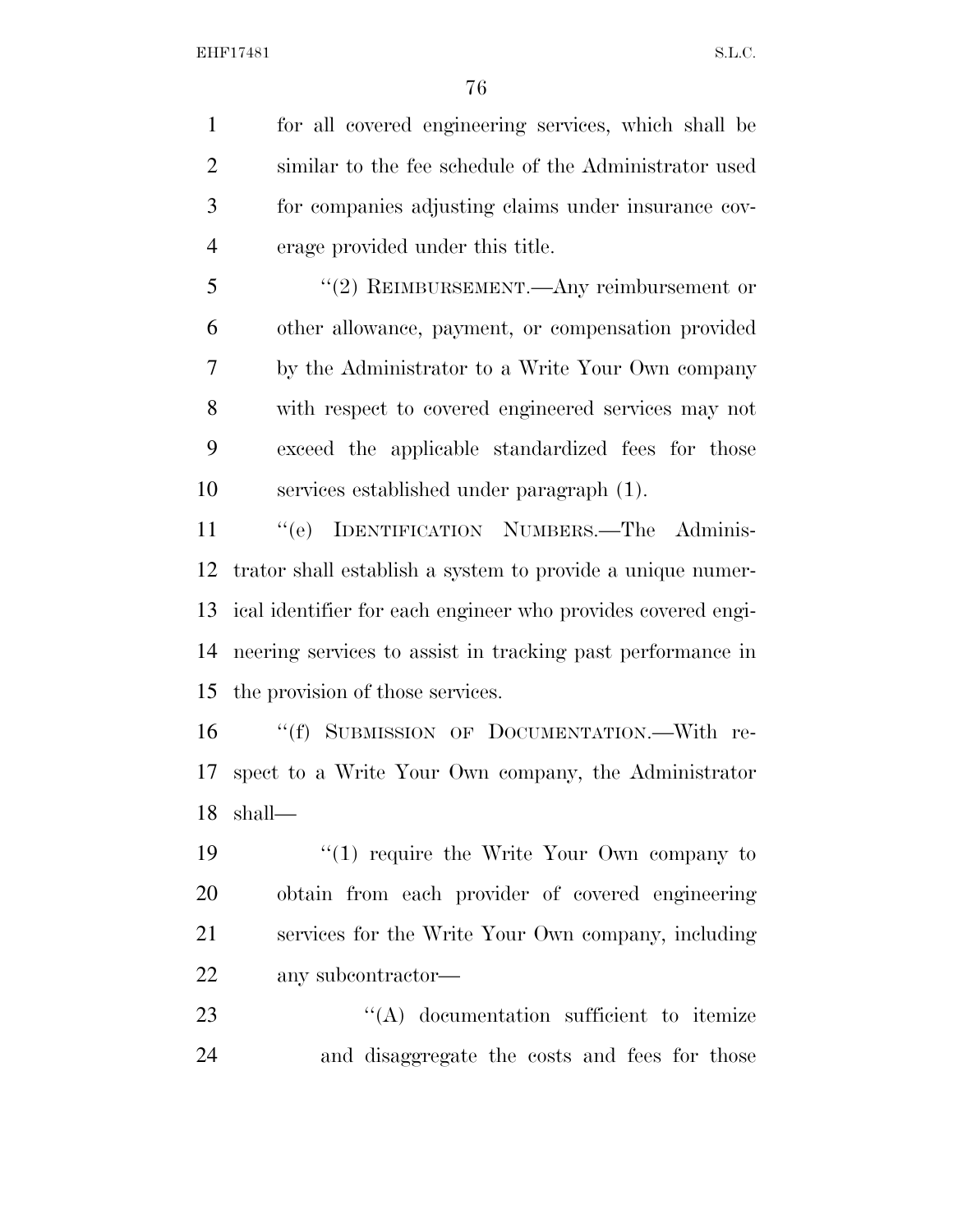| $\mathbf{1}$   | services, including the costs and fees for any       |
|----------------|------------------------------------------------------|
| $\overline{2}$ | subcontractor; and                                   |
| 3              | $\lq\lq$ (B) all photos, notes, draft reports, and   |
| $\overline{4}$ | other documentation relating to providing those      |
| 5              | services in connection with a claim under insur-     |
| 6              | ance coverage provided under this title;             |
| 7              | $(2)$ make available to the Write Your Own           |
| 8              | company-                                             |
| 9              | $\lq\lq$ the fee schedule established under          |
| 10             | subsection $(d)(1)$ ; and                            |
| 11             | $\lq\lq$ such other information as may be            |
| 12             | necessary to enable the Write Your Own com-          |
| 13             | pany to determine whether the costs and fees         |
| 14             | charged by providers of covered engineering          |
| 15             | services are reasonable in relation to the serv-     |
| 16             | ices provided; and                                   |
| 17             | $(3)$ require the Write Your Own company to          |
| 18             | make available to the Administrator, before any re-  |
| 19             | imbursement or other allowance, payment, or com-     |
| 20             | pensation is provided to the Write Your Own com-     |
| 21             | pany in connection with covered engineering services |
| 22             | provided, all supporting documentation relating to   |
| 23             | those services.".                                    |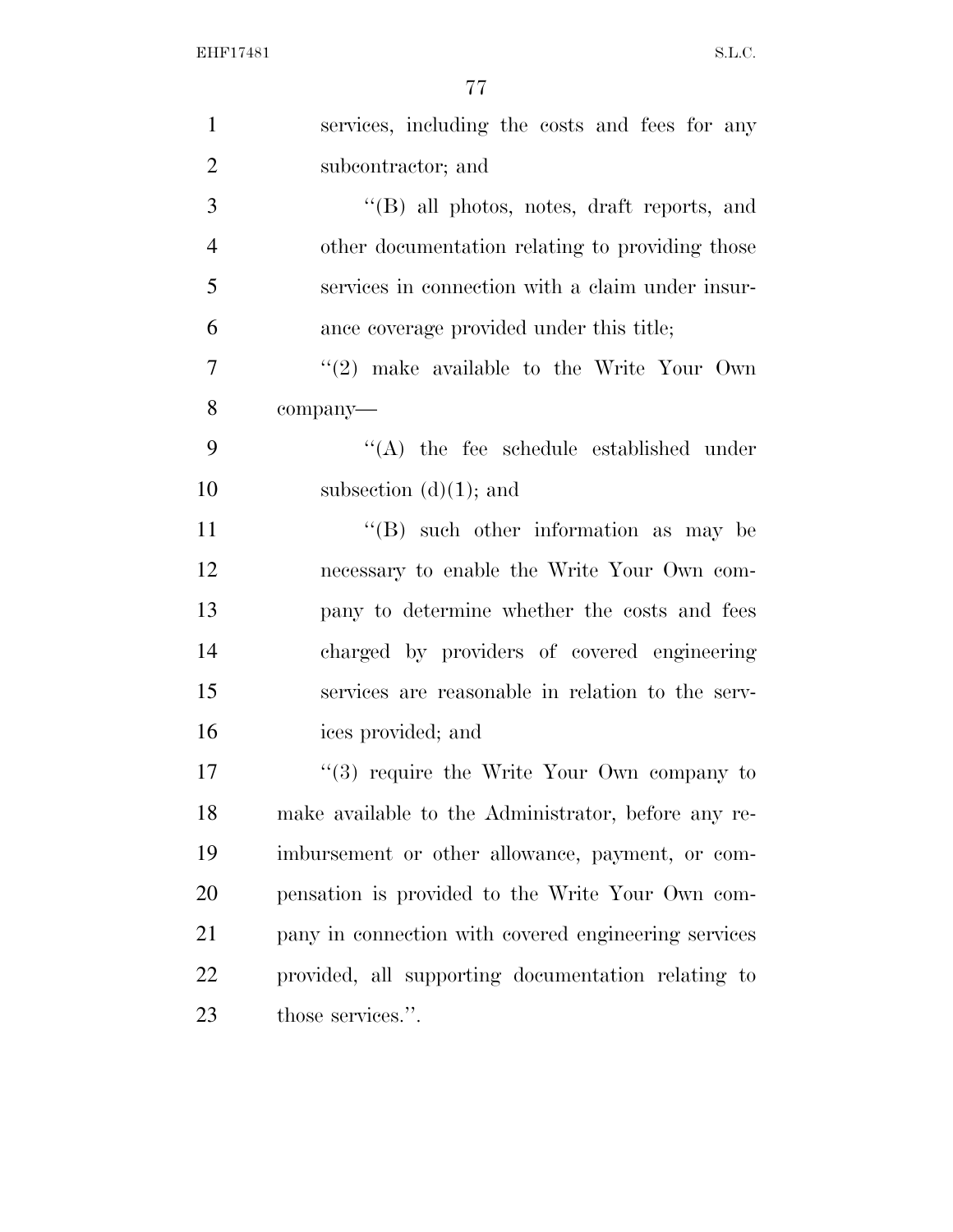| 1              | SEC. 419. ENGINEER REPORTS.                           |
|----------------|-------------------------------------------------------|
| $\overline{2}$ | Section 1312 of the National Flood Insurance Act of   |
| 3              | 1968 (42 U.S.C. 4019), as amended by section 417, is  |
| $\overline{4}$ | amended by adding at the end the following:           |
| 5              | "(i) FINAL ENGINEERING REPORTS.—                      |
| 6              | "(1) DEFINITIONS.—In this subsection—                 |
| 7              | "(A) the term 'covered claim' means any               |
| 8              | claim for losses covered by a policy for flood in-    |
| 9              | surance coverage provided under this title; and       |
| 10             | $\lq\lq(B)$ the term 'final engineering report'       |
| 11             | means an engineering report, survey, or other         |
| 12             | document in connection with a covered claim           |
| 13             | $that-$                                               |
| 14             | "(i) is based on the on-site inspection;              |
| 15             | "(ii) contains final conclusions with                 |
| 16             | respect to an engineering issue or issues             |
| 17             | involved in the claim; and                            |
| 18             | "(iii) is signed by the responsible in                |
| 19             | charge or affixed with the seal of the re-            |
| 20             | sponsible in charge, or both.                         |
| 21             | PROHIBITION ON MANIPULATION<br>(2)<br><b>AND</b>      |
| 22             | TRANSMISSION TO THIRD PARTIES. The Adminis-           |
| 23             | trator shall require that, in the case of any on-site |
| 24             | inspection of a property by an engineer for the pur-  |
| 25             | pose of assessing any covered claim, the final engi-  |
| 26             | neering report—                                       |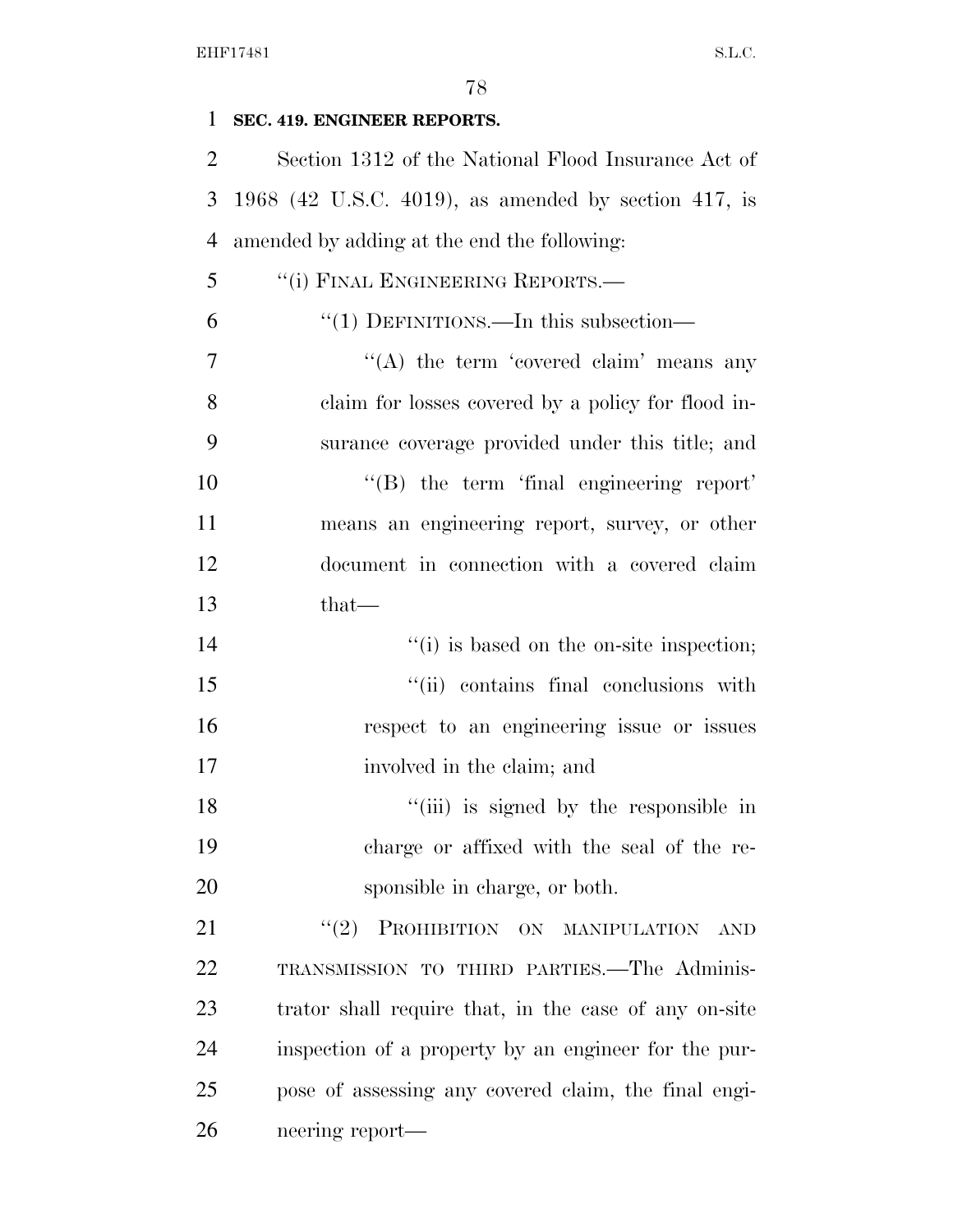| $\mathbf{1}$   | $\lq\lq$ (A) may not—                                  |
|----------------|--------------------------------------------------------|
| $\overline{2}$ | "(i) include alterations by, or at the                 |
| $\mathfrak{Z}$ | request of, anyone other than the respon-              |
| $\overline{4}$ | sible in charge for the report; or                     |
| 5              | "(ii) be transmitted to any other per-                 |
| 6              | son before the final engineering report is             |
| $\overline{7}$ | transmitted to the policyholder who sub-               |
| 8              | mitted the covered claim; and                          |
| 9              | $\lq\lq$ shall include a certification, signed by      |
| 10             | the responsible in charge for the final engineer-      |
| 11             | ing report, that the final engineering report          |
| 12             | does not contain any alterations described in          |
| 13             | subparagraph $(A)$ .                                   |
| 14             | "(3) TRANSMISSION OF REPORT WITHOUT AP-                |
| 15             | <b>PROVAL.—A Write Your Own company or a national</b>  |
| 16             | flood insurance program direct servicer may, without   |
| 17             | obtaining further review or approval by the Adminis-   |
| 18             | trator, transmit to a policyholder a final engineering |
| 19             | report in the possession of the Write Your Own com-    |
| 20             | pany or the direct servicer in connection with a cov-  |
| 21             | ered claim submitted by the policyholder.".            |
| 22             | SEC. 420. IMPROVED TRAINING OF AGENTS AND ADJUST-      |
| 23             | ERS.                                                   |
| 24             | (a) AGENT TRAINING.—                                   |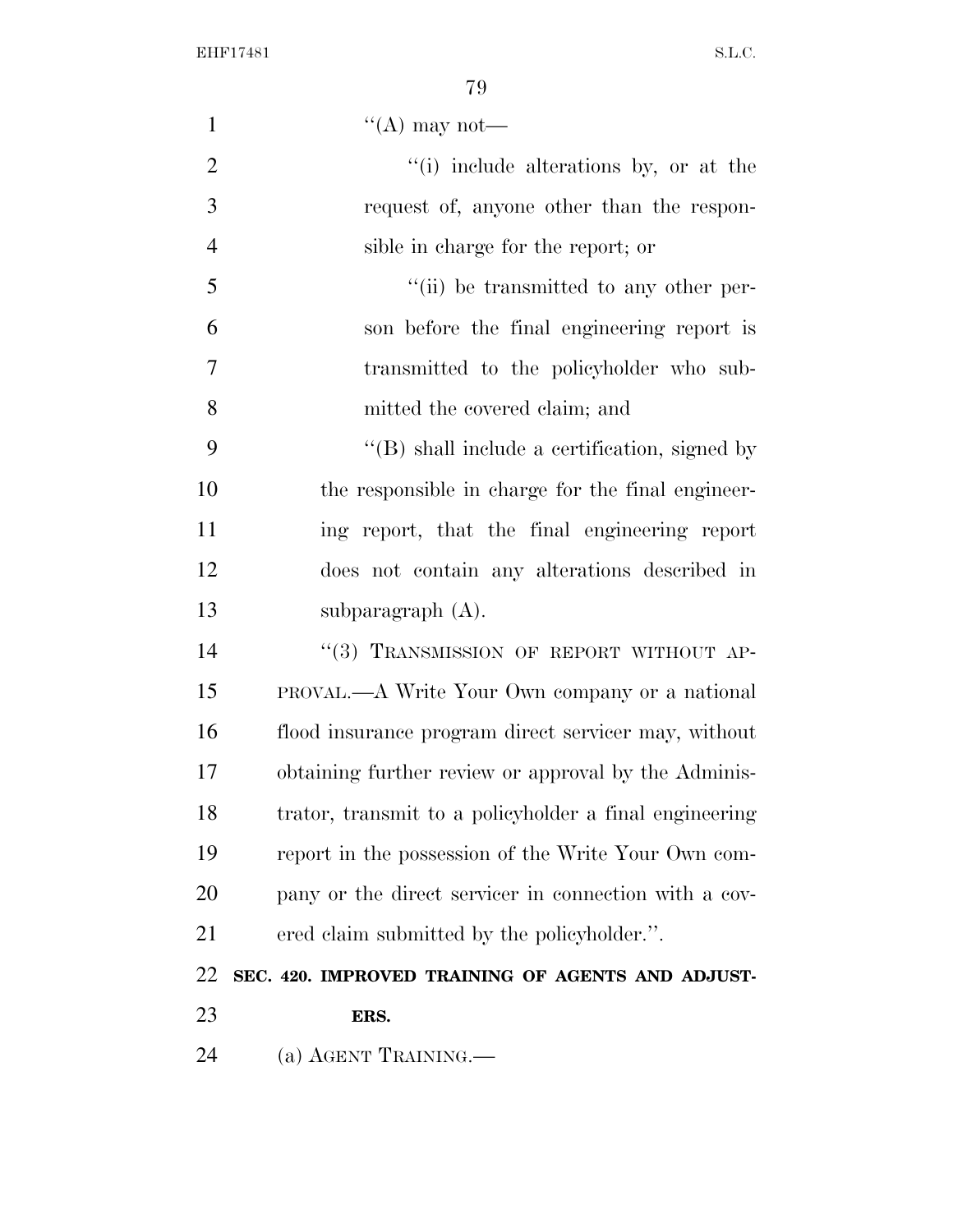| $\mathbf{1}$   | (1) IN GENERAL.—The Administrator shall re-             |
|----------------|---------------------------------------------------------|
| $\overline{2}$ | quire each insurance agent that issues standard         |
| 3              | flood insurance policies on behalf of the National      |
| $\overline{4}$ | Flood Insurance Program (under the Write Your           |
| 5              | Own program) or directly from the National Flood        |
| 6              | Insurance Program to take—                              |
| 7              | (A) an introductory course that instructs               |
| 8              | insurance agents on how to fill out an applica-         |
| 9              | tion for a flood insurance policy; and                  |
| 10             | (B) annual continuing education courses                 |
| 11             | $on$ —                                                  |
| 12             | (i) any changes in the flood insurance                  |
| 13             | manual or the National Flood Insurance                  |
| 14             | Program Elevation Certificate—                          |
| 15             | (ii) any increased costs of compliance;                 |
| 16             | (iii) flood insurance mapping; and                      |
| 17             | (iv) any other modifications to the                     |
| 18             | National Flood Insurance Program that                   |
| 19             | influence the rating of a flood insurance               |
| 20             | policy.                                                 |
| 21             | (2) RECORD OF TRAINING.—The Administrator               |
| 22             | shall maintain a record of each insurance agent that    |
| 23             | takes a course described in subparagraph $(A)$ or $(B)$ |
| 24             | of paragraph $(1)$ .                                    |
| 25             | (b) CERTIFICATION OF ADJUSTERS.—                        |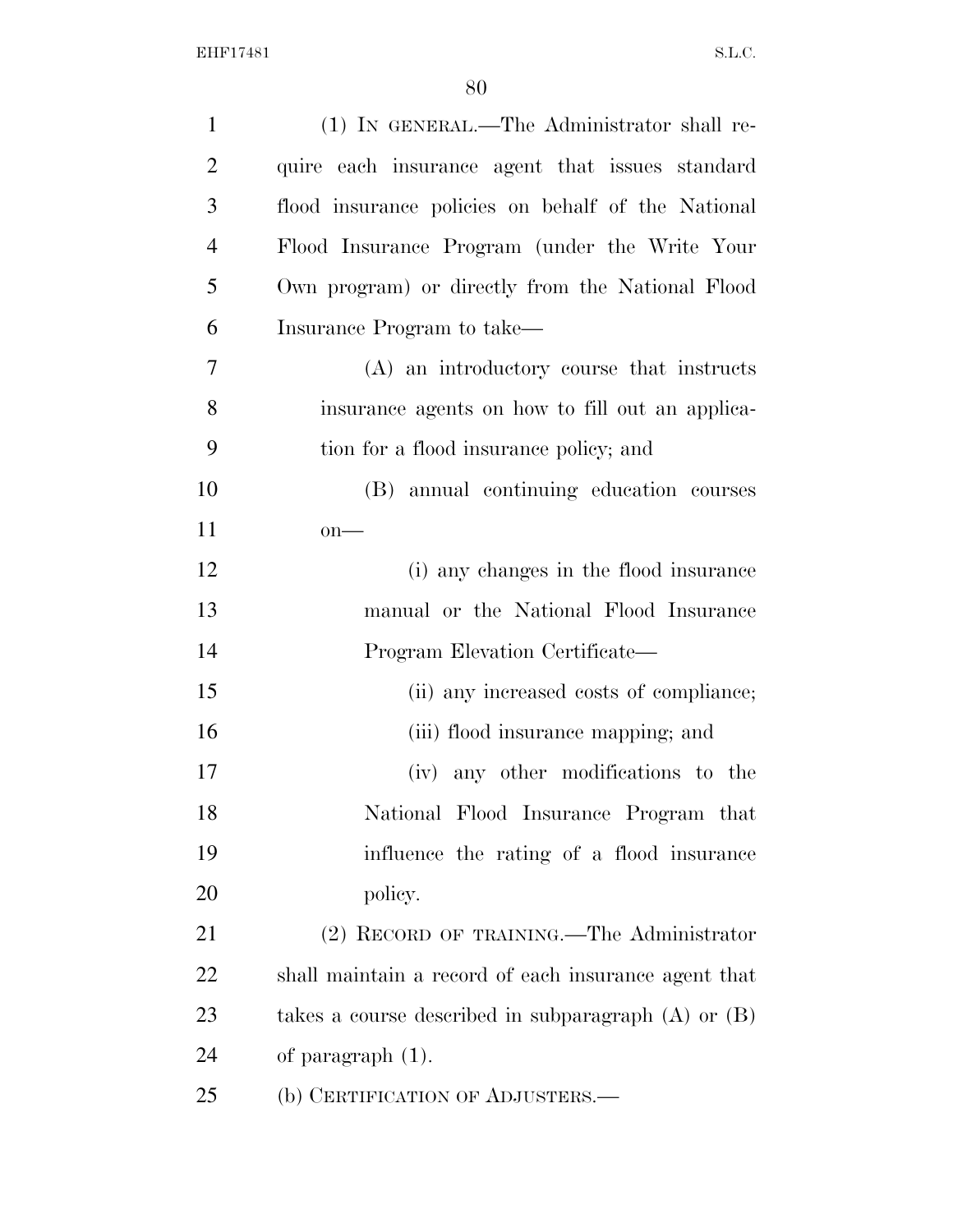| $\mathbf{1}$   | (1) IN GENERAL.—Each insurance claims ad-            |
|----------------|------------------------------------------------------|
| $\overline{2}$ | juster acting as an insurance agent for a Write Your |
| 3              | Own company shall—                                   |
| $\overline{4}$ | (A) by certified by the Administrator to             |
| 5              | act as an insurance agent; or                        |
| 6              | (B) act under the direct supervision of an           |
| 7              | insurance claims adjuster certified under the        |
| 8              | National Flood Insurance Program.                    |
| 9              | (2) ONLINE COURSE.—                                  |
| 10             | (A) IN GENERAL.—Each insurance claims                |
| 11             | adjuster responding to a major disaster de-          |
| 12             | clared by the President under section 401 of         |
| 13             | the Robert T. Stafford Disaster Relief and           |
| 14             | Emergency Assistance Act (42 U.S.C. 5170)            |
| 15             | shall, if determined appropriate by the Federal      |
| 16             | coordinating officer operating in the affected       |
| 17             | area, take an online refresher course provided       |
| 18             | by the Administrator to prepare the insurance        |
| 19             | claims adjuster for the unique circumstances of      |
| 20             | the major disaster.                                  |
| 21             | (B) RECORD OF TRAINING.—The Adminis-                 |
| 22             | trator shall maintain a record of each insurance     |
| 23             | claims adjuster that takes an online refresher       |
| 24             | course described in subparagraph (A).                |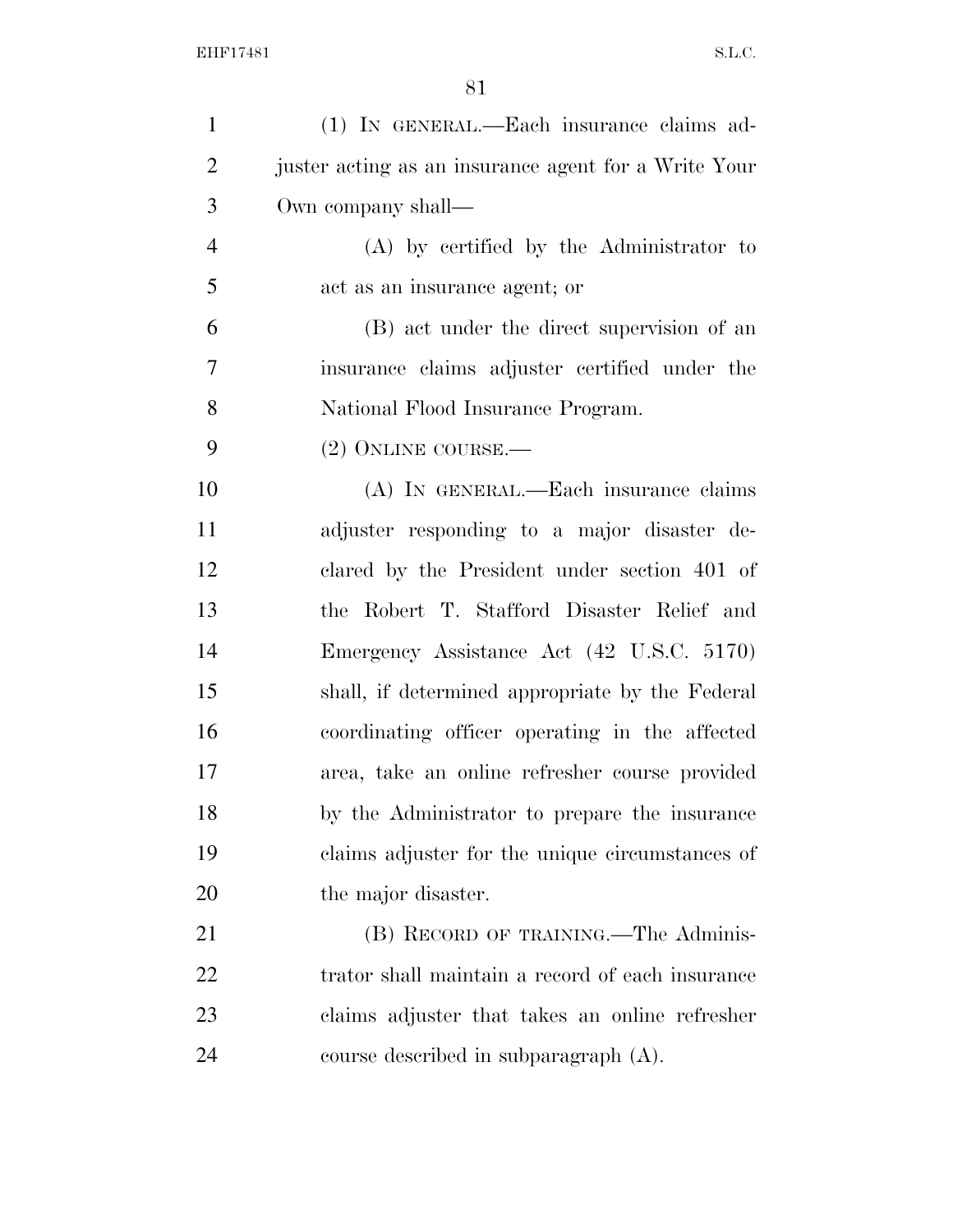(c) LOCAL FLOODPLAIN MANAGERS.—Each regional office of the Federal Emergency Management Agency shall—

 (1) provide training to local floodplain man- agers in the region on the responsibilities and proce- dures of local floodplain managers with respect to conducting substantial damage and substantial im-provement determinations; and

 (2) work with applicable State agencies to pro- vide the training described in paragraph (1) and verify that local floodplain managers are completing the training.

## **SEC. 421. AGENT ADVISORY COUNCIL.**

 Part C of chapter II of the National Flood Insurance Act of 1968 (42 U.S.C. 4081 et seq.), as amended by sec- tion 418, is amended by adding at the end the following: **''SEC. 1352. AGENT ADVISORY COUNCIL.** 

18 "(a) ESTABLISHMENT.—There is established a coun- cil to be known as the Agent Advisory Council (in this section referred to as the 'Council').

- 21 "(b) MEMBERSHIP.—
- ''(1) MEMBERS.—The Council shall consist of—
- 23 ''(A) the Administrator, or the designee of the Administrator; and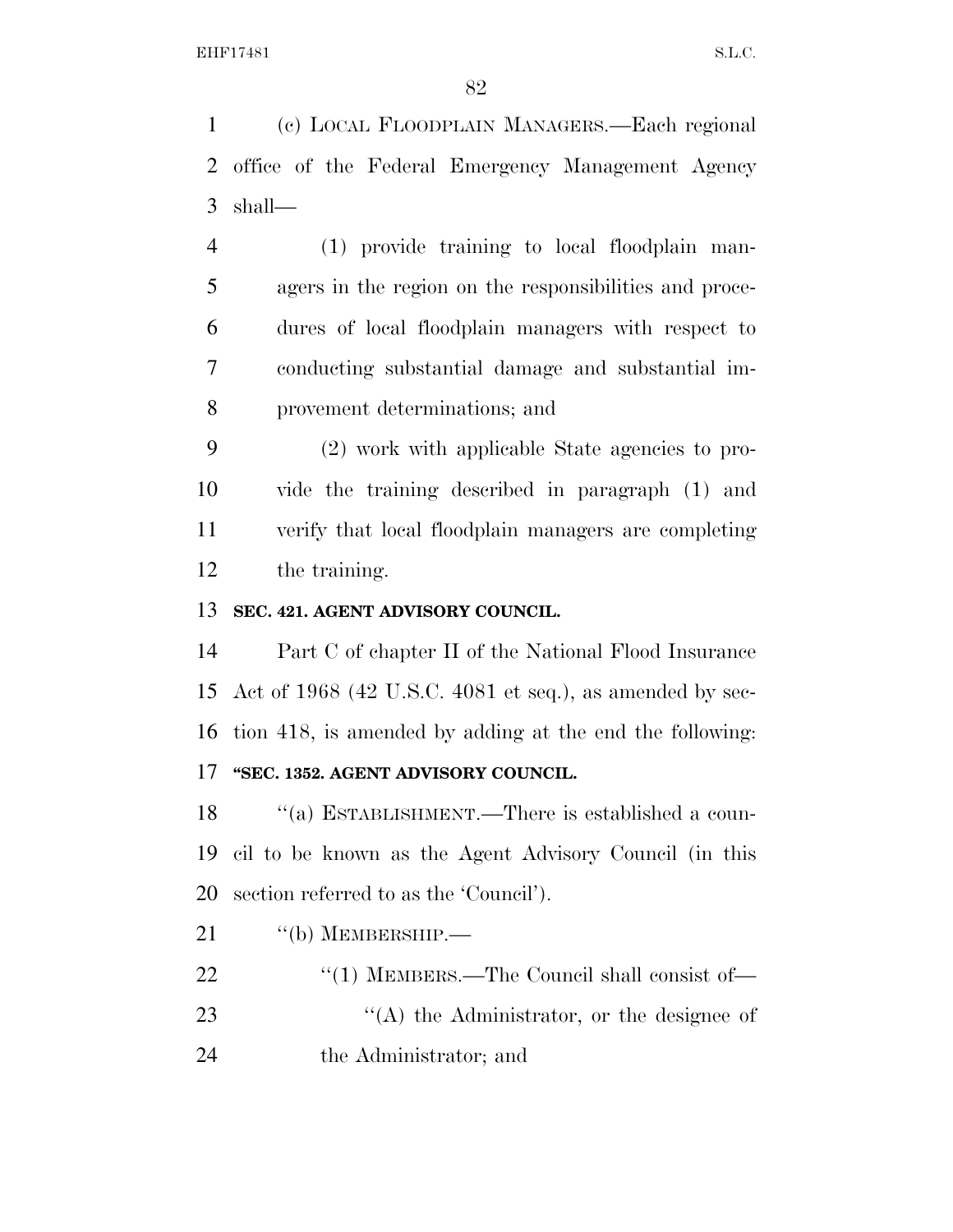| 1              | "(B) $12$ additional members appointed by    |
|----------------|----------------------------------------------|
| $\overline{2}$ | the Administrator or the designee of the Ad- |
| 3              | ministrator, of whom—                        |
| $\overline{4}$ | "(i) 1 shall be a member of the Na-          |
| 5              | tional Association of Insurance Commis-      |
| 6              | sioners;                                     |
| $\overline{7}$ | "(ii) 1 shall be a member of the Inde-       |
| 8              | pendent Insurance Agents and Brokers of      |
| 9              | America;                                     |
| 10             | "(iii) 1 shall be a member of United         |
| 11             | Policyholders;                               |
| 12             | "(iv) 1 shall be a representative of the     |
| 13             | Emergency Management Institute of the        |
| 14             | Federal Emergency Management Agency;         |
| 15             | "(v) 1 shall be a representative of the      |
| 16             | Office of the Flood Insurance Advocate of    |
| 17             | Emergency Management<br>Federal<br>the       |
| 18             | Agency;                                      |
| 19             | "(vi) 1 shall be a representative of a       |
| 20             | national flood insurance program direct      |
| 21             | servicer;                                    |
| 22             | "(vii) 1 shall be a representative of a      |
| 23             | recognized professional association or orga- |
| 24             | nization representing homebuilders or land   |
| 25             | developers;                                  |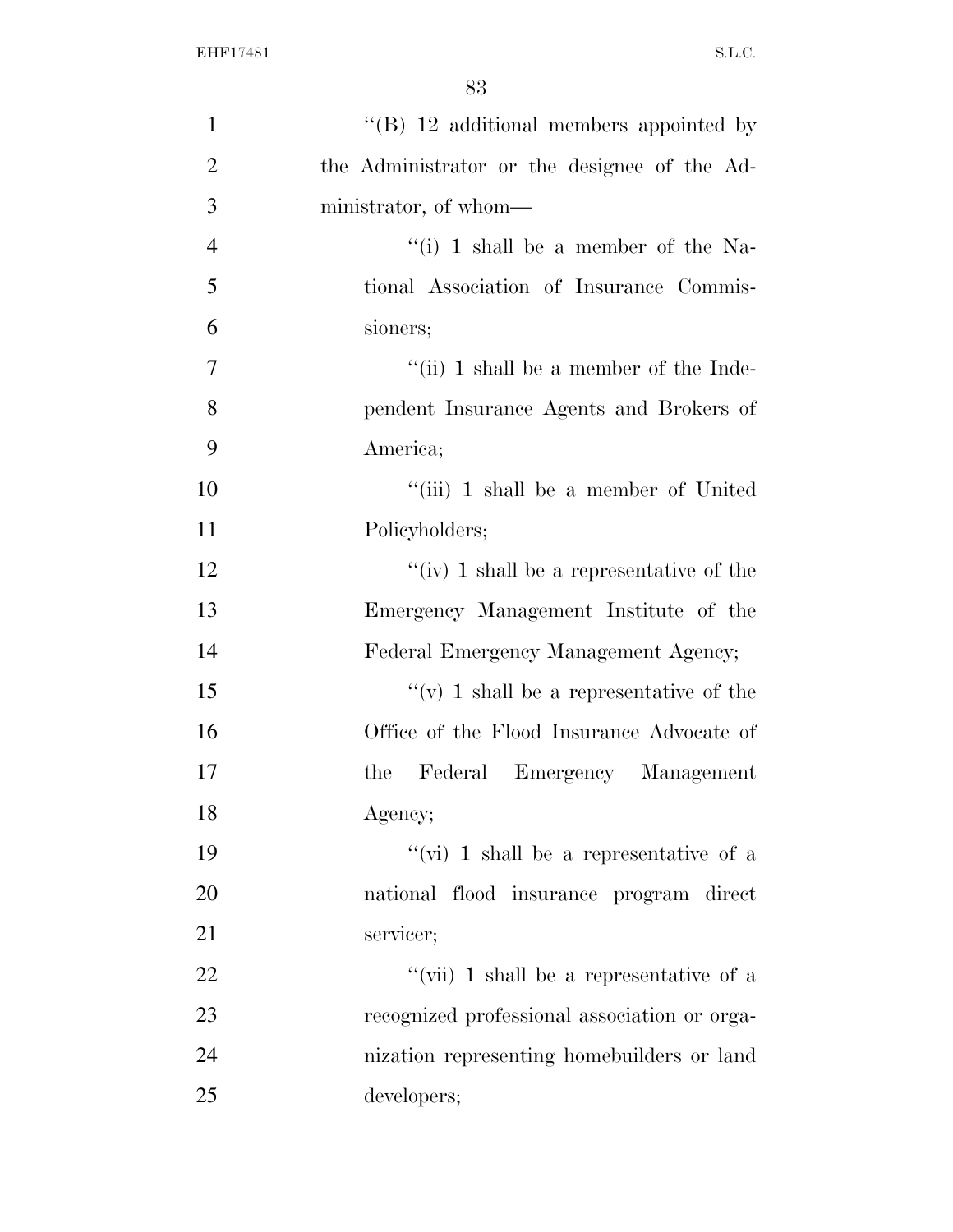| $\mathbf{1}$   | "(viii) 1 shall be a representative of a         |
|----------------|--------------------------------------------------|
| $\overline{2}$ | recognized professional association or orga-     |
| $\overline{3}$ | nization representing the real estate indus-     |
| $\overline{4}$ | try;                                             |
| 5              | "(ix) 2 shall be representatives of              |
| 6              | Write Your Own companies that are in             |
| $\tau$         | good standing with the Administrator; and        |
| 8              | "(x) 2 shall be at-large members.                |
| 9              | $"(2)$ QUALIFICATIONS.—                          |
| 10             | "(A) IN GENERAL.—Each member of the              |
| 11             | Council shall have experience with—              |
| 12             | "(i) contacting policyholders under the          |
| 13             | national flood insurance program, includ-        |
| 14             | ing with respect to applying for flood in-       |
| 15             | surance and processing a claim for damage        |
| 16             | to or loss of property that is covered by        |
| 17             | flood insurance; and                             |
| 18             | "(ii) riverine and coastal flood insur-          |
| 19             | ance policies.                                   |
| 20             | CONSIDERATIONS.—The Adminis-<br>$\lq\lq (B)$     |
| 21             | trator shall, to the maximum extent practicable, |
| 22             | ensure that the membership of the Council has    |
| 23             | a balance of governmental and private mem-       |
| 24             | bers, and includes geographic diversity.         |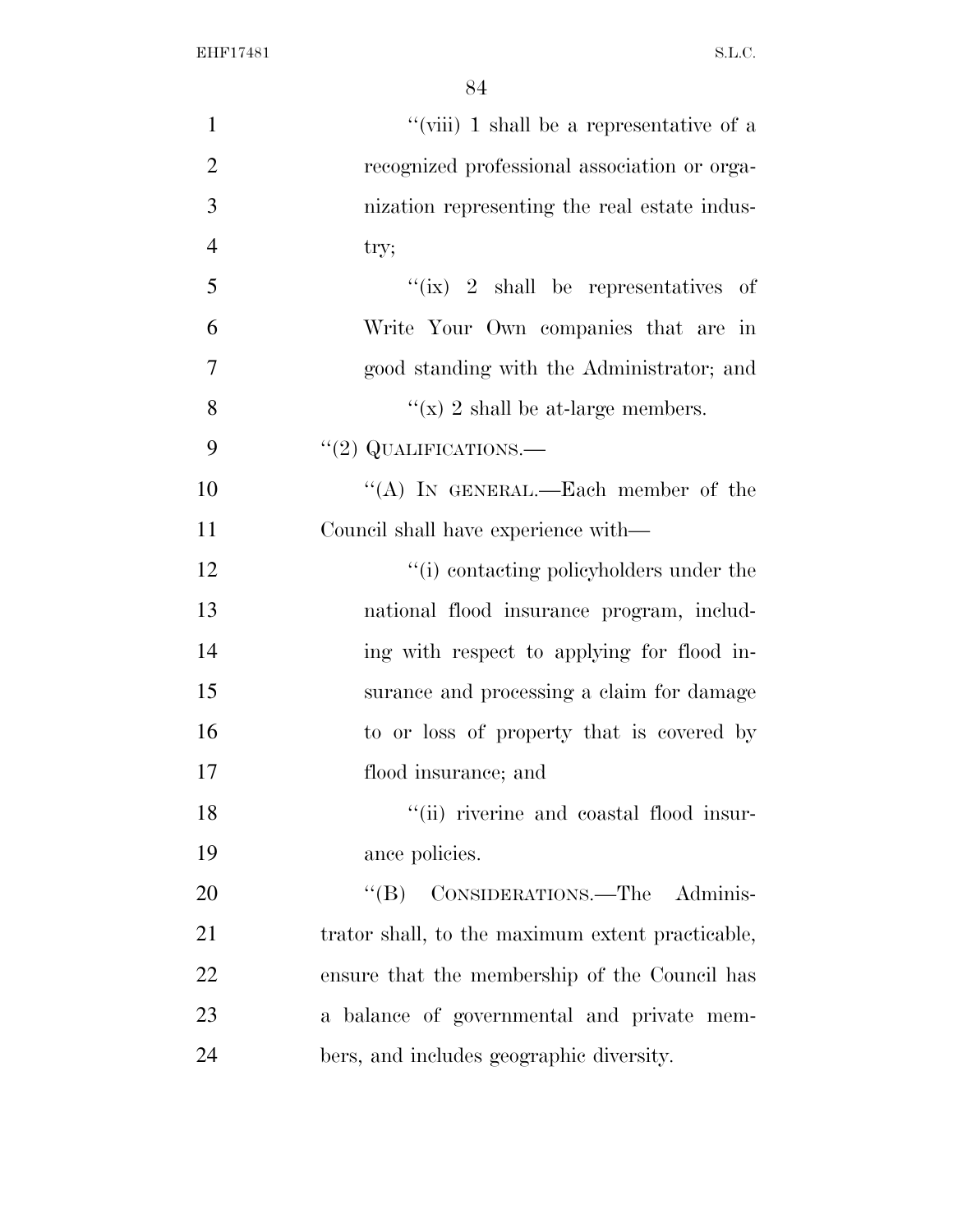| $\mathbf{1}$   | "(C) CONFLICTS OF INTEREST.—A mem-                     |
|----------------|--------------------------------------------------------|
| $\overline{2}$ | ber of the Council—                                    |
| 3              | "(i) may not, while serving on the                     |
| $\overline{4}$ | Council, be employed or retained—                      |
| 5              | $\lq\lq$ (I) by a Federal Emergency                    |
| 6              | Management Agency contractor or                        |
| $\tau$         | consultant; or                                         |
| 8              | $\lq\lq$ (II) by a nongovernmental enti-               |
| 9              | ty that was awarded a Federal grant                    |
| 10             | during the 5-year period preceding the                 |
| 11             | date on which the member was ap-                       |
| 12             | pointed to the Council; and                            |
| 13             | "(ii) may not have been employed by                    |
| 14             | a Federal Emergency Management Agency                  |
| 15             | contractor or consultant during the 5-year             |
| 16             | period preceding the date on which the                 |
| 17             | member was appointed to the Council.                   |
| 18             | "(3) CONSULTATION.—In appointing a member              |
| 19             | of the Council from an entity described in clauses (i) |
| <b>20</b>      | through (viii) of paragraph $(1)(B)$ , the Adminis-    |
| 21             | trator or the designee of the Administrator, as appli- |
| 22             | cable, shall consult with the entity.                  |
| 23             | CHAIRPERSON.—The members of the<br>(4)                 |
| 24             | Council shall elect 1 member to serve as the chair-    |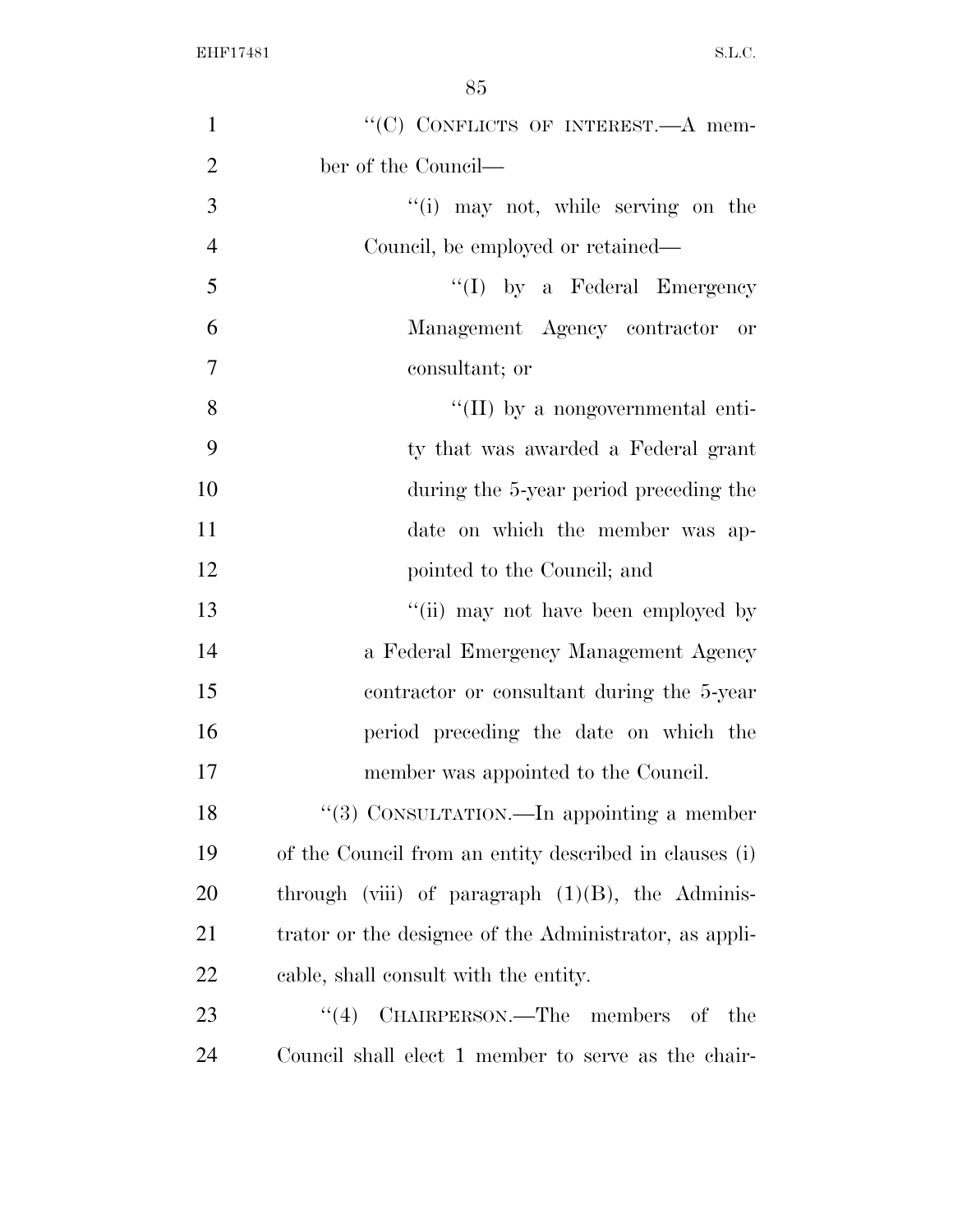| $\mathbf{1}$   | person of the Council (in this section referred to as  |
|----------------|--------------------------------------------------------|
| $\overline{2}$ | the 'Chairperson').                                    |
| 3              | $\lq\lq (c)$ DUTIES.—The Council shall—                |
| $\overline{4}$ | $\lq(1)$ provide recommendations to the Adminis-       |
| 5              | trator on-                                             |
| 6              | $\lq\lq$ improving the customer experience             |
| 7              | for policyholders under the national flood insur-      |
| 8              | ance program;                                          |
| 9              | "(B) training insurance agents that issue              |
| 10             | flood insurance policies; and                          |
| 11             | "(C) improving the processing and han-                 |
| 12             | dling of claims for damage to or loss of prop-         |
| 13             | erty that is covered by flood insurance; and           |
| 14             | $\lq(2)$ submit an annual report to the Adminis-       |
| 15             | trator that includes—                                  |
| 16             | $\lq\lq$ a description of the activities of the        |
| 17             | Council; and                                           |
| 18             | $\lq\lq (B)$ a summary of recommendations made         |
| 19             | by the Council to the Administrator.                   |
| 20             | "(d) COMPENSATION.—                                    |
| 21             | "(1) IN GENERAL.—Except as provided in para-           |
| 22             | $graph (2)$ , a member of the Council shall receive no |
| 23             | additional compensation for serving on the Council.    |
| 24             | "(2) TRAVEL EXPENSES.—Each member of the               |
| 25             | Council may be allowed travel expenses, including      |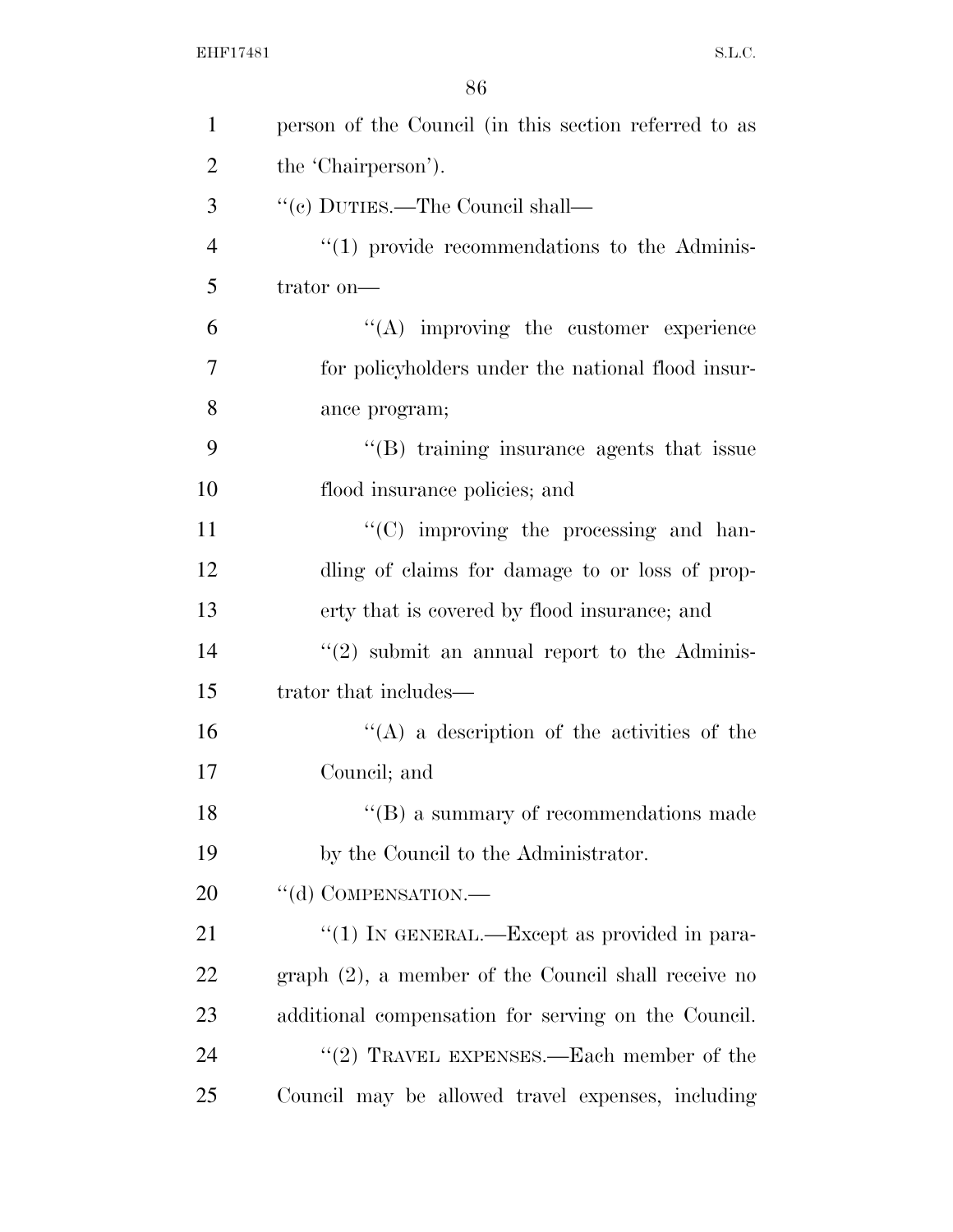| $\mathbf{1}$   | per diem in lieu of subsistence, in accordance with       |
|----------------|-----------------------------------------------------------|
| $\overline{2}$ | sections 5702 and 5703 of title 5, United States          |
| 3              | Code, while away from their homes or regular places       |
| $\overline{4}$ | of business in performance of services for the Coun-      |
| 5              | cil.                                                      |
| 6              | "(e) MEETINGS AND ACTIONS.—                               |
| 7              | $``(1)$ MEETINGS.—                                        |
| 8              | "(A) IN GENERAL.—The Council shall                        |
| 9              | meet not less frequently than twice each year at          |
| 10             | the request of the Chairperson or a majority of           |
| 11             | the members of the Council.                               |
| 12             | "(B) INITIAL MEETING.—The Adminis-                        |
| 13             | trator, or a designee of the Administrator, shall         |
| 14             | request and coordinate the initial meeting of             |
| 15             | the Council.                                              |
| 16             | "(2) ACTION BY MAJORITY VOTE.—The Council                 |
| 17             | may take action by a vote of the majority of the          |
| 18             | members.                                                  |
| 19             | "(f) OFFICERS.—The Chairperson may appoint offi-          |
| 20             | cers to assist in carrying out the duties of the Council  |
| 21             | under subsection $(c)$ .                                  |
| 22             | "(g) STAFF.—Upon the request of the Chairperson,          |
| 23             | the Administrator may detail, on a nonreimbursable basis, |
| 24             | personnel of the Office of the Flood Insurance Advocate   |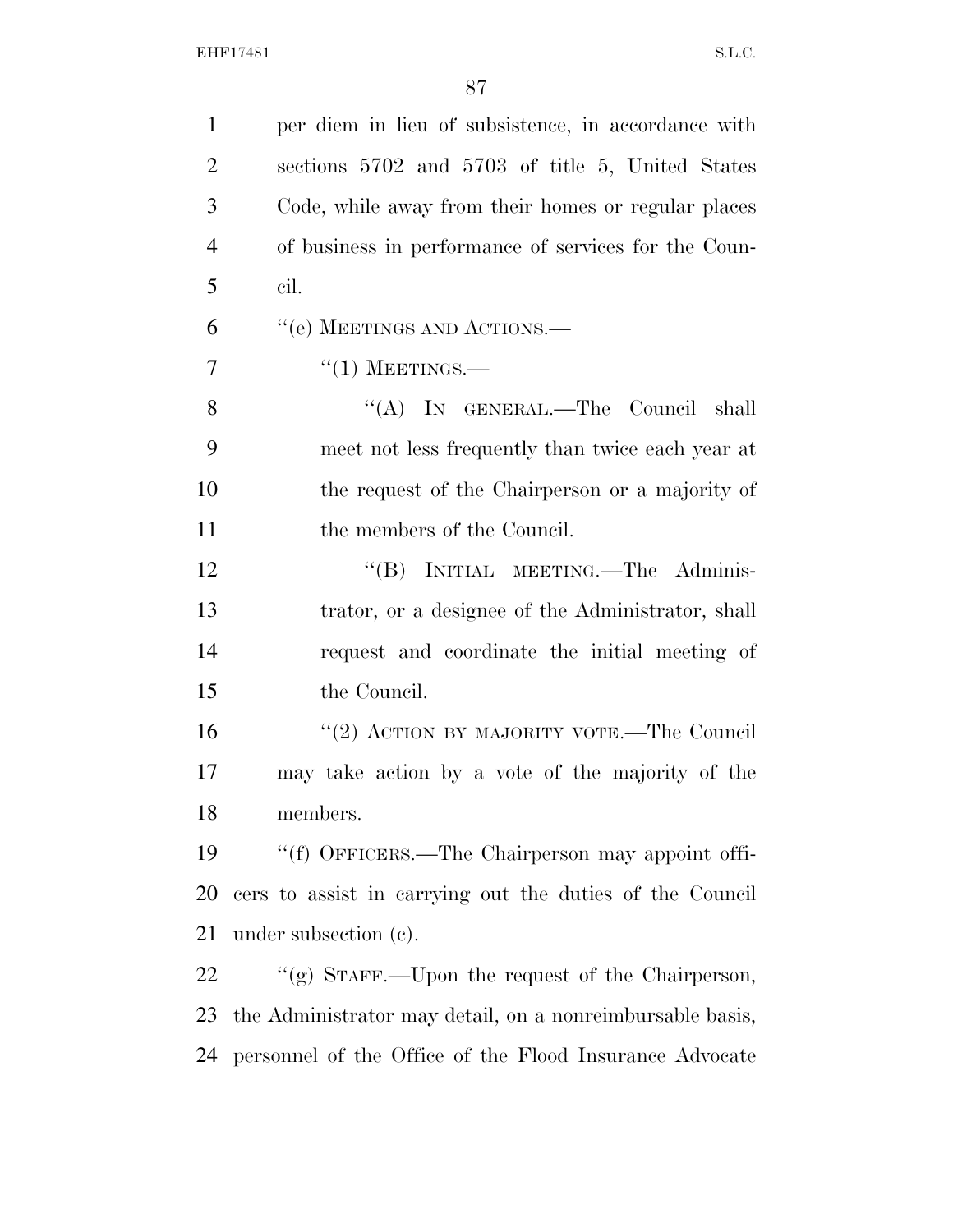of the Federal Emergency Management Agency to assist the Council in carrying out the duties of the Council.

 ''(h) POWERS.—In carrying out this section, the Council may hold hearings, receive evidence and assist- ance, provide information, and conduct research as the Council considers appropriate.

 ''(i) REPORT TO CONGRESS AND OMB.—The Admin- istrator shall, on an annual basis, submit to the Com- mittee on Banking, Housing, and Urban Affairs of the Senate, the Committee on Financial Services of the House of Representatives, and the Director of the Office of Man-agement and Budget a report on—

13  $\frac{13}{2}$  (1) the recommendations made by the Council; and

15 ''(2) any recommendations made by the Council during the year covered by the report that, as of the date on which the report is submitted, have been de- ferred or not acted upon, together with an explana- tory statement with respect to those recommenda-tions.

21 "(j) APPLICABILITY OF THE FEDERAL ADVISORY COMMITTEE ACT.—Section 14 of the Federal Advisory Committee Act (5 U.S.C. App.) shall not apply to the Council.''.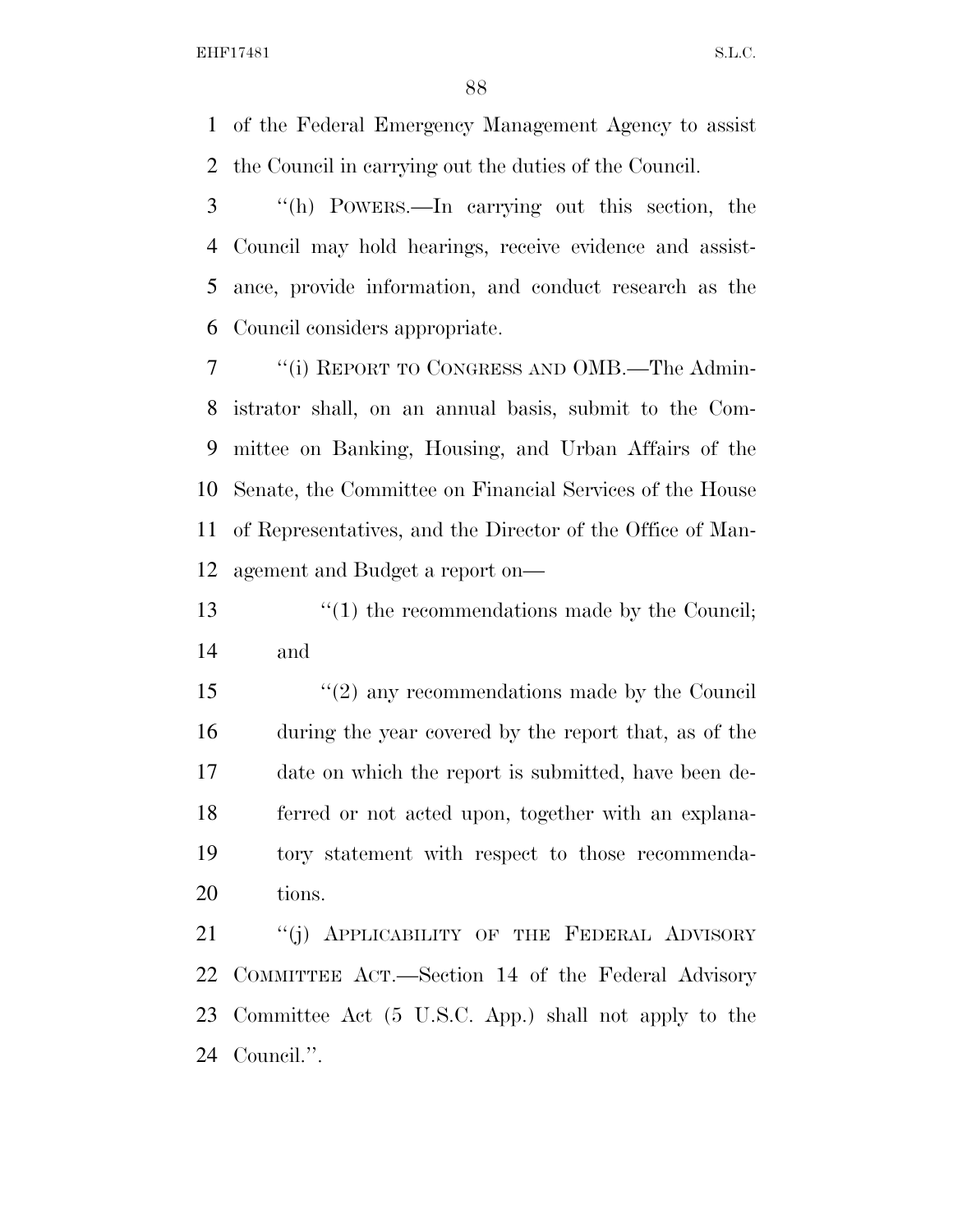**SEC. 422. EFFICIENT USE OF MITIGATION DOLLARS.**  Section 1315(b) of the National Flood Insurance Act of 1968 (42 U.S.C. 4022(b)) is amended by adding at the end the following: 5 "(5) REGIONAL COORDINATOR.— ''(A) IN GENERAL.—The Administrator shall appoint a regional coordinator in each re- gion served by a Regional Office (as defined in section 501 of the Homeland Security Act of 2002 (6 U.S.C. 311)) to provide technical as- sistance to small communities to enable those communities to effectively participate in and benefit from the community rating system pro- gram. 15 "(B) AUTHORIZATION OF APPROPRIA- TIONS.—There are authorized to be appro- priated such sums as may be necessary to carry out this paragraph, which shall remain available until expended.''. **SEC. 423. IMPROVED DISCLOSURE REQUIREMENTS.**  Chapter I of the National Flood Insurance Act of 1968 (42 U.S.C. 4011 et seq.), as amended by section 414, is amended by adding at the end the following: **''SEC. 1328. DISCLOSURE IN LEASE OF PROPERTY.**  25 "(a) IN GENERAL.—Not later than 180 days after the date of enactment of this section, the Administrator,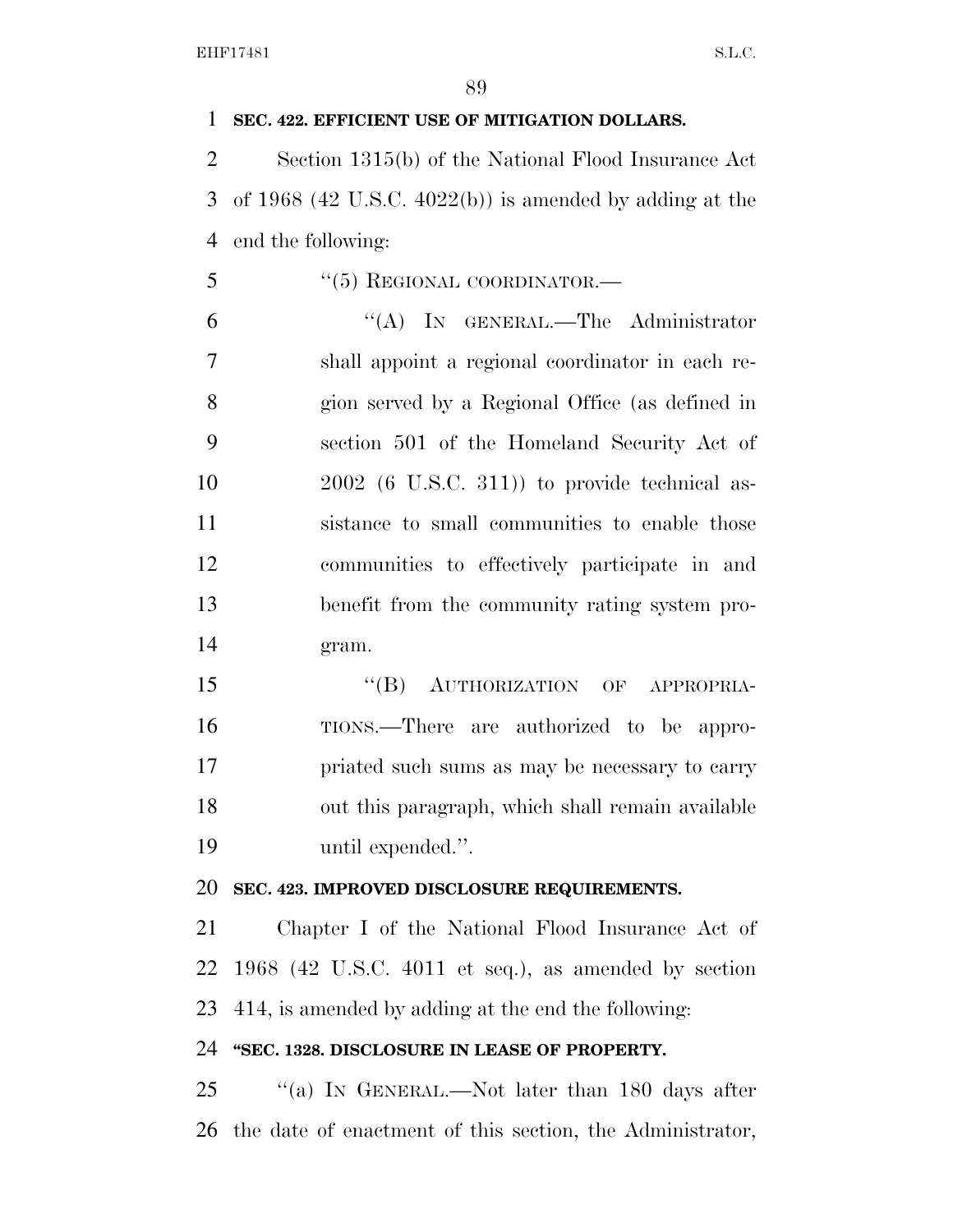in consultation with relevant Federal agencies, shall pro- mulgate regulations requiring the disclosure of informa- tion relating to the flood risk and flood insurance coverage of any property that is offered for lease in accordance with subsection (b).

 ''(b) INFORMATION DISCLOSED.—The regulations promulgated under subsection (a) shall require that, be- fore the lessee is obligated under any contract to lease property, the lessor shall provide a written disclosure to the lessee that describes—

11  $\frac{1}{2}$  (1) the flood zone classification of the prop-erty;

13 ''(2) whether the property is covered by flood insurance; and

 ''(3) the availability of contents coverage under the national flood insurance program.''.

 **SEC. 424. AMENDMENTS TO FINANCIAL ASSISTANCE/SUB-SIDY ARRANGEMENT.** 

 The Administrator shall amend the Write Your Own company Financial Assistance/Subsidy Arrangement to implement the requirements of sections 405, 406, 409, 412, 413, 415, 416, 417, 418, 419, and 420 of this Act, and any amendments made by those sections.